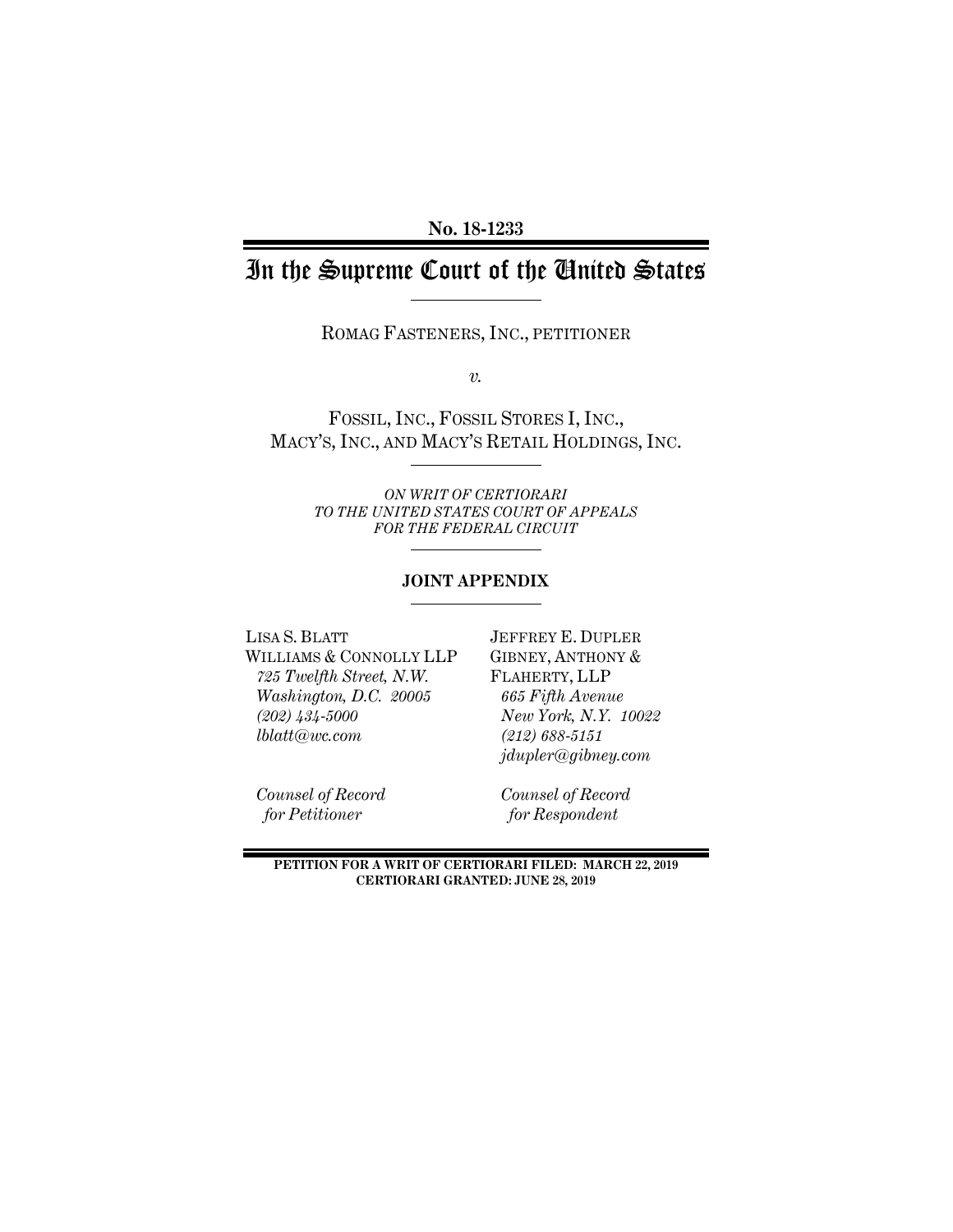## **TABLE OF CONTENTS**

| District court docket entries                        |
|------------------------------------------------------|
|                                                      |
| Court of appeals docket entries                      |
|                                                      |
| Court of appeals docket entries                      |
|                                                      |
| Jury Instructions                                    |
|                                                      |
| <b>Additional Jury Instructions</b>                  |
|                                                      |
| Excerpt of trial transcript Vol. II                  |
| (D. Ct. Dkt. 434, Mar. 25, 2014) 103a                |
| Excerpt of trial transcript Vol. III                 |
| (D. Ct. Dkt. 435, Mar. 26, 2014) 106a                |
| Excerpt of trial transcript Vol. IV                  |
| (D. Ct. Dkt. 436, Mar. 27, 2014) 109a                |
| Excerpt of charge conference transcript              |
|                                                      |
|                                                      |
| Errata                                               |
| (Fed. Cir. No. 14-1856 Dkt. 64, Apr. 12, 2014)  126a |
| Statutory provision: 15 U.S.C. § 1111 128a           |
| Statutory provision: 15 U.S.C. § 1114 129a           |
| Statutory provision: 15 U.S.C. § 1115(b)(9) 135a     |
| Statutory provision: 15 U.S.C. § 1116 136a           |
| Statutory provision: 15 U.S.C. § 1117 143a           |
| Statutory provision: 15 U.S.C. § 1118 147a           |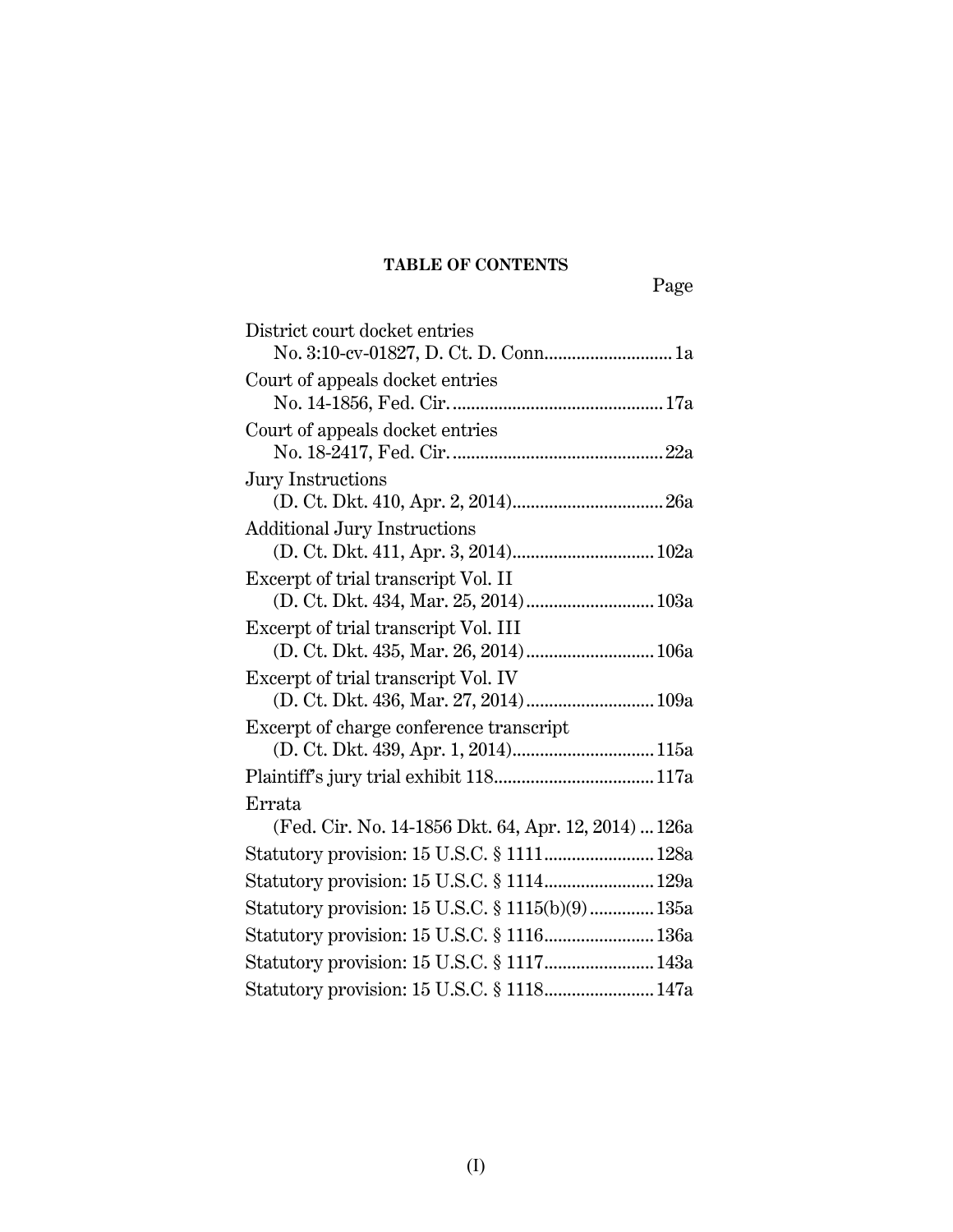|--|

| Statutory provision: 15 U.S.C. § 1125 148a |  |  |  |
|--------------------------------------------|--|--|--|
| Statutory provision: 15 U.S.C. § 1127 159a |  |  |  |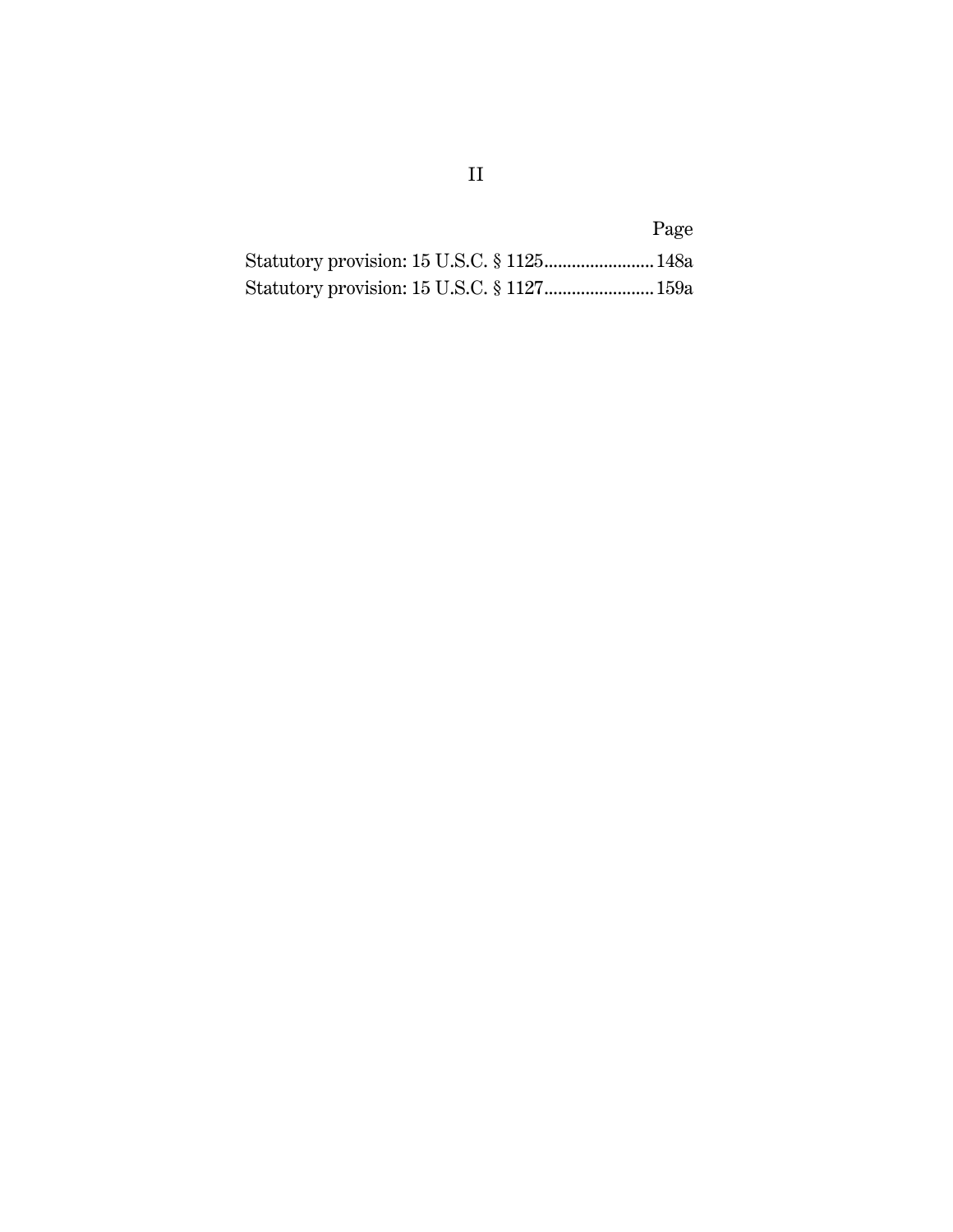The following opinions, decisions, judgments, and orders were omitted from the printing of the joint appendix because they were previously submitted as appendices to the petition for certiorari as follows:

- Appendix A: Court of appeals order, Feb. 5, 2019
- Appendix B: District court second amended final judgment, Oct. 15, 2018
- Appendix C: District court amended final judgment, Sept. 11, 2018
- Appendix D: District court amended partial final judgment, Nov. 8, 2017
- Appendix E: Court of appeals order, May 3, 2017
- Appendix F: Court of appeals opinion, Mar. 31, 2016
- Appendix G: District court order, Aug. 8, 2014
- Appendix H: District court opinion, June 27, 2014
- Appendix I: Jury verdict, Apr. 3, 2014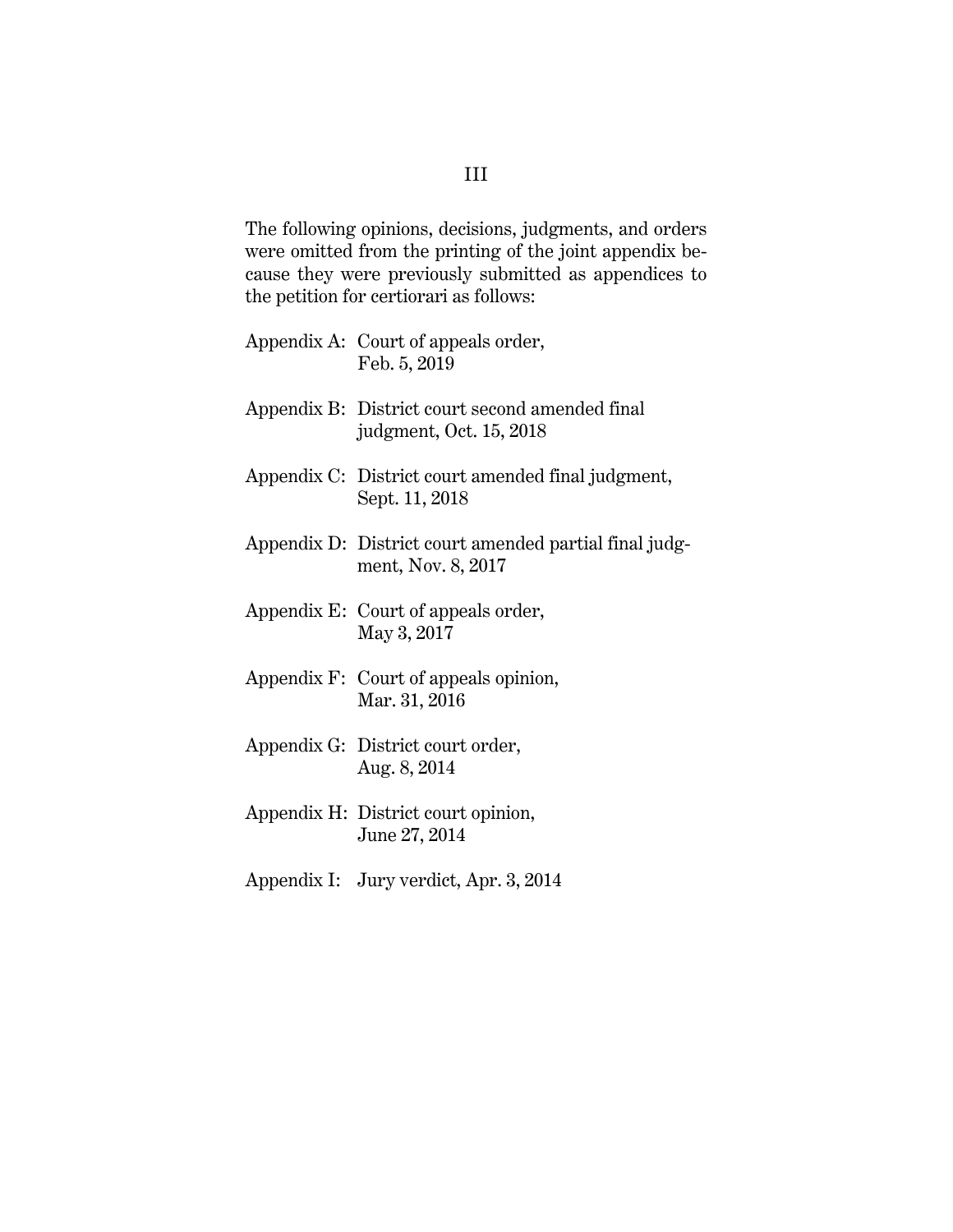# UNITED STATES DISTRICT COURT FOR THE DISTRICT OF CONNECTICUT

 $\mathcal{L}_\text{max}$ 

Docket No. 3:10-cv-01827

ROMAG FASTENERS, INC., PLAINTIFF-COUNTER DE-FENDANT

*v.*

FOSSIL, INC. ET AL., DEFENDANTS-COUNTER CLAIMANT  $\mathcal{L}_\text{max}$ 

# DOCKET ENTRIES

| DATE       | NO.    | <b>PROCEEDINGS</b>                                                                                                                                                                                                                               |
|------------|--------|--------------------------------------------------------------------------------------------------------------------------------------------------------------------------------------------------------------------------------------------------|
| 11/22/2010 | 1      | COMPLAINT against Fossil,<br>Inc., Fossil Stores I, Inc., Macy's,<br>Inc., Macy's Retail Holdings,<br>Inc., filed by Romag Fasteners,<br>Inc (Gargulio, B) Modified on<br>$11/24/2010$ to correct text (Gargu-<br>lio, B). (Entered: 11/22/2010) |
|            | $\ast$ | $\mathbf{x}$<br>$\ast$<br>$\ast$<br>$\ast$                                                                                                                                                                                                       |
| 11/30/2010 | 20     | RULING granting 10 Motion for<br>TRO. Signed by Judge Christo-<br>pher F. Droney on 11/30/2010.<br>(Gothers, M.)(9 pages) (Entered:<br>11/30/2010)                                                                                               |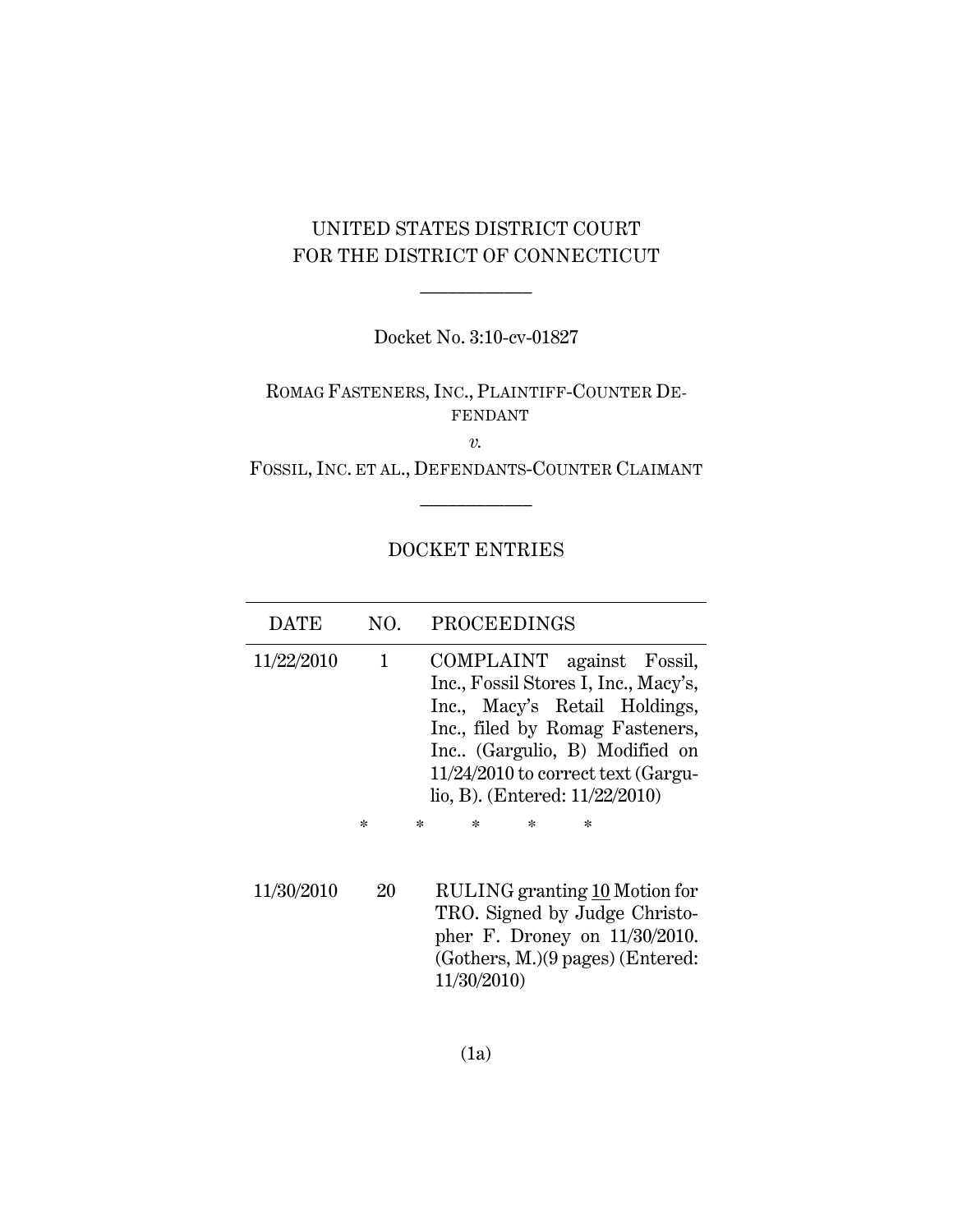\* \* \* \* \*

 $12/15/2010$  31 ANSWER to 1 Complaint with Affirmative Defenses with Jury Demand, COUNTERCLAIM against Romag Fasteners, Inc. by Macy's Retail Holdings, Inc., Fossil Stores I, Inc., Fossil, Inc., Macy's, Inc..(Morrison, Francis) (Entered: 12/15/2010)

\* \* \* \* \*

09/09/2012 153 MOTION for Summary Judgment *Regarding Measure of Damages* by Fossil Stores I, Inc., Fossil Inc..Responses due by 10/10/2012 (Attachments: #1 SEALED Memorandum in Support)(Geiger, Nicholas) Modified on 9/21/2012 to seal memorandum pursuant to 163 Order(Brown, S.). (Entered: 09/19/2012)

\* \* \* \* \*

04/26/2013 243 Minute Entry. Proceedings held before Judge William G. Young: Motion Hearing held on 4/26/2013 re 154 MOTION for Summary Judgment *For Patent Invalidity* filed by Macy's, Inc., Fossil Stores I, Inc., Fossil, Inc., Macy's Retail Holdings, Inc., 153 MOTION for Summary Judgment *Regarding Measure of*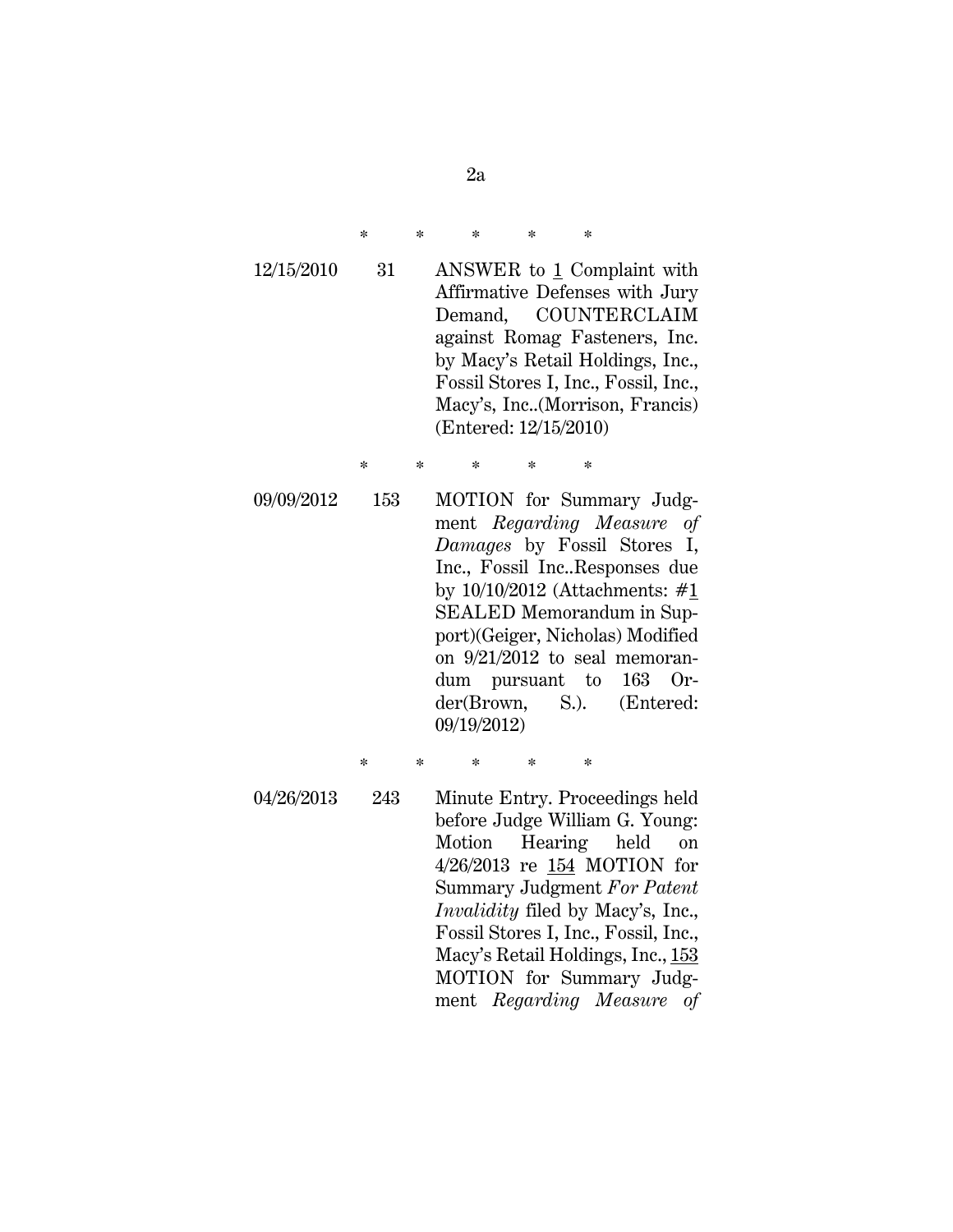*Damages* filed by Fossil Stores I, Inc., Fossil, Inc. After hearing from counsel, the Court enters an Order denying both motions. Denying 153 Motion for Summary Judgment; denying 154 Motion for Summary Judgment. 28 minutes(Court Reporter D. Womack.) (Ghilardi, K.) (Entered: 04/26/2013)

\* \* \* \* \*

10/24/2013 260 MEMORANDUM AND OR-DER: denying 154 MOTION for Summary Judgment *For Patent Invalidity* filed by Macy's, Inc., Fossil Stores I, Inc., Fossil, Inc., Macy's Retail Holdings, Inc., denying 153 MOTION for Summary Judgment *Regarding Measure of Damages* filed by Fossil Stores I, Inc., Fossil, Inc. Signed by Judge William G. Young on 10/23/2013.(Ghilardi, K.) (Entered: 10/24/2013)

\* \* \* \* \*

02/10/2014 303 TRIAL MEMO by Belk, Inc., Dillard's Inc., Fossil Stores I, Inc., Fossil, Inc., Macy's Retail Holdings, Inc., Macy's, Inc., Nordstrom, Inc., Romag Fasteners, Inc., The Bon-Ton Department Stores, Inc., The Bon-Ton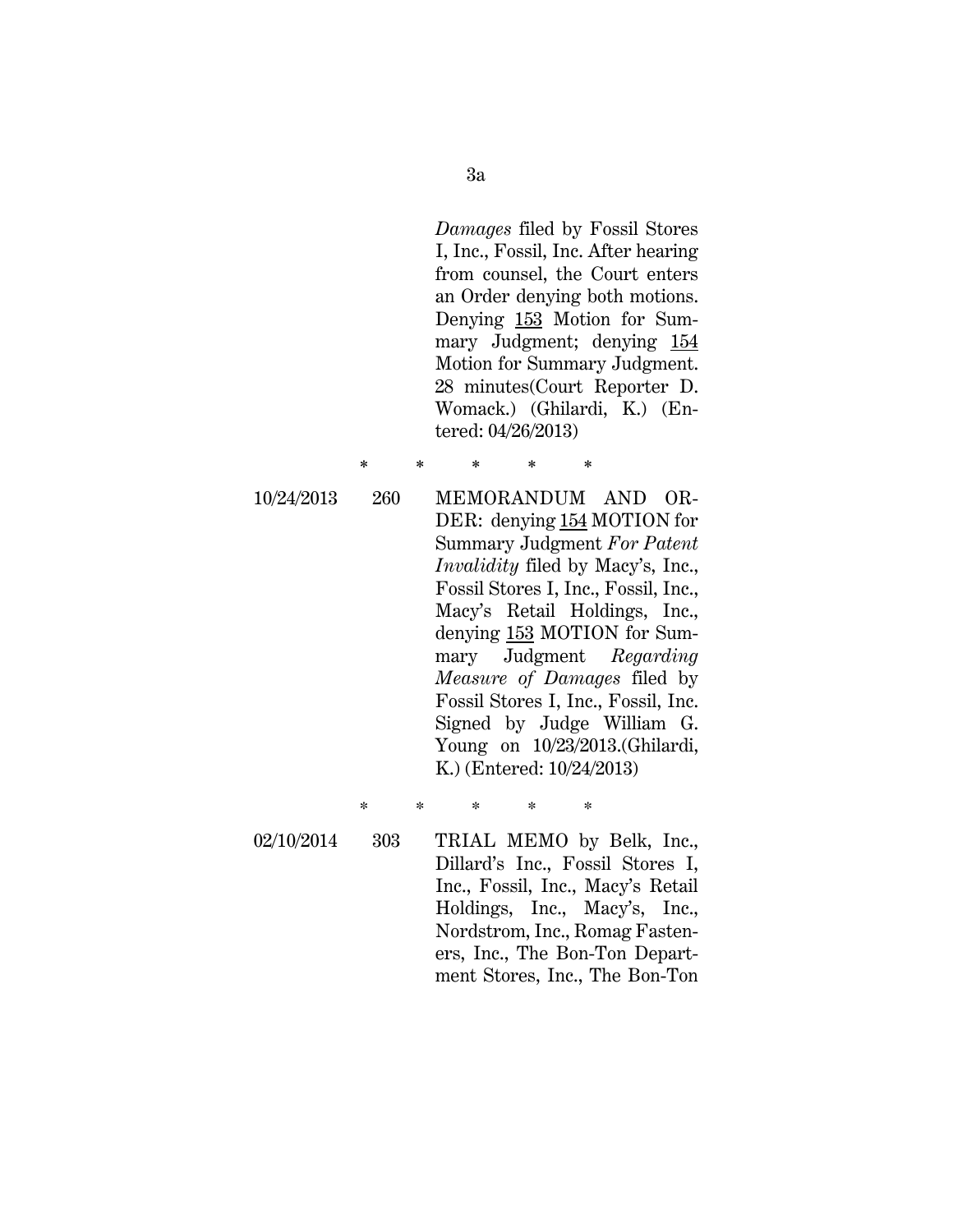Stores, Zappos Retail, Inc., Zappos.com, Inc. Estimated trial time 10 days. (Attachments: #1 Attachment 1, # 2 Attachment 2, # 3 Attachment 3, # 4 Attachment 4,  $\# 5$  Attachment 5,  $\# 6$ Attachment 6, # 7 Attachment 7, # 8 Attachment 8, # 9 Attachment 9,  $\# 10$  Attachment 10,  $# 11$  Attachment 11,  $# 12$  Attachment 12, # 13 Attachment 13, # 14 Attachment 14, # 15 Attachment 15,  $\#$  16 Attachment 16, # 17 Attachment 17, # 18 Attachment 18,  $\# 19$  Attachment 19) (Schaefer, David) (Entered: 02/10/2014)

03/07/2014 360 ORDER granting 298 Motion ; granting in part and denying in part 299 Motion ; denying 300 Motion for Leave to File; granting 304 Motion in Limine; granting in part and denying in part 305 Motion in Limine; finding as moot 306 Motion in Limine; granting in part and denying in part 307 Motion in Limine; denying 308 Motion in Limine; granting 309 Motion to Bifurcate; granting 310 Motion for Protective Order; granting 341 Motion to Seal; granting 348 Motion to Seal; granting 283 Motion in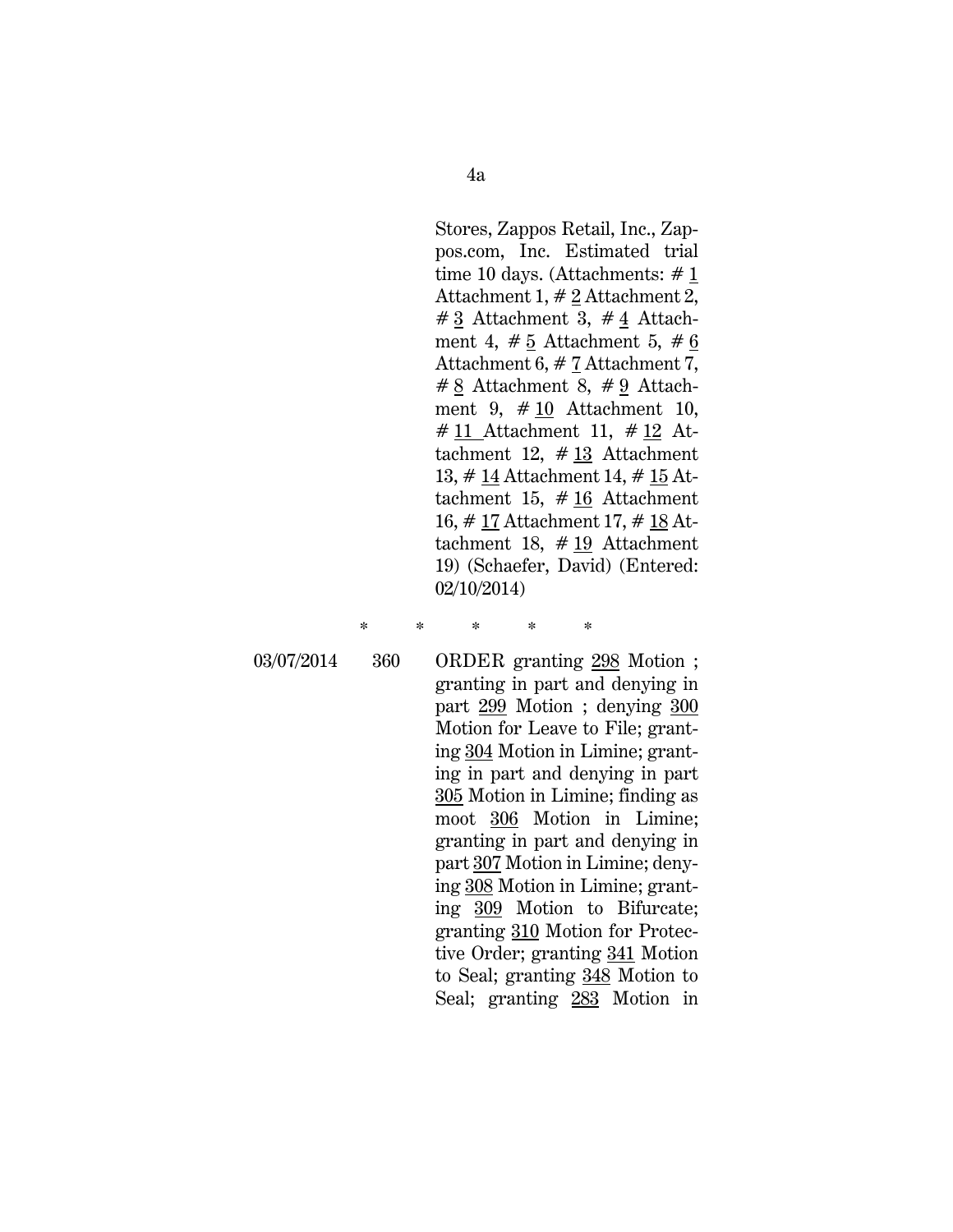Limine; granting 285 Motion in Limine; denying 287 Motion in Limine; denying 290 Motion in Limine; granting 292 Motion in Limine. Signed by Judge Janet Bond Arterton on 03/07/2014 (Bonneau, J) (Entered: 03/07/2014)

\* \* \* \* \*

03/24/2014 387 Minute Entry for proceedings held before Judge Janet Bond Arterton: Jury Trial held on 3/24/2014 Jury Trial Continued Until 3/25/14 at 9am. Total Time: 6 hours and 45 minutes(Court Reporter Sharon Montini.) (Torday, B.) (Entered: 03/25/2014)

- 03/25/2014 388 Minute Entry for proceedings held before Judge Janet Bond Arterton: Jury Trial held on 3/25/2014. Jury Trial Continued Until 3/26/14 at 9am. Total Time: 5 hours and 35 minutes(Court Reporter Sharon Montini.) (Torday, B.) (Entered: 03/26/2014)
- 03/26/2014 391 Minute Entry for proceedings held before Judge Janet Bond Arterton: Jury Trial held on 3/26/2014. Jury Trial Continued Until 3/27/14 at 9am. Total Time: 6 hours and 15 minutes(Court Reporter Sharon Montini.) (Torday, B.) (Entered: 03/27/2014)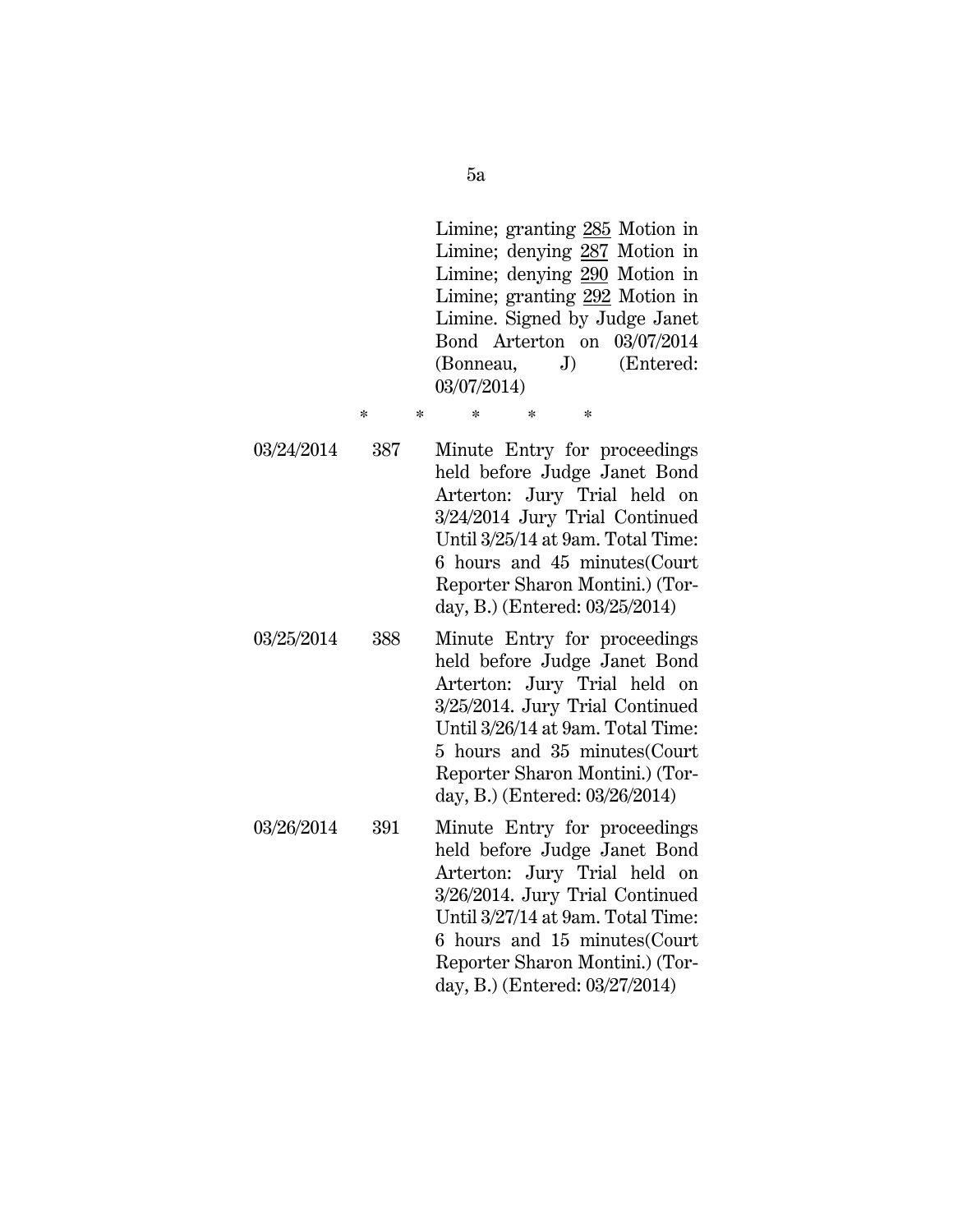|            | $\ast$<br>ж | $\ast$<br>×.<br>ж                                                                                                                                                                                                                                                                                                                  |
|------------|-------------|------------------------------------------------------------------------------------------------------------------------------------------------------------------------------------------------------------------------------------------------------------------------------------------------------------------------------------|
| 03/27/2014 | 392         | Proposed Verdict Form by Ro-<br>mag Fasteners, Inc (Schaefer,<br>David) (Entered: 03/27/2014)                                                                                                                                                                                                                                      |
| 03/27/2014 | 393         | Proposed Jury Instructions by<br>Romag Fasteners,<br>Inc<br>(Schaefer, David) (Entered:<br>03/27/2014)                                                                                                                                                                                                                             |
| 03/27/2014 | 394         | Proposed Jury Instructions by<br>Belk, Inc., Dillard's Inc., Fossil<br>Stores I, Inc., Fossil, Inc.,<br>Macy's Retail Holdings, Inc.,<br>Macy's, Inc., Nordstrom, Inc.,<br>The Bon-Ton Department<br>Stores, Inc., The Bon-Ton<br>Stores, Inc., Zappos Retail, Inc.,<br>Zappos.com, Inc (Cass, Wil-<br>liam) (Entered: 03/27/2014) |
| 03/27/2014 | 395         | Proposed Verdict Form by Belk,                                                                                                                                                                                                                                                                                                     |

- Inc., Dillard's Inc., Fossil Stores I, Inc., Fossil, Inc., Macy's Retail Holdings, Inc., Macy's, Inc., Nordstrom, Inc., The Bon-Ton Department Stores, Inc., The Bon-Ton Stores, Inc., Zappos Retail, Inc., Zappos.com, Inc..<br>(Cass, William) (Entered: (Cass, William) (Entered: 03/27/2014)
- 03/27/2014 396 Minute Entry. Proceedings held before Judge Janet Bond Arterton: denying, without prejudice to renew 389 Motion for Judgment as a Matter of Law; Jury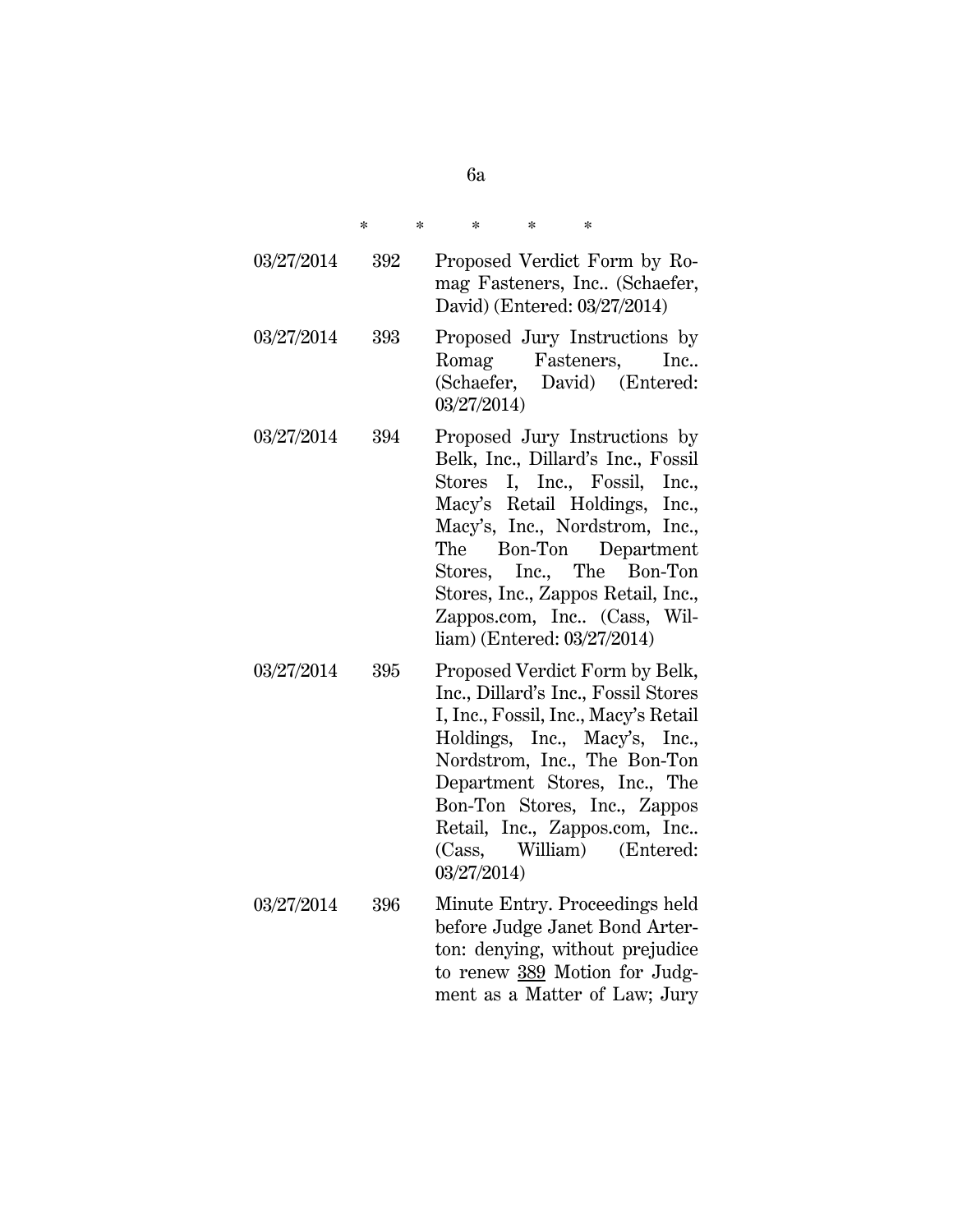Trial held on 3/27/2014. Jury Trial Continued Until 3/28/14 AT 10AM. Total Time: 5 hours and 30 minutes(Court Reporter Sharon Montini.) (Torday, B.) (Entered: 03/28/2014)

- 03/28/2014 398 Minute Entry for proceedings held before Judge Janet Bond Arterton: Jury Trial held on 3/28/2014. Jury Trial Continued Until 3/31/14 at 9am. Total Time: 4 hours and 15 minutes(Court Reporter Sharon Montini.) (Torday, B.) (Entered: 03/31/2014)
	- \* \* \* \* \*
- 03/31/2014 400 Minute Entry for proceedings held before Judge Janet Bond Arterton: Jury Trial held on 3/31/2014. Jury Trial Continued Until 4/2/14 at 9am. Total Time: 6 hours and 5 minutes(Court Reporter Sharon Montini.) (Torday, B.) (Entered: 03/31/2014)

\* \* \* \* \*

04/01/2014 405 Minute Entry for proceedings held before Judge Janet Bond Arterton: Jury Trial held on 4/1/2014. Jury Trial Continued Until 4/2/14 at 9am. Total Time: 3 hours and 5 minutes(Court Reporter Sharon Montini.) (Torday, B.) (Entered: 04/01/2014)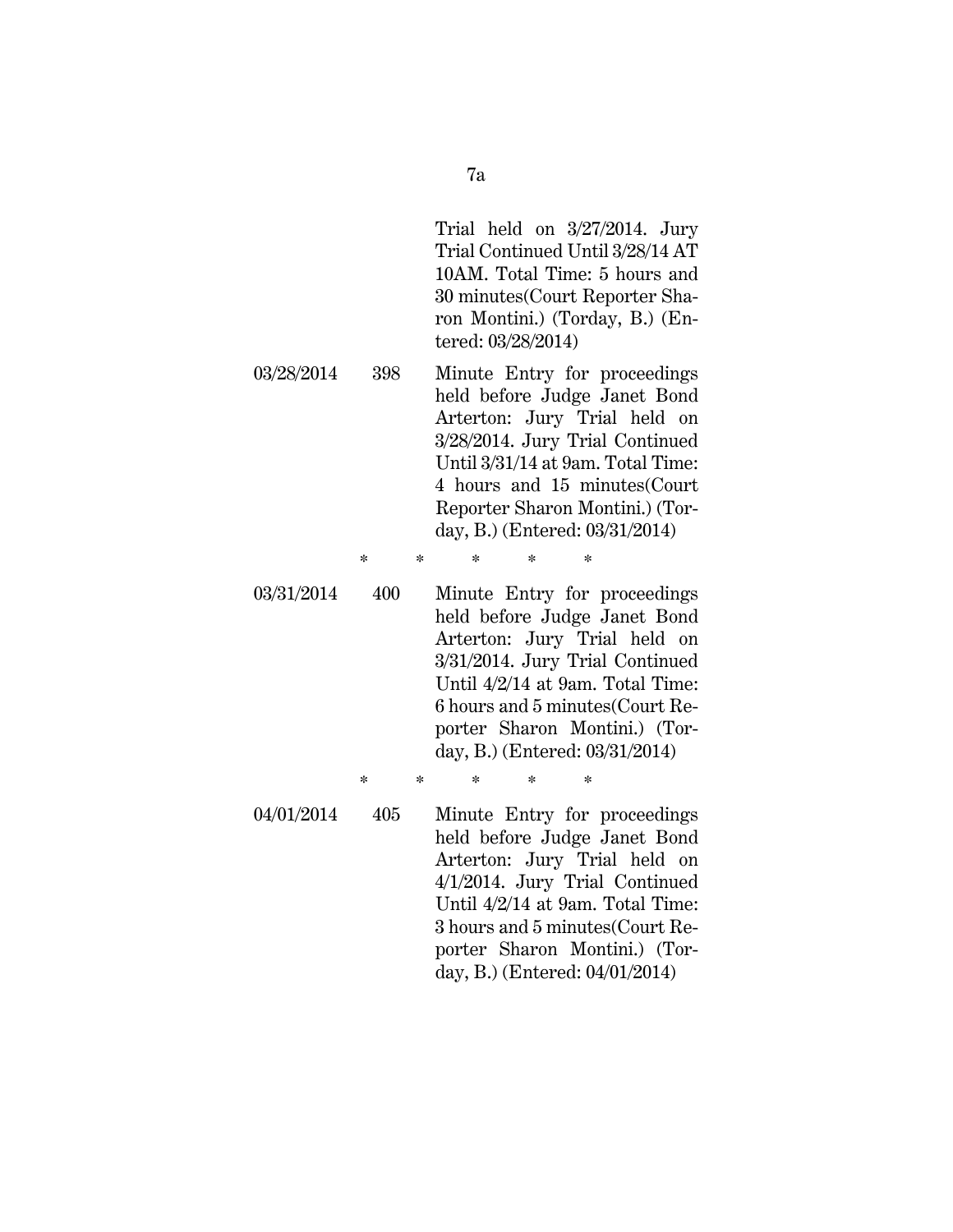|            | $\star$ | $\ast$  | $\ast$                                       | $\star$ | $\ast$ |                                                                                                                                                                                                                                                                         |
|------------|---------|---------|----------------------------------------------|---------|--------|-------------------------------------------------------------------------------------------------------------------------------------------------------------------------------------------------------------------------------------------------------------------------|
| 04/02/2014 | 409     |         |                                              |         |        | Minute Entry for proceedings<br>held before Judge Janet Bond<br>Arterton: Jury Trial held on<br>4/2/2014. Jury Trial Continued<br>Until 4/3/14 at 9am. Total Time:<br>8 hours and 10 minutes(Court<br>Reporter Sharon Montini.) (Tor-<br>day, B.) (Entered: 04/03/2014) |
| 04/02/2014 | 410     |         |                                              |         |        | COURT Jury Instructions. (Tor-<br>day, B.) (Entered: 04/03/2014)                                                                                                                                                                                                        |
|            | $\ast$  | $\star$ | $\ast$                                       | $\ast$  | $\ast$ |                                                                                                                                                                                                                                                                         |
| 04/03/2014 | 411     |         | ADDITIONAL<br>tions. (Torday,<br>04/03/2014) |         |        | Jury<br>Instruc-<br>B.) (Entered:                                                                                                                                                                                                                                       |
|            | $\star$ | $\star$ | $\ast$                                       | $\star$ | $\ast$ |                                                                                                                                                                                                                                                                         |
| 04/03/2014 | 417     |         | tered: 04/04/2014)                           |         |        | JURY VERDICT For Romag<br>Fasteners, Inc. Against Fossil,<br>Inc., et al in the Amount of<br>\$6,867,000.00. (Torday, B.) (En-                                                                                                                                          |
| 04/03/2014 | 418     |         | (Entered: 04/04/2014)                        |         |        | Minute Entry for proceedings<br>held before Judge Janet Bond<br>Arterton: Jury Trial completed<br>on 4/3/2014. Total Time: 8 hours<br>and 10 minutes(Court Reporter<br>Sharon Montini.) (Torday, B.)                                                                    |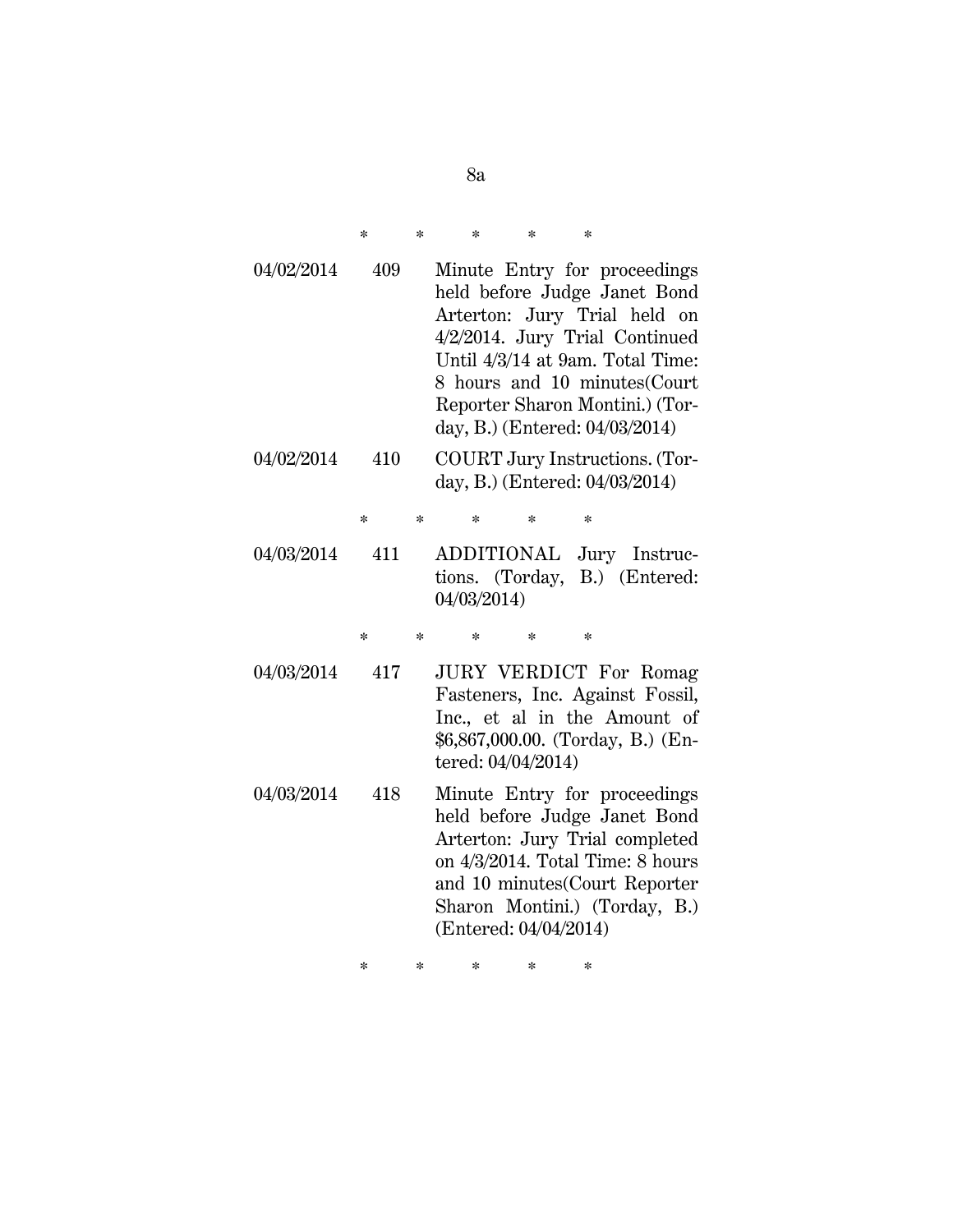04/08/2014 426 Minute Entry. Proceedings held before Judge Janet Bond Arterton: denying 422 Motion to Strike ; granting 424 Motion Judicial notice; denying 422 Motion for Sanctions; Bench Trial held on 4/8/2014.Continued to 4/9/14 at 10am; Rule 50 and 59 are due 5/6/14; opposition due 5/28/14, reply due 6/11/14; plaintiff motion for attorney fee and costs due 4/8/14, opposition due 4/28/14. Total Time: 3 hours and 40 minutes(Court Reporter Sharon Montini.) (Torday, B.) Modified on 4/10/2014 (Torday, B.). (Entered: 04/09/2014)

04/09/2014 427 Minute Entry for proceedings held before Judge Janet Bond Arterton: Bench Trial completed on 4/9/2014. Total Time: 2 hours and 20 minutes(Court Reporter Sharon Montini.) (Torday, B.) (Entered: 04/09/2014)

- 06/27/2014 470 MEMORANDUM OF DECI-SION Signed by Judge Janet Bond Arterton on 6/27/2014.(Gargulio, B) (Entered: 06/27/2014)
- 07/02/2014 471 FINDINGS OF FACT AND CONCLUSIONS OF LAW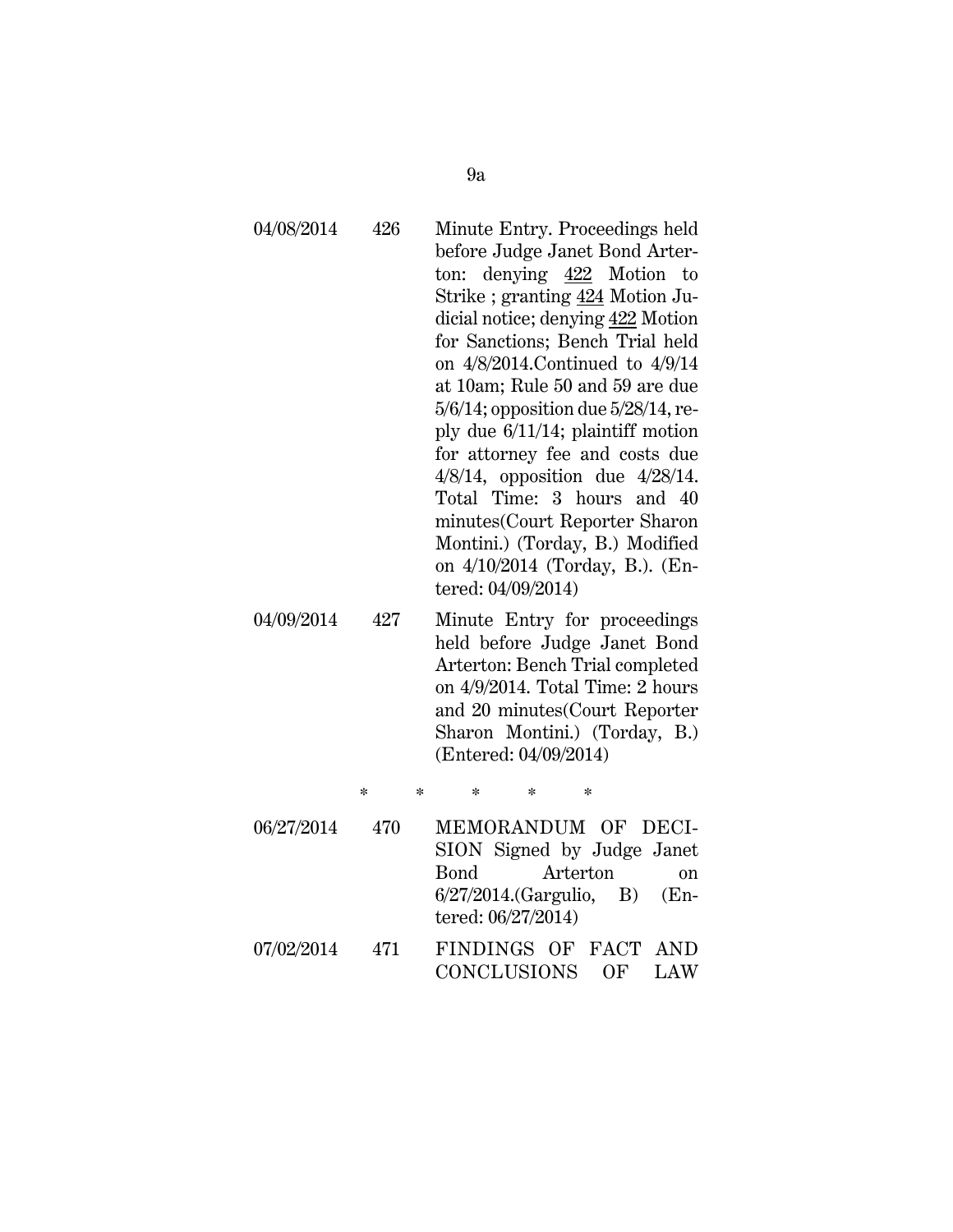Signed by Judge Janet Bond Arterton on  $6/27/14$ . (Torday, B.) (Entered: 07/02/2014)

- 07/18/2014 472 MOTION for Judgment as a Matter of Law *Pursuant to Rule 50(b)* (Responses due by 8/8/2014,), MOTION for New Trial *Pursuant to Rule 59* by Romag Fasteners, Inc.. (Schaefer, David) (Entered: 07/18/2014)
- 07/18/2014 473 Memorandum in Support re 472 MOTION for Judgment as a Matter of law *Pursuant to Rule 50(b)* MOTION for New Trial *Pursuant to Rule 59* by Romag Fasteners, Inc.. (Schaefer, David) (Entered: 07/18/2014)

- 07/18/2014 475 MOTION for Judgment as a Matter of Law *Pursuant to Rule 50(b)* (Responses due by 8/8/2014, ), MOTION for New Trial *Conditionally, Pursuant to Rule 59* by Fossil Stores I, Inc., Fossil, Inc.. (Cass, William) (Entered: 07/18/2014)
- $07/18/2014$  476 Memorandum in Support re  $\frac{475}{10}$ MOTION for Judgment as a Matter of Law *Pursuant to Rule 50(b)* MOTION for New Trial *Conditionally, Pursuant to Rule 59* filed by Fossil Stores I, Inc.,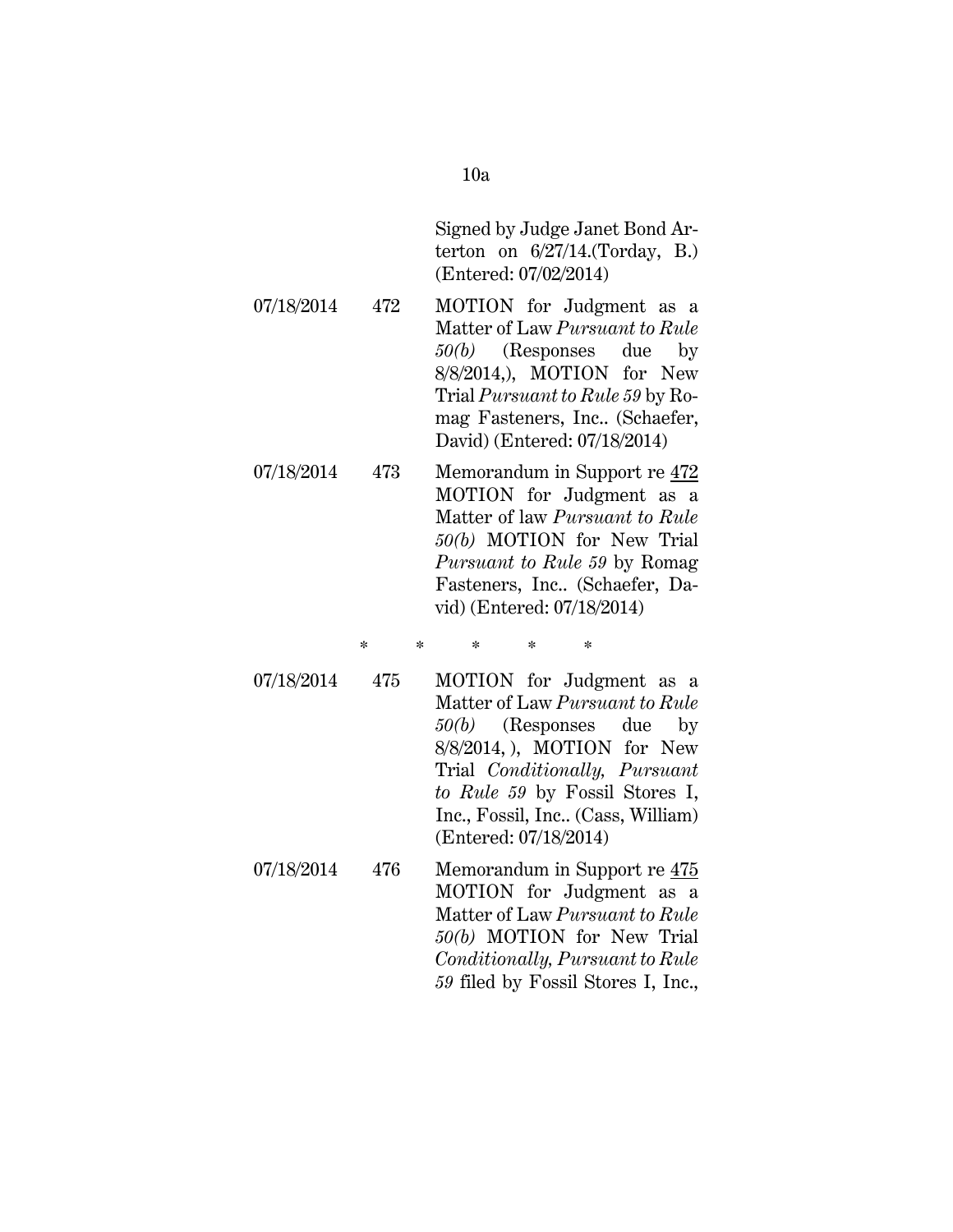Fossil, Inc.. (Cass, William) (Entered: 07/18/2014)

08/01/2014 477 Memorandum in Opposition re 472 MOTION for Judgment as a Matter of Law *Pursuant to Rule 50(b)* MOTION for New Trial *Pursuant to Rule 59* filed by Belk, Inc., Dillard's, Inc., Fossil Stores I, Inc., Fossil, Inc., Macy's Retail Holdings, Inc., Macy's, Inc., Nordstrom, Inc., The Bon-Ton Department Stores, Inc., The Bon-Ton Stores, Inc., Zappos Retail, Inc., Zappos.com, Inc.. (Cass, William) (Entered: 08/01/2014)

- 08/01/2014 479 Memorandum in Opposition re 475 MOTION for Judgment as a Matter of Law *Pursuant to Rule 50(b)* MOTION for New Trial *Conditionally, Pursuant to Rule 59* filed by Romag Fasteners, Inc.. (Schaefer, David) (Entered: 08/01/2014)
- 08/08/2014 480 ORDER: Plaintiff's Motion 472 for Judgment as a Matter of law and for a New Trial is GRANTED, in that judgment will be entered against Defendants Macy's, Inc. and Macy's Retail, Inc. with respect to trade-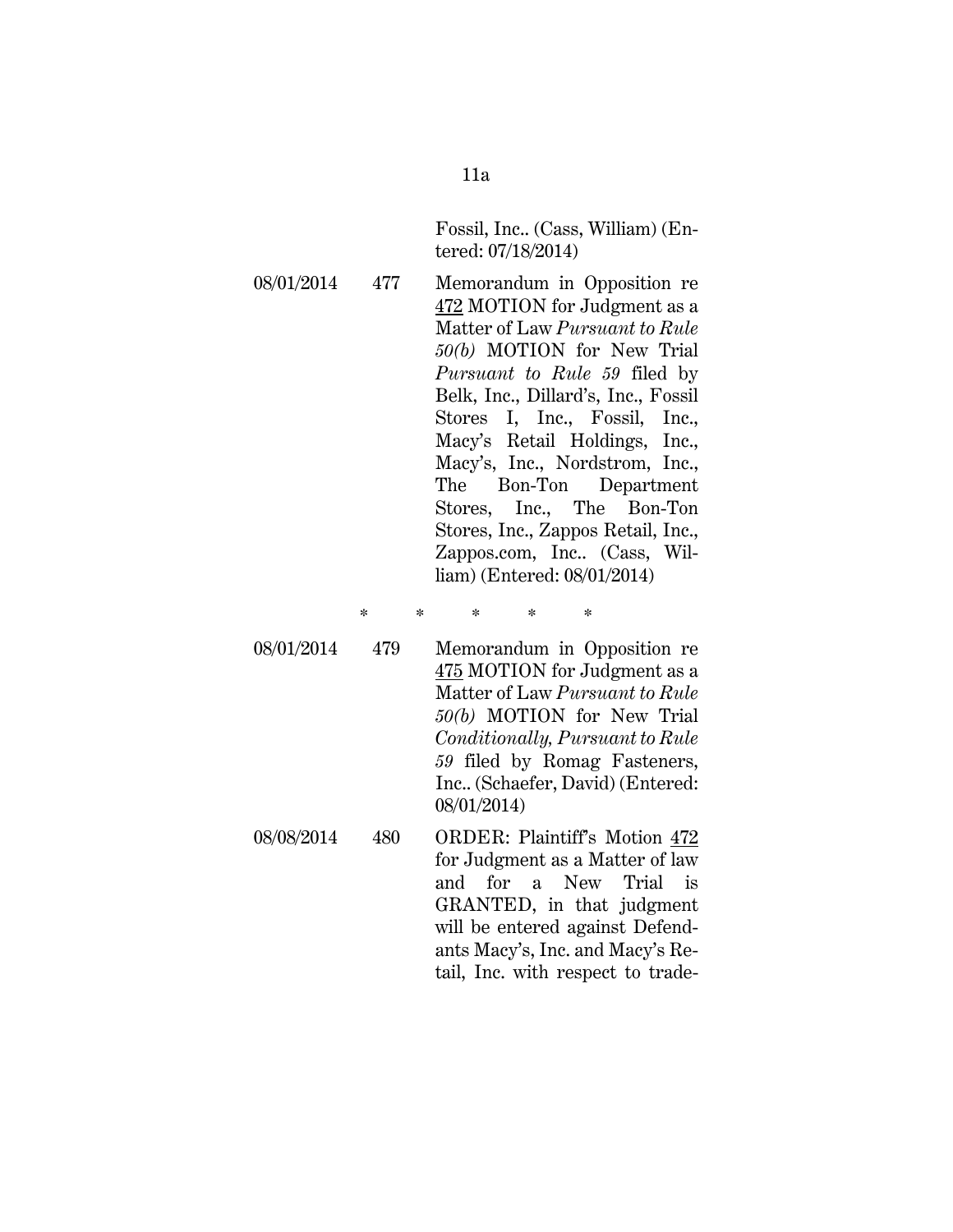mark infringement, and DE-NIED in all other respects. Defendants' "Conditional" Motion 475 for Judgment as a Matter of Law and for a New Trial is DE-NIED without prejudice to renewal if the Court's ruling with respect to the willfulness requirement is overturned on appeal and the Court subsequently determines based on the equitable factors that Plaintiff is entitled to an award of Fossil's profits for trademark infringement. Signed by Judge Janet Bond Arterton on 08/08/2014. (Bonneau, J) (Entered: 08/08/2014)

09/05/2014 486 Plaintiff's Motion 483 for Judgment under Rule 58(d) is GRANTED. The Court will construe this motion as a decision by Plaintiff not to elect statutory damages. Accordingly, the Clerk is directed to enter judgment as follows: (1) judgment shall enter against Fossil, Inc. and Fossil Stores I, Inc. with respect to trademark infringement, false designation of origin, state common law unfair competition, violation of CUTPA, and patent infringement in the amount of \$41,862.75; (2) judgment shall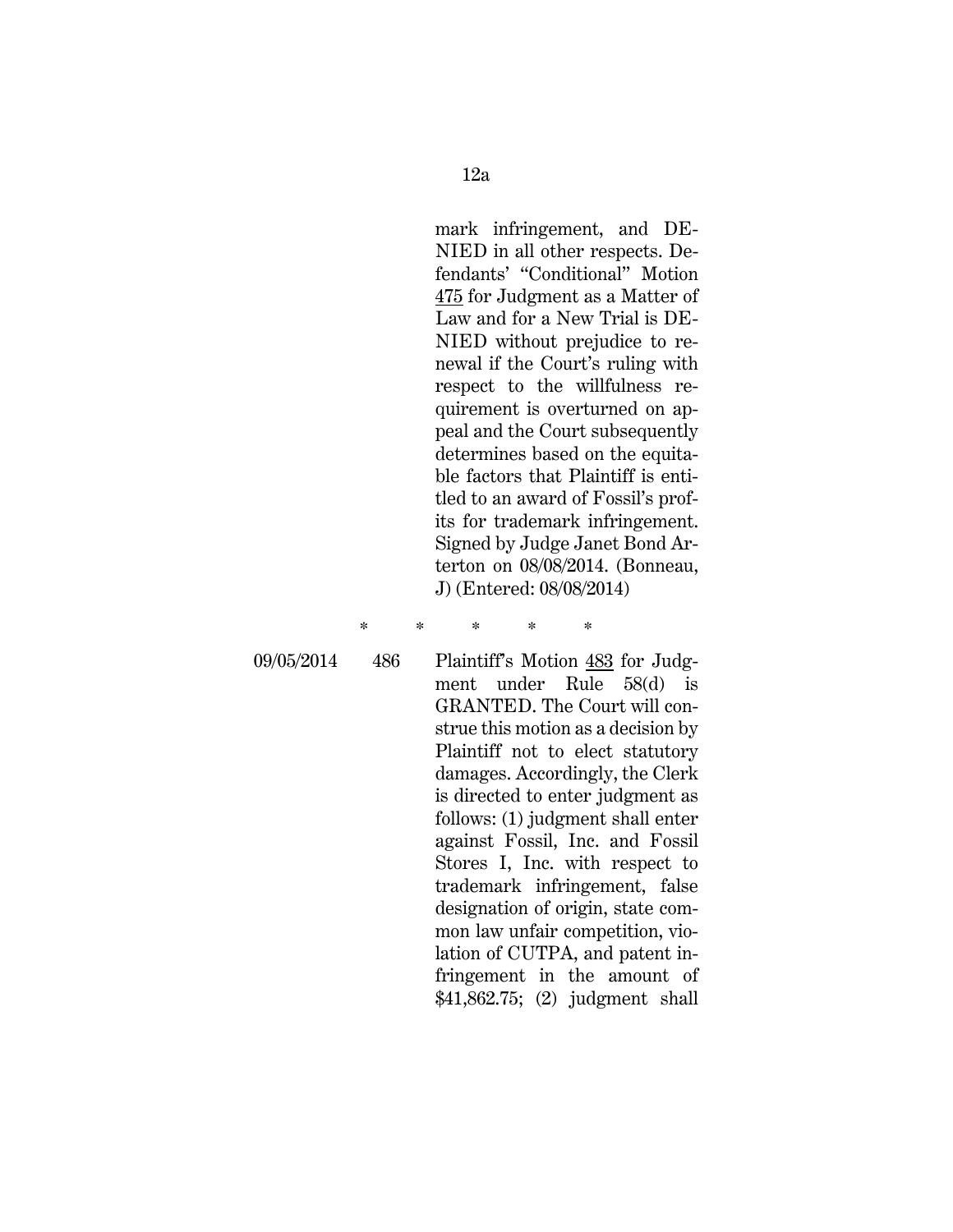enter against Macy's, Inc. and Macy's Retail, Inc. with respect to trademark infringement and patent infringement in the amount of \$12,562.90; and (3) judgment shall enter for Defendants with respect to Plaintiff's remaining claims. Signed by Judge Janet Bond Arterton on 9/5/14. (Harris, J) (Entered: 09/05/2014)

- 09/08/2014 487 NOTICE OF APPEAL to Federal Circuit as to 471 Findings of Fact & Conclusions of Law, 470 Order, 480 Order on Motion for Judgment as a Matter of law, order on Motion for New Trial,,,,,,,,,, by Romag Fasteners, Inc.. Filing Fee \$ 505, receipt number 0205-3353164. (Freiman, Jonathan) (Entered: 09/08/2014)
	- \* \* \* \* \* 09/19/2014 489 FINAL JUDGMENT entered in favor of Romag Fasteners, Inc. against Fossil Stores I, Inc., Fossil, Inc., Macy's Retail Holdings, Inc., Macy's, Inc.. For Appeal Forms please go to the following website: http://www.ctd.uscourts.gov /forms/all-forms/appeals\_forms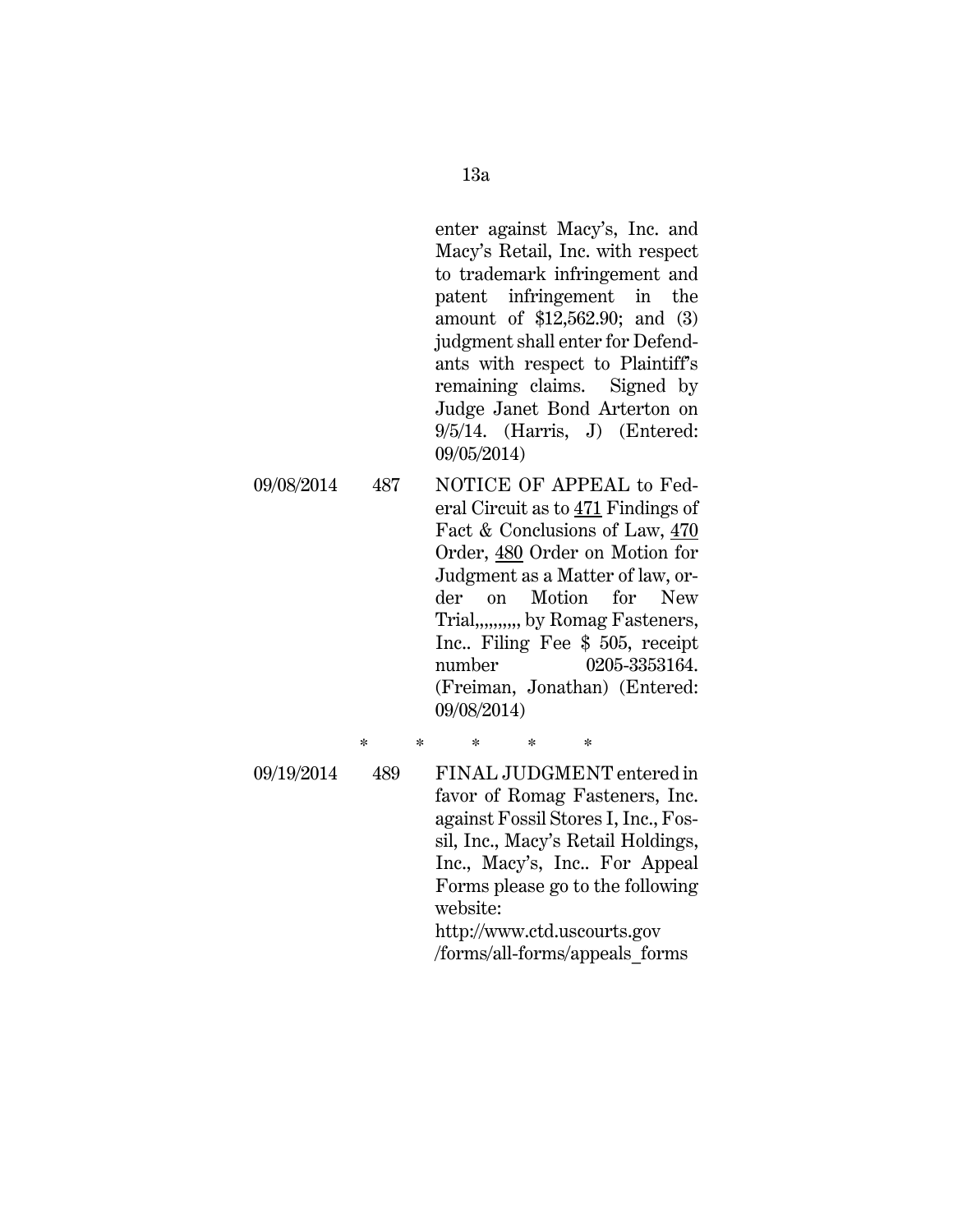\* \* \* \* \*

Signed by Clerk on 9/18/14.(Torday, B.) (Entered: 09/19/2014)

09/22/2014 492 AMENDED JUDGMENT entered in favor of Romag Fasteners, Inc. against Fossil Stores I, Inc., Fossil, Inc., Macy's Retail Holdings, Inc., Macy's, Inc..

> For Appeal Forms please go to the following website: http://www.ctd.uscourts.gov /forms/all-forms/appeals\_forms Signed by Clerk on 9/22/14.(Torday, B.) (Entered: 09/22/2014)

\* \* \* \* \*

11/08/2017 539 AMENDED PARTIAL FINAL JUDGMENT entered in favor of Romag Fasteners, Inc. against Macy's Retail Holdings, Inc. and Macy's, Inc. with respect to patent infringement claims in the amount of \$15,320.61 and against Fossil Stores I, Inc. and Fossil, Inc. with respect to patent infringement claims in the amount of \$51,052.14.

> For Appeal Forms please go to the following website: http://www.ctd.uscourts.gov /forms/all-forms/appeals\_forms Signed by Clerk on 11/8/2017. (Freberg, B) (Entered: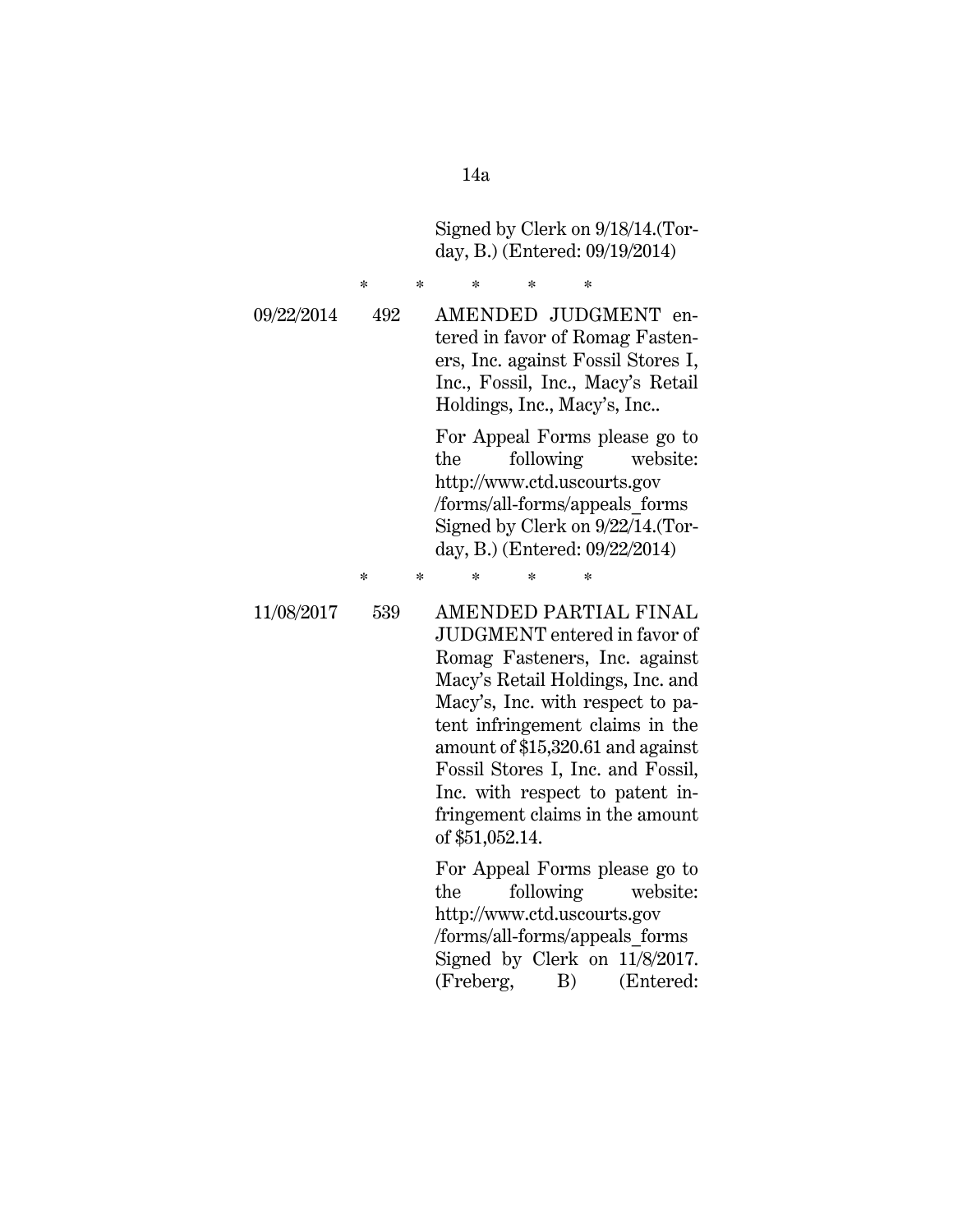#### 11/08/2017)

\* \* \* \* \* 08/16/2018 553 ORDER: For the reasons set forth in the attached Ruling, Plaintiff's Request 543 for Reinstatement of Patent Act Attorney's Fees and Costs and an Award of Lanham Act Attorney's Fees and Costs is DE-NIED. Signed by Judge Janet Bond Arterton on 8/16/18. (Denker, J.) (Entered: 08/16/2018)

\* \* \* \* \*

09/12/2018 555 ORDER granting 554 Motion for Final Judgment. Signed by Judge Janet Bond Arterton on 9/11/2018. (Freberg, B) (Entered: 09/12/2018)

\* \* \* \* \*

09/17/2018 558 NOTICE OF APPEAL to Federal Circuit of Docs.  $# 480,471,$ 470, 539, 553, and 555 by Romag Fasteners, Inc. Filing fee \$ 505, receipt number CTDC-4972250. (Fisher, Sean) Modified on 9/21/2018 to add links to documents (Freberg, B). (Entered: 09/17/2018)

```
* * * * * 
10/18/2018 560 SECOND AMENDED FINAL 
              JUDGMENT entered in favor of
```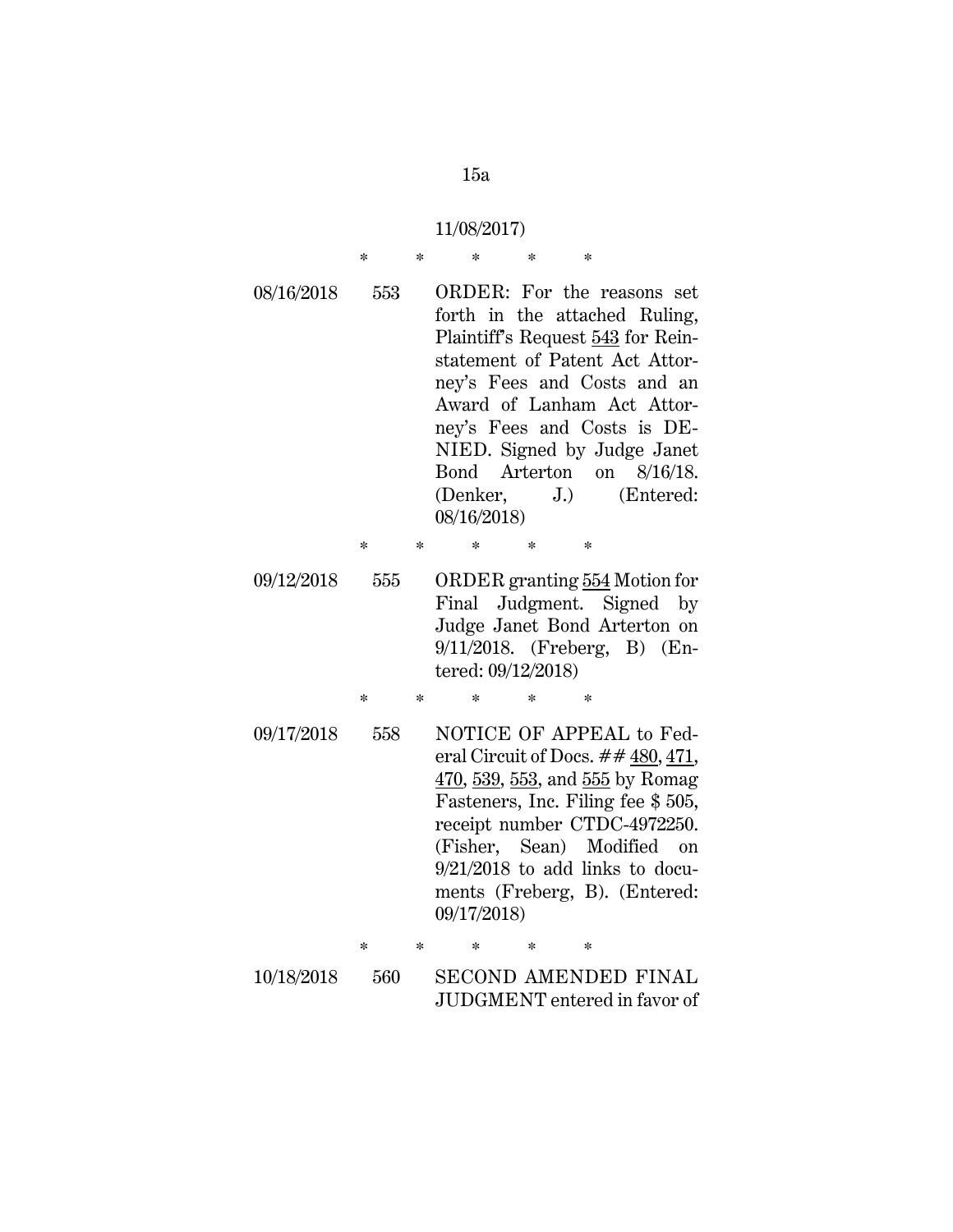Romag Fasteners, Inc. against Fossil Stores I, Inc., Fossil, Inc., Macy's Retail Holdings, Inc., Macy's, Inc. This Second Amended Final Judgment shall be substituted for the Final Judgment entered September 12, 2018.

For Appeal Forms please go to the following website: http://www.ctd.uscourts.gov /forms/all-forms/appeals\_forms Signed by Judge Janet Bond Arterton on 10/15/2018. (Freberg, B) (Entered: 10/15/2018)

11/02/2018 561 AMENDED NOTICE OF AP-PEAL to Federal Circuit as to 555 Order on Motion for Judgment, 553 Order, 560 Judgment, 539 Judgment,, 471 Findings of Fact & Conclusions of Law, 470 Order, 480 Order on Motion for Judgment as a Matter of Law,,, Order on Motion for New Trial by Romag Fasteners, Inc.. (Freiman, Jonathan) Modified on 11/2/2018 to add word Amended per request from filer (Walker, J.). Modified on 11/7/2018 to correct text (Freberg, B). (Entered: 11/02/2018)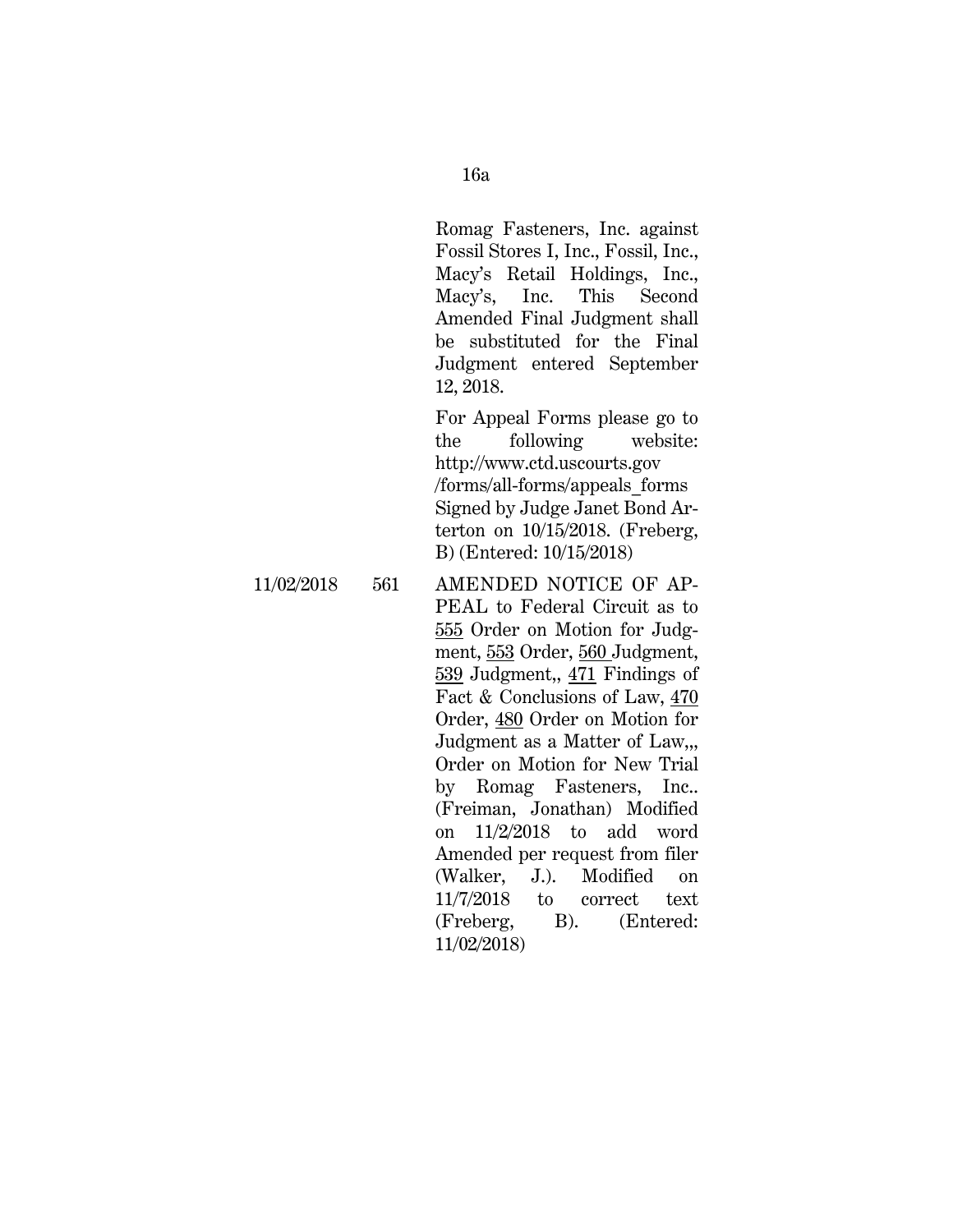# UNITED STATES COURT OF APPEALS FOR THE FEDERAL CIRCUIT

 $\mathcal{L}_\text{max}$ 

Docket No. 14-1856

ROMAG FASTENERS, INC., PLAINTIFF-APPELLANT

*v.*

FOSSIL, INC. ET AL., DEFENDANTS-CROSS-APPELLANTS  $\frac{1}{2}$ 

## DOCKET ENTRIES

| <b>DATE</b> | NO.    | PROCEEDINGS                                                                                                                                                                                                                                                                                               |
|-------------|--------|-----------------------------------------------------------------------------------------------------------------------------------------------------------------------------------------------------------------------------------------------------------------------------------------------------------|
| 09/29/2014  | 1      | Appeal docketed. Received:<br>09/22/2014. [186136] Entry of Ap-<br>pearance due 10/14/2014. Certifi-<br>cate of Interest is due<br>on<br>10/14/2014. Docketing Statement<br>due 10/14/2014. Appellant/Peti-<br>tioner's brief is due $12/01/2014$ .<br>[AT] [Entered: 09/29/2014 12:54<br>PM <sub>1</sub> |
|             | $\ast$ | $\ast$<br>$\star$<br>$\ast$<br>$\ast$                                                                                                                                                                                                                                                                     |
| 01/29/2015  | 27     | BRIEF FILED for Appellant<br>Romag Fasteners, Inc. [26].<br>Number of Pages: 59. Service:<br>$01/29/2015$ by email. Pursuant to<br>ECF-10, filer is directed to file<br>six copies of the brief in paper                                                                                                  |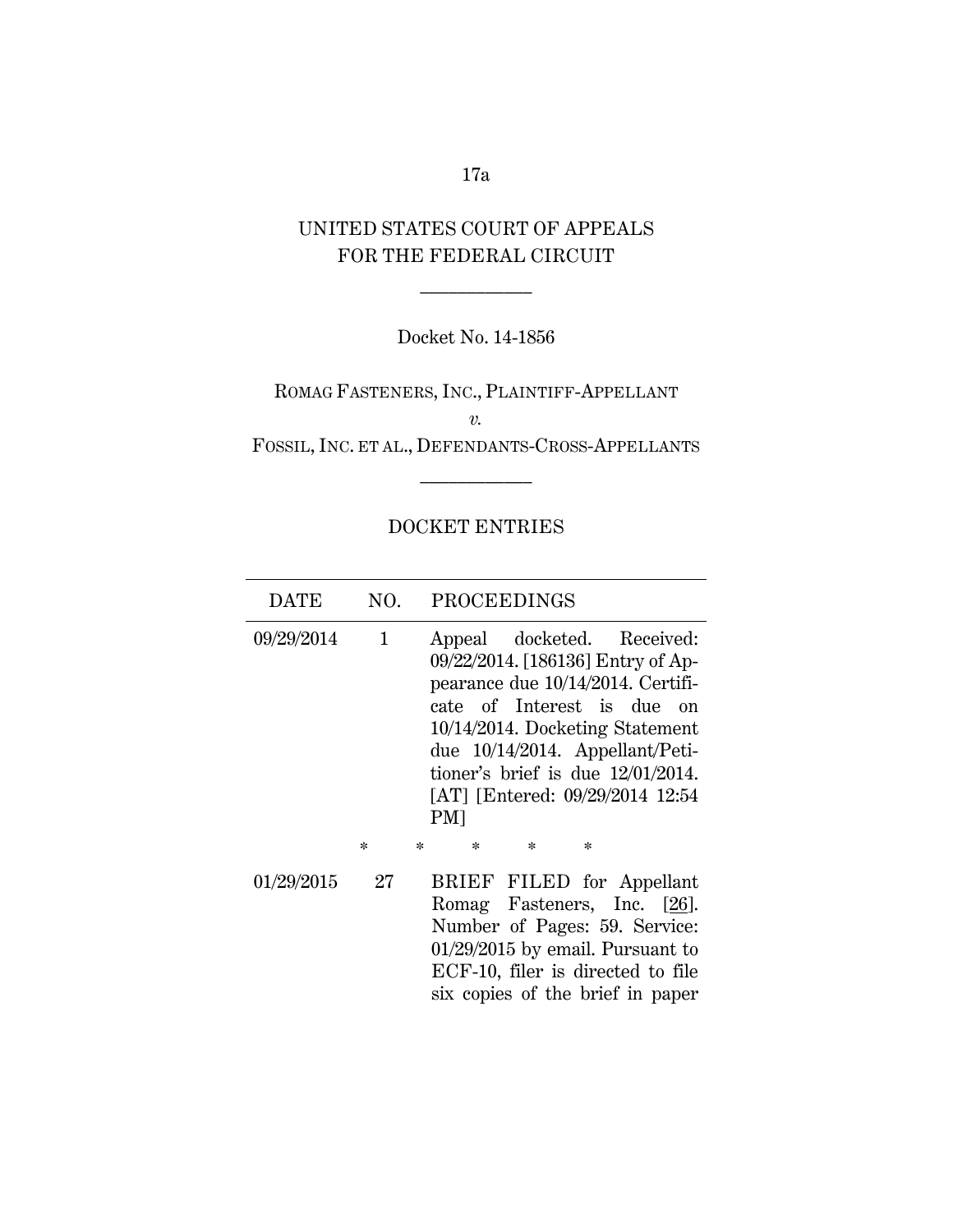format. The paper copies of the brief should be received by the court on or before 02/04/2015. Cross-Appellants Belk, Inc., Dillard's, Inc., et al. brief is due 03/13/2015. [213984] [KJ] [Entered: 01/30/2015 10:13 AM]

\* \* \* \* \*

05/01/2015 35 BRIEF FILED for Cross-Appellants Fossil, Inc., et al. [33]. Number of pages: 71. Service: 05/01/2015 by email. Pursuant to ECF-10, filer is directed to file six copies of the brief in paper format. The paper copies of the brief should be received by the court on or before 05/18/2015. Appellant's reply brief is due 06/15/2015. [239189] [SW] [Entered: 05/11/2015 09:14 AM]

\* \* \* \* \*

07/24/2015 42 REPLY BRIEF FILED for Appellant Romag Fasteners, Inc. [40]. Number of Pages: 50. Service: 07/24/2015 by email. Pursuant to ECF-10, filer is directed to file six copies of the brief in paper format. The paper copies of the brief should be received by the court on or before 08/03/2015. Cross-Appellant's reply brief is due 08/10/2015. [260258] [CAB] [Entered: 07/29/2015 12:13 PM]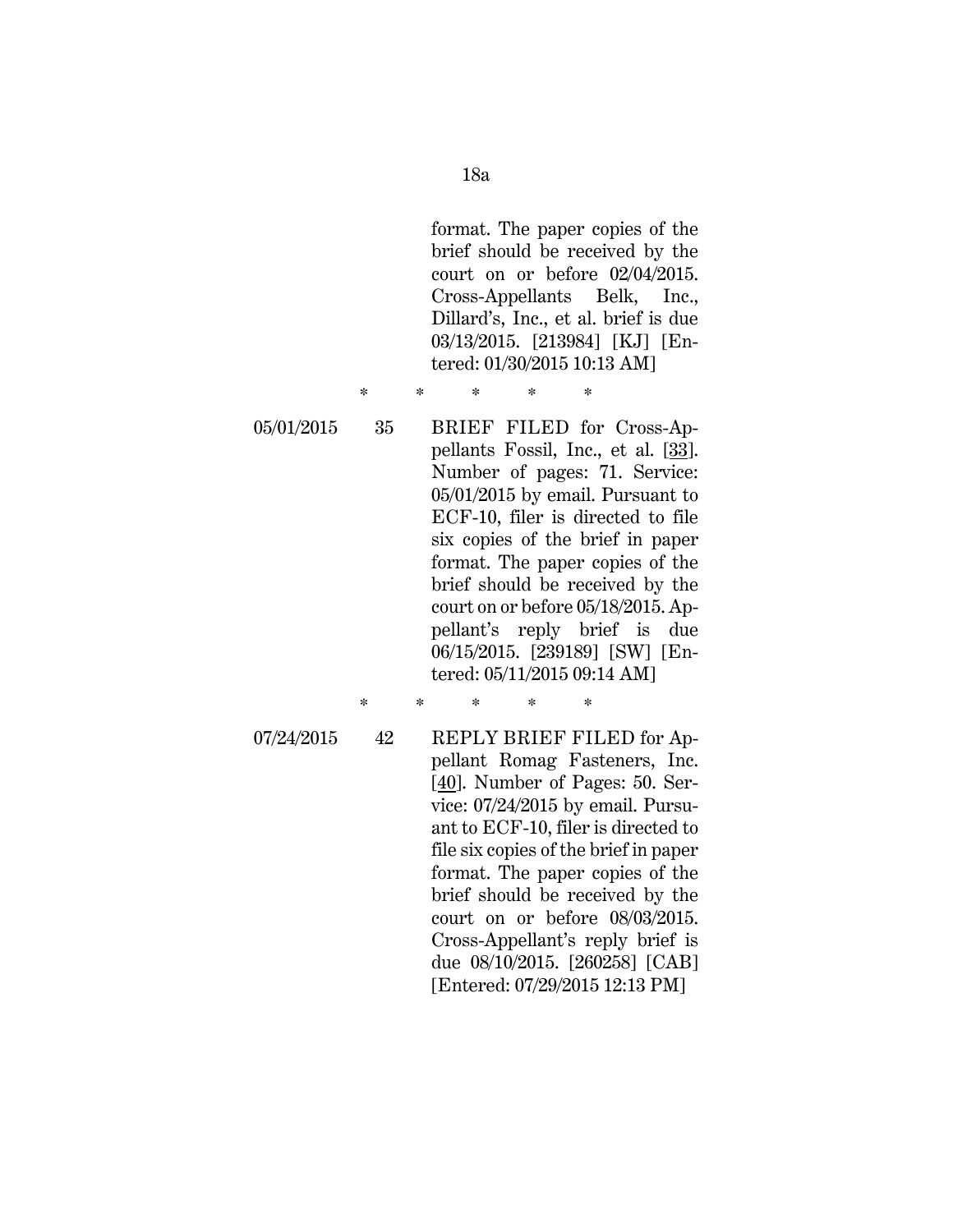\* \* \* \* \*

08/31/2015 46 REPLY BRIEF FILED for Cross-Appellants Belk, Inc., Dillard's, Inc., et al. [45]. Number of Pages: 29. Service: 08/31/2015 by email. Pursuant to ECF-10, filer is directed to file six copies of the brief in paper format. The paper copies of the brief should be received by the court on or before 09/08/2015. Appendix is due 09/11/2015. [268938] [CAB] [Entered: 09/02/2015 12:14 PM]

- 03/31/2016 63 OPINION and JUDGMENT filed. The judgment or decision is: Affirmed. (Precedential Opinion). (For the Court: Dyk, Circuit Judge; Wallach, Circuit Judge and Hughes, Circuit Judge). [323035] [14-1856, 14-1857] Vacated pursuant to the court's order. See Doc No. [74] [JCA] [Entered: 03/31/2016 09:11 AM]
- 04/12/2016 64 ERRATA to the Precedential Opinion Doc No.: [63]. Service as of this date by the Clerk of Court. [325674] Vacated pursuant to the court's order. See Doc No. [74] [CAB] [Entered: 04/12/2016 12:41 PM]
	- \* \* \* \* \*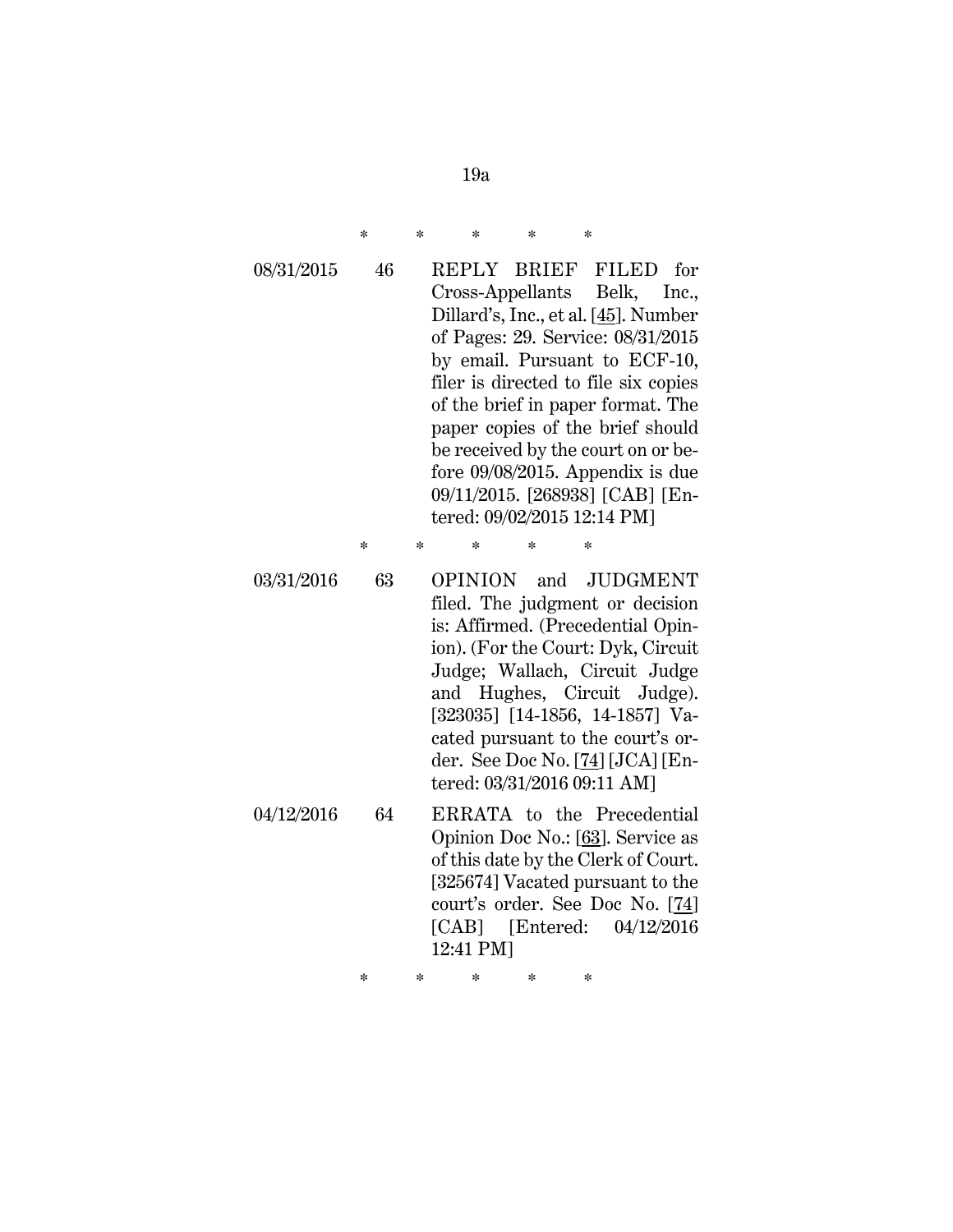- 05/09/2016 66 Mandate issued to the United States District Court for the District of Connecticut. Costs taxed in the amount of \$580.40. Service as of this date by Clerk of Court. [333305] [14-1856, 14-1857] Mandate has been recalled pursuant to the court's order. See Doc No. [74] [CAB] [Entered: 05/09/2016 01:07 PM]
	- \* \* \* \* \*
- 08/16/2016 68 Petition for writ of Certiorari filed on 08/12/2016 in the Supreme Court of the United States. Supreme Court #: 16-202, Romag Fasteners, Inc. v. Fossil, Inc. [359288] [14-1856, 14-1857] [CAB] [Entered: 08/16/2016 02:28 PM]
- 03/27/2017 69 The petition for writ of certiorari, [16-202], filed on 08/12/2016, was Granted on 03/27/2017. [419659] [14-1856, 14-1857] [CAB] [Entered: 03/28/2017 04:01 PM]

- 04/28/2017 73 Certified judgment of the Supreme Court of the United States issued on 04/27/2017 for 16-202. [427930] [14-1856, 14-1857] [CAB] [Entered: 04/28/2017 03:49 PM]
- 05/03/2017 74 ORDER filed recalling mandate; reopening appeal; the June 27,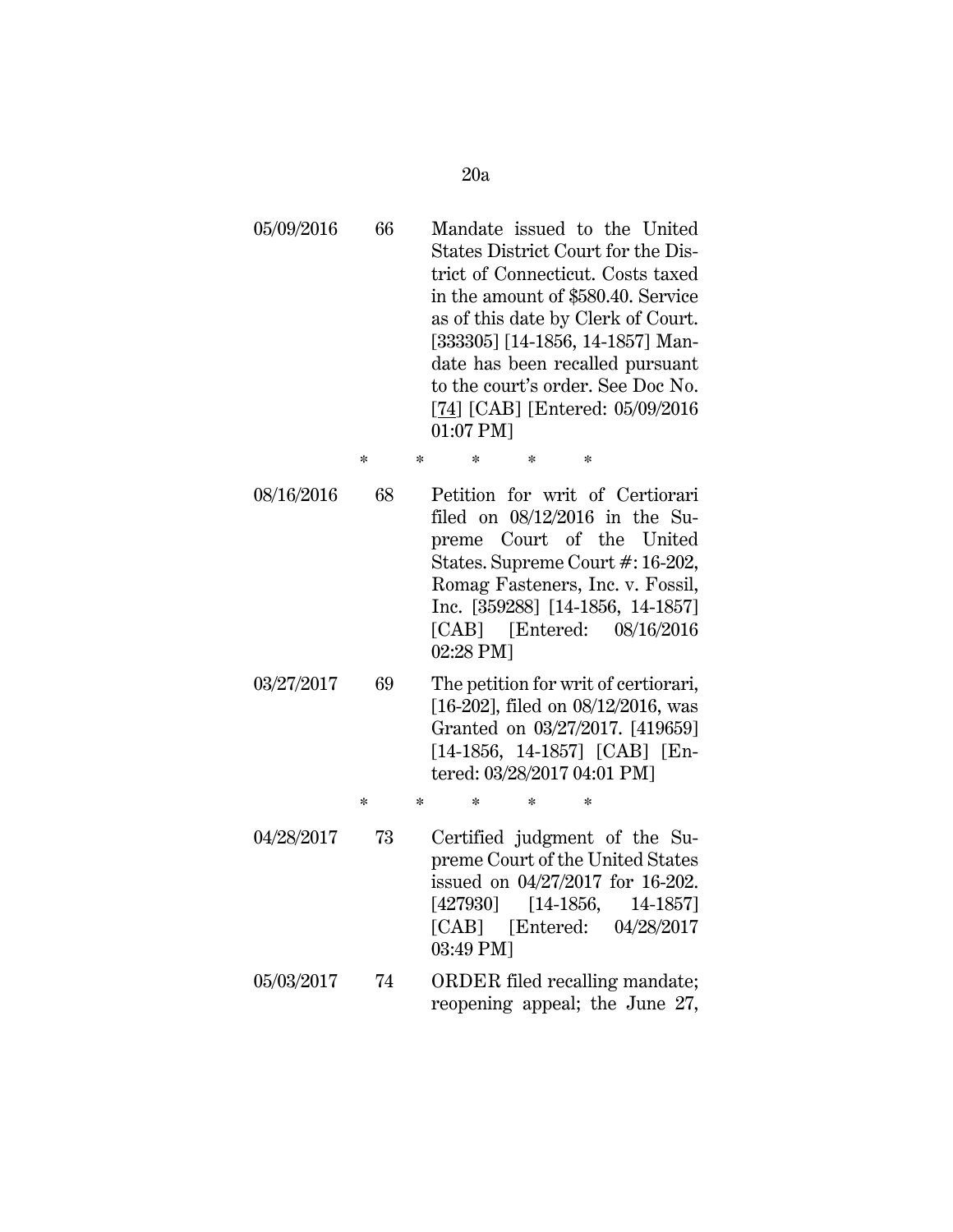2014 judgment of the United States District Court for the District of Connecticut reducing Romags jury award patent damages by eighteen percent due to the defense of laches is vacated. By: Merits Panel (Per Curiam). Service as of this date by Clerk of Court. [428959] [14-1856, 14- 1857] [CAB] [Entered: 05/03/2017 04:21 PM]

06/09/2017 75 Mandate issued to the United States District Court for the District of Connecticut. Service as of this date by the Clerk of Court. [437956] [14-1856, 14-1857] [JAB] [Entered: 06/09/2017 02:10 PM]

21a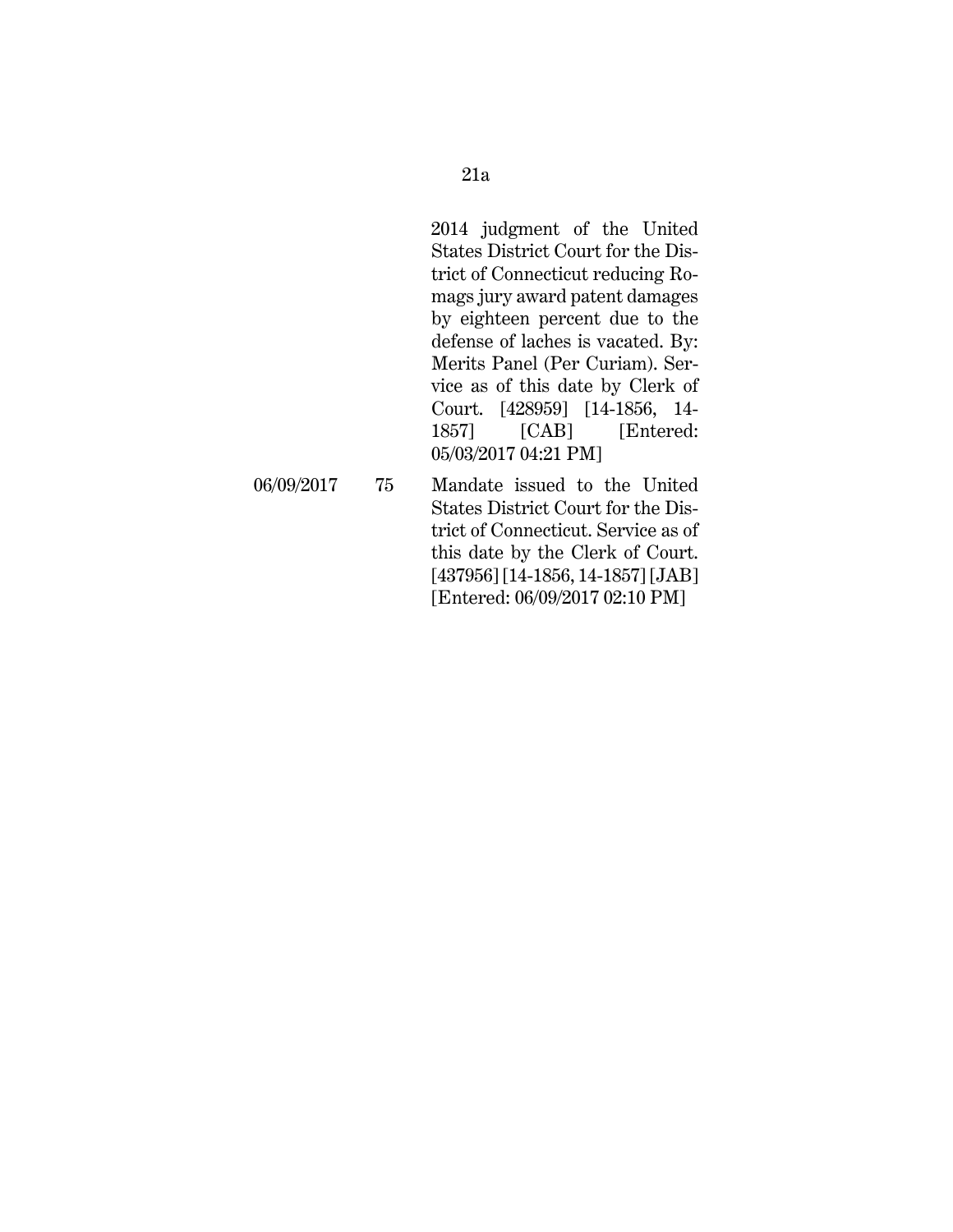# UNITED STATES COURT OF APPEALS FOR THE FEDERAL CIRCUIT

 $\mathcal{L}_\text{max}$ 

Docket No. 18-2417

ROMAG FASTENERS, INC., PLAINTIFF-APPELLANT

*v.*

FOSSIL, INC. ET AL., DEFENDANTS-APPELLEES  $\frac{1}{2}$ 

#### DOCKET ENTRIES

| <b>DATE</b> | NO.          | <b>PROCEEDINGS</b>                                                                                                                                                                                                                                                       |
|-------------|--------------|--------------------------------------------------------------------------------------------------------------------------------------------------------------------------------------------------------------------------------------------------------------------------|
| 09/26/2018  | 1            | Appeal docketed. Received:<br>09/21/2018. [552775] Entry of Ap-<br>pearance due 10/10/2018. Certifi-<br>cate of Interest due $10/10/2018$ .<br>Docketing Statement<br>due<br>$10/10/2018$ . Appellant's brief due<br>11/26/2018. [MJL] [Entered:<br>09/26/2018 03:52 PM] |
| 11/15/2018  | $\ast$<br>24 | $\ast$<br>$\star$<br>$\ast$<br>ж<br>CORRECTED ENTRY:<br>$M()$ -<br><b>TION</b> of Appellees Fossil Stores<br>I, Inc., Fossil, Inc., et al. to termi-                                                                                                                     |

nate appeal through dismissal [Consent: opposed]. Service: 11/15/2018 by email. [565507]— [Edited 11/16/2018 by MJL to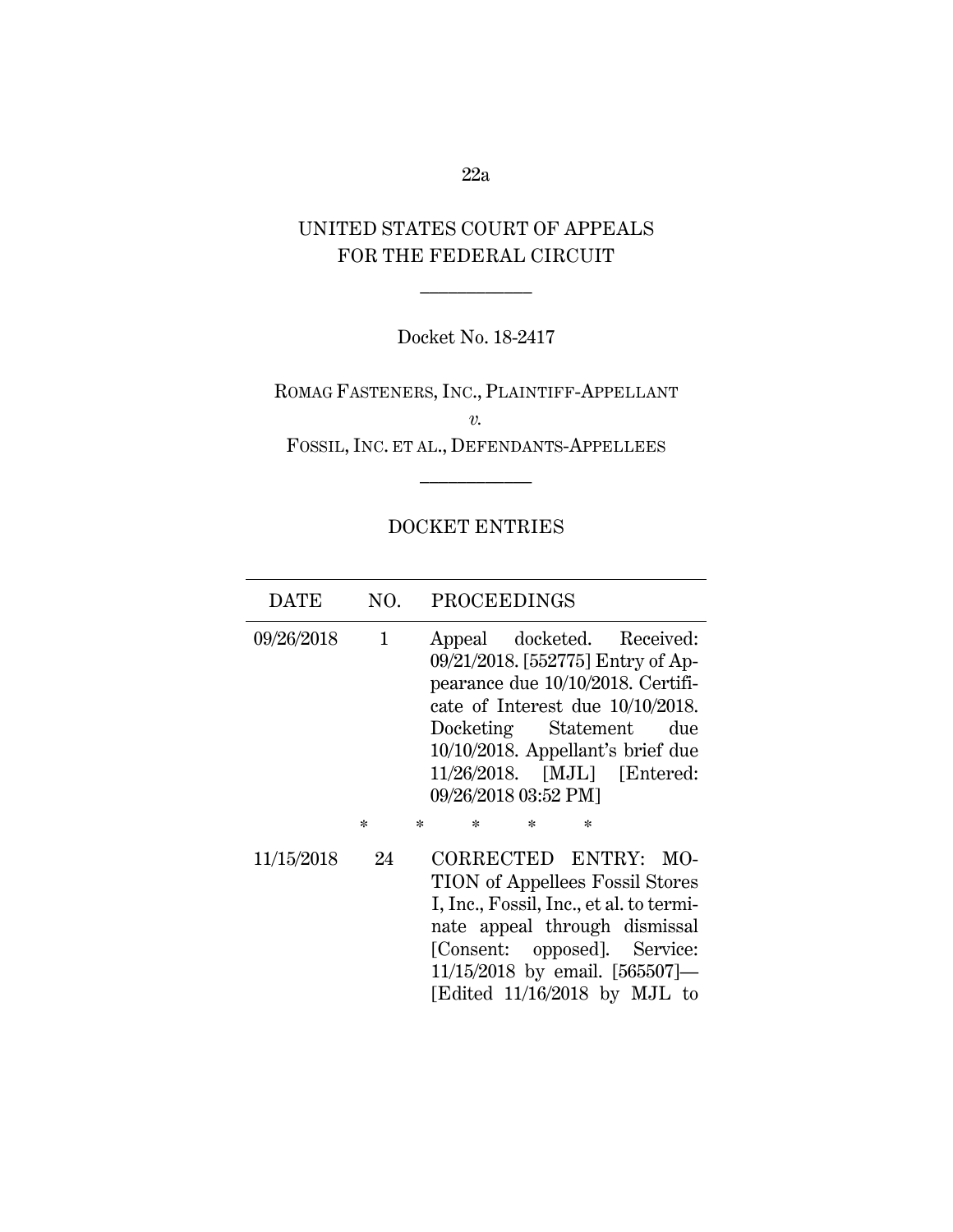correct relief] [Jeffrey Dupler] [Entered: 11/15/2018 04:21 PM]

12/21/2018 30 RESPONSE of Appellant Romag Fasteners, Inc. to the motion [24] filed by Appellees Fossil, Inc., Fossil Stores I, Inc., Macy's, Inc., Macy's Retail Holdings, Inc., Fossil Stores I, Inc., Fossil, Inc., Macy's Retail Holdings, Inc. and Macy's, Inc.. Service: 12/21/2018 by email. [573976] [18-2417] [Jonathan Freiman] [Entered: 12/21/2018 11:17 AM]

\* \* \* \* \*

01/11/2019 32 REPLY of Appellees Fossil Stores I, Inc., Fossil, Inc., Macy's Retail Holdings, Inc. and Macy's Inc. to response filed by Appellant, Doc. No [30]. Service: 01/11/2019 by email. [577683] [18- 2417] [Jeffrey Dupler] [Entered: 01/11/2019 01:47 PM]

02/05/2019 33 ORDER filed. The motion [24] is granted to the extent that the appeal is limited to issues decided by the district court in its orders after the remand from this court (e.g., district court Dkt. Nos. 529, 533, and 560). (Per Curiam). Service: 02/05/2019 by clerk. [583411] [LMS] [Entered]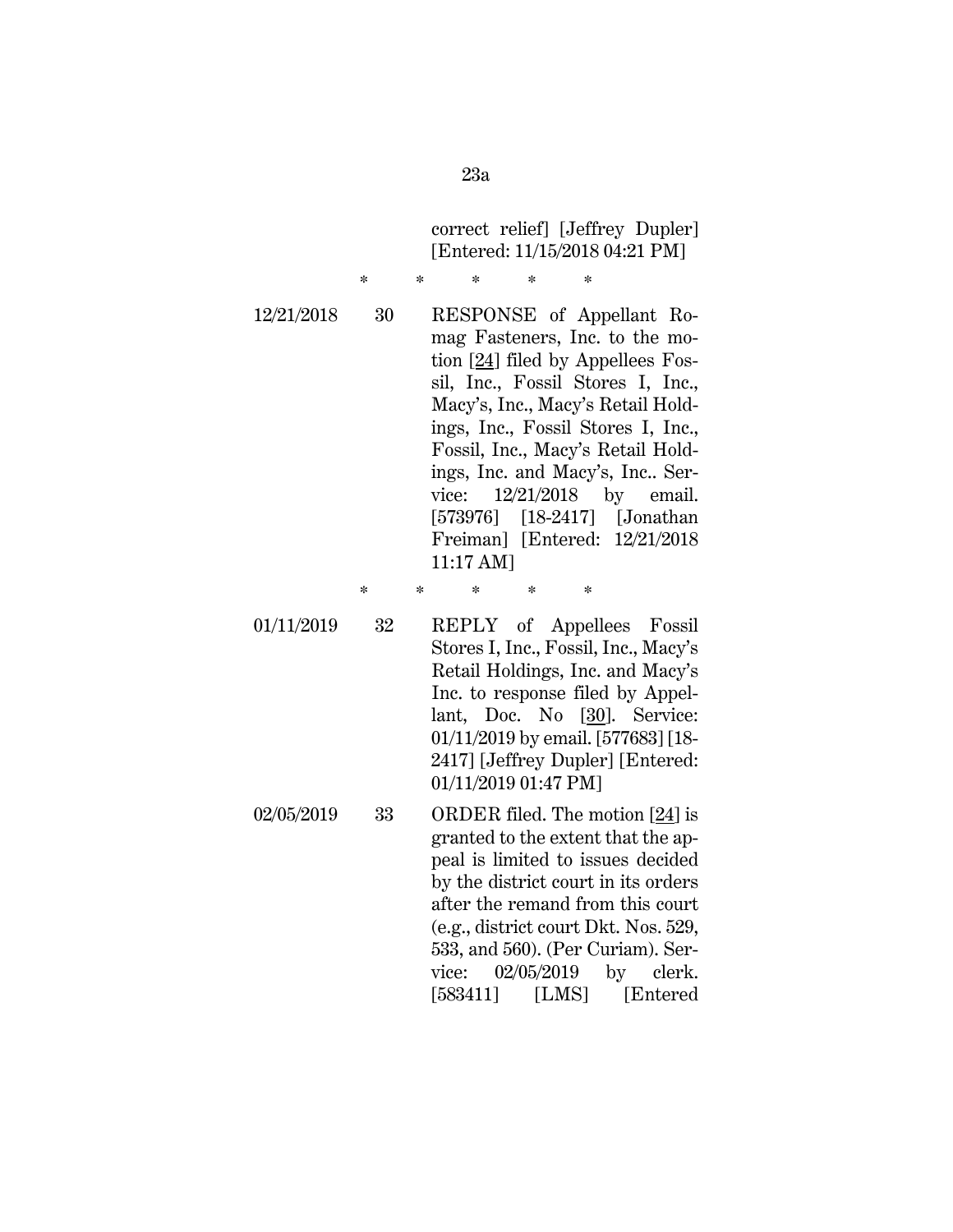#### 02/05/2019 10:24 AM]

- 02/05/2019 34 ORDER filed. The stay of briefing is lifted. Romag Fasteners, Inc.'s opening brief is due within 30 days from the issuance of this order. Service as of this date by the Clerk of Court. [583453] [JAL] [Entered: 02/05/2019 11:46 PM]
- 02/19/2019 35 Notice from Appellant Romag Fasteners, Inc. in Response to Court's February 5, 2019 Orders. Service: 02/19/2019 by email. [587083] [18-2417] [Jonathan Freiman] [Entered: 02/19/2019 02:36 PM]
- 02/26/2019 36 Notice from Appellees Fossil Stores I, Inc., Fossil, Inc., Macy's Retail Holdings, Inc. and Macy's, Inc. In response to Romag's February 19, 2019 Notice. Service: 02/26/2019 by email. [588635] [18- 2417] [Jeffrey Dupler] [Entered: 02/26/2019 10:53 AM]
- 03/22/2019 37 Petition for writ of Certiorari filed on 03/22/2019, and placed on the docket 03/22/2019, in the Supreme Court of the United States. Supreme Court #: 18- 1233, Romag Fasteners, Inc. v. Fossil, Inc., et al. [595380] [JAB] [Entered: 03/26/2019 07:44 AM]
- 03/27/2019 38 ORDER filed. The judgment of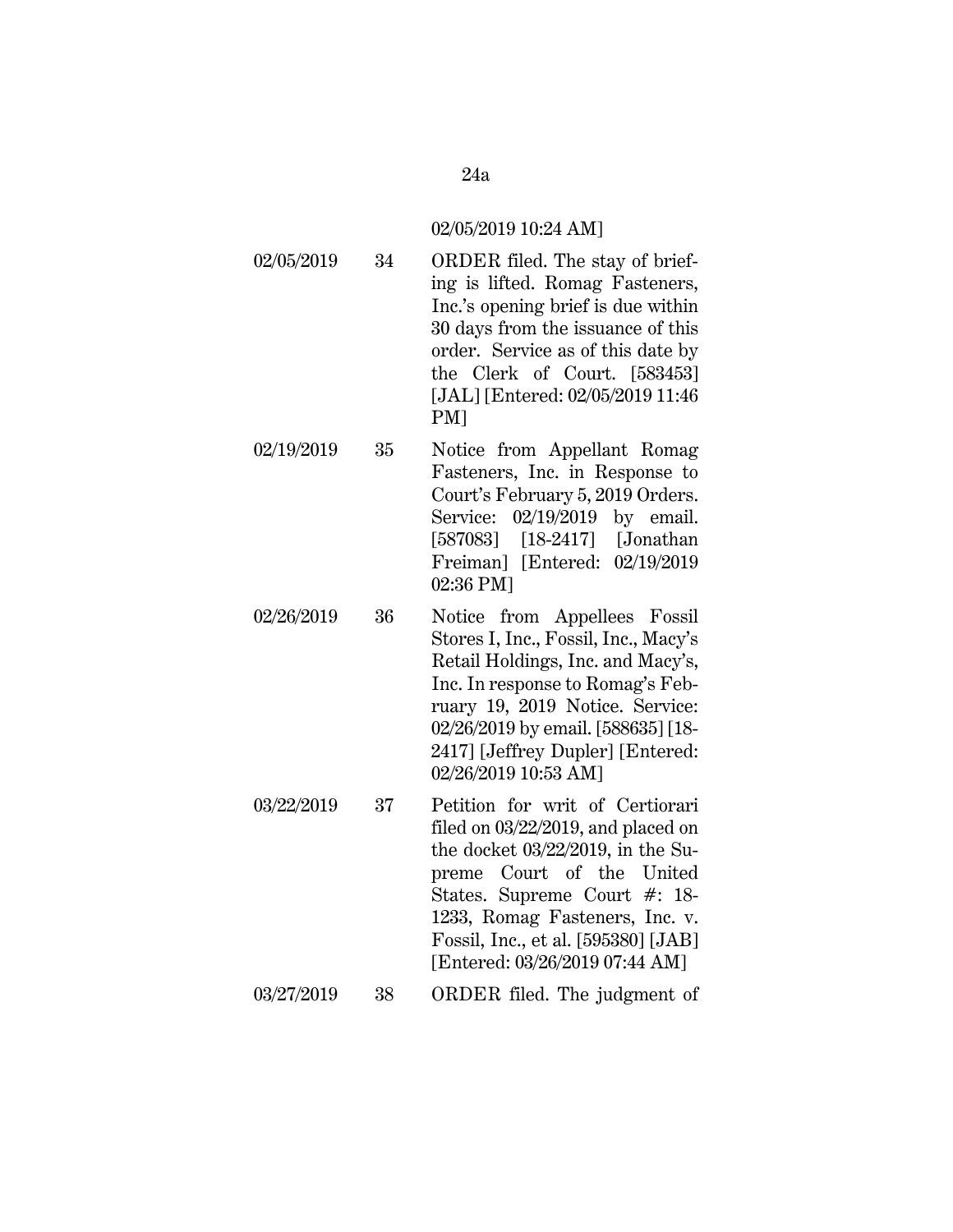the district court is summarily affirmed. Each side shall bear its own costs. (Per Curiam). Service: 03/27/2019 by clerk. [595779] [LMS] [Entered: 03/27/2019 10:06 AM]

- 03/27/2019 39 JUDGMENT filed. AF-FIRMED. Court Order. COSTS: Each side bears its own costs. Mandate to issue in due course. For information regarding costs, petitions for rehearing, and petitions for writs of certiorari click here. [595824] [PBC] [Entered: 03/27/2019 12:07 PM]
- 05/03/2019 40 Mandate issued to the United States District Court for the District of Connecticut. Service as of this date by the Clerk of Court. [604799] [PBC] [Entered: 05/03/2019 08:45 AM]
- 06/28/2019 41 The petition for writ of certiorari, [18-1233], filed on 03/22/2019, was Granted on 06/28/2019. [617831] [JAB] [Entered: 06/28/2019 02:54 PM]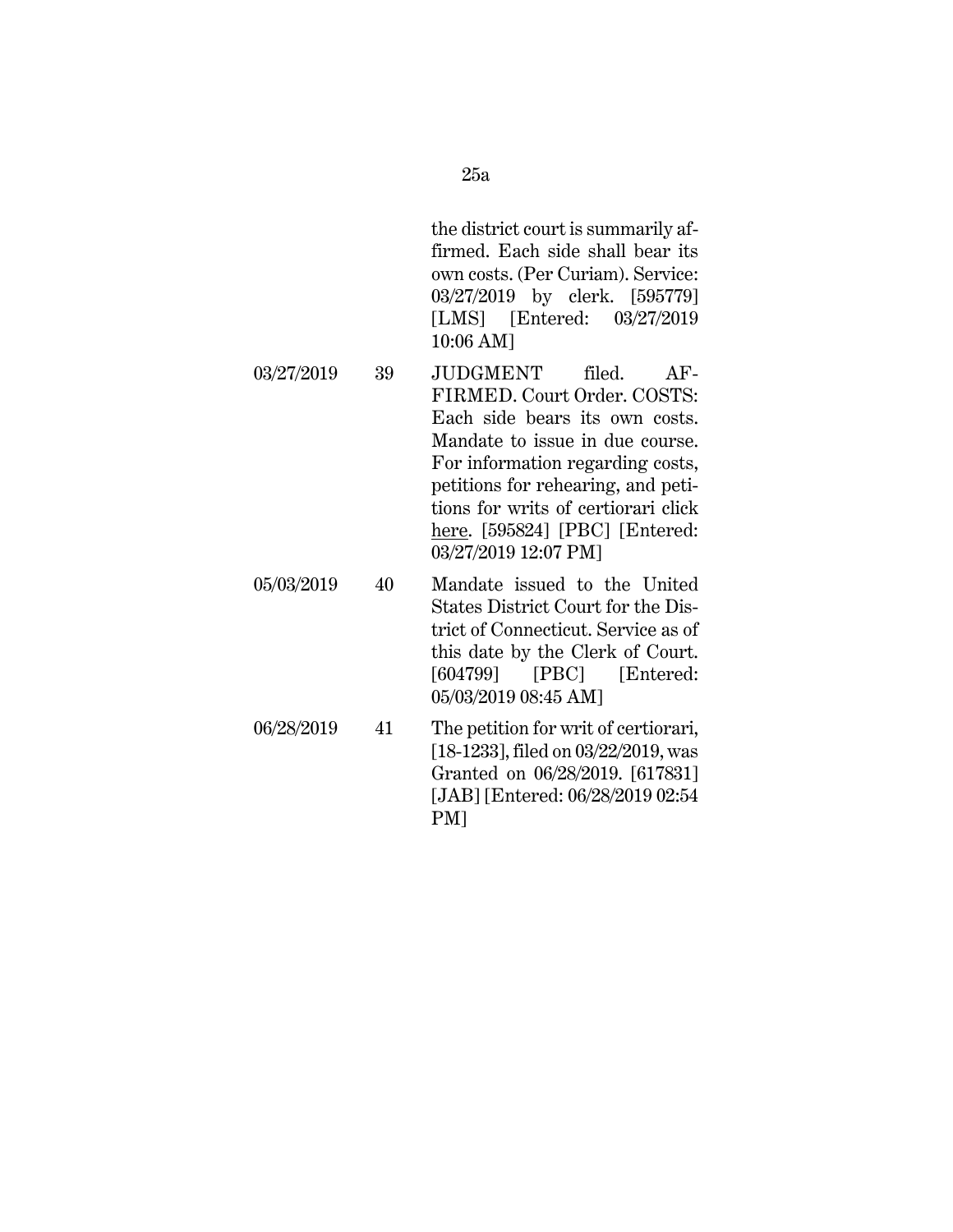# UNITED STATES DISTRICT COURT DISTRICT OF CONNECTICUT

# ROMAG FASTENERS, INC, *Plaintiff*,

*v.*

Civil No. 3:10cv1827 (JBA)

FOSSIL, INC. *et al., Defendants.*

### **JURY INSTRUCTIONS**

# **INDEX**

| I. INTRODUCTION TO JURY INSTRUCTIONS2   |
|-----------------------------------------|
|                                         |
|                                         |
|                                         |
| D. Burden of Proof—Preponderance of     |
| E. Burden of Proof—Clear and Convincing |
|                                         |
| III. TRADEMARK AND UNFAIR COMPETITION   |
|                                         |
|                                         |
|                                         |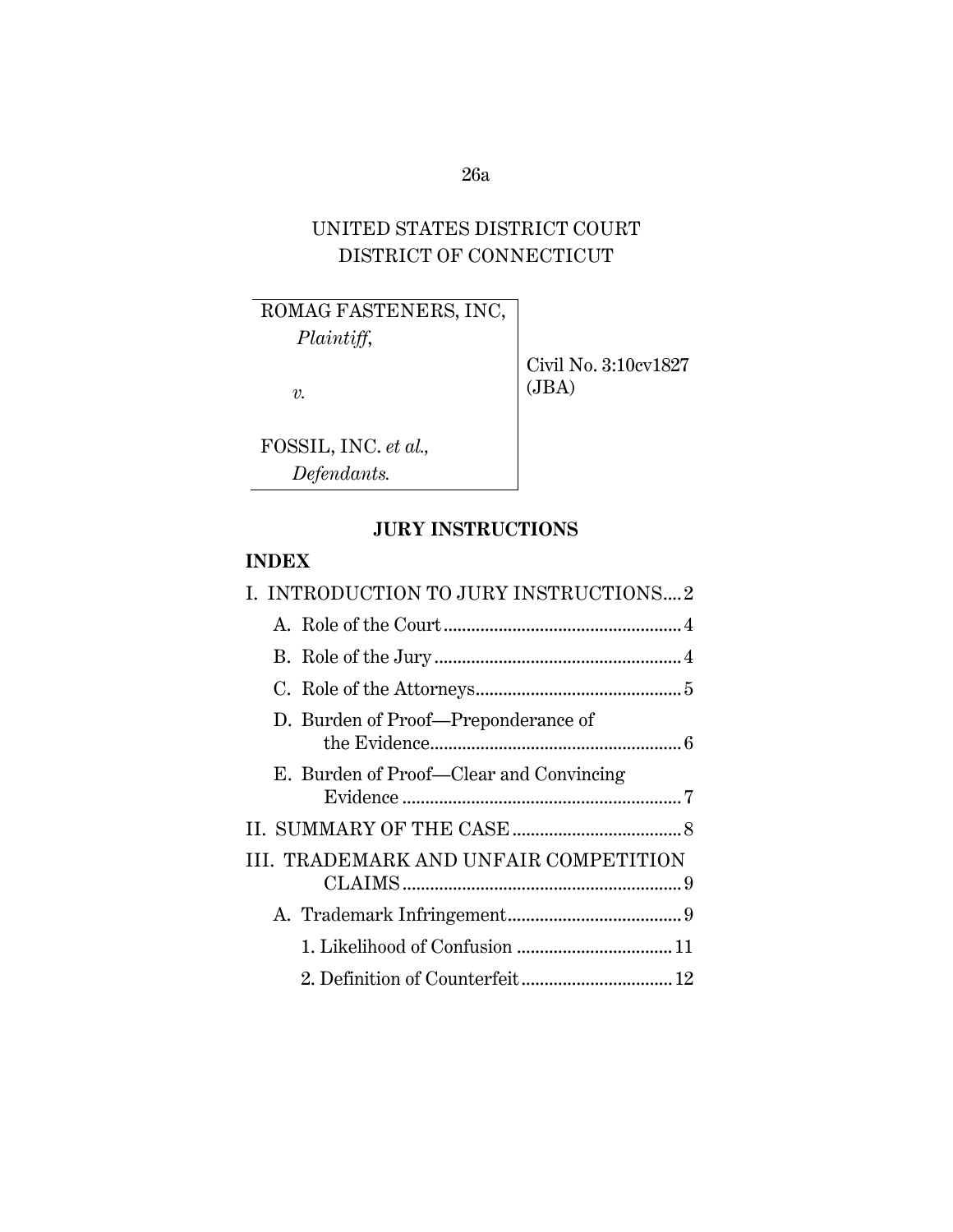| C. Willful Trademark Infringement 14         |
|----------------------------------------------|
| D. State Common Law Unfair Competition14     |
| E. Connecticut Unfair Trade Practices Act14  |
| 1. Conduct of Trade or Commerce 15           |
| 2. Unfair Trade Practice or Deceptive Act or |
|                                              |
|                                              |
| A. The Role of the Claims of a Patent 17     |
| B. How a Claim Defines What it Covers and    |
| 1. Claim Term and Meaning-"Rotatable" 19     |
|                                              |
|                                              |
|                                              |
| A. Trademark Remedies-Defendants' Profits 22 |
|                                              |
|                                              |
| VI. GUIDELINES FOR DELIBERATION30            |
|                                              |
|                                              |
|                                              |
|                                              |
|                                              |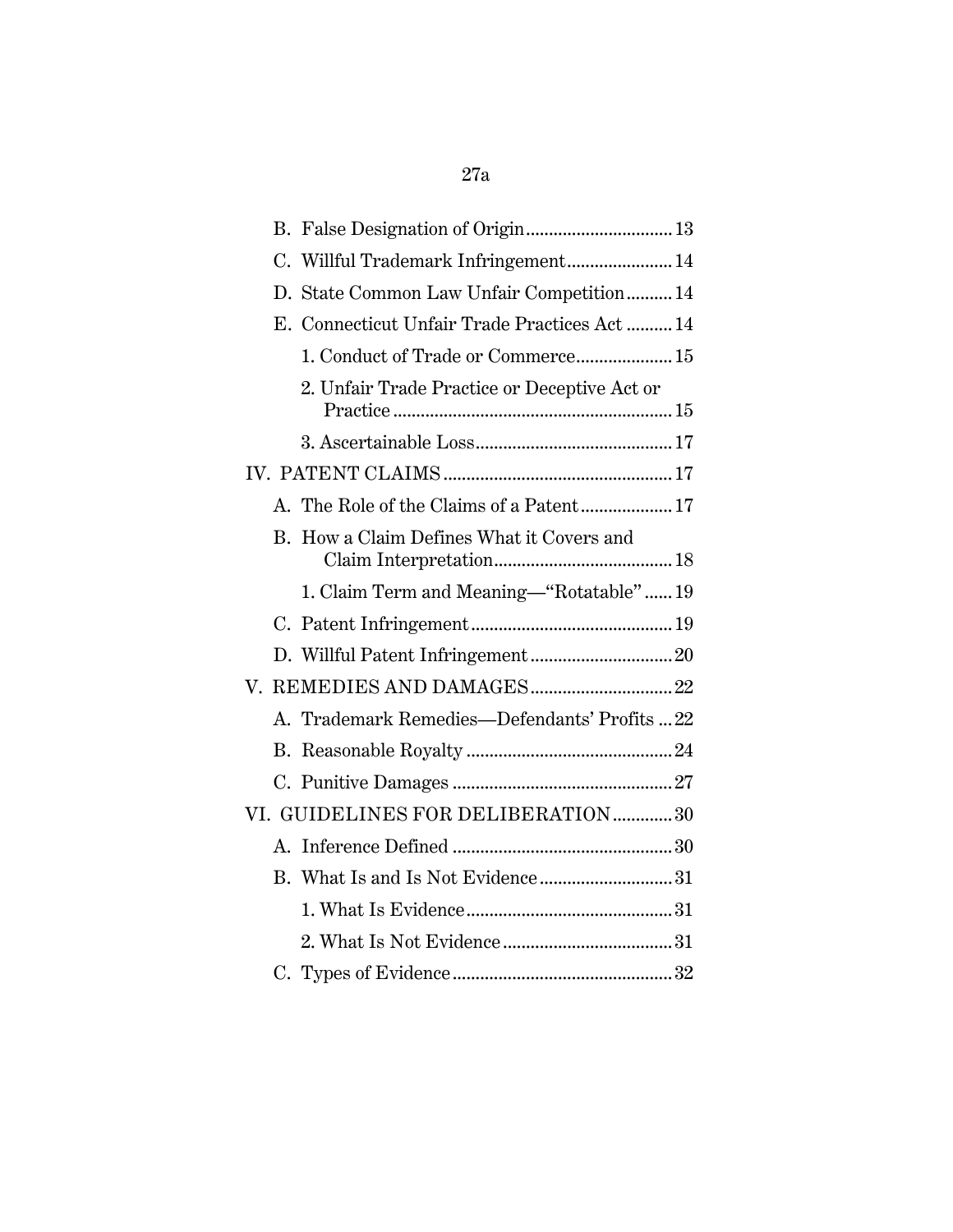| 2. Use of Depositions as Evidence38  |  |
|--------------------------------------|--|
| 3. Impeachment by Prior Inconsistent |  |
| VII. CONCLUSION AND FINAL            |  |

### **I. INTRODUCTION TO JURY INSTRUCTIONS**

 You have now heard all of the evidence in this matter and I will now instruct you on the law to be applied in this case. After that, you will hear the arguments of counsel and then you will return to the jury room to deliberate in accordance with these instructions.

You must take the law as I give it to you, and if any attorney or any witness or exhibit has stated a legal principle different from any that I state to you in my instructions, it is my instructions that you must follow. The instructions as a whole constitute the law of this case and

28a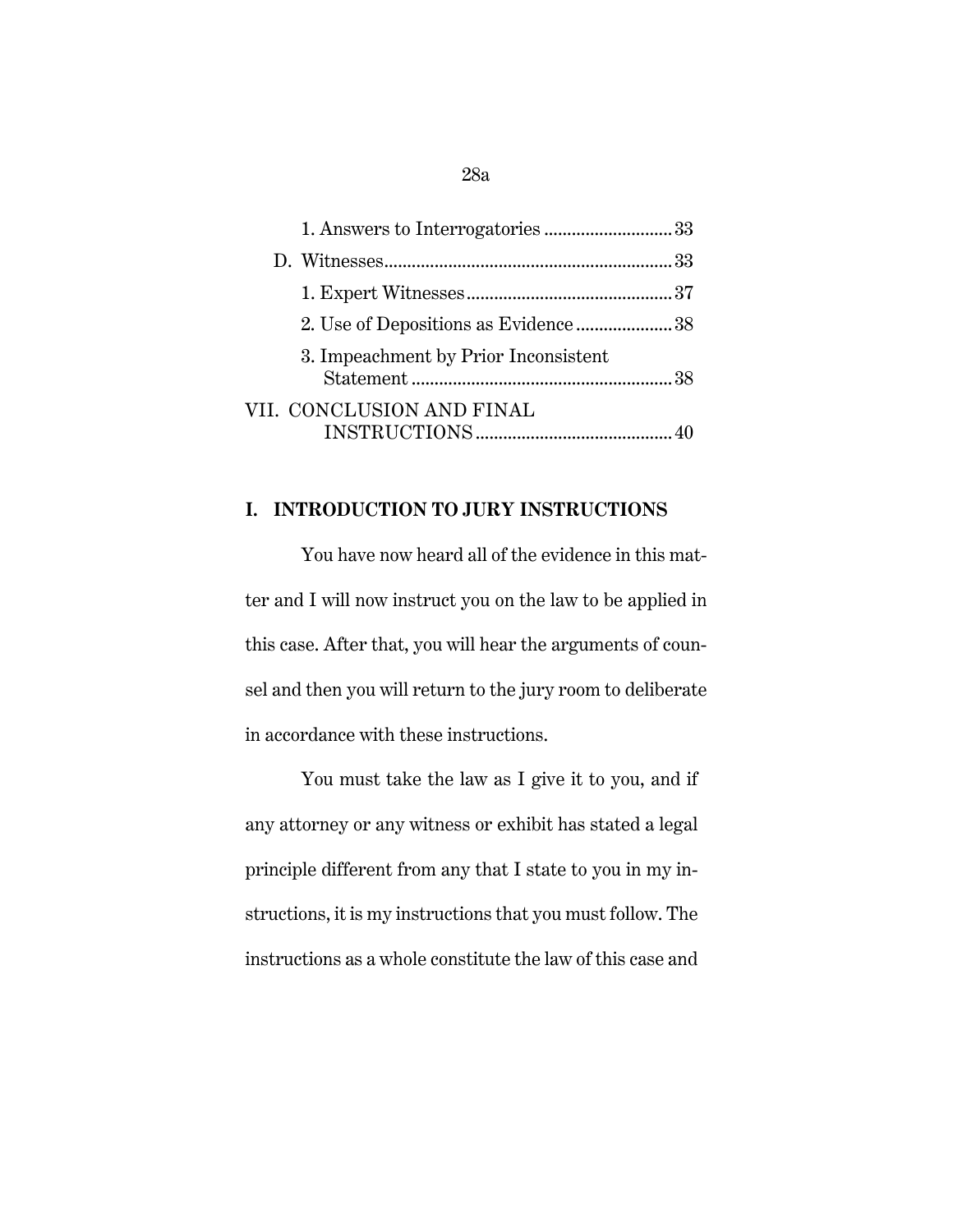must be applied as a whole; you should not single out any one instruction or ignore others.

Regardless of any opinion you may have as to what the law is or ought to be, it would be a violation of your sworn duty to base a verdict upon any view of the law other than the instructions of the Court. It would also be a violation of your sworn duty if you were to base any finding of fact on anything other than the evidence presented to you in this case.

Please be patient and listen closely. Give careful thought to every issue set forth in these instructions regardless of any general feeling you may have about which party is right. In deciding the facts, you should be guided solely by the evidence presented during trial, without regard to the consequences of your decision. You have been chosen to try the issues of fact and reach an impartial verdict on the basis of the evidence or lack of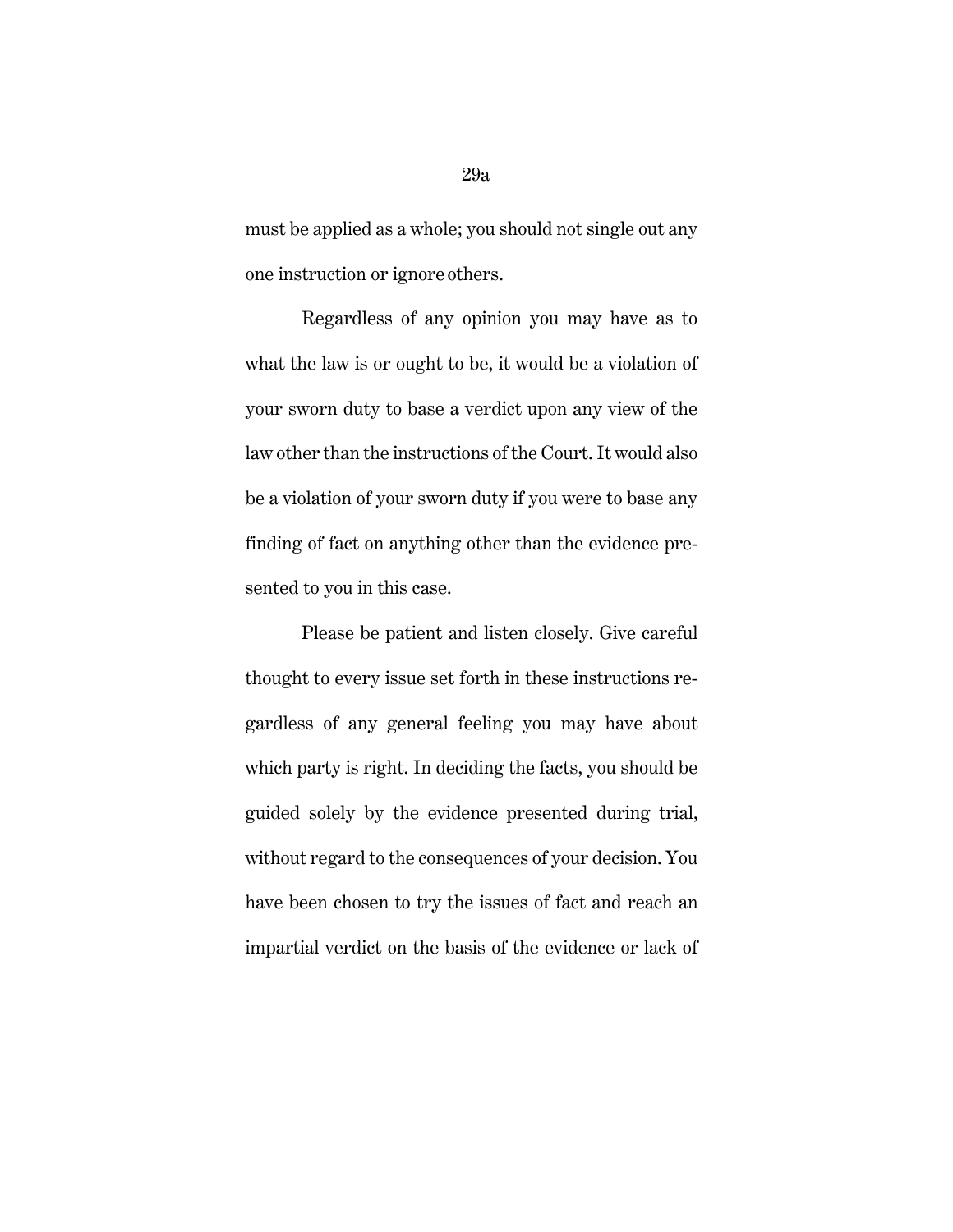evidence. In this action, Plaintiff and Defendants are entities, not individual persons. All parties are equal before the law, and are to be dealt with as equals in a court of justice. The parties are entitled to have this case decided without regard to status, size, or supposed wealth. This case should be considered and decided by you as an action between persons of equal standing and worth. Your verdict must be based solely upon the evidence about each Defendant. You will be returning separate verdicts for each Defendant. The case against each Defendant, on each count, stands or falls upon the proof or lack of proof against that Defendant alone, and your verdict as to any Defendant on any count should not control your decision as to any other Defendant or any other count

#### **A. Role of the Court**

As the presiding judge, I perform basically two functions during a trial: I decide what evidence is admissible for your consideration, and I instruct you on the law

30a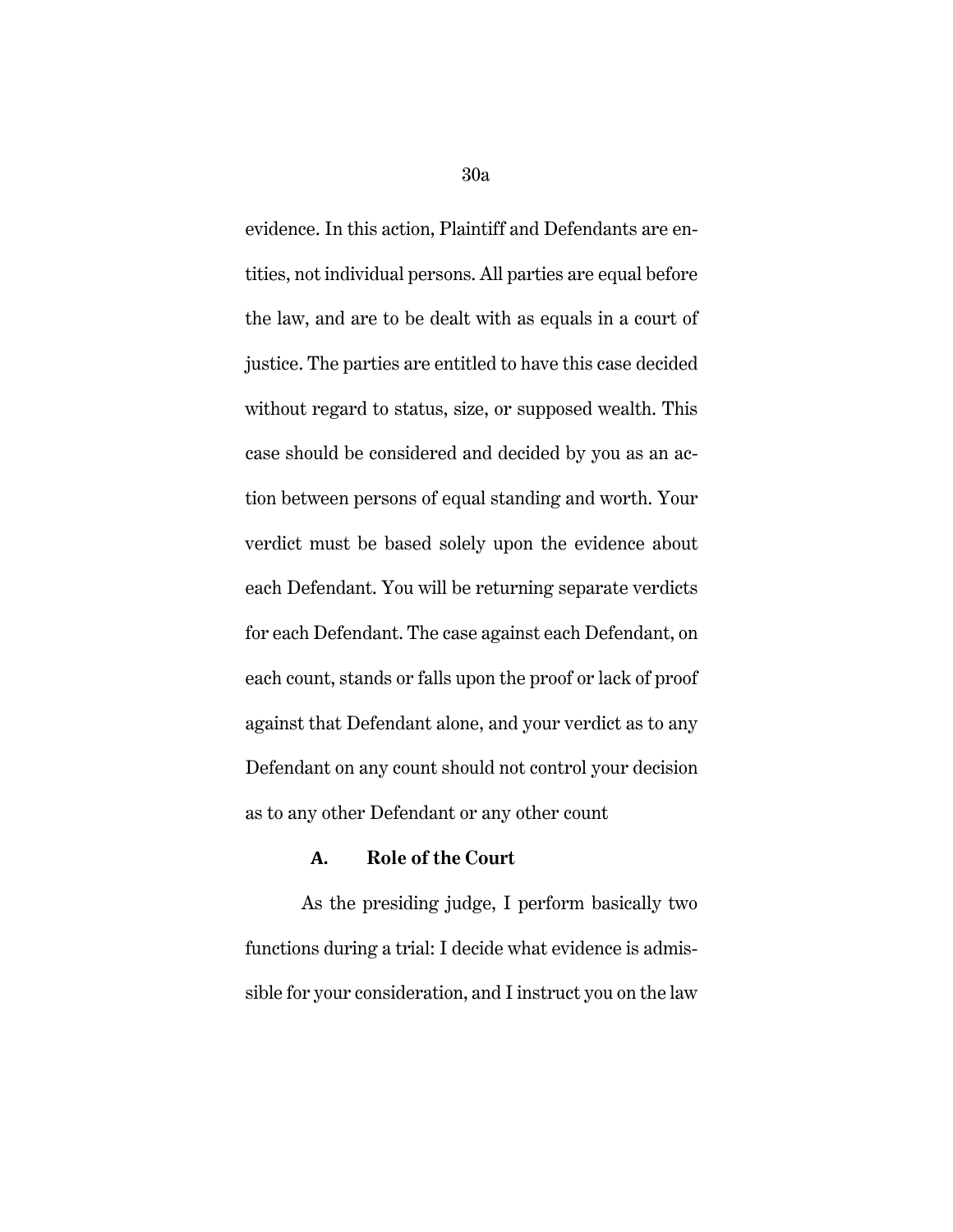that you are to apply to the facts. I gave you some preliminary instructions before evidence began, but it is now—after the close of evidence—that the full, final instructions are given.

#### **B. Role of the Jury**

As members of the jury, you are the sole and exclusive judges of the facts. You pass upon the evidence. You determine the credibility of the witnesses. You resolve such conflicts as there may be in the testimony. You draw whatever reasonable inferences you decide to draw from the facts as you have determined them, and you determine the weight of the evidence.

In determining these issues, no one may invade your province or function as jurors. In order for you to determine the facts, you must rely upon your own recollection of the evidence.

It is your duty to find the facts from all the evidence in the case. To the facts as you find them you must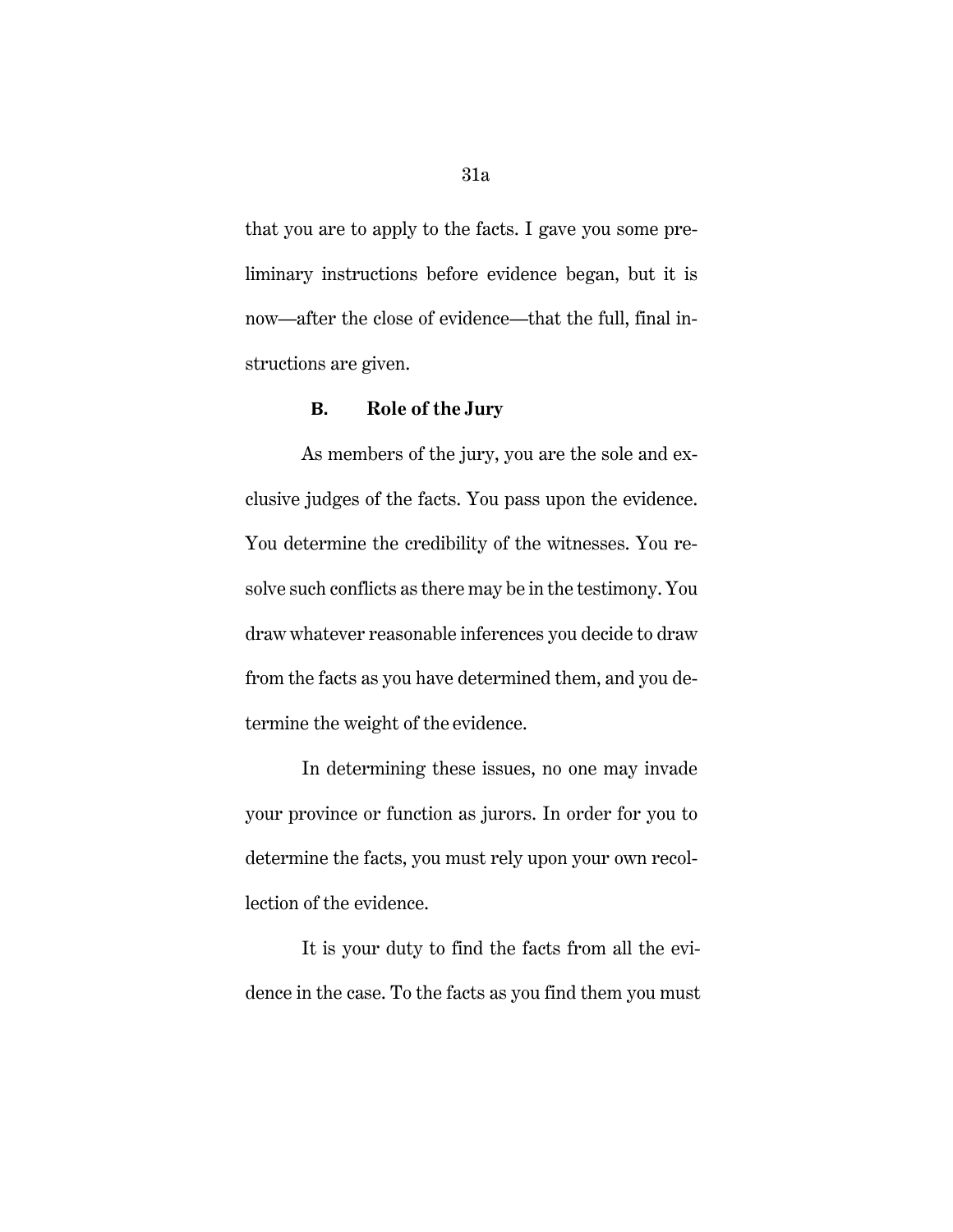apply the law as I give it to you. And you must perform your duty as jurors regardless of any personal likes or dislikes, opinions, prejudices, or sympathy you may have because they may interfere with your clear thinking and impair your ability to arrive at a just verdict. In other words, you must decide the case solely on the evidence that has been put before you.

Because you are the sole and exclusive judges of the facts, nothing in the instructions and nothing I have said during the trial reflects any opinion from me as to what your verdict should be. That is a matter entirely up to you. The rulings I have made during the trial are on legal matters, which are exclusively for the court, not the jury, because they do not constitute evidence.

#### **C. Role of Attorneys**

Our courts operate under an adversarial system, in which it is the role of the attorneys to press as hard as they can for their respective positions. In fulfilling that

32a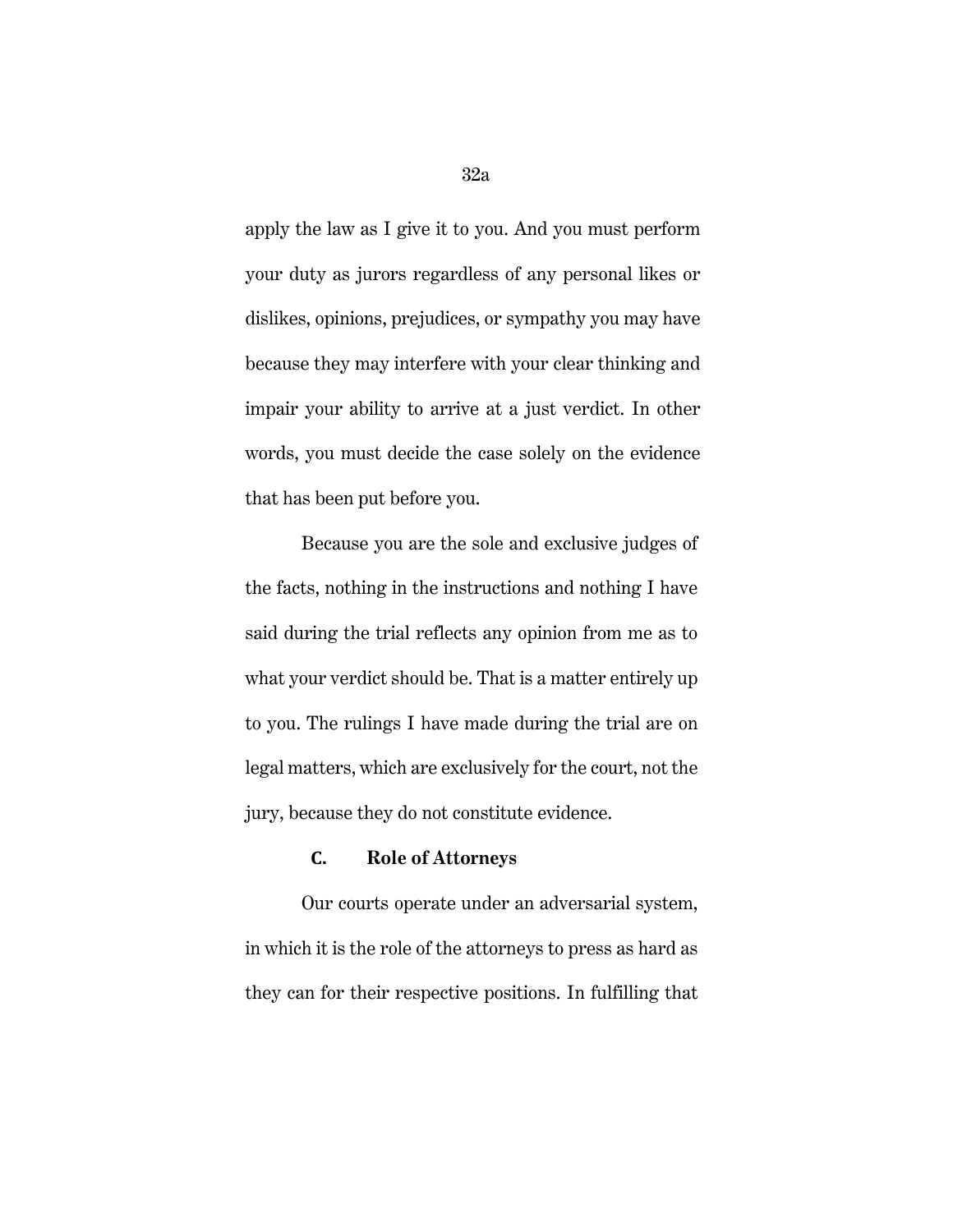role, they have not only the right, but the obligation, to make objections to the introduction of evidence they feel is improper. The application of the rules of evidence is not always clear, and lawyers often disagree. It is my job as the judge to resolve these disputes, but my rulings on evidentiary matters have nothing to do with the ultimate merits of the case, and are not to be considered as points scored for one side or the other.

During a trial, one cannot help observing the personalities and styles of the attorneys, but it is important for you as jurors to recognize that this is not a contest among attorneys. You are to decide this case solely on the basis of the evidence, but the statements and characterizations of the evidence by the attorneys are not evidence. Insofar as you find their closing arguments helpful, take advantage of them, but it is your memory and your evaluation of the evidence in the case that controls.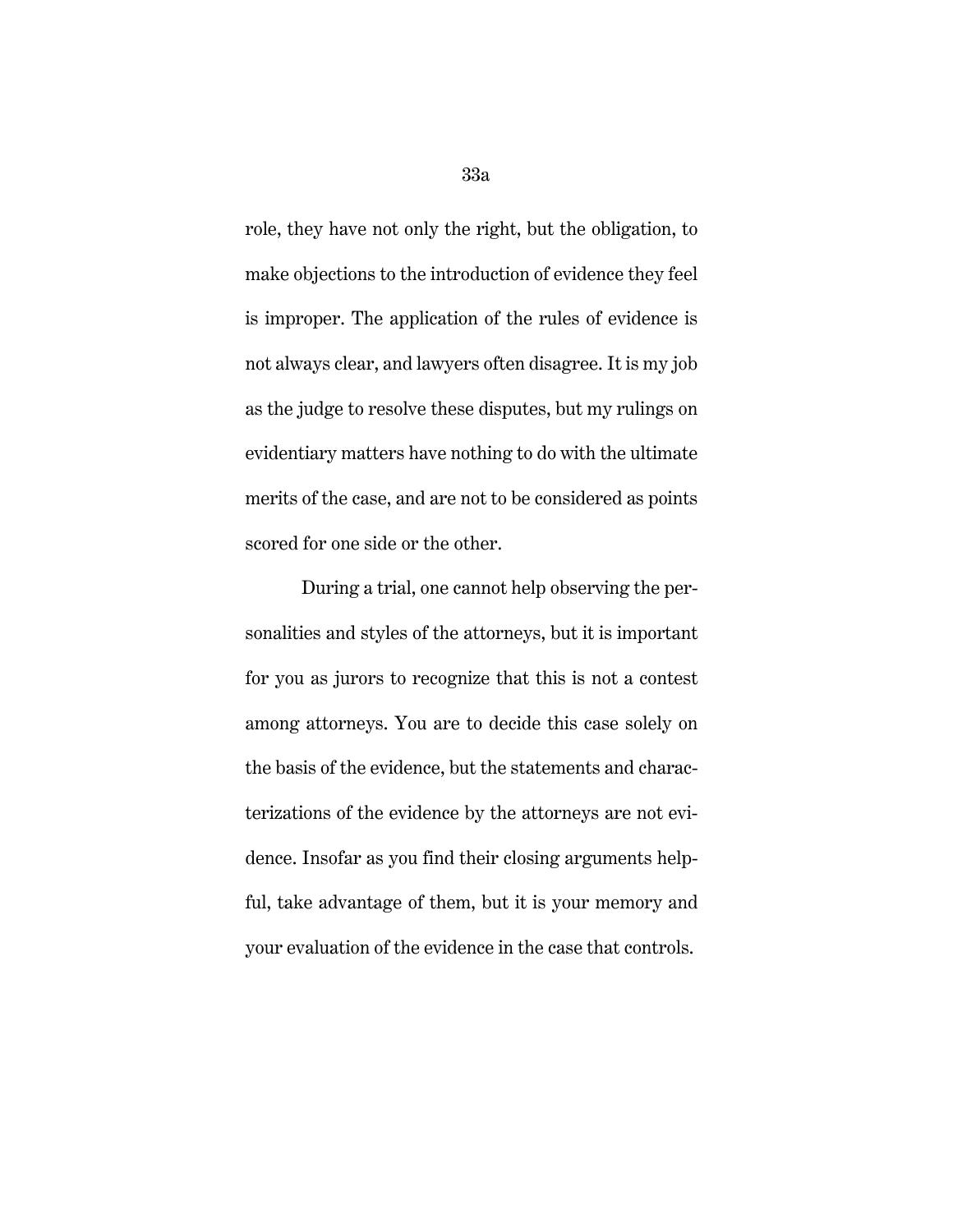## **D. Burden of Proof—Preponderance of the Evidence**

Plaintiff Romag bears the burden of proving each element of its claims by a preponderance of the evidence. The burden of proof in this civil case is different from the burden of proof in criminal cases. In criminal cases, the burden of proof is higher—proof beyond a reasonable doubt. That is not the standard here. The standard here is proof by a preponderance of the evidence, which means proof that something is more likely true than not true. A preponderance of the evidence means the greater weight of the evidence. It refers to the quality and the persuasiveness of the evidence admitted, not to the number of witnesses or documents. If one party proves a claim by a preponderance of the evidence, that means the evidence it has presented has more convincing force than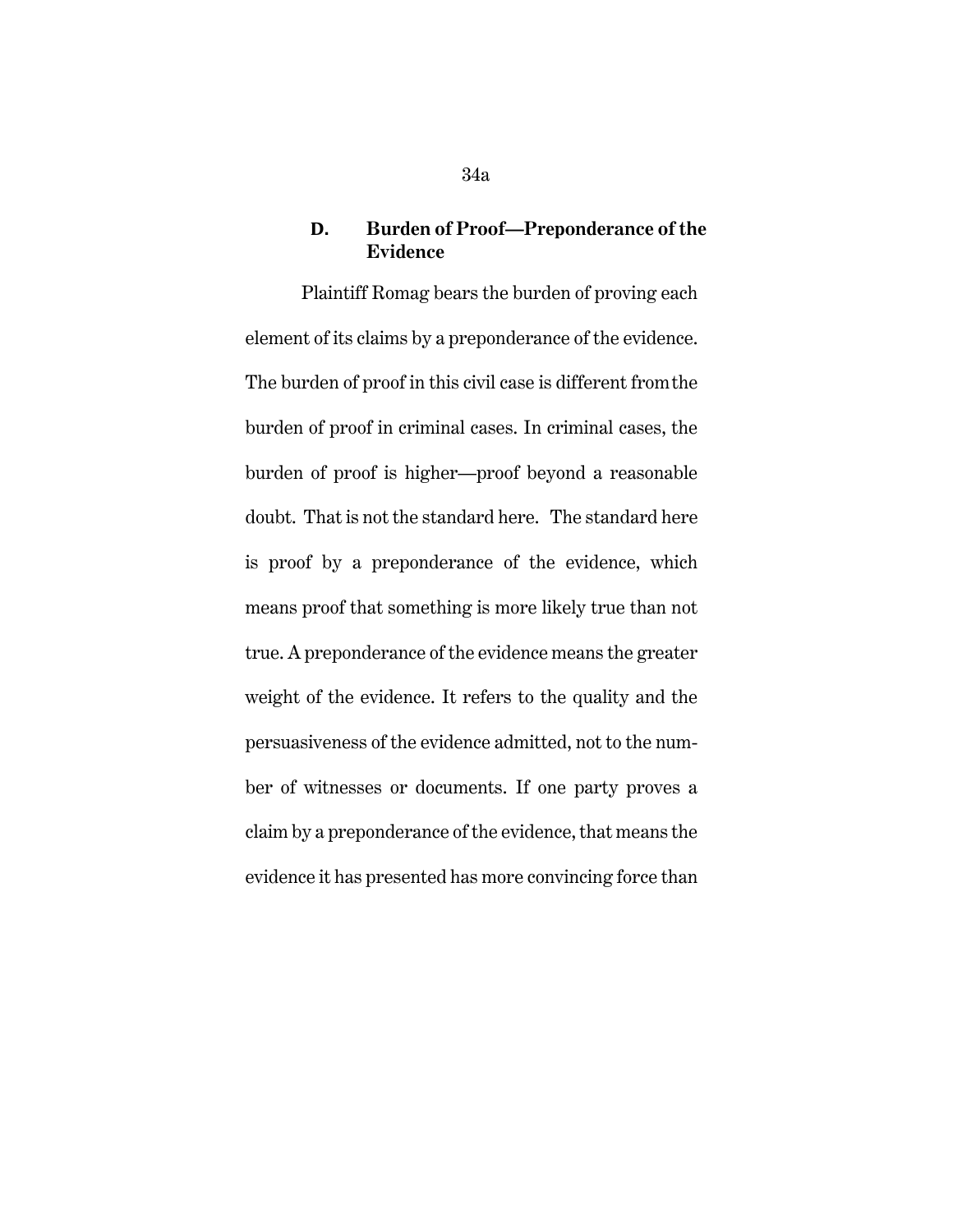the opposing evidence and produces in your minds a belief that what is sought to be proved is more likely true than not true.

It might be helpful to imagine a pair of scales in equal balance. Imagine that, in assessing Plaintiff's claims, you can put its evidence on one side of the scale and Defendants' evidence on the other side of the scale. If the scales tip ever so slightly in favor of Romag, then its evidence preponderates and it has sustained its burden of proof. If the scales tip the other way, ever so slightly in favor of Defendants, then, obviously, Plaintiff has not sustained its burden of proof. Should you find the scales are evenly balanced, that neither side's evidence outweighs the other's such that it is equally probable that either side is right, then Romag has failed to meet its burden of proving its claim by a preponderance of the evidence, and your verdict will be for Defendant on that claim.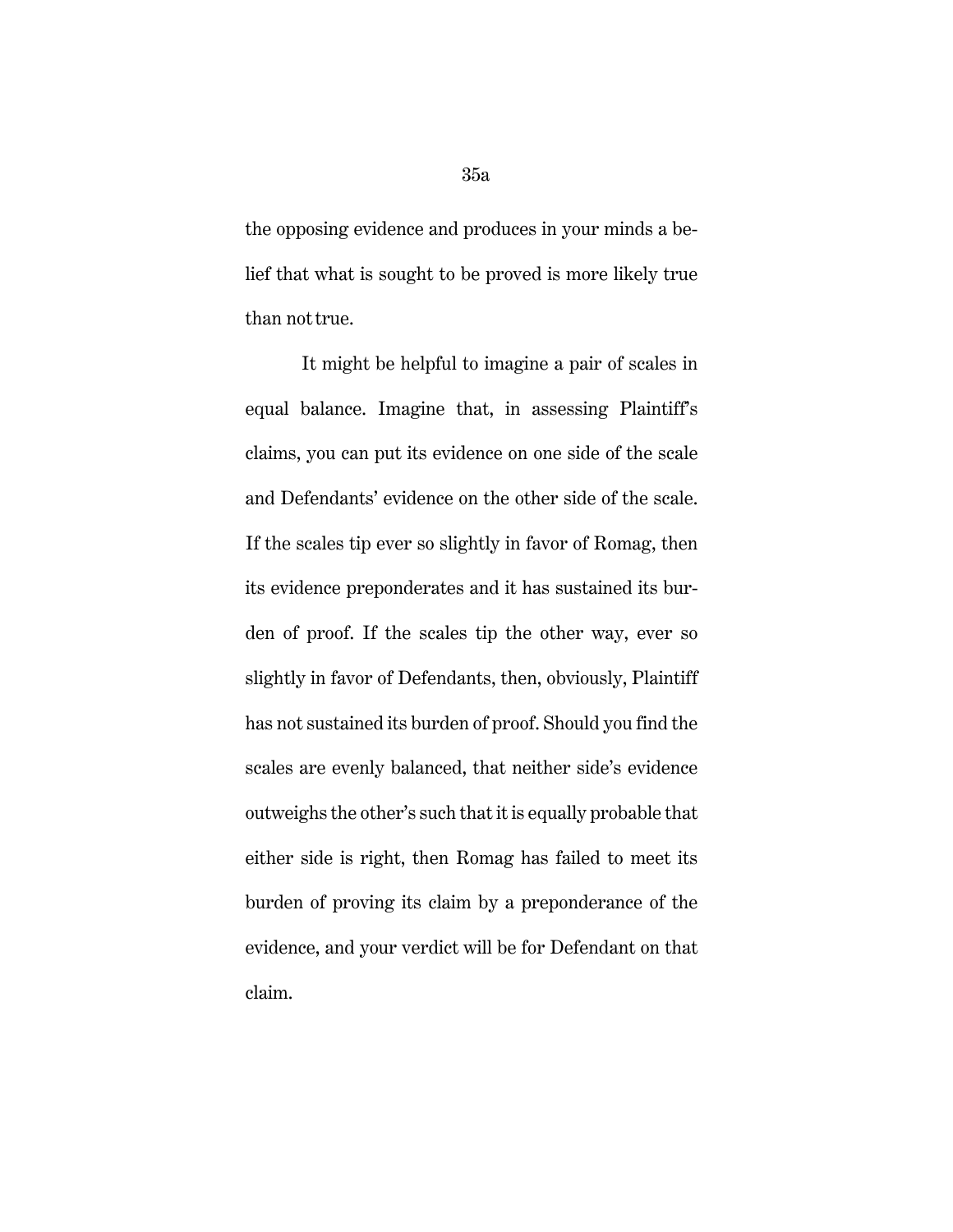In determining whether a claim has been proved by a preponderance of the evidence, you consider the relevant testimony of all witnesses, regardless of who may have called them, and all the exhibits in evidence, regardless of who may have offered them.

## **E. Burden of Proof—Clear and Convincing Evidence**

In this case, Romag contends that Fossil and Macy's infringed the '126 patent, and that their infringement was willful. Shortly, I will detail Romag's basis for contending that Fossil and Macy's willfully infringed.

To prove that infringement of a patent is willful, Romag must persuade you by clear and convincing evidence, i.e., that it is highly probably that the infringement was willful. Such evidence requires a higher standard of proof than proof by a preponderance of the evidence. To find willful patent infringement proved by Romag, you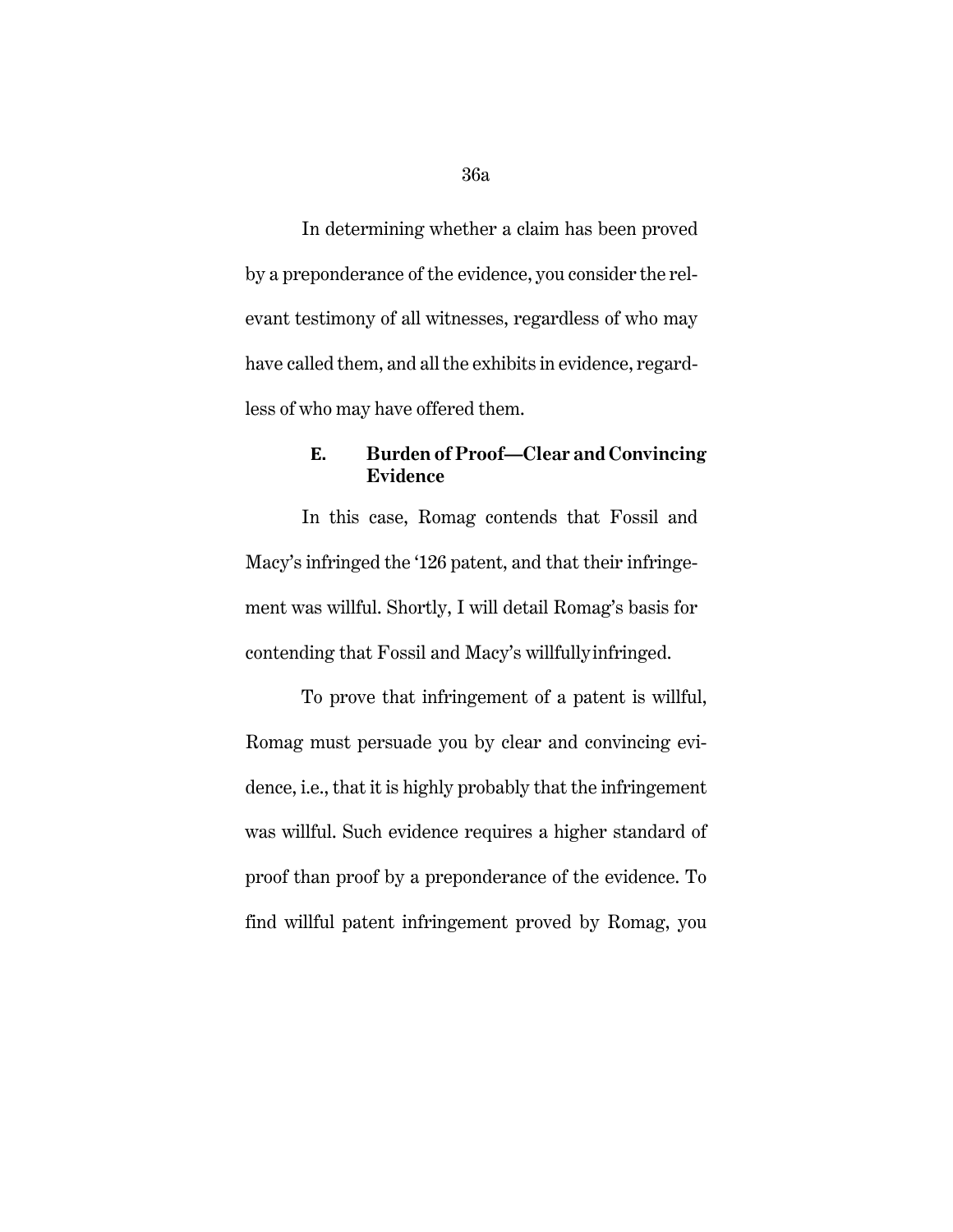must be left with a clear conviction that the patent infringement was willful.

## **II. SUMMARY OF THE CASE**

Plaintiff Romag Fasteners, Inc. (or "Romag") brings this action against Defendants Fossil, Inc.; Fossil Stores I, Inc.; Macy's, Inc.; Macy's Retail Holdings, Inc.; Dillard's, Inc.; Nordstrom, Inc.; The Bon-Ton Stores, Inc.; The Bon-Ton Department Stores, Inc.; Belk, Inc.; Zappos.com, Inc.; and Zappos Retail, Inc., alleging that Defendants committed trademark infringement, false designation of origin, unfair competition, and engaged in unfair or deceptive business practices in violation of federal and state law. Plaintiff also alleges that Defendants Fossil, Inc. and Fossil Stores I, Inc. (or "Fossil") and Macy's, Inc. and Macy's Retail Holdings, Inc. (or "Macy's") committed patent infringement in violation of federal law. Romag claims that Defendants have sold Fossil handbags containing magnetic fasteners that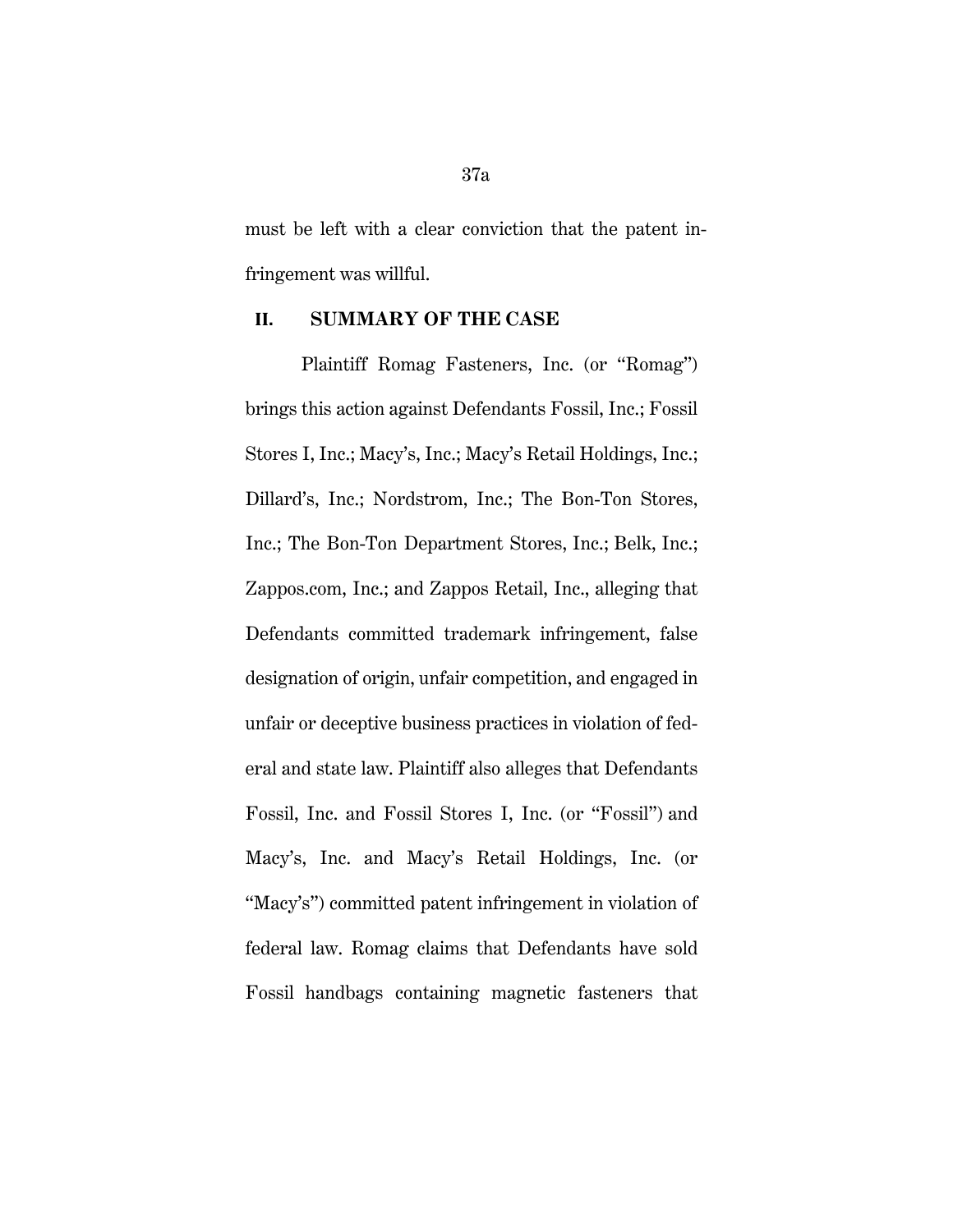bear the mark ROMAG and the designation U.S. Pat. No. 5,722,126 without Romag's consent or authorization. Romag seeks monetary compensation for Defendants' alleged conduct. Defendants deny that they infringed on Plaintiff's trademark or patent rights and that they committed unfair competition or unfair or deceptive business practices, and claim that they used only genuine RO-MAG snaps in the handbags they sold.

\* \* \*

I will now describe the elements of Plaintiff's legal claims.

# **III. TRADEMARK AND UNFAIR COMPETI-TION CLAIMS**

Plaintiff brings several claims against Defendants related to their use of magnetic snap fasteners bearing the ROMAG trademark in handbags imported to and/or sold in the United States. Plaintiff contends that Defendants committed trademark infringement and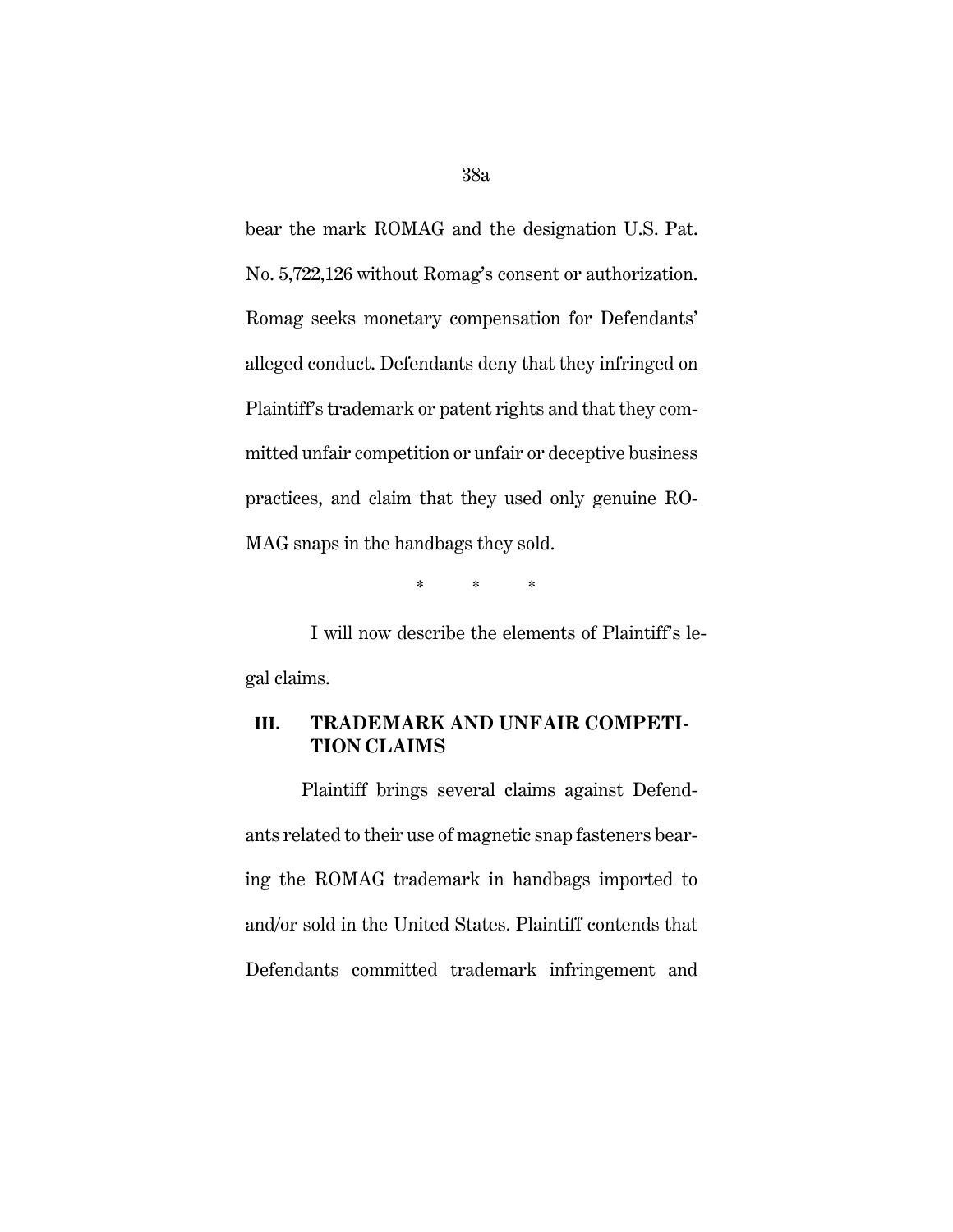false designation of origin in violation of federal law, unfair competition in violation of Connecticut state common law, and unfair or deceptive business practices in violation of the Connecticut Unfair Trade Practices Act ("CUTPA"). Plaintiff also contends that Defendants' alleged infringement was willful. Finally, Plaintiff contends that it is entitled to an award of Defendants' profits and punitive damages. Defendants deny that Plaintiff has met its burden of proof on any of these claims, and argue that Plaintiff is not entitled to any monetary recovery for these claims.

\* \* \*

#### **A. Trademark Infringement**

Plaintiff brings a claim for trademark infringement against Defendants under Section 32(l) of the Lanham Act, which is the federal trademark statute, which prohibits the use in commerce of "any reproduction, counterfeit, copy, or colorable imitation of a registered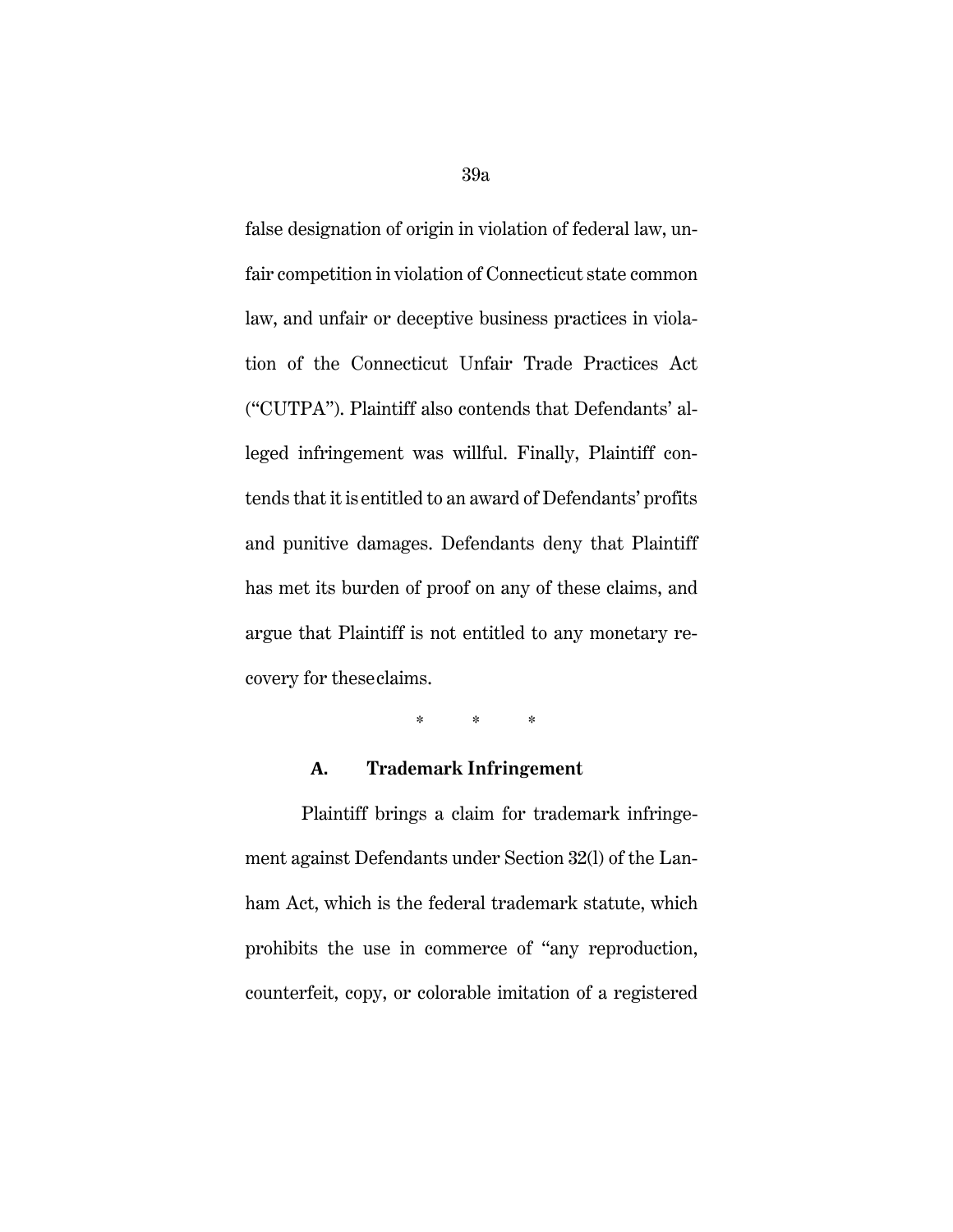mark in connection with the sale, offering for sale, distribution, or advertising of any goods or services on or in connection with which such use is likely to cause confusion, or to cause mistake, or to deceive." The law entitles the owner of a trademark to permit or exclude others from using that trademark. The owner of a trademark may enforce the right to exclude others in an action for trademark infringement.

The term "trademark" includes any word, name, symbol or device or any combination thereof, adopted and used by a manufacturer or merchant to identify and distinguish its goods, including a unique product, from those manufactured or sold by others and to indicate the source of the goods. The main function of a trademark is to identify and distinguish goods as a product of a particular manufacturer or merchant and to protect its goodwill against the sale of another's product as its own. A trademark is also a merchandising symbol that helps a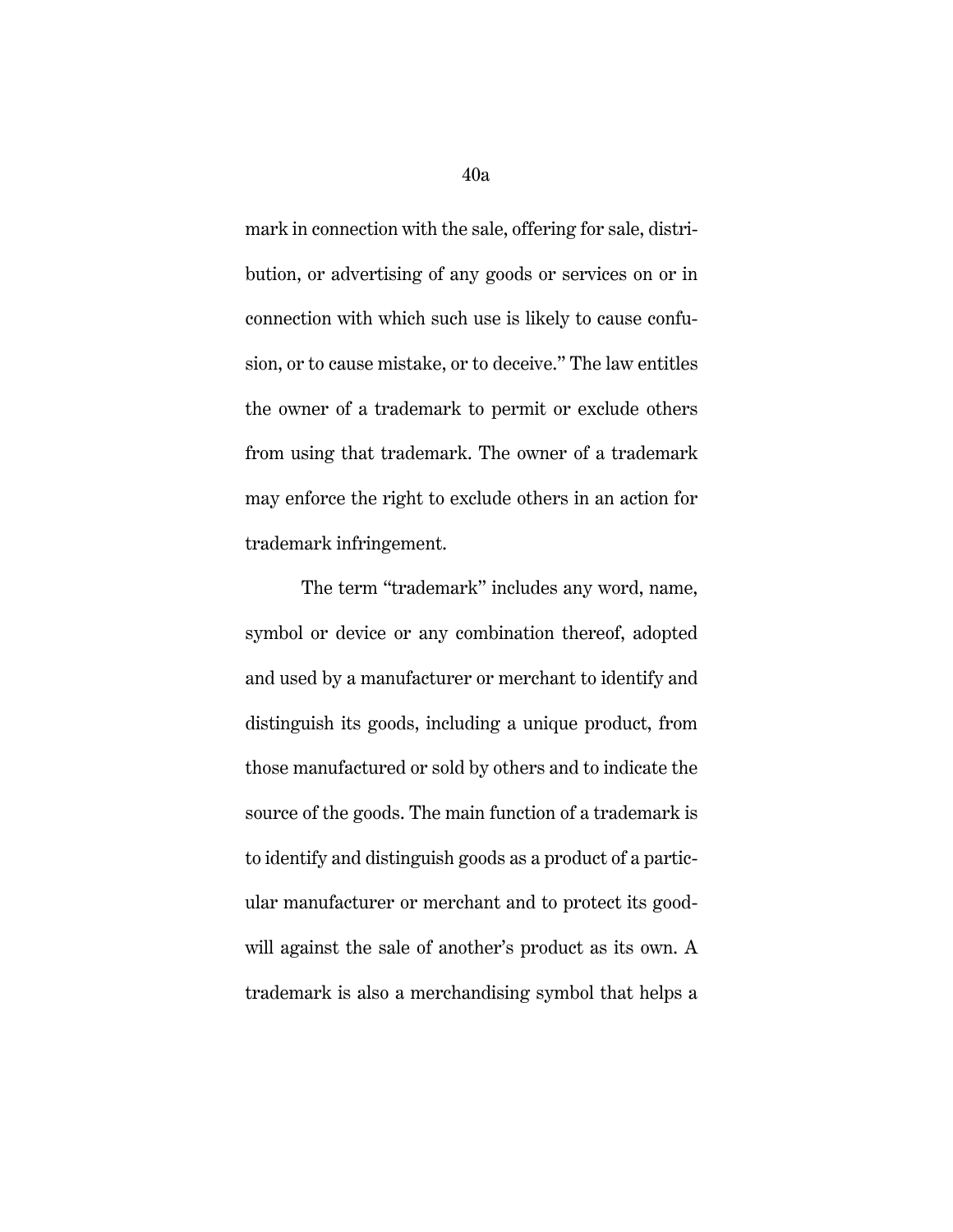prospective purchaser to select the goods the purchaser wants. A trademark signifies that all the goods bearing the mark derive from a single source and are equivalent in quality. There is therefore a public interest in the use of trademarks.

In order to prove its claim for trademark infringement, Plaintiff must prove the following elements by a preponderance of the evidence:

- (1) Plaintiff is the owner of the ROMAG mark;
- (2) The ROMAG mark is a valid mark entitled to protection; and
- (3) Defendants without Romag's consent, used a mark that is likely to cause confusion.

The parties have stipulated that Plaintiff is the owner of the ROMAG mark and that the ROMAG mark is a valid mark entitled to protection. Defendants need not have been involved in the manufacture nor the affixing of the ROMAG trademark to the magnetic snap fasteners to be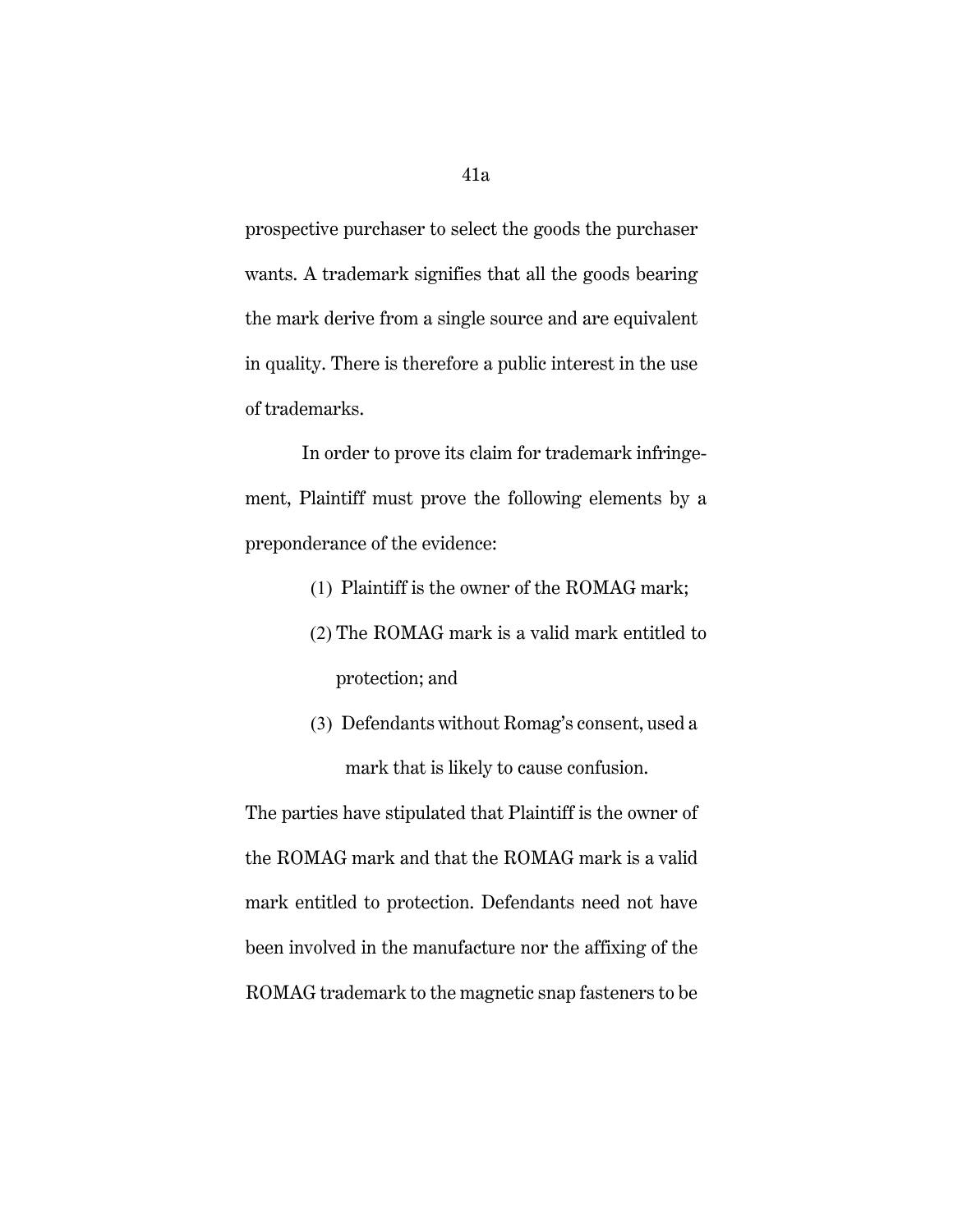liable for trademark infringement. Their sale of the handbags containing the magnetic snap fasteners would be sufficient "use" for Defendants to be liable for the results of such infringement, and their claimed lack of knowledge of their supplier's infringement, even if true, provides no defense.

## *1. Likelihood of Confusion*

The final element that Plaintiff must prove in order to succeed on its trademark infringement claim is that Defendants, without Romag's consent, used the RO-MAG mark in a manner likely to cause confusion regarding the source of these goods.

You must determine only whether there is a likelihood of confusion; so it is unnecessary that the evidence show that any specific person has been confused or misled. It is sufficient if you find that the consequences of Defendants' use of the ROMAG mark in all reasonable probability would be to cause confusion regarding the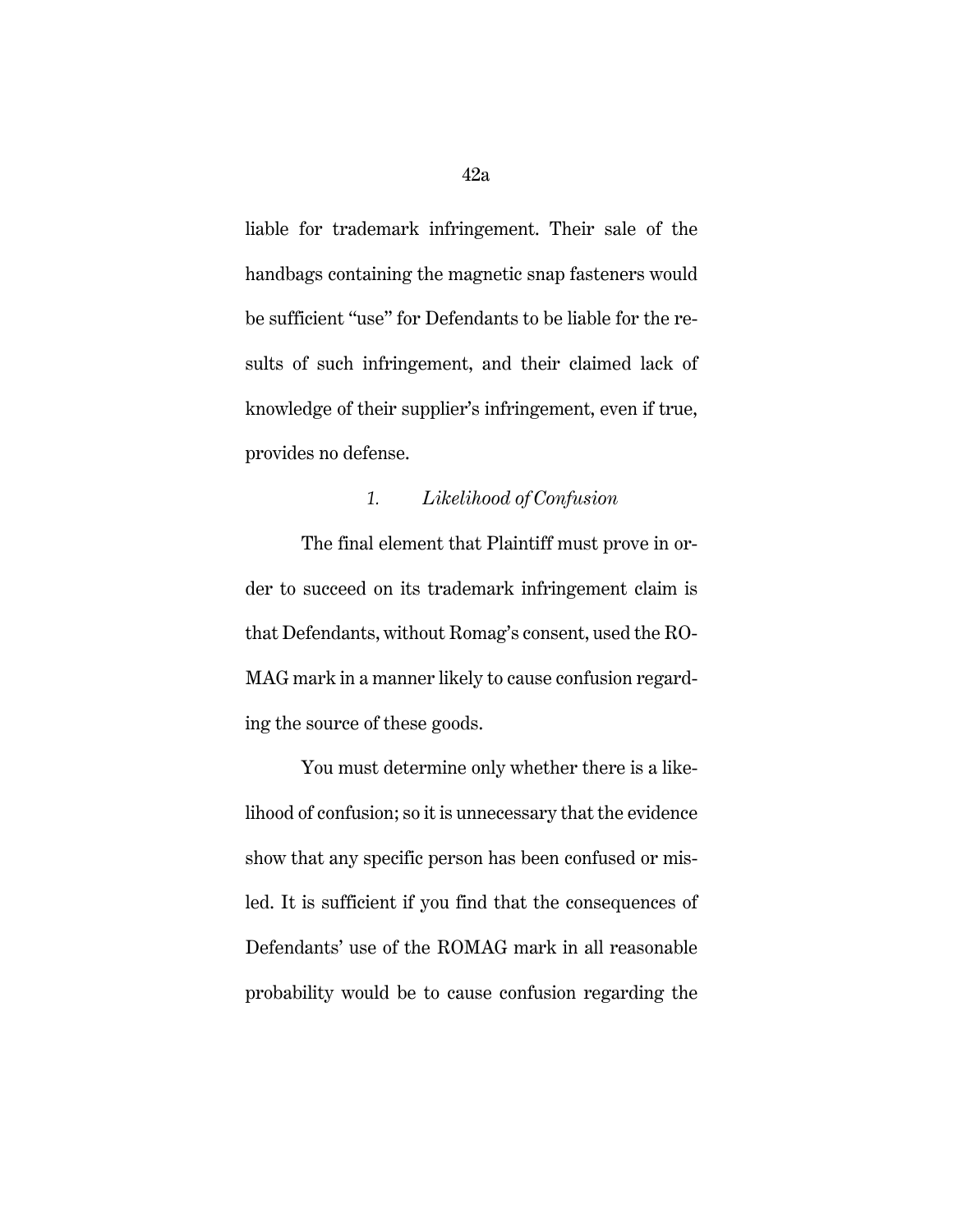source, sponsorship, approval or affiliation of the products.

The fact that the products could be distinguished by careful or discriminating purchasers is not enough to lead you to conclude that here is no likelihood of confusion.

In determining whether Defendants used the RO-MAG mark in a manner likely to cause confusion regarding the source of Plaintiff's and Defendants' goods, you may draw on your common experience as citizens of the community. Likelihood of confusion is also determined by evaluating the following factors:

- (1) The strength of the ROMAG mark;
- (2) The degree of similarity between Plaintiff's use of the mark ROMAG and Defendants' use of the mark ROMAG;
- (3) The similarity between Plaintiff's products,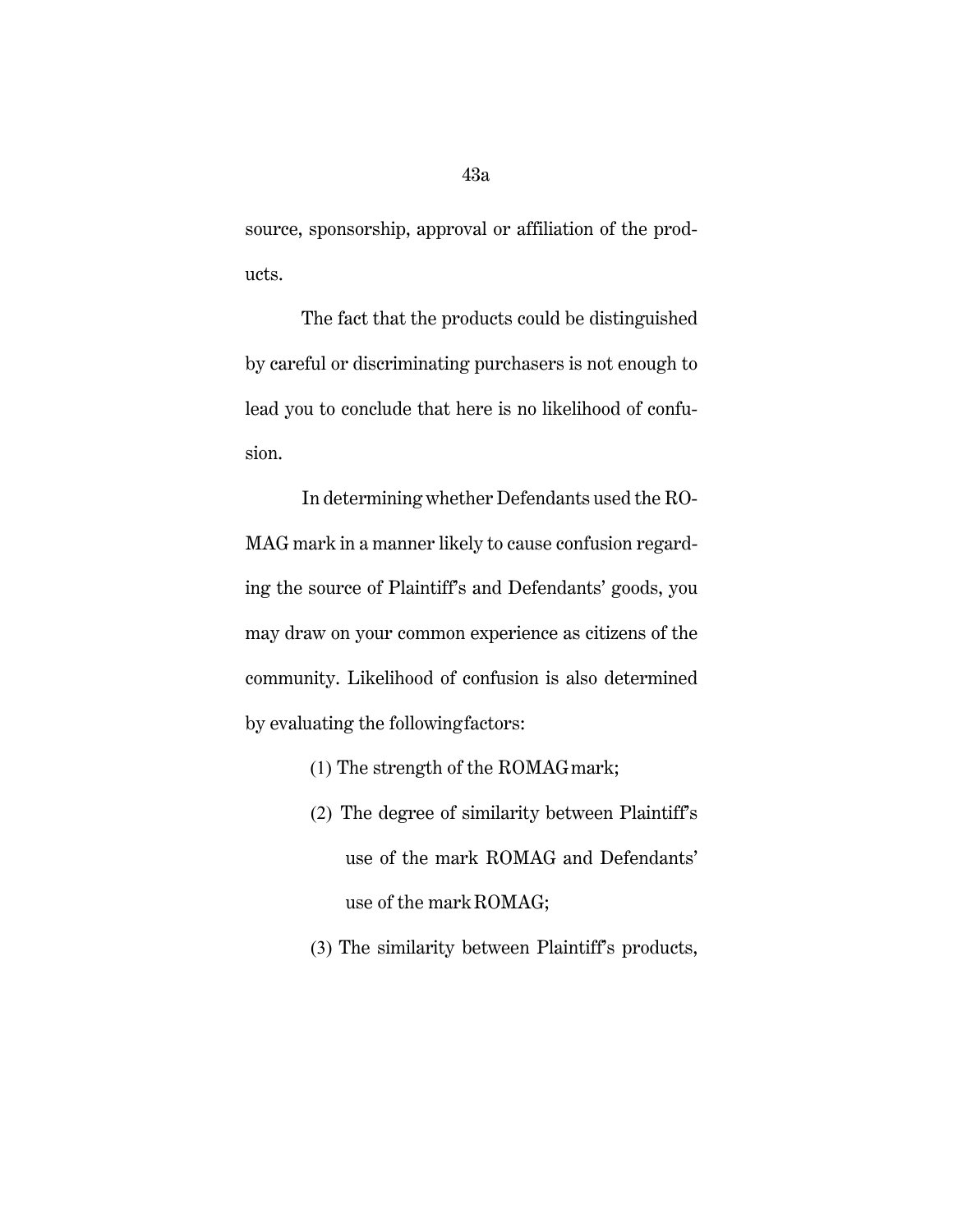i.e., magnetic snap fasteners, and the magnetic snap fasteners used in Defendants' handbags;

- (4) Any actual confusion about the source of the parties' products caused by Defendants' use of the ROMAG mark;
- (5) Whether Defendants acted in bad faith by adopting the ROMAG mark;
- (6) Whether Defendants' products are inferior to Romag's products; and
- (7) The sophistication of the relevant purchasing public of the parties' products.

No one factor or consideration is conclusive, but each should be weighed in light of the total evidence presented at trial. In light of these considerations and your common experience, you must determine if the relevant public, neither overly careless nor overly careful, would be, upon encountering Defendants' products, confused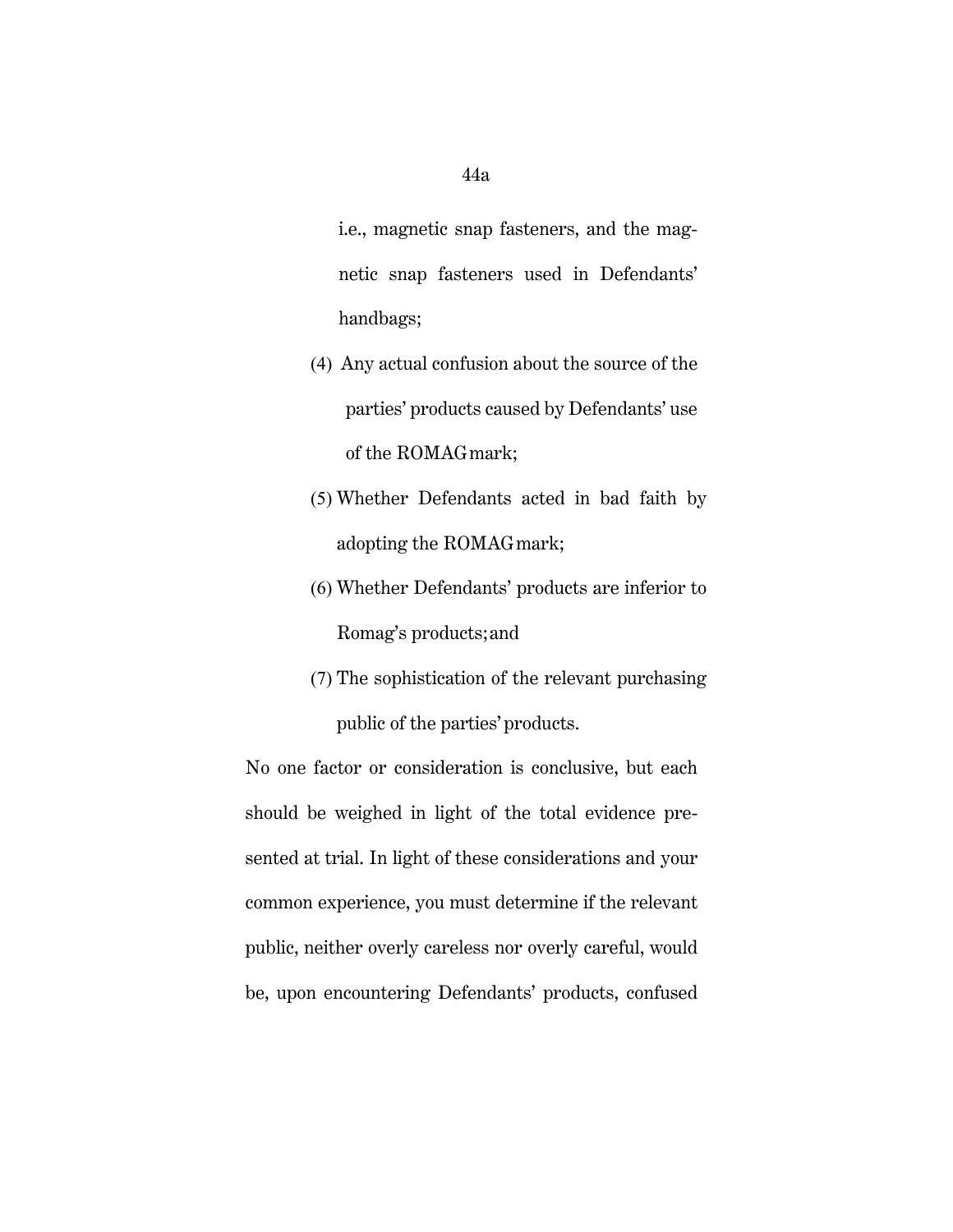about the source, sponsorship, approval, or affiliation of

the parties' products.

## *2. Definition of Counterfeit*

Section 1116(d)(1)(B) of the Lanham Act defines

a "counterfeit" as:

(i) a counterfeit of a mark that is registered on the principal register in the United States Patent and Trademark Office for . . . goods . . . sold, offered for sale, or distributed and that is in use, whether or not the person against whom relief is sought knew such mark was so registered; or

(ii) a spurious designation that is identical with, or substantially indistinguishable from, a designation as to which the remedies of this chapter are made available . . . ;

but such term does not include any mark or designation used on or in connection with goods... of which the manufacture[r] or producer was, at the time of the manufacture or production in question authorized to use the mark or designation for the type of goods . . . so manufactured or produced, by the holder of the right to use such mark or designation.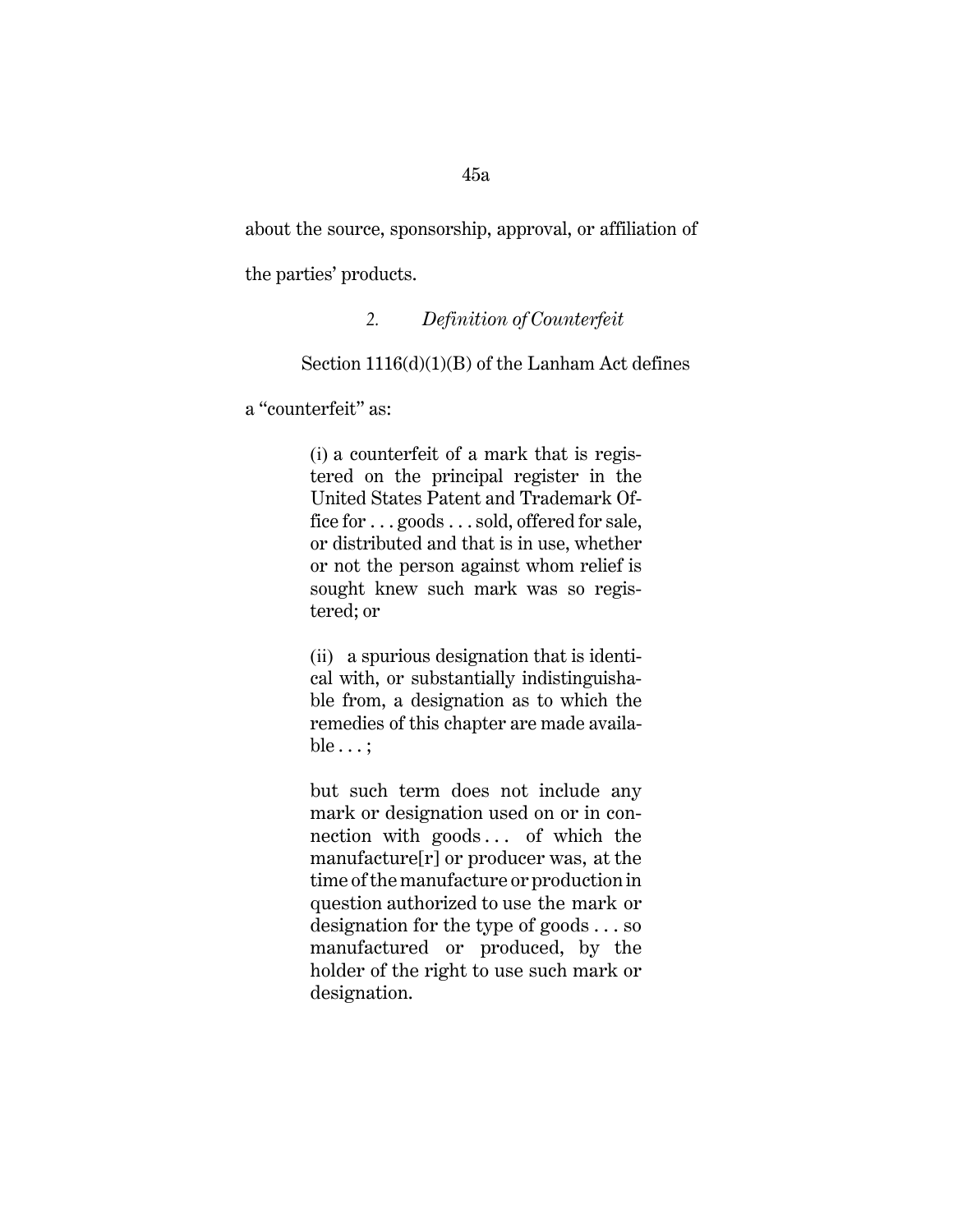Put more simply, a "counterfeit mark" is a false mark that is identical with, or substantially indistinguishable from, the genuine mark, which is used without the consent or authorization of the genuine mark's owner. Plaintiff has the burden of proving that the accused snaps were counterfeit within the meaning of the statute. Therefore, Plaintiff must prove by a preponderance of the evidence that (1) the mark used on the snap fasteners on the Fossil bags is a copy that is identical or substantially indistinguishable from the ROMAG trademark that is registered on the Principal Register of the United States Patent and Trademark office; (2) that the mark was affixed without Romag's permission; and (3) Defendants used Plaintiff's trademark in the sale, offering for sale, distribution, or advertising of goods that are covered by Plaintiff's trademark registration.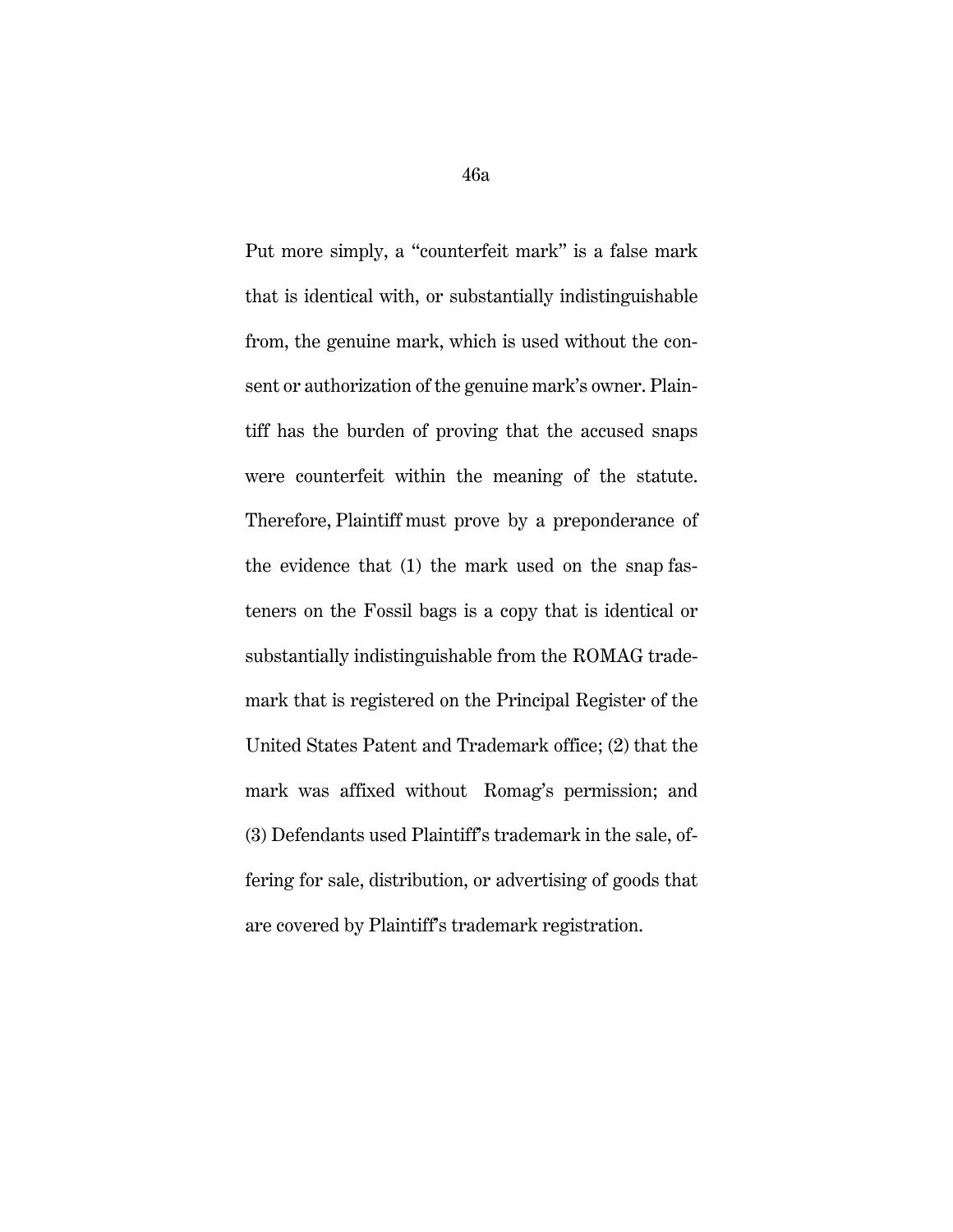If you find that Romag has proven that Defendants used a counterfeit mark as I have just defined that term for you, then you may presume that there is a likelihood of confusion between Plaintiff's mark and the counterfeit mark used by Defendants. Defendants may rebut this presumption by proving by a preponderance of the evidence that there was no likelihood of confusion.

### **B. False Designation of Origin**

Plaintiff also brings a claim for unfair competition, namely false designation of origin, against Defendants pursuant to Section 43(a) of the Lanham Act, which "guards against infringement of unregistered marks and other indicia of origin, including trade dress and trade names." To establish a claim for false designation of origin, Plaintiff must prove that it owns the ROMAG mark and that the ROMAG mark is valid and protectable. The parties have stipulated to these facts. Plaintiff must prove that the ROMAG mark is associated with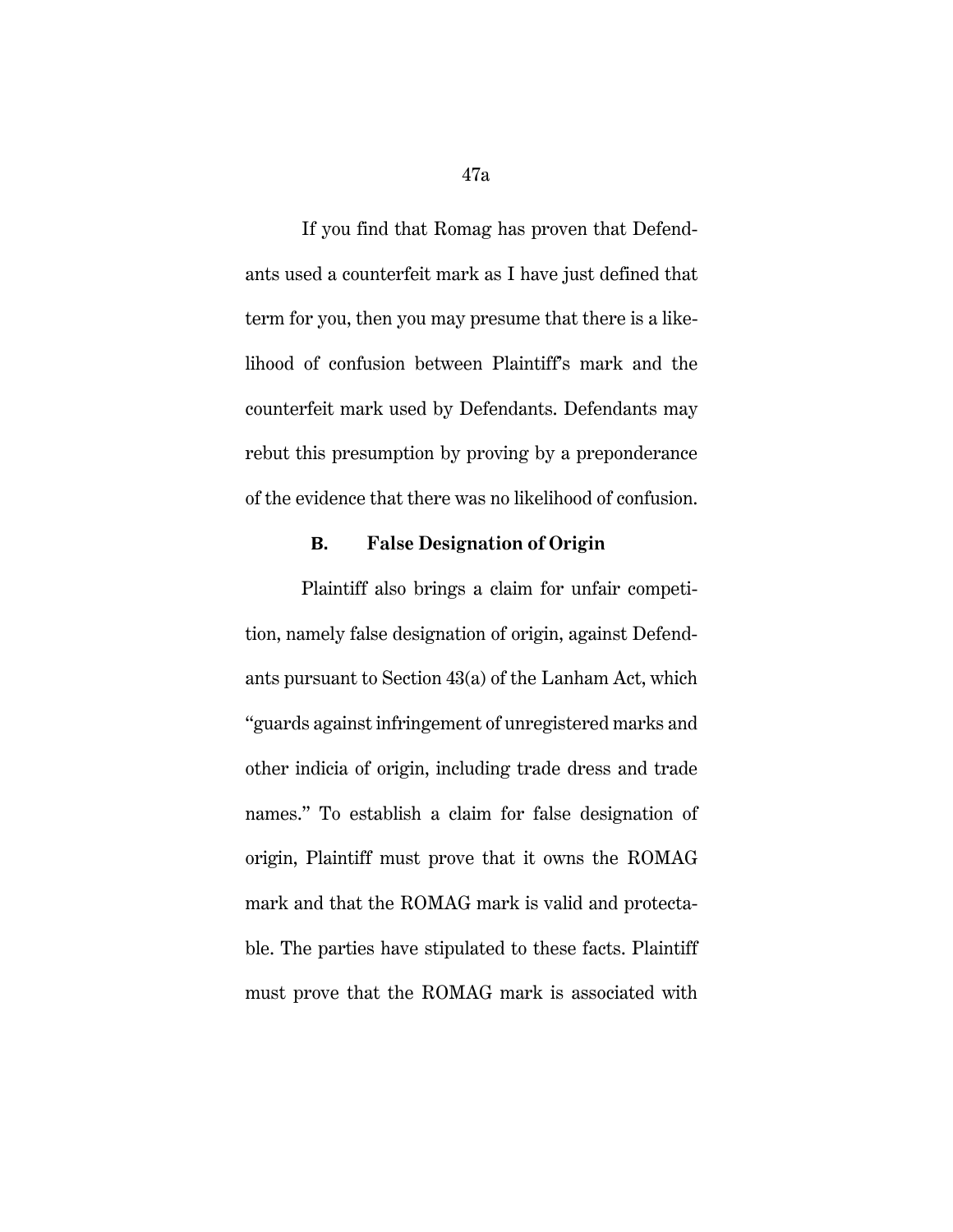magnetic snap fasteners and that the use of the same mark by Defendants constitutes a false representation that Defendants' goods come from the same source, or are affiliated with or sponsored by Romag. Romag must also prove a likelihood of confusion as to the source, sponsorship, approval, or affiliation of the goods. You should apply the same instructions regarding likelihood of confusion and counterfeiting to this claim as you do to Plaintiff's trademark infringement claim.

#### **C. Willful Trademark Infringement**

Plaintiff also alleges that Defendants willfully infringed its trademark. If you find that Defendants infringed Romag's trademark, you must also determine if Defendants used the trademark willfully, as I will now define that term for you. This is a separate claim from Plaintiff's claim that Defendants infringed Romag's trademark, which I described earlier. To prove willful-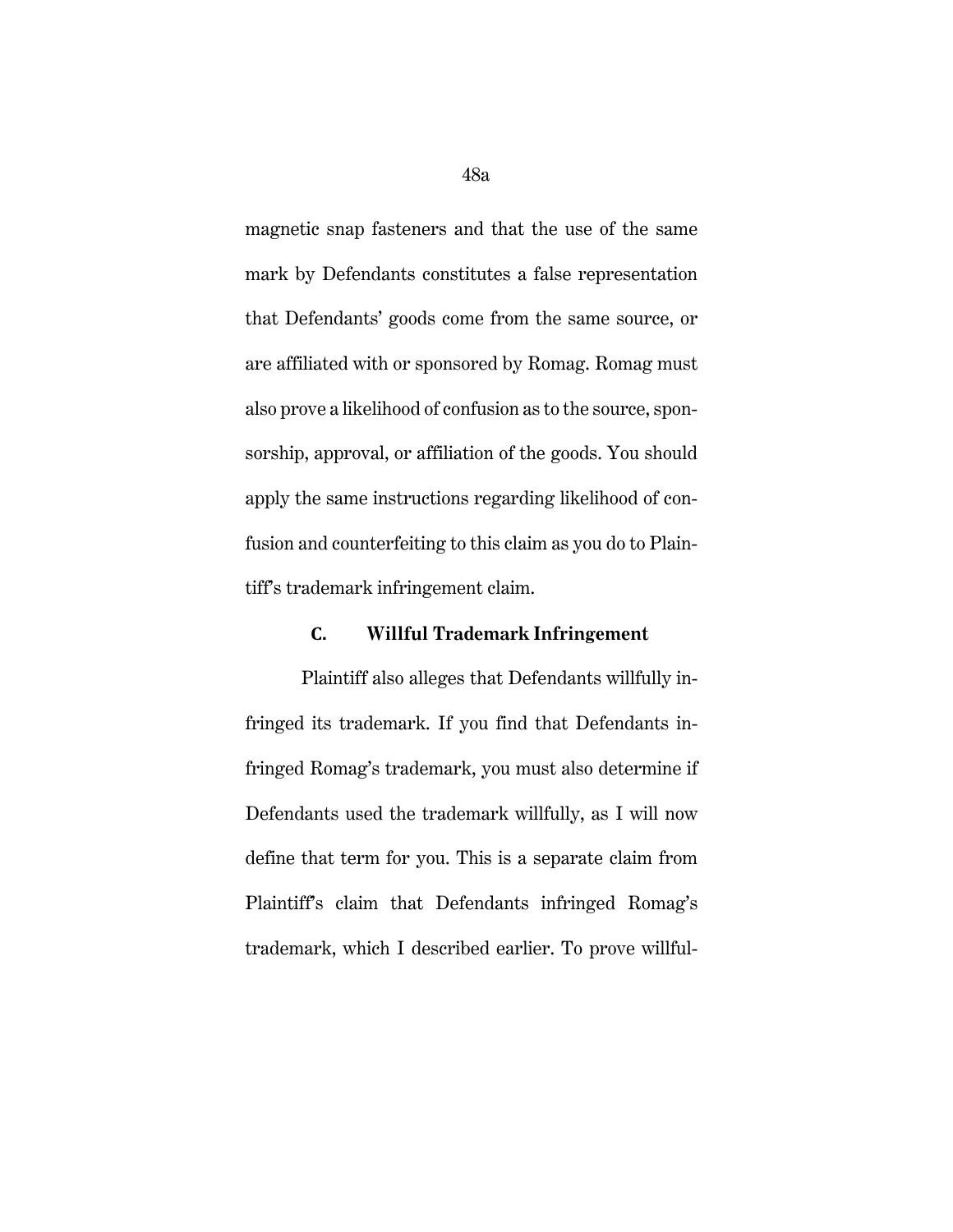ness, Plaintiff must show (1) that Defendants were actually aware of the infringing activity, or (2) that Defendants' actions were the result of willful blindness. Willful blindness means that Defendants knew they might be selling infringing goods but nevertheless intentionally shielded themselves from discovering the truth.

### **D. State Common Law Unfair Competition**

Plaintiff also brings a claim against Defendants for unfair competition under Connecticut common law. This claim mirrors the federal claim for unfair competition, in this case false designation of origin. The test for common law unfair competition under Connecticut law is identical to the test under the Lanham Act, and thus you should apply the same instructions as a set forth for Plaintiff's false designation of origin claim to Plaintiff's state common law unfair competition claim.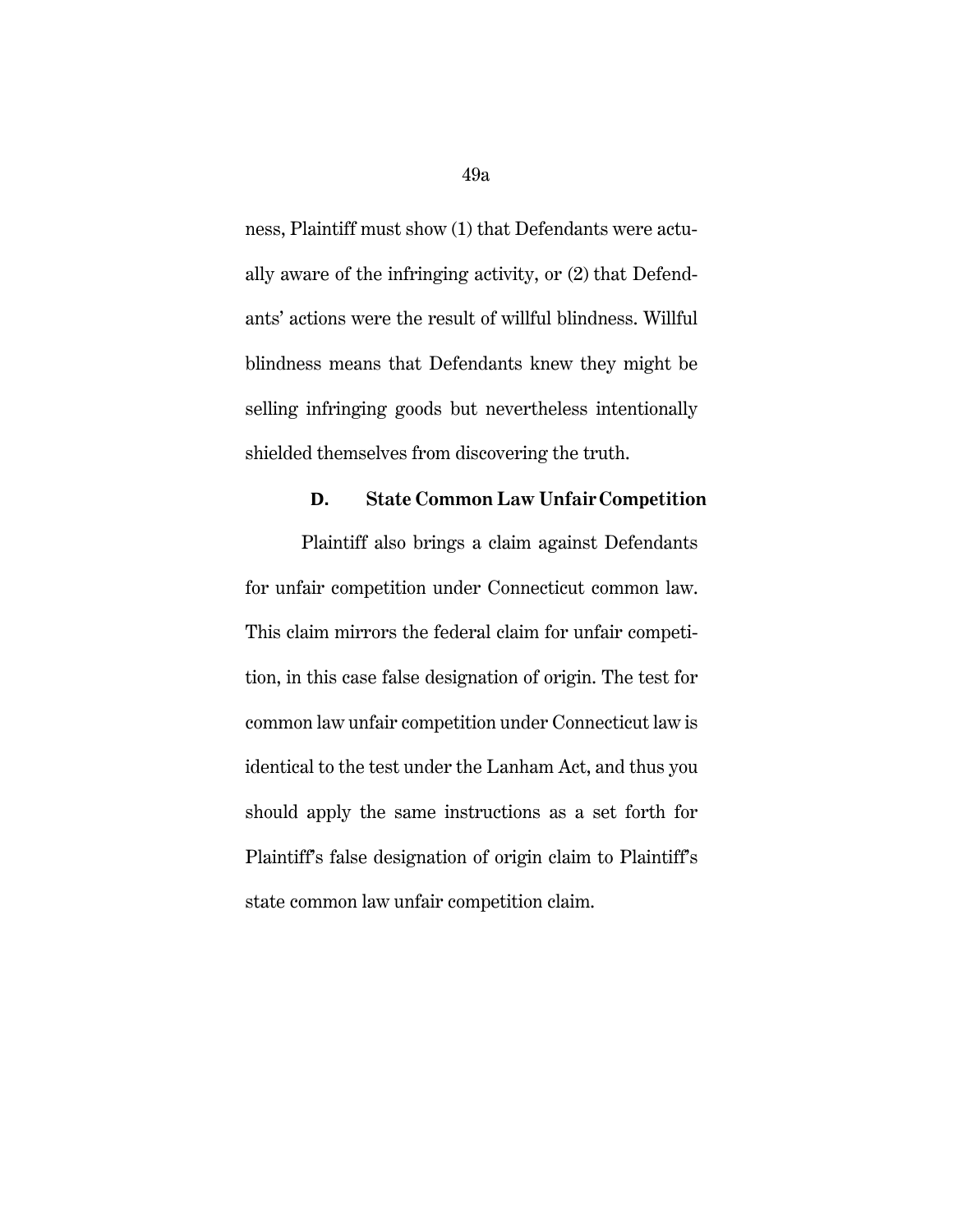### **E. Connecticut Unfair Trade Practices Act**

Plaintiff claims that Defendants violated the Connecticut Unfair Trade Practices Act, a Connecticut law, commonly known as CUTPA. In order to succeed on its CUTPA claim, Plaintiff must prove by a preponderance of the evidence that: (1) Defendant engaged in an unfair method of competition or an unfair or deceptive act or practice in the conduct of trade or commerce; and (2) Plaintiff suffered an ascertainable loss as a result of Defendants' conduct.

### *1. Conduct of Trade or Commerce*

As the first step in deciding whether Defendants violated CUTPA, you must first determine whether Defendants' actions were carried out in the course of their trade or commerce. In this case, it is not disputed that Defendants' actions were carried out in the course of their trade or commerce.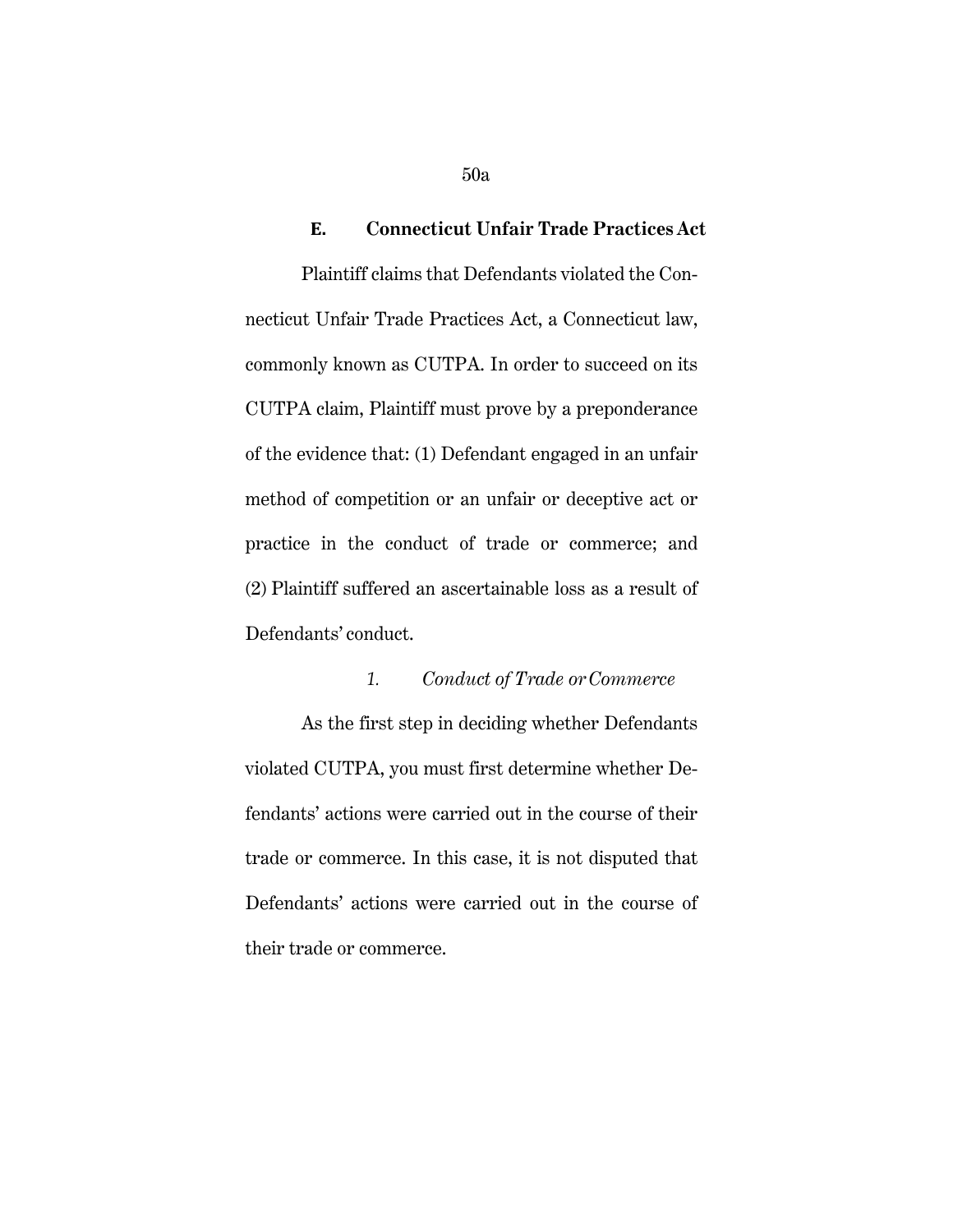### *2. Unfair Trade Practice or Deceptive Act or Practice*

Plaintiff may satisfy the first element of its CUTPA claim by proving that Defendants engaged in either an unfair trade practice or a deceptive act or practice. Romag need not prove both theories in order to satisfy the first element. If you find that Romag has proven that, in the course of its business, any Defendant engaged in either an unfair trade practice or in a deceptive act or practice, then the first element is met.

### (a) Unfair Trade Practice

To prove that Defendants' conduct constituted an unfair trade practice, Romag must prove that Defendants' conduct meets at least one of the three following criteria: (1) it offends public policy as it has been established by statutes, the common law, or other established concept of unfairness; or (2) it is immoral, unethical, op-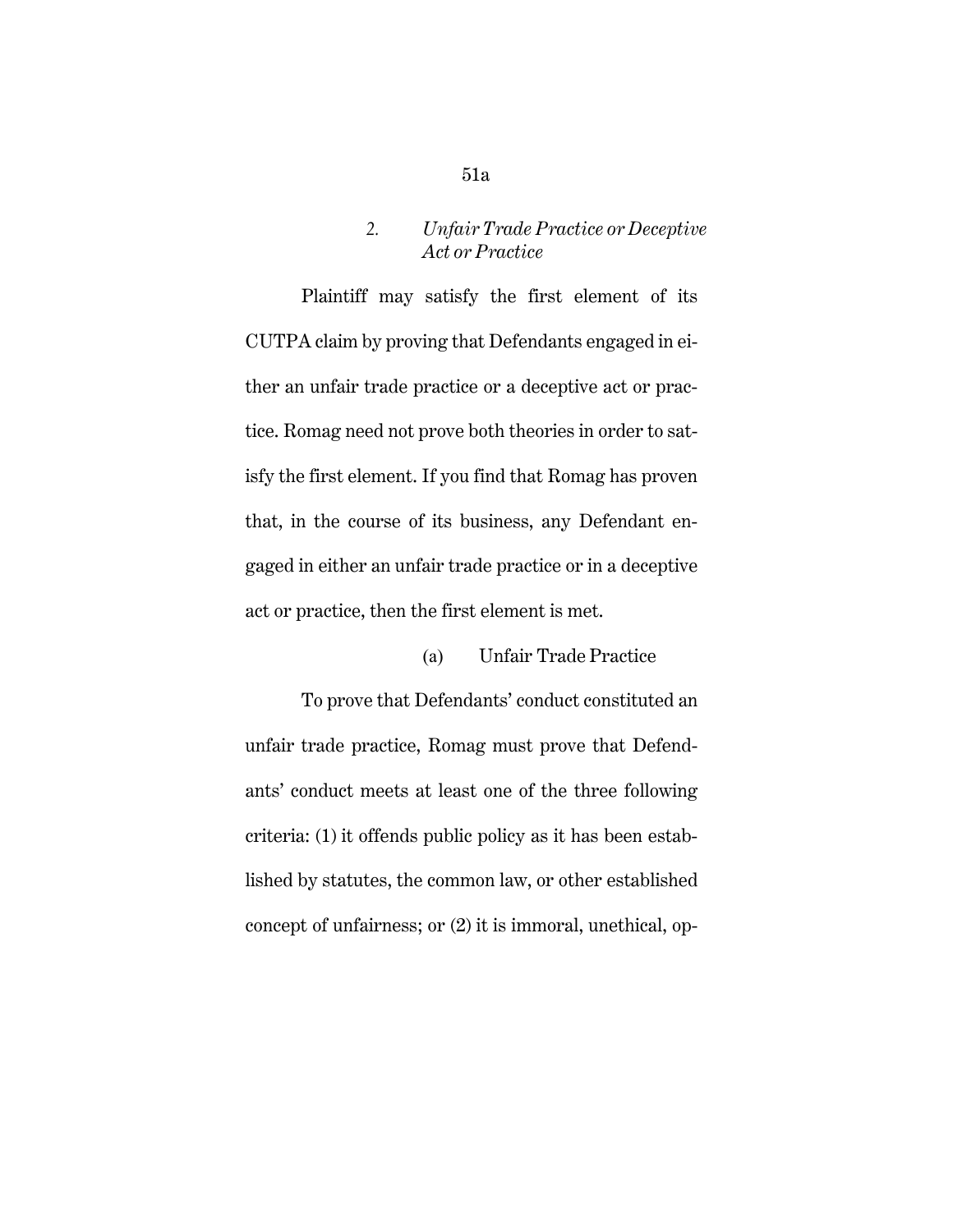pressive, or unscrupulous; or (3) it causes substantial injury to consumers, competitors, or other business persons. Romag is not required to prove that Defendants' conduct satisfies all three of these criteria. A practice can be unfair because it meets one of these criteria to a large degree or because it meets all of these criteria to a lesser degree. Conduct may violate CUTPA even if it is not expressly illegal.

Plaintiff asserts that Defendants' actions in trading in allegedly counterfeit fasteners bearing the RO-MAG trademark and Romag's patent number constituted an unfair trade practice because it offended public policy. The public policy of the State of Connecticut protects the intellectual property of a corporation such as Romag. Violation of a statute does not automatically result in a CUTPA violation. Therefore, even if you find that Defendants violated a statute, you must still decide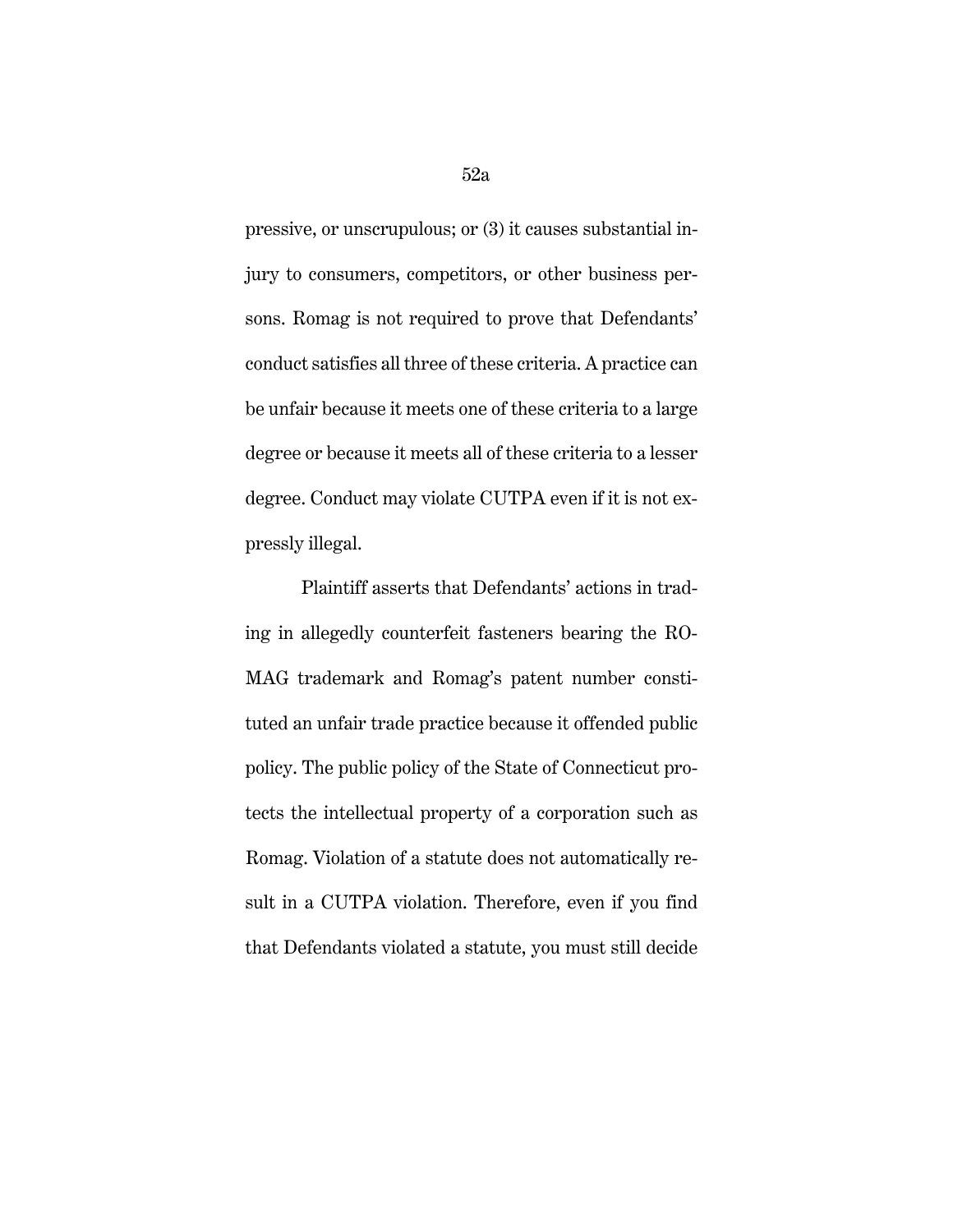whether Plaintiff has proved that Defendants' statutory violation offends public policy.

Plaintiff also asserts that Defendants' actions in trading in allegedly counterfeit fasteners bearing the ROMAG trademark and Romag's patent number constituted an unfair trade practice because such conduct was immoral, unethical, oppressive, or unscrupulous. Conduct is immoral or unethical if such conduct violates or breaches the standard of right and wrong that is generally expected of persons doing business in Connecticut. Conduct is oppressive if it unnecessarily or recklessly imposes substantial hardship and loss on others. Conduct is unscrupulous when the party who engages in such conduct acts with complete disregard or indifference to the rights and interests of persons who are certain to be affected by that conduct. You need to determine whether Defendants' conduct was immoral, unethical, oppressive, or unscrupulous.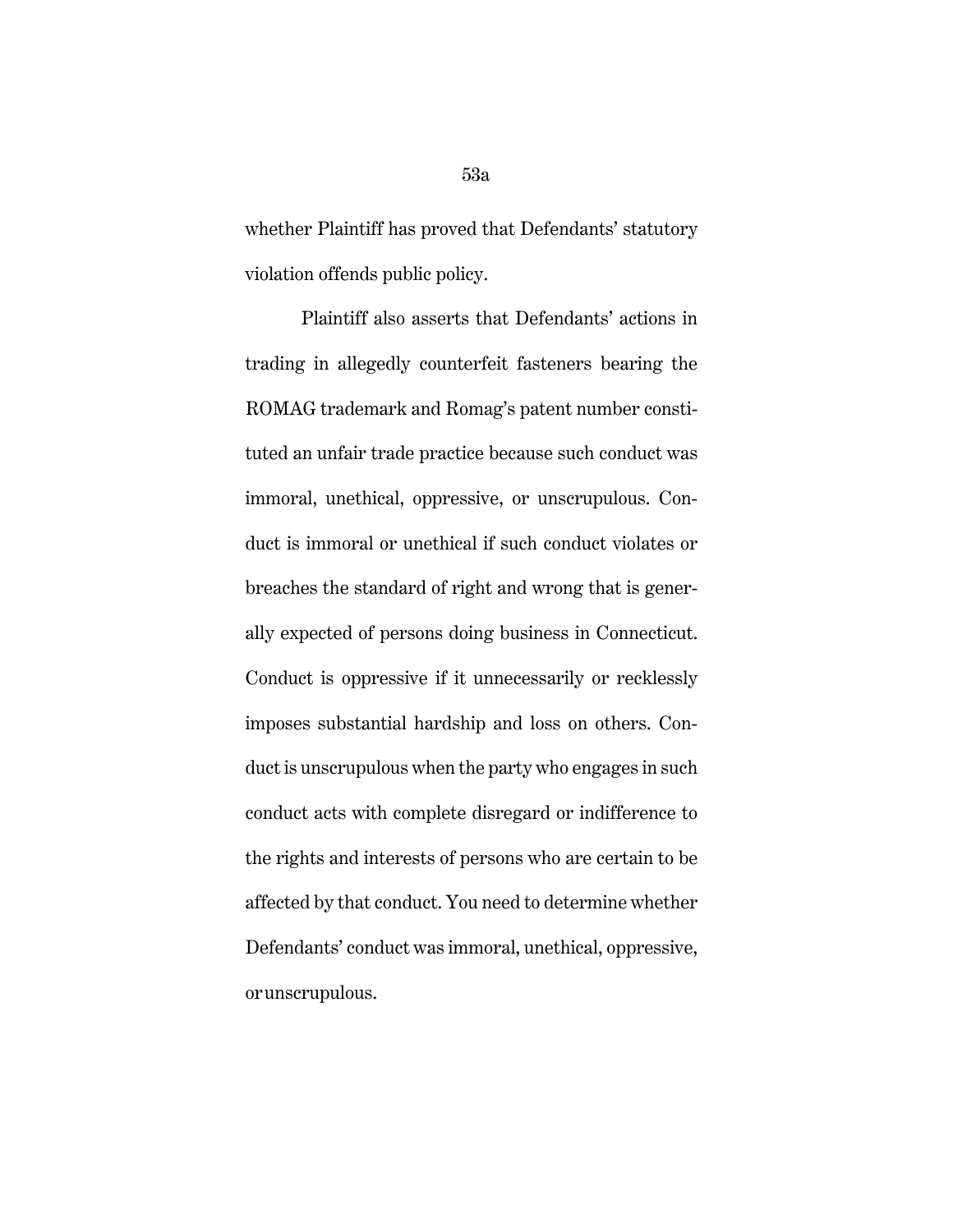Plaintiff also asserts that Defendants' actions in trading in allegedly counterfeit fasteners bearing the ROMAG trademark and Romag's patent number constituted an unfair trade practice because there was substantial injury to consumers, competitors, or other business persons. Plaintiff must prove by a preponderance of the evidence that Defendants' conduct caused an injury that is: (1) substantial; (2) not outweighed by countervailing benefits to consumers or competition; and (3) that consumers or competitors could not reasonably have avoided.

(b) Deceptive Act or Practice

To prove that Defendants' conduct constituted a deceptive act or practice, Plaintiff must prove three requirements. First, there must be a representation, omission, or other practice likely to mislead customers. Plaintiff does not have to prove that Defendants intended to deceive those customers or that Defendants knew the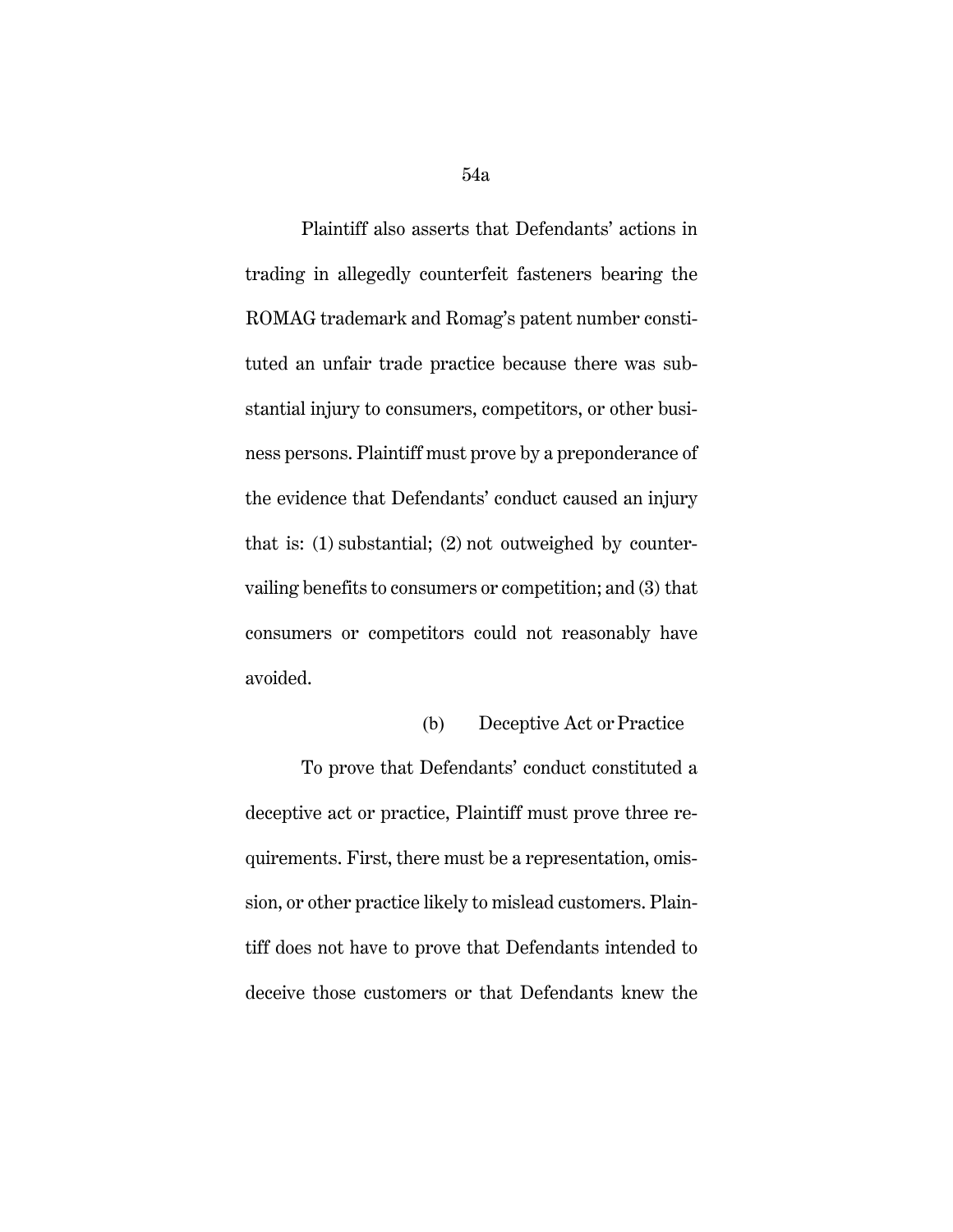statement or act was false. Second, the consumers must interpret the message reasonably under the circumstances. Third, the misleading representation, omission, or practice must be material—that is, likely to affect consumer decisions or conduct.

### *3. Ascertainable Loss*

In addition to proving that Defendants committed an unfair trade practice or an unfair or deceptive act that violates CUTPA, Plaintiff must prove it sustained an ascertainable loss. Plaintiff has the burden of proving ascertainable loss. A loss is a deprivation, detriment, or injury. A loss is ascertainable if it is capable of being discovered, observed, or established, but it need not be measured by a dollar amount.

## **IV. PATENT CLAIMS**

Romag alleges that Fossil and Macy's infringed Claims 1, 2, and, 3 of the '126 patent, and seeks monetary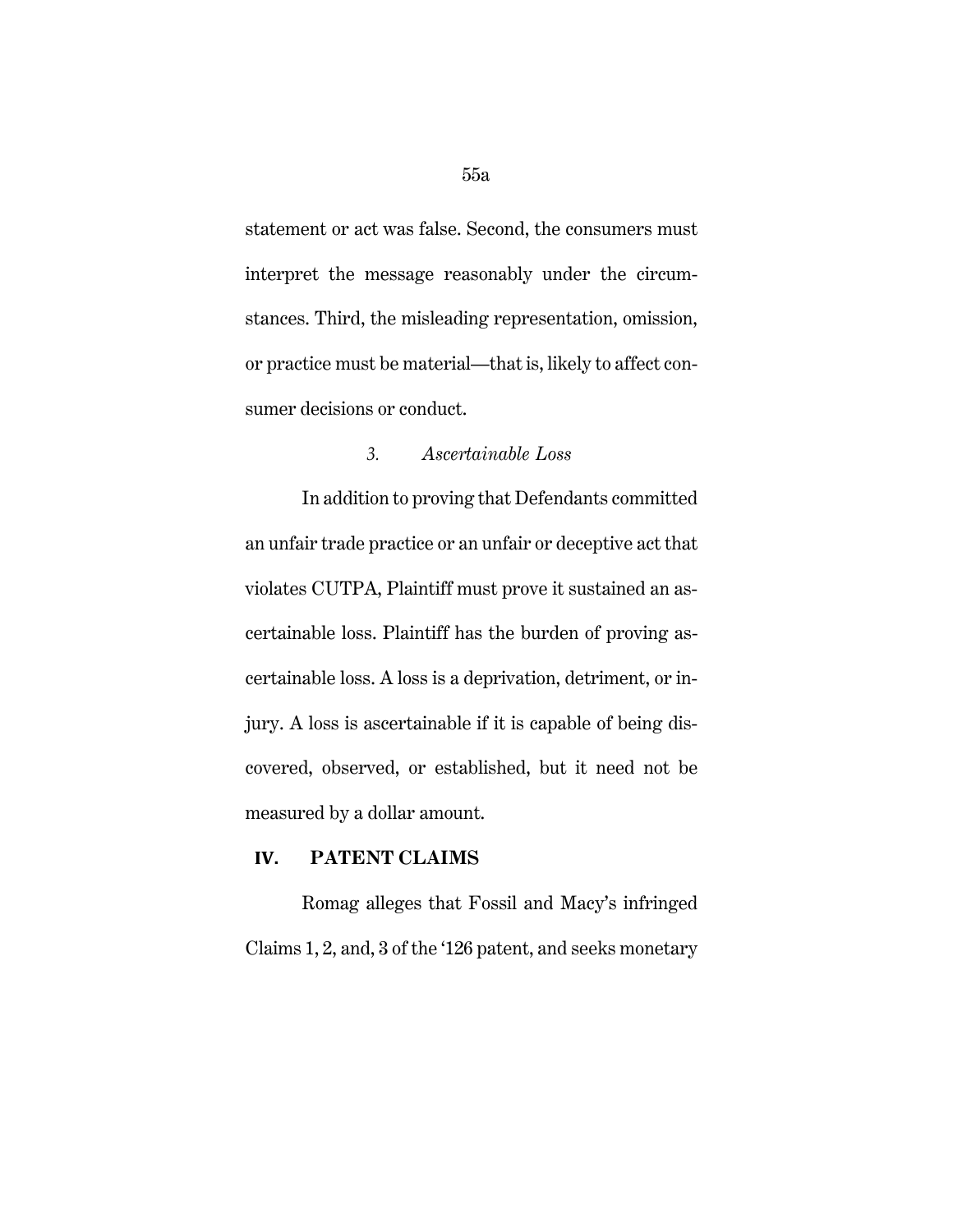damages in the amount of a reasonable royalty as compensation for this alleged violation. Romag further alleges that Defendants' patent infringement was willful. Defendants deny that they have infringed Plaintiff's patent, or that such infringement was willful.

## **A. The Role of the Claims of a Patent**

Before you can decide the patent issues in this case, you will need to understand the role of patent "claims." The patent claims are the numbered sentences at the end of each patent. The claims are important because it is the words of the claims that define what a patent covers. The figures and text in the rest of the patent provide a description and/or examples of the invention and provide a context for the claims, but it is the claims that define the breadth of the patent's coverage. Each claim is effectively treated as if it were a separate patent, and each claim may cover more or less than another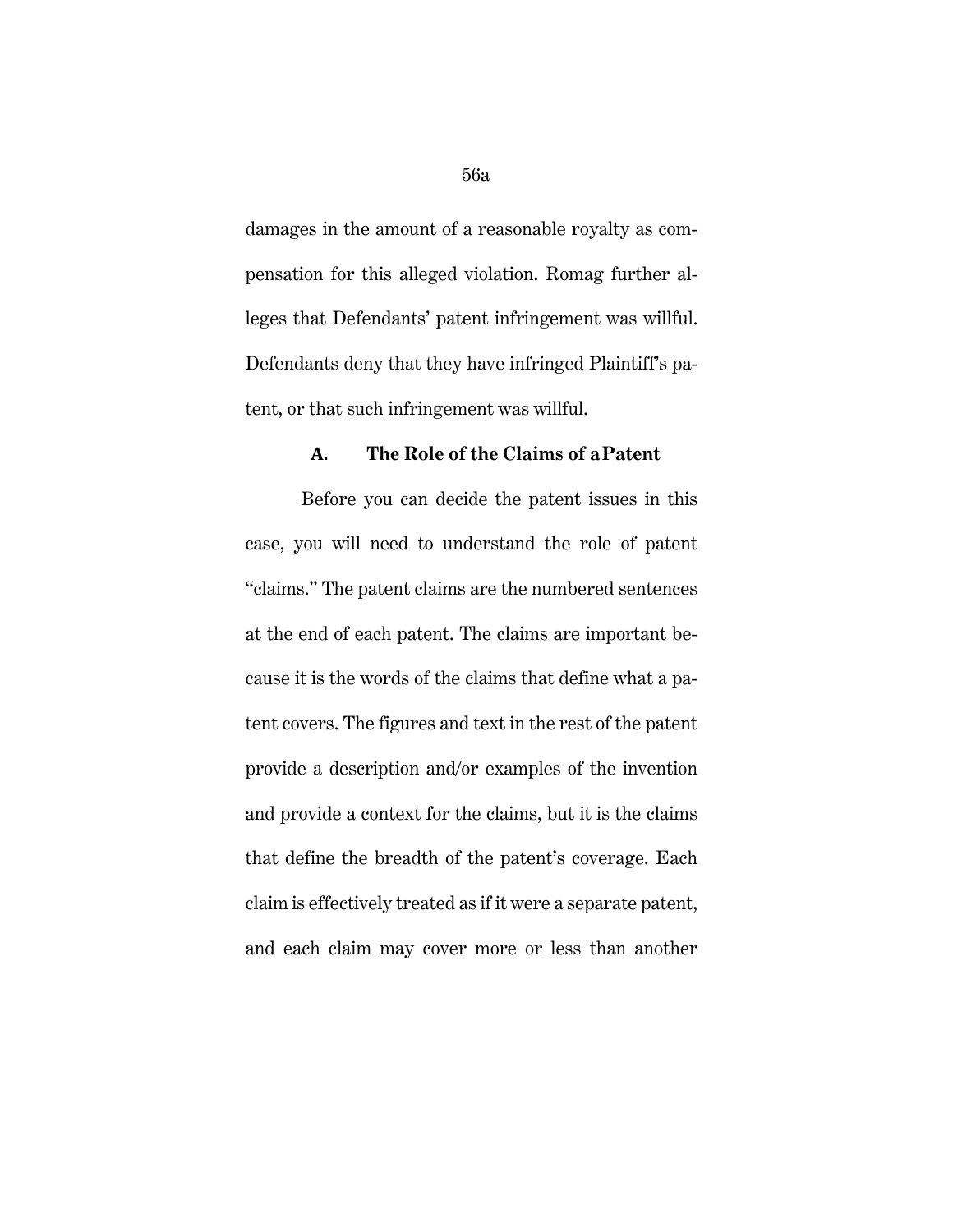claim. Therefore, what a patent covers depends, in turn, on what each of its claims covers.

You will first need to understand what each claim covers in order to decide whether or not there is infringement of the claim. The law says that it is my role to define the terms of the claims and it is your role to apply my definitions to the issues that you are asked to decide in this case. You must accept my definition of the disputed word in the claims as being correct. It is you job to take this definition and apply it to the issues that you are deciding.

# **B. How a Claim Defines What it Covers and Claim Interpretation**

I will now explain how a claim defines what it covers. A claim sets forth, in words, a set of requirements. Each claim sets forth its requirements in a single sentence. If a device satisfies each of these requirements, then it is covered by the claim.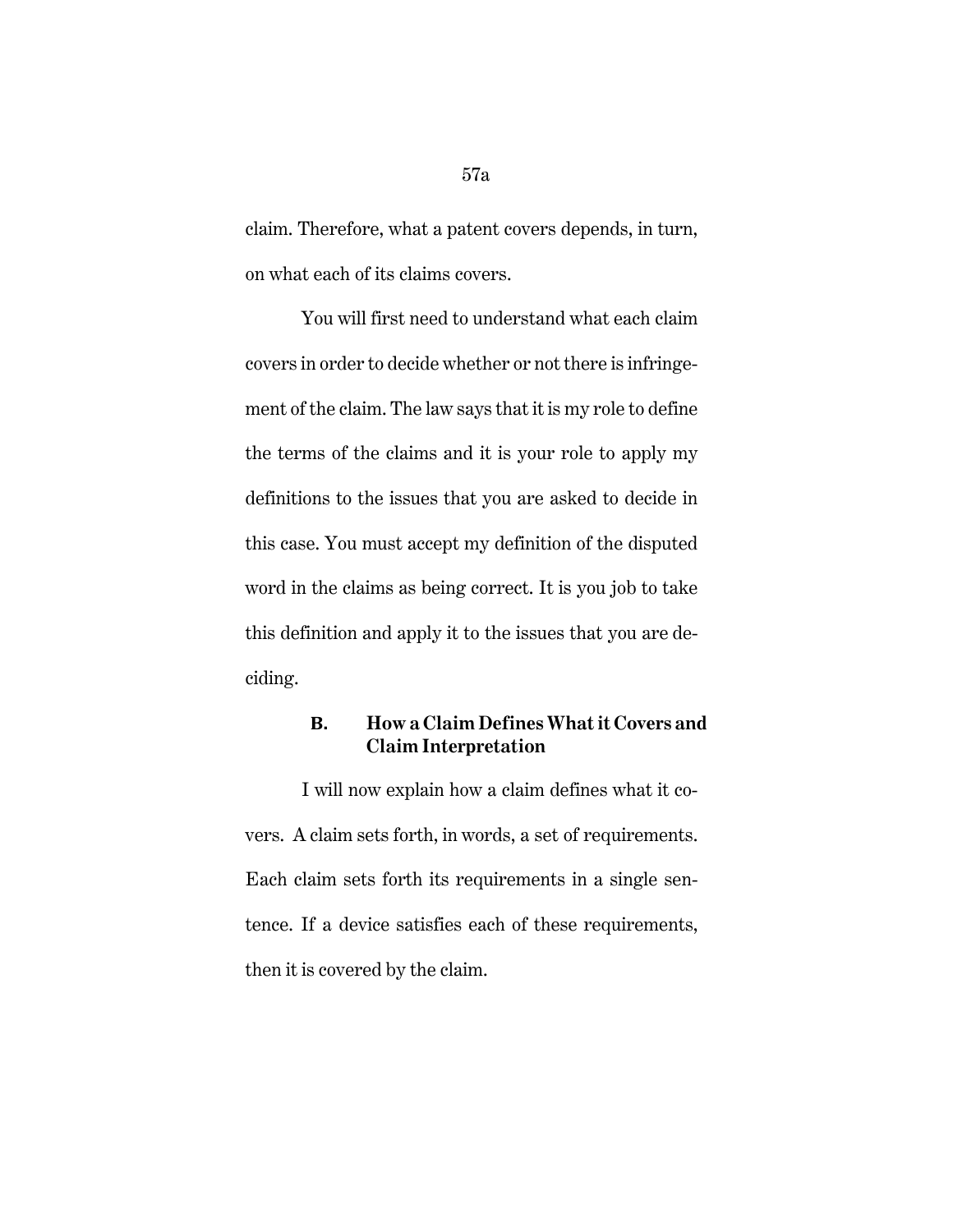There can be several claims in a patent. Each claim may be narrower or broader than another claim by setting forth more or fewer requirements. The coverage of a patent is assessed claim-by-claim. In patent law, the requirements of a claim are often referred to as "claim elements" or "claim requirements." When a thing (such as a product or process) meets all the requirements of a claim, the claim is said to "cover" that thing, and that thing is said to "fall" within the scope of that claim. In other words, a claim covers a product or process where each of the claim elements or requirements is present in that product or process.

Sometimes the words in a patent claim are difficult to understand, and therefore it is difficult to understand what requirements these words impose. As I just instructed you, there is a specific term that I have defined and you are to apply the definition that I provide to you.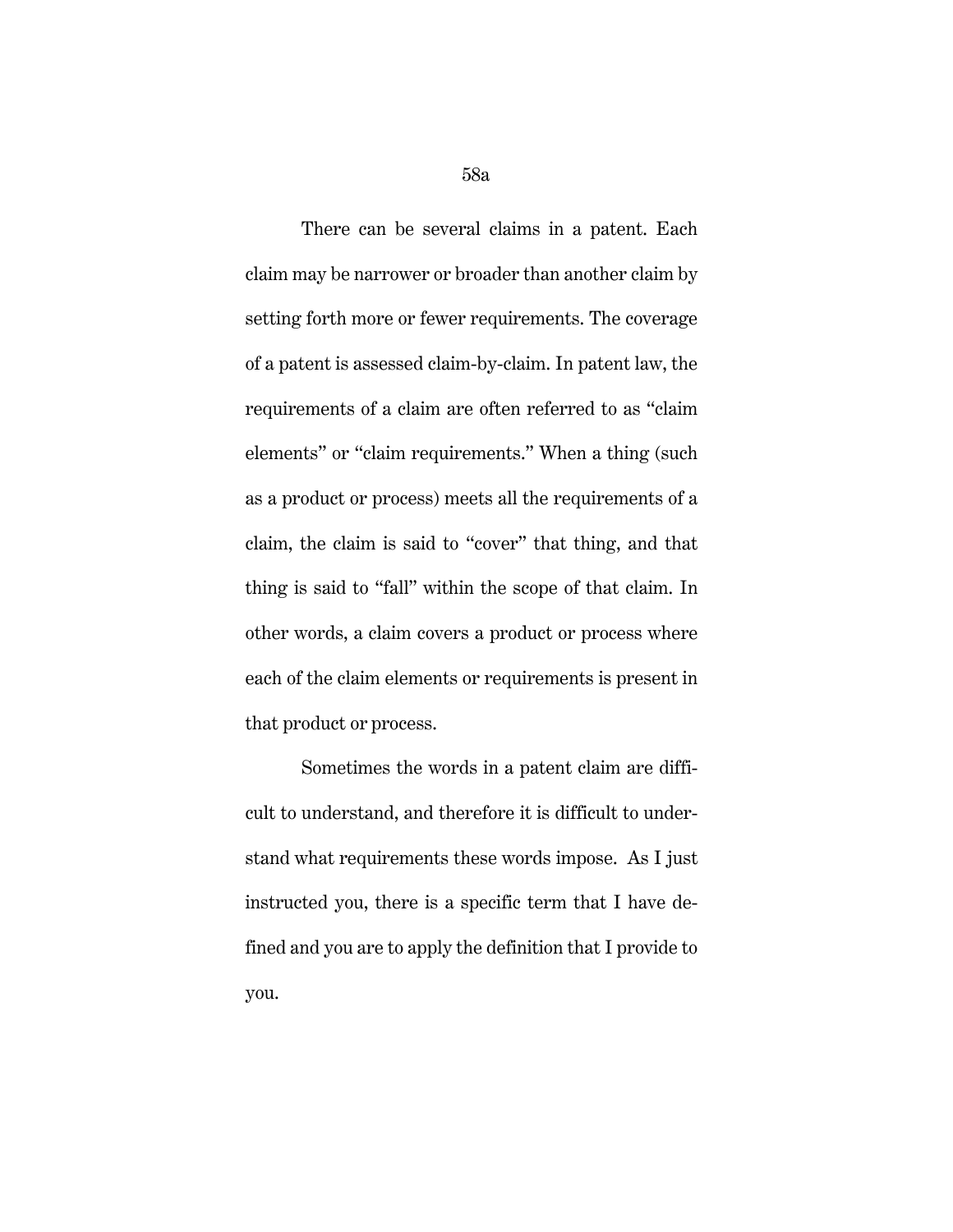By understanding the meaning of the words in a claim and by understanding that the words in a claim set forth the requirements that a product or process must meet in order to be covered by that claim, you will be able to understand the scope of coverage for each claim. Once you understand what each claim covers, then you are prepared to decide infringement.

I will now explain to you the meaning of one of the words in the claims in this case. In doing so, I will explain some of the requirements of the claims. For any words in the claim for which I have not provided you with a definition, you should apply their common meaning. You should not take my definition of the language of the claims as an indication that I have a view regarding how you should decide infringement. That issue is yours to decide.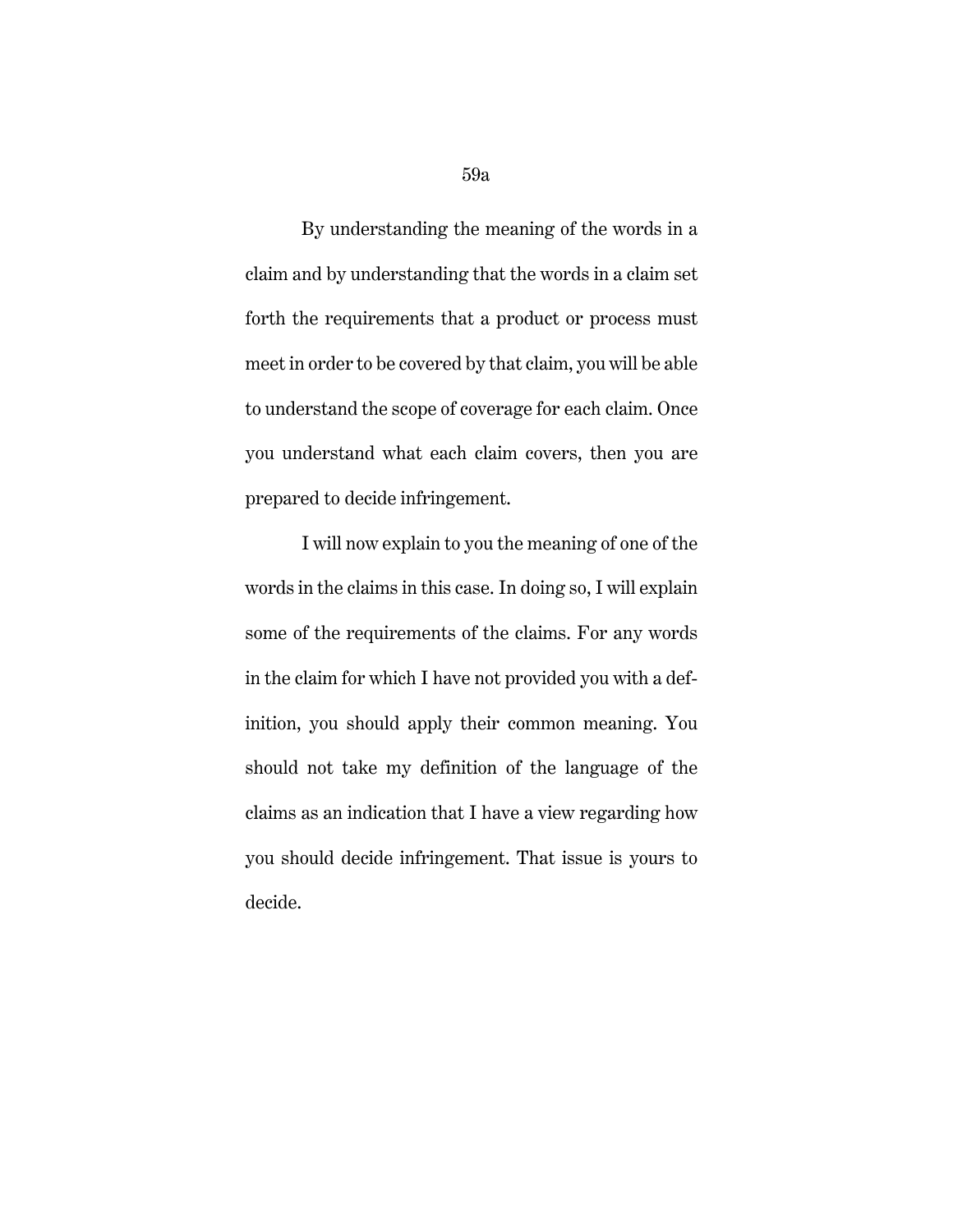### *1. Claim Term and Meaning—"Rotatable"*

The three claims of the '126 patent comprise attachment legs that are mounted to a base washer and are "rotatable" with respect to this base washer. The term "rotatable" means "capable of being rotated and not rigidly secured, i.e., the connection between the legs and the base washer allows for a change of position about the rotational axis."

### **C. Patent Infringement**

In order to prove that Fossil and Macy's directly infringed the '126 patent, Romag must prove by a preponderance of the evidence, i.e., that it is more likely than not, that Fossil and Macy's made, used, sold, imported, or offered for sale within the United States a product that meets all of the requirements of a claim and did so without the permission of Romag. Someone can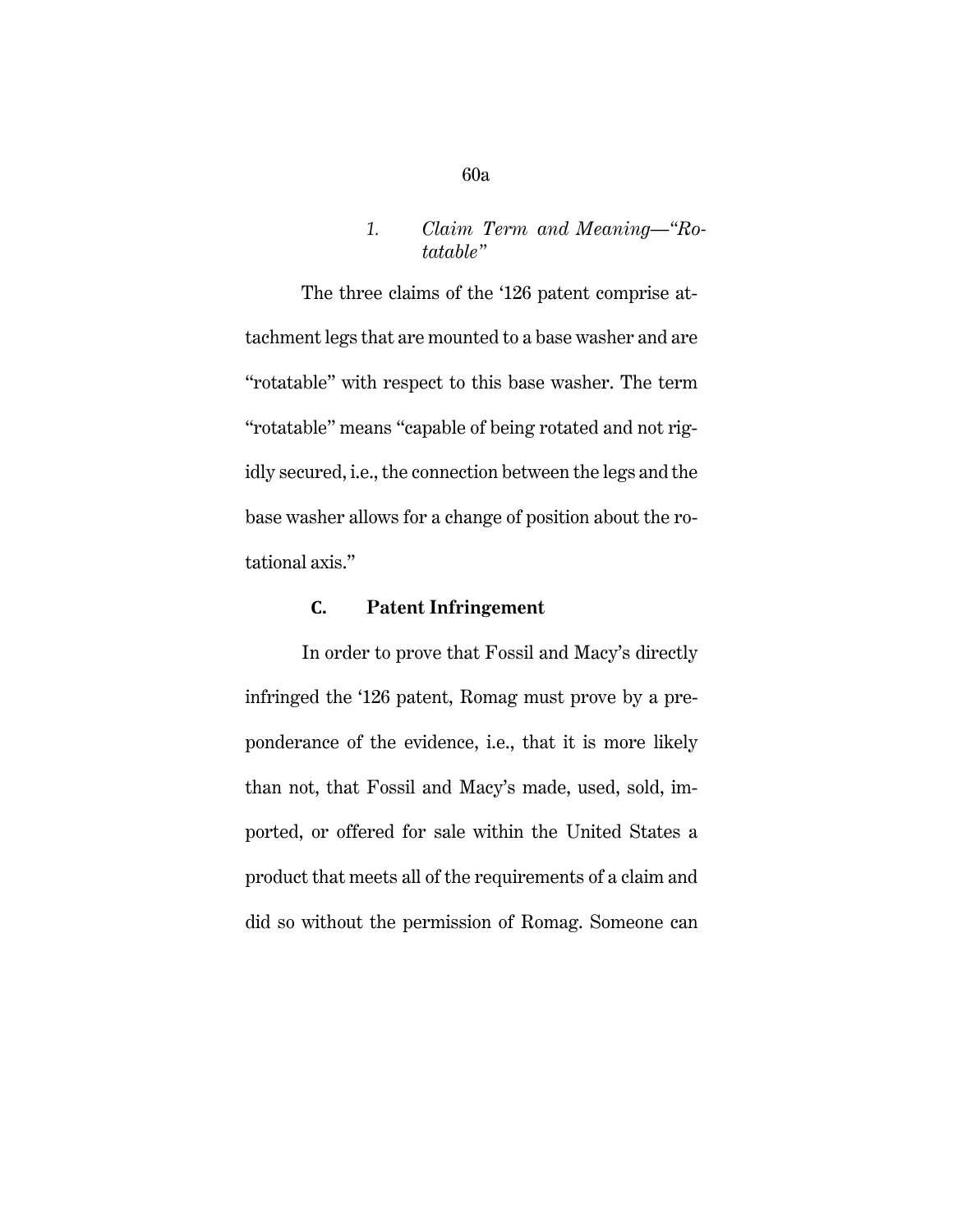infringe a patent without knowing of the patent or without knowing that what they are doing is an infringement of the patent. They also may infringe a patent even though they believe in good faith that what they are doing is not an infringement of any patent. You must compare the accused product with each and every one of the requirements of a claim to determine whether all of the requirements of that claim are met. The same element of the accused product may satisfy more than one element of a claim. The proper comparison for infringement is between Romag's '126 patent claims and the snaps used in Fossil's handbags, not a comparison between Romag's snaps and the snaps used in Fossil's handbags. You must determine, separately for each asserted claim, whether or not there is infringement. You may also take into account that placing a patent number on a product is an admission that the marked product falls within the scope of the patented claims.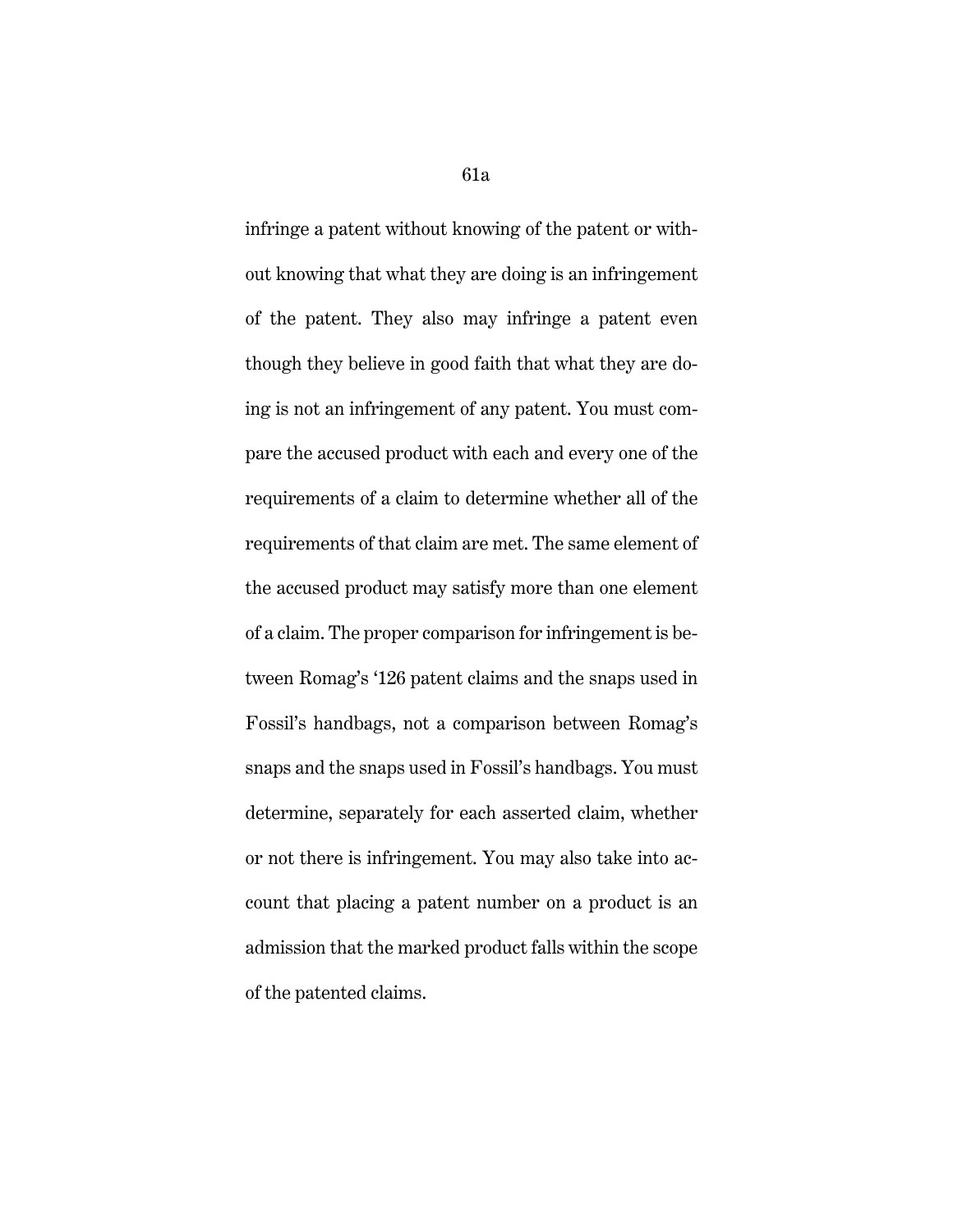#### **D. Willful Patent Infringement**

Plaintiff also contends that Fossil and Macy's committed the act of patent infringement willfully. This is a separate claim from Plaintiff's claim that Fossil and Macy's infringed Romag's patent. Your determination of whether their patent infringement was willful will not be related to your assessment of damages, if any. The purpose of your determination is to aid the Court in making further decisions in this case after your verdict is returned.

You must determine whether Plaintiff has proved willful infringement by clear and convincing evidence. Remember that this is a higher degree of persuasion than is necessary to meet the preponderance of the evidence standard. Willfulness requires you to determine that Plaintiff has proved that Fossil and Macy's acted with willful blindness. To prove that Fossil and Macy's acted with willful blindness, Romag must prove: (1) that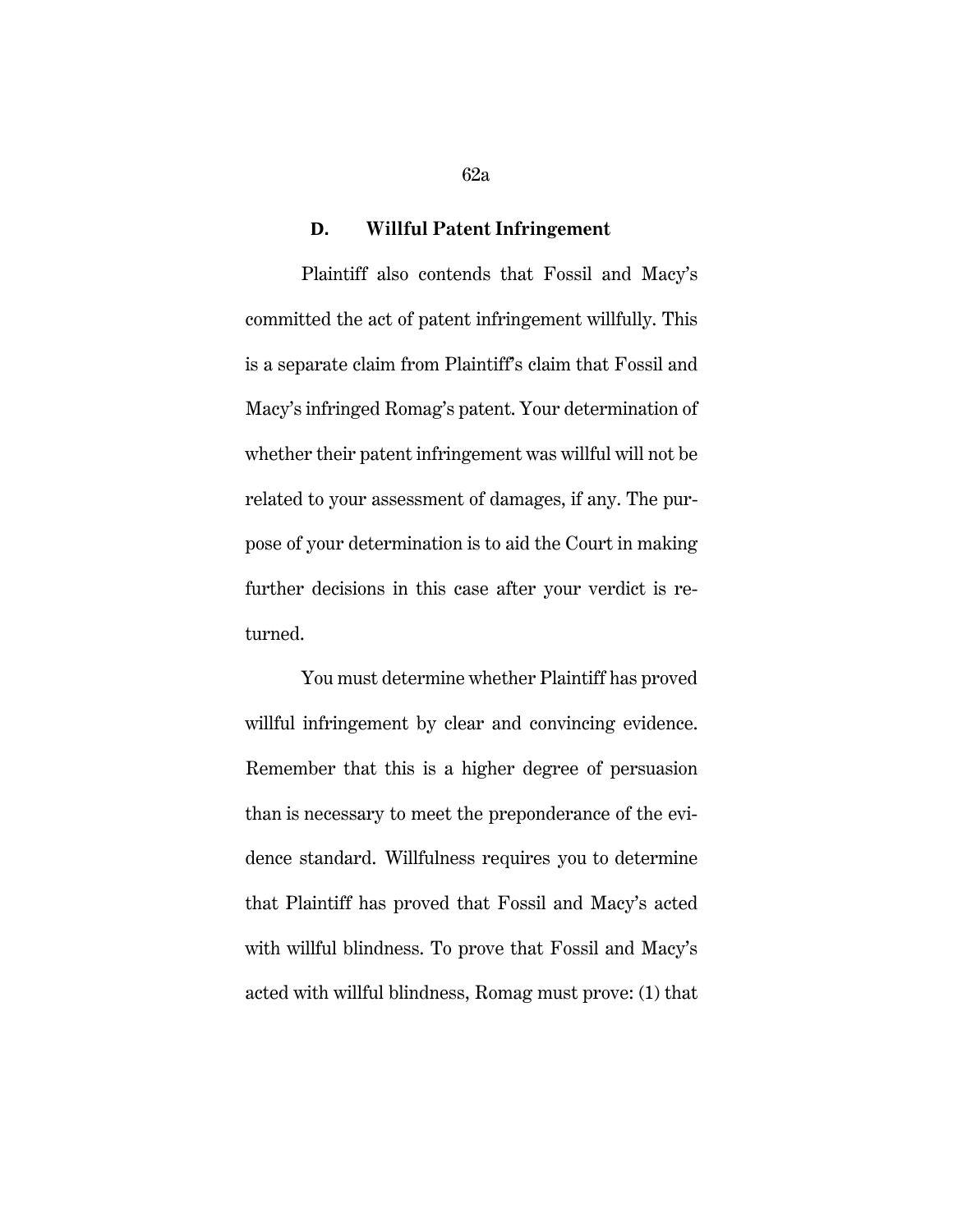it is highly probable that Fossil and Macy's acted despite an objectively high likelihood that their actions infringed a valid and enforceable patent and (2) that it is highly probable that Fossil and Macy's knew or should have known of this infringement risk.

In making the first determination, you may not consider Fossil and Macy's state of mind. Legitimate and credible defenses to infringement, even if not ultimately successful, demonstrate a lack of willful blindness. Only if you conclude that Fossil and Macy's were wilfully blind do you need to consider the second part of the test. The second part of the test does depend on the state of mind of Fossil and Macy's. Romag must persuade you that Fossil and Macy's knew or should have known that their actions constituted an unjustifiably high risk of infringement of a valid and enforceable patent. To determine whether Fossil and Macy's had this state of mind, consider all facts, which may include, but are not limited to: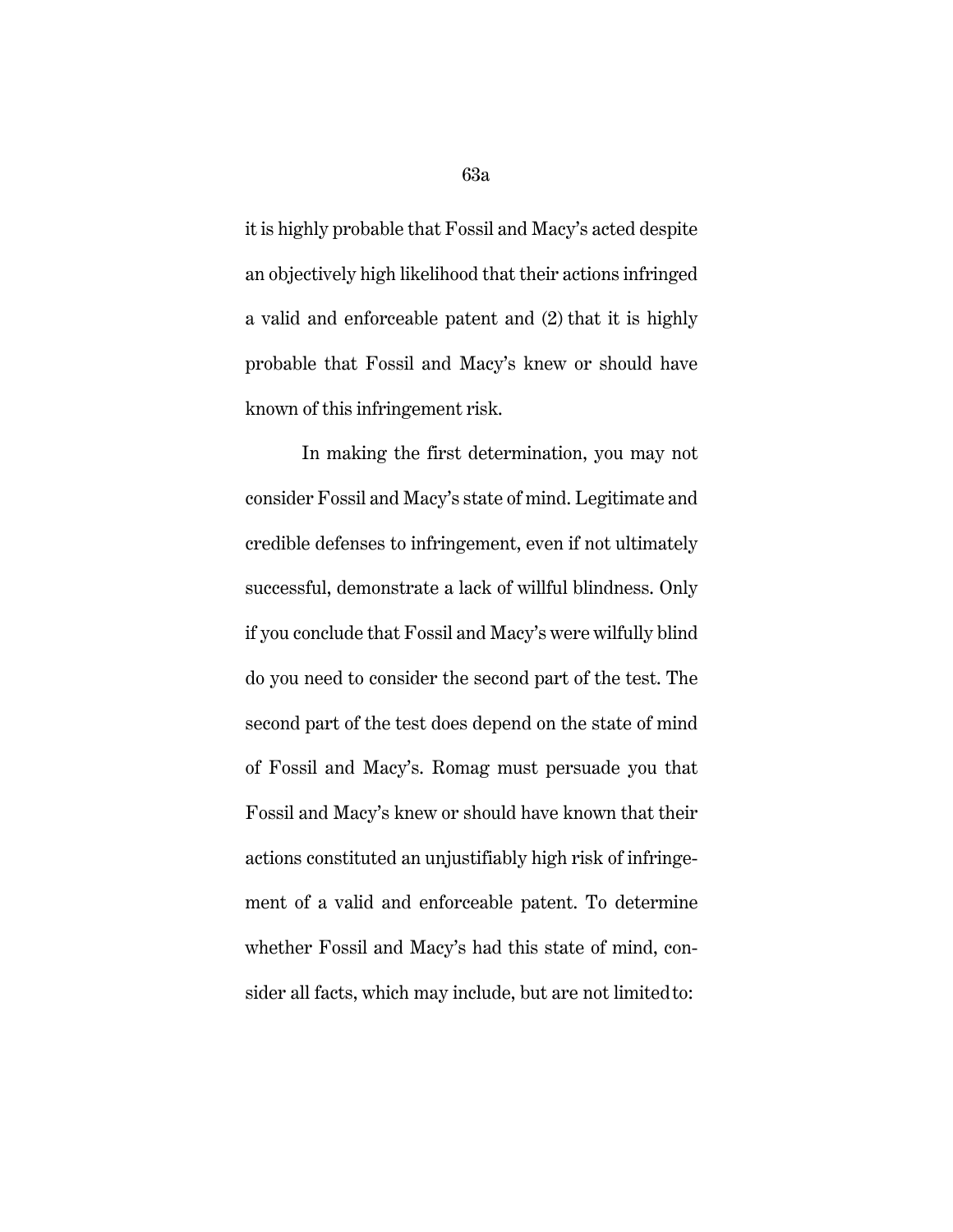- (1) Whether or not Fossil and Macy's acted in accordance with the standards of conduct for their industries;
- (2) Whether or not Fossil and Macy's intentionally copied a product of Romag's that is covered by the '126 patent;
- (3) Whether or not there is a reasonable basis to believe that Fossil and Macy's did not infringe or had a reasonable defense to infringement;
- (4) Whether or not Fossil and Macy's made a good-faith effort to avoid infringing the '126 patent;
- (5) Whether or not Fossil or Macy's tried to cover up their infringement;
- (6) Whether or not Fossil or Macy's had an economic incentive to infringe on the '126 patent.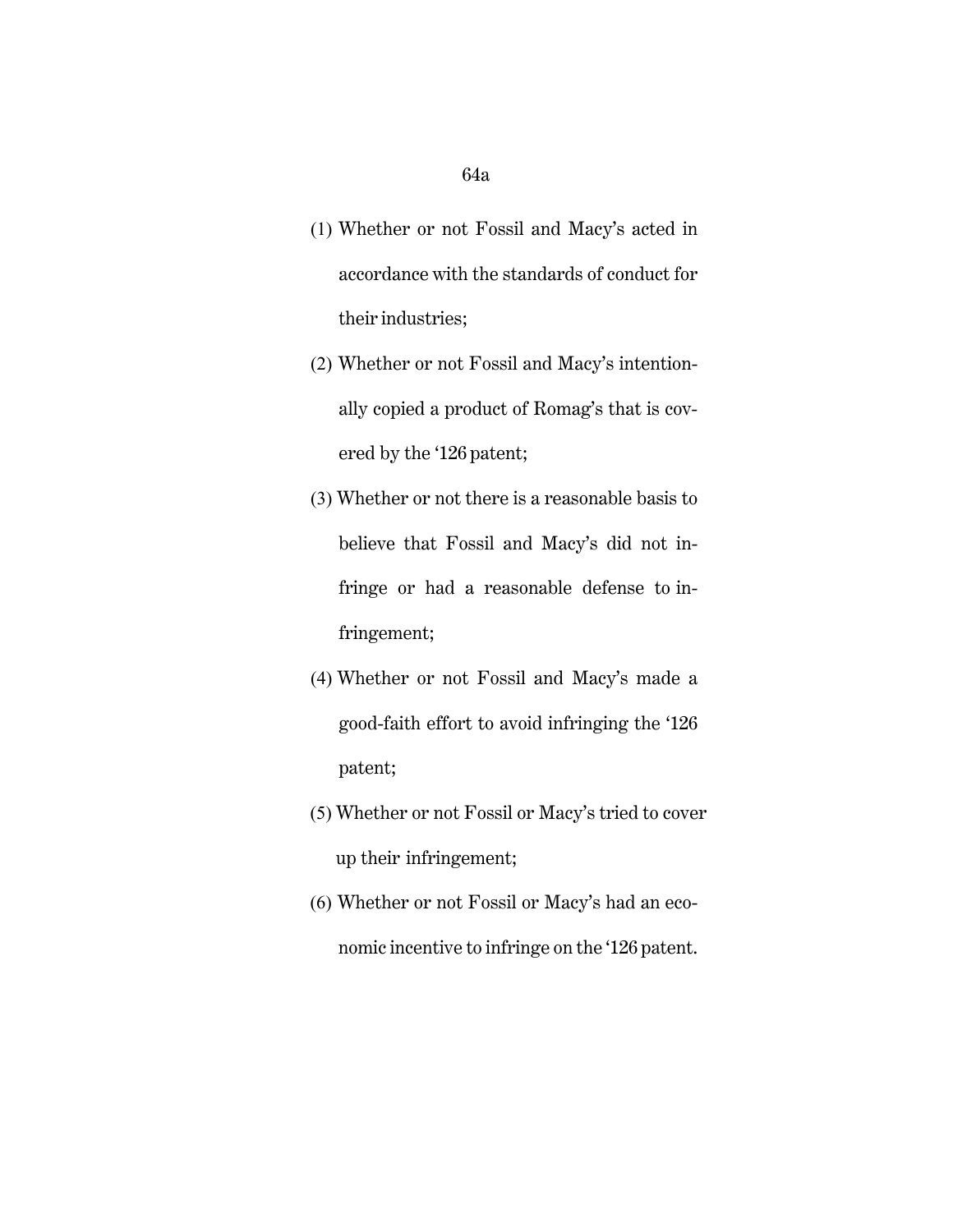#### **V. REMEDIES AND DAMAGES**

I will now instruct you on the issue of remedies and damages. The fact that I am instructing you concerning remedies and damages should not be considered as indicating any view by the Court as to whether Defendants are liable on any claim. The instructions on damages are for your guidance if you find in favor of Plaintiff. If you find that Romag has proved that Defendants are liable, then you must decide how much, if any in remedies and damages to award for injuries caused by the unlawful conduct you found proved. You should award damages only for those injuries that you find Plaintiff has proved by a preponderance of the evidence to have been a proximate result of Defendants' conduct. You should apply sound judgment and common sense in reaching the proper amount of damages or profits. Any remedies or damages must be based upon the evidence presented and not on any sympathy you may feel for any of the parties.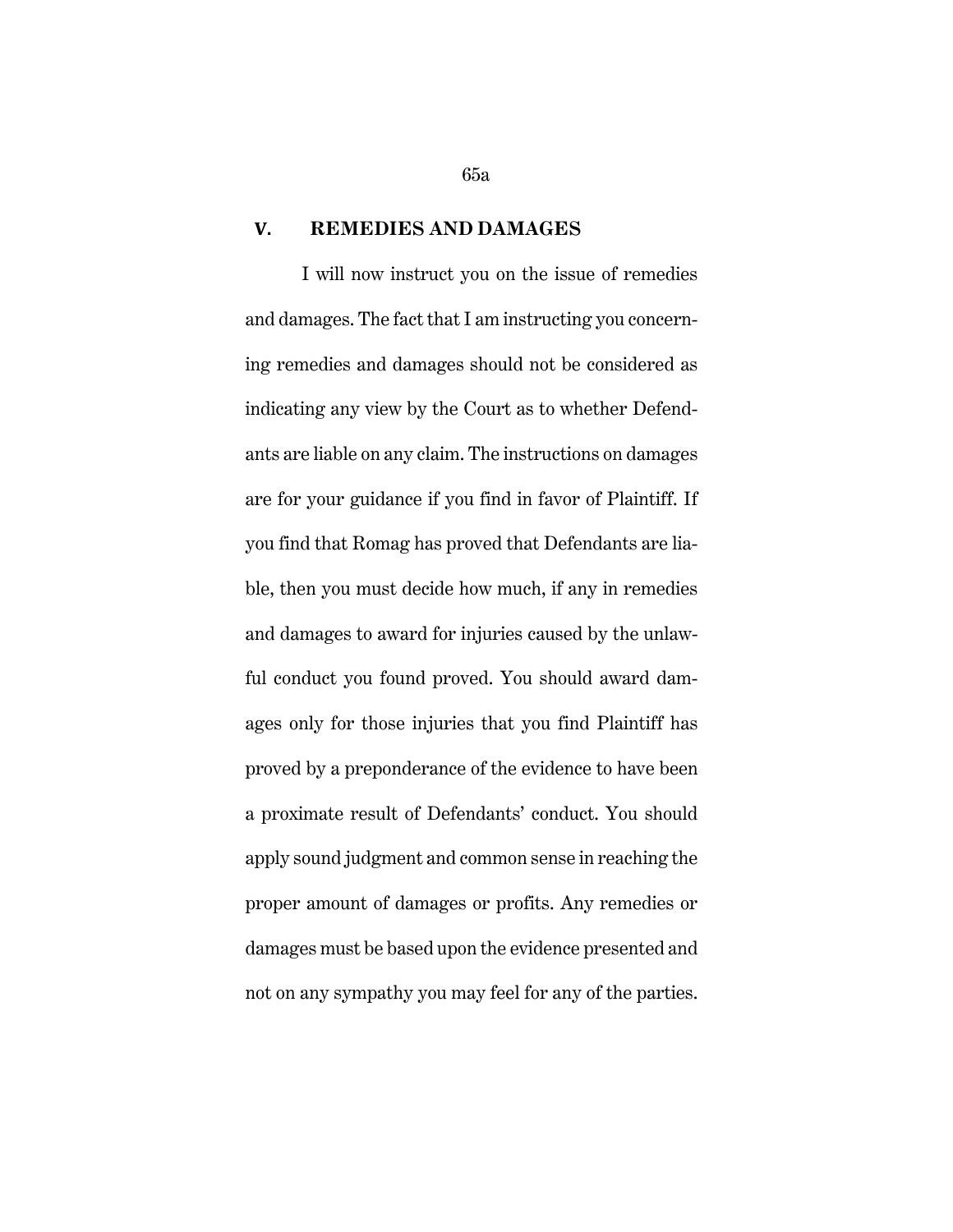You must decide what remedies, if any, are appropriate under each of Plaintiff's claims.

## **A. Trademark Remedies—Defendants' Profits**

If you decide for Romag on the question of liability for trademark infringement or false designation of origin, then you should consider the amount of money to award to Romag, if any. If you decide in favor of one Defendant on the question of trademark liability, then you should not consider the remedies and damages issue with respect to that Defendant. In this case, Romag does not seek actual damages, but rather seeks an award of the profits that each Defendant made because of its infringement. If you find that Defendants have violated Romag's trademark rights, Romag may be entitled to recover Defendants' profits.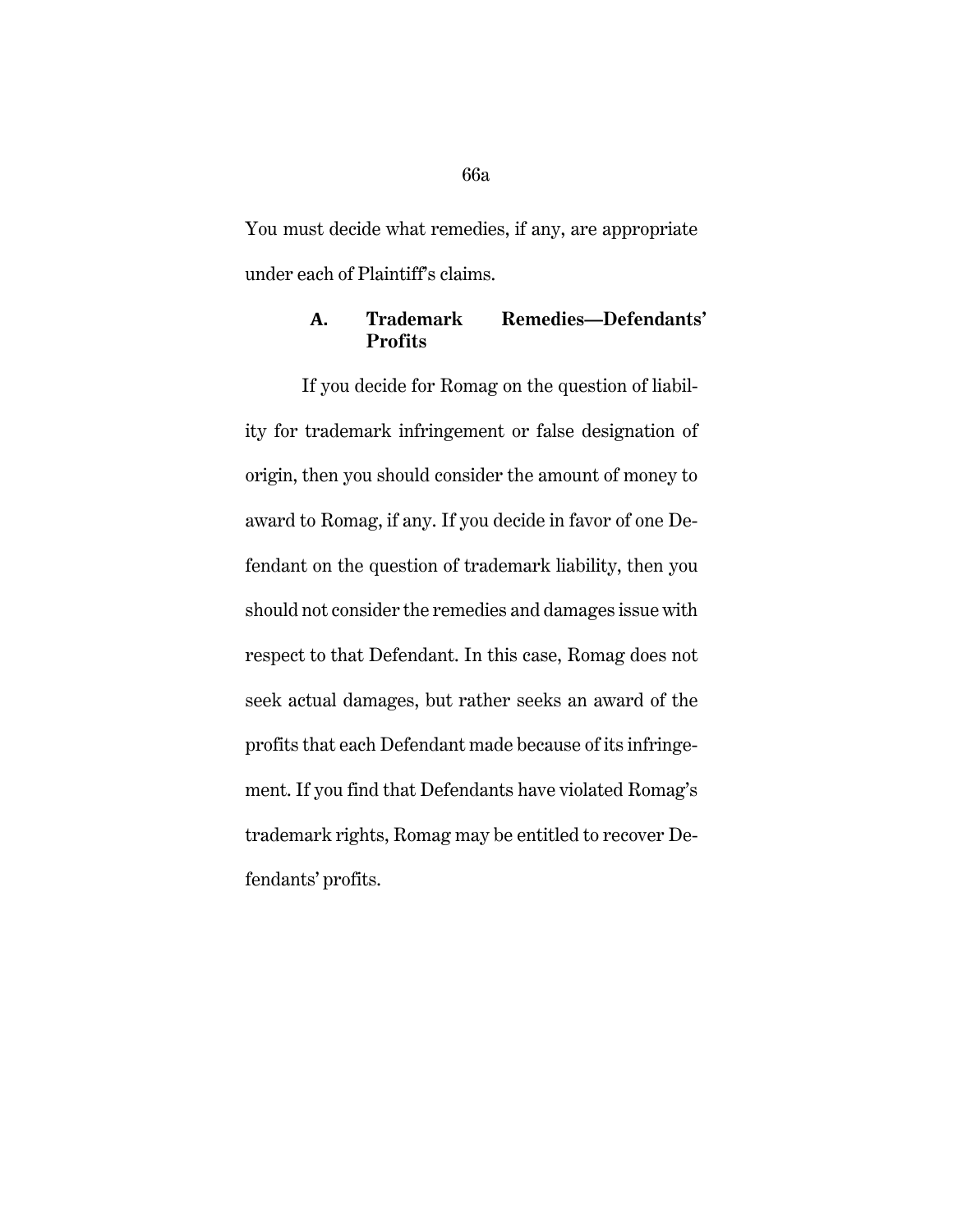Profits may only be awarded if you find a Defendant has been unjustly enriched by use of Plaintiff's trademark or there is a need to deter an infringer from doing so again. It is not necessary for you to make a finding of both unjust enrichment and deterrence in order for you to make an award of profits. You may award Romag Defendants' profits if you make either a finding of unjust enrichment or deterrence, or both.

In order to be entitled to an award of profits under the unjust enrichment rationale, Romag must show actual confusion or proof of Defendants' deceptive intent. The use of a counterfeit may be proof of deceptive intent.

In order to be entitled to an award of profits under the deterrence rationale, Romag must show that Defendants demonstrated a callous disregard of the known rights of Romag as a mark holder. In considering whether Defendants engaged in such callous disregard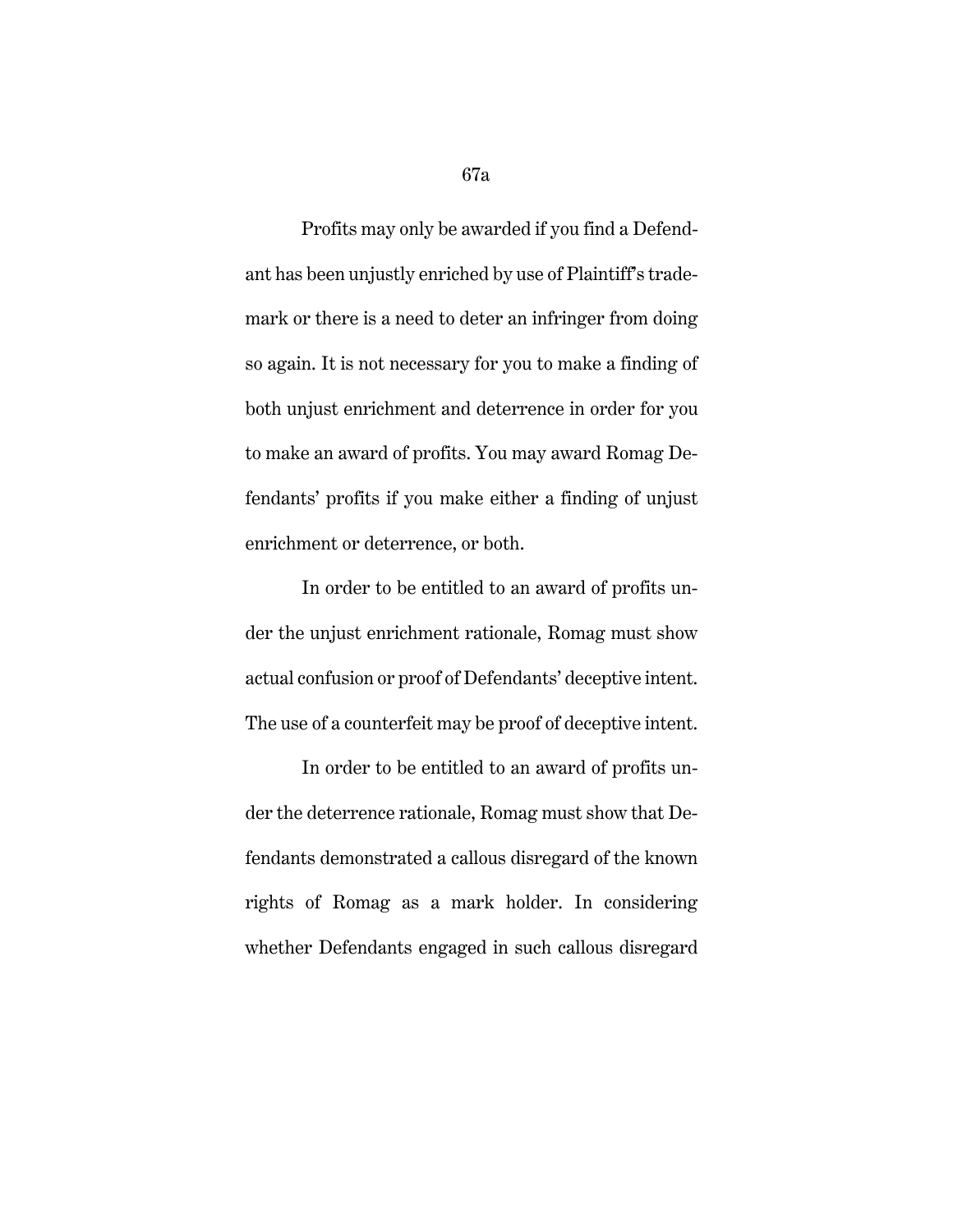of Romag's rights, you should consider all the circumstances presented in this case, including whether Defendants turned a blind eye to the use of counterfeit snap fasteners.

Profit is determined by deducting all expenses from gross revenue. Gross revenue is all of Defendants' receipts from using the infringing mark in the sale of its product. Plaintiff has the burden of proving a Defendant's gross receipts by a preponderance of the evidence.

Expenses are all costs incurred in producing the gross revenue. Defendant has the burden of proving the expenses. Defendant also bears the burden of proving that any portion of the profit is attributable to factors other than the infringement. Defendant must prove each of these by a preponderance of the evidence.

Unless you find that a portion of the profit from the sale of the products using the trademark is attributable to factors other than use of the trademark, you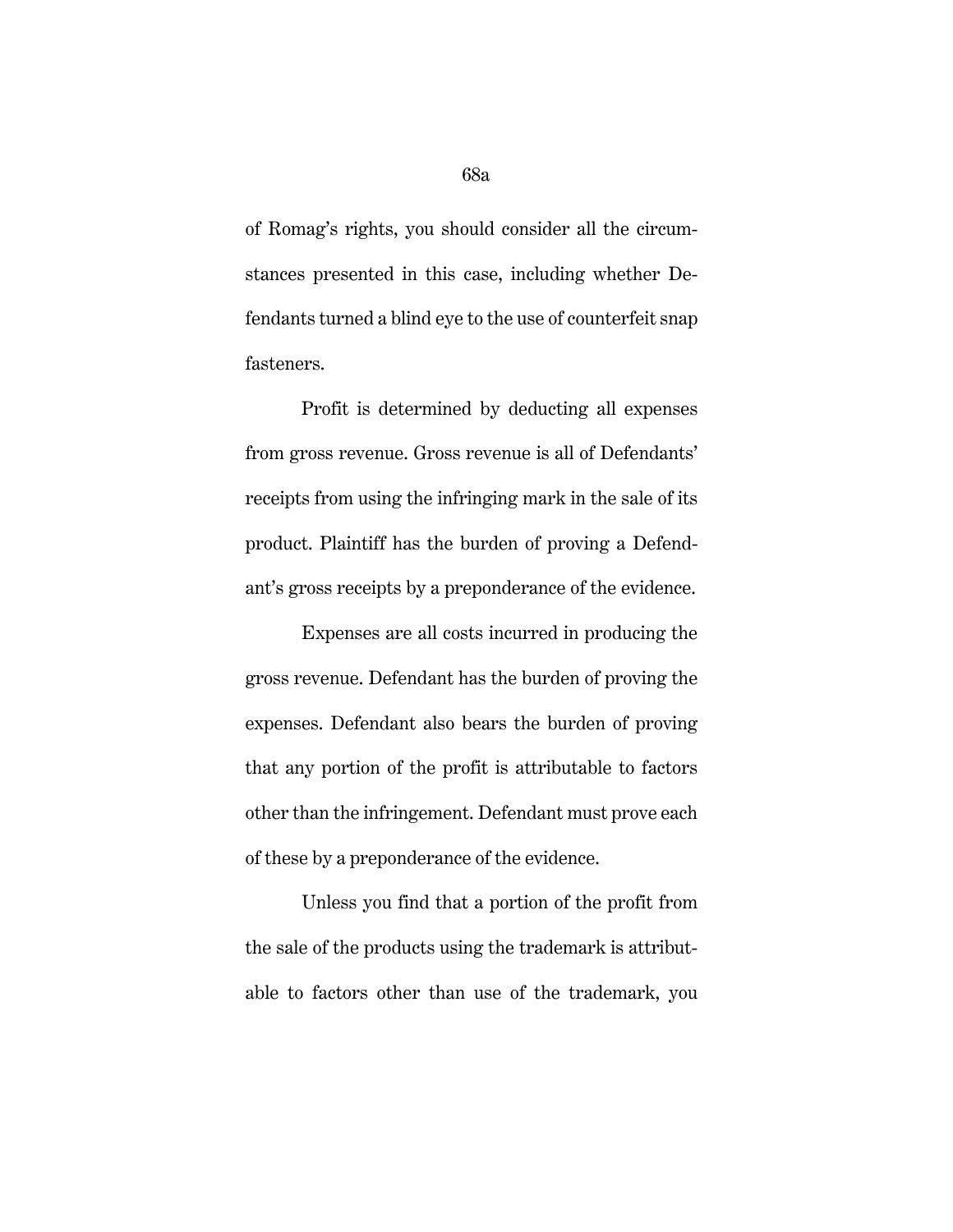should find that the total profit is attributable to the infringement. If you determine that Plaintiff is entitled to an award of profits under the deterrence rationale, you may decide to award Defendants' profits even if the profits were not acquired due to the use of Romag's mark.

On the verdict form, you will be asked to calculate profits separately for each Defendant that you find infringed Plaintiff's trademark.

#### **B. Reasonable Royalty**

If you find that Fossil or Macy's infringed any claim of the '126 patent, then you must consider what amount of damages to award Romag. The damages you award must be adequate to compensate Romag for the patent infringement. They are not meant to punish an infringer. Your damages award, if you reach this issue, should put Romag in approximately the same financial position that it would have been in had the infringement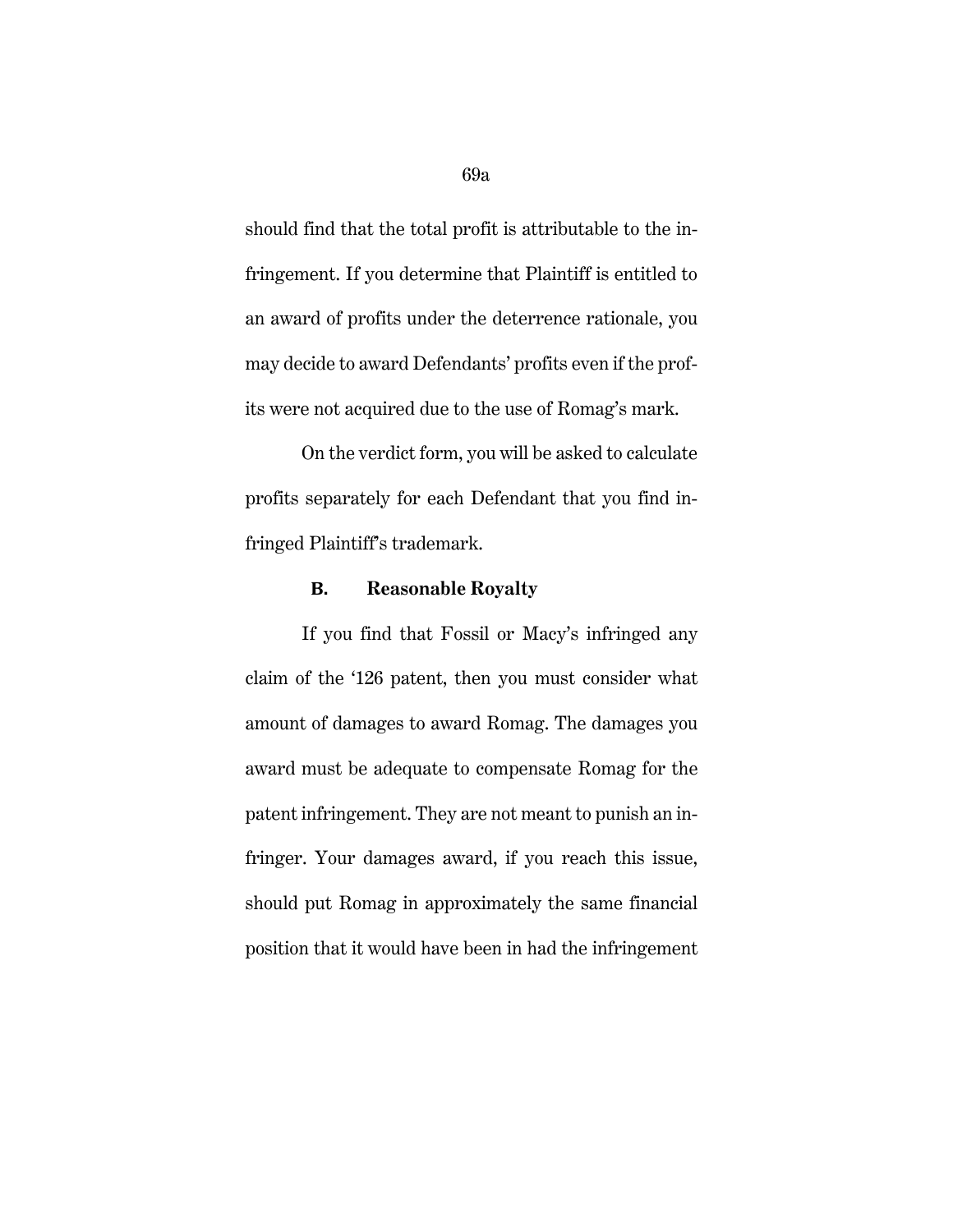not occurred. If you find that Romag is entitled to damages on its patent claims, you may not include or add any sum for purposes of punishing Fossil or Macy's. Romag has the burden to establish the amount of its patent damages by a preponderance of the evidence. In this case Romag seeks a reasonable royalty. A reasonable royalty is defined as the amount of money Fossil and Macy's and Romag would have agreed upon as a fee for the use of the invention at the time prior to when the infringement began.

If you find that Romag has established patent infringement, Romag is entitled to at least a reasonable royalty to compensate for each infringing sale.

A royalty is a payment made to a patent holder in exchange for the right to make, use, or sell the claimed invention. A reasonable royalty is the amount of royalty payment that a patent holder and the infringer would have agreed to in a hypothetical negotiation taking place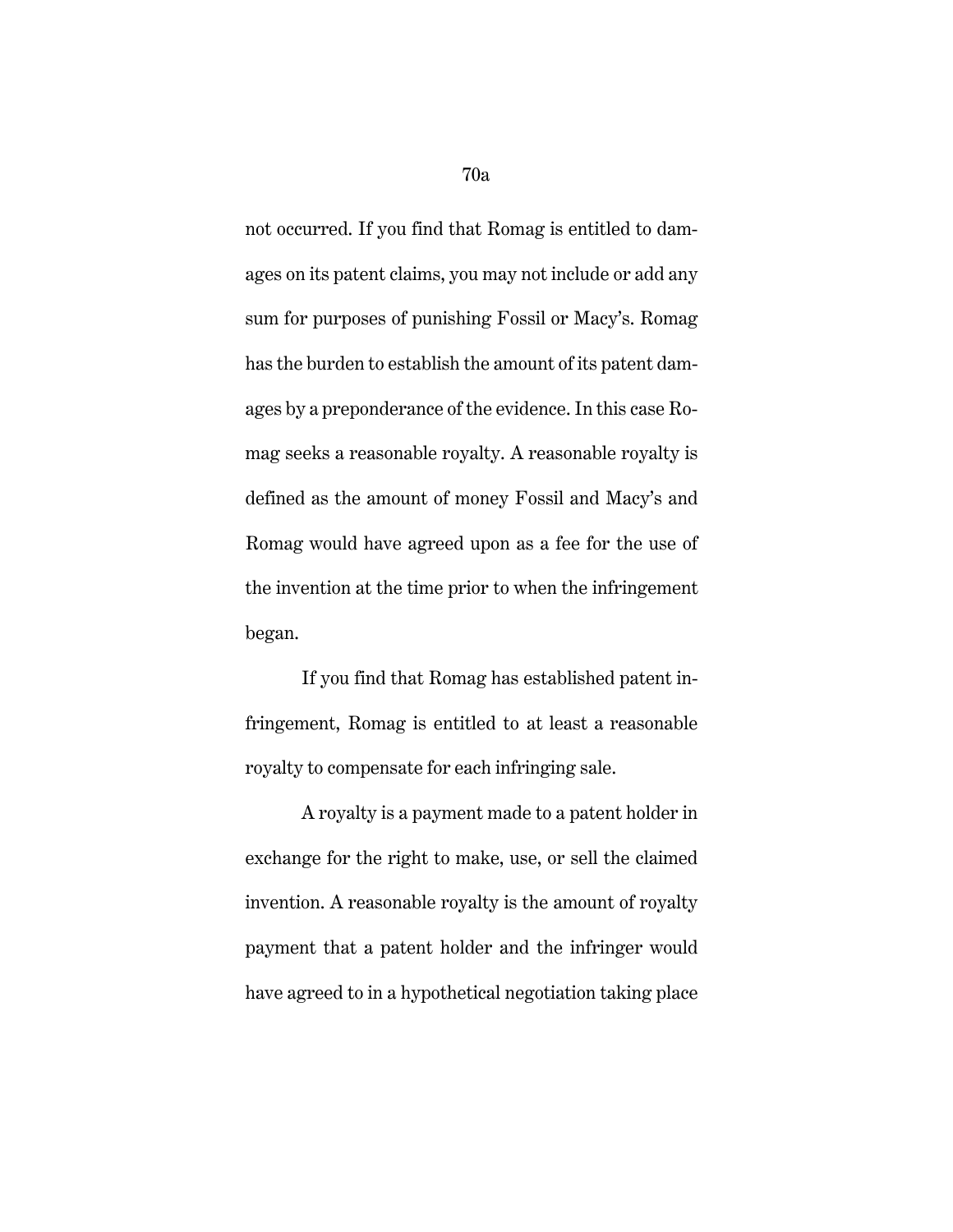at a time prior to when the infringement first began. In considering this hypothetical negotiation, you should focus on what the expectations of the patent holder and the infringer would have been had they entered into an agreement at the time, and had they acted reasonably in their negotiations. In determining this, you must assume that both parties believed the patent was valid and infringed and that the patent holder and the infringer were willing to enter into an agreement. The reasonable royalty you determine must be a royalty that would have resulted from the hypothetical negotiation, and not simply a royalty either party would have preferred. Evidence of things that happened after the infringement first began can be considered in evaluating the reasonable royalty only to the extent that the evidence aids in assessing what royalty would have resulted from a hypothetical negotiation. Although evidence of actual profits an alleged infringer made may be used to determine the anticipated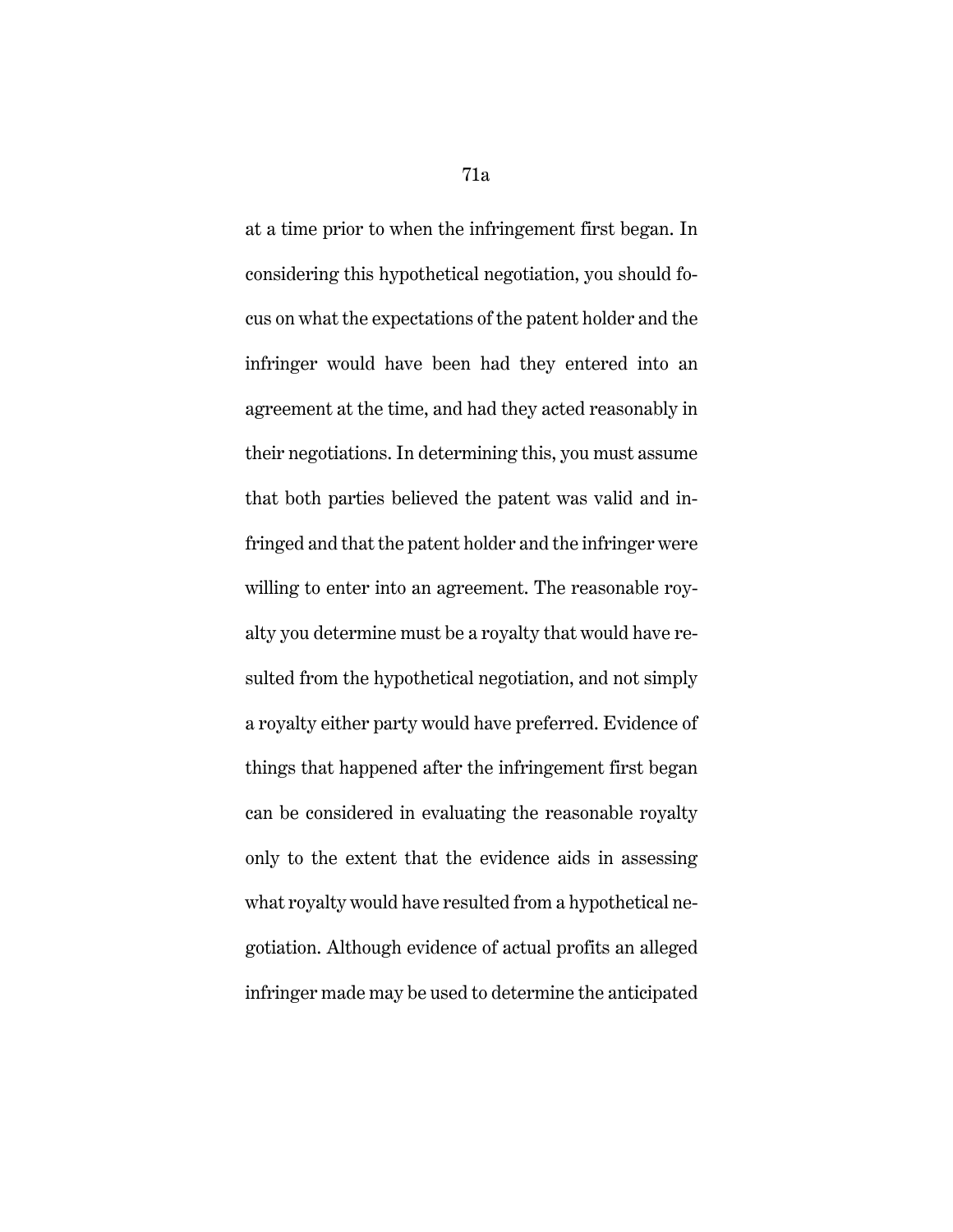profits at the time of the hypothetical negotiation, the royalty may not be limited or increased based on the actual profits the alleged infringer made.

In determining the reasonable royalty, you should consider all the facts known and available to the parties at the time the infringement began. Some of the kinds of factors that you may consider in making your determination are:

- (1) The royalties received by the patentee for the licensing of the patent-in-suit, proving or tending to prove an established royalty;
- (2) The rates paid by the licensee for the use of other patents comparable to the patent-insuit;
- (3) The nature and scope of the license, as exclusive or nonexclusive, or as restricted or nonrestricted in terms of territory or with respect to whom the manufactured product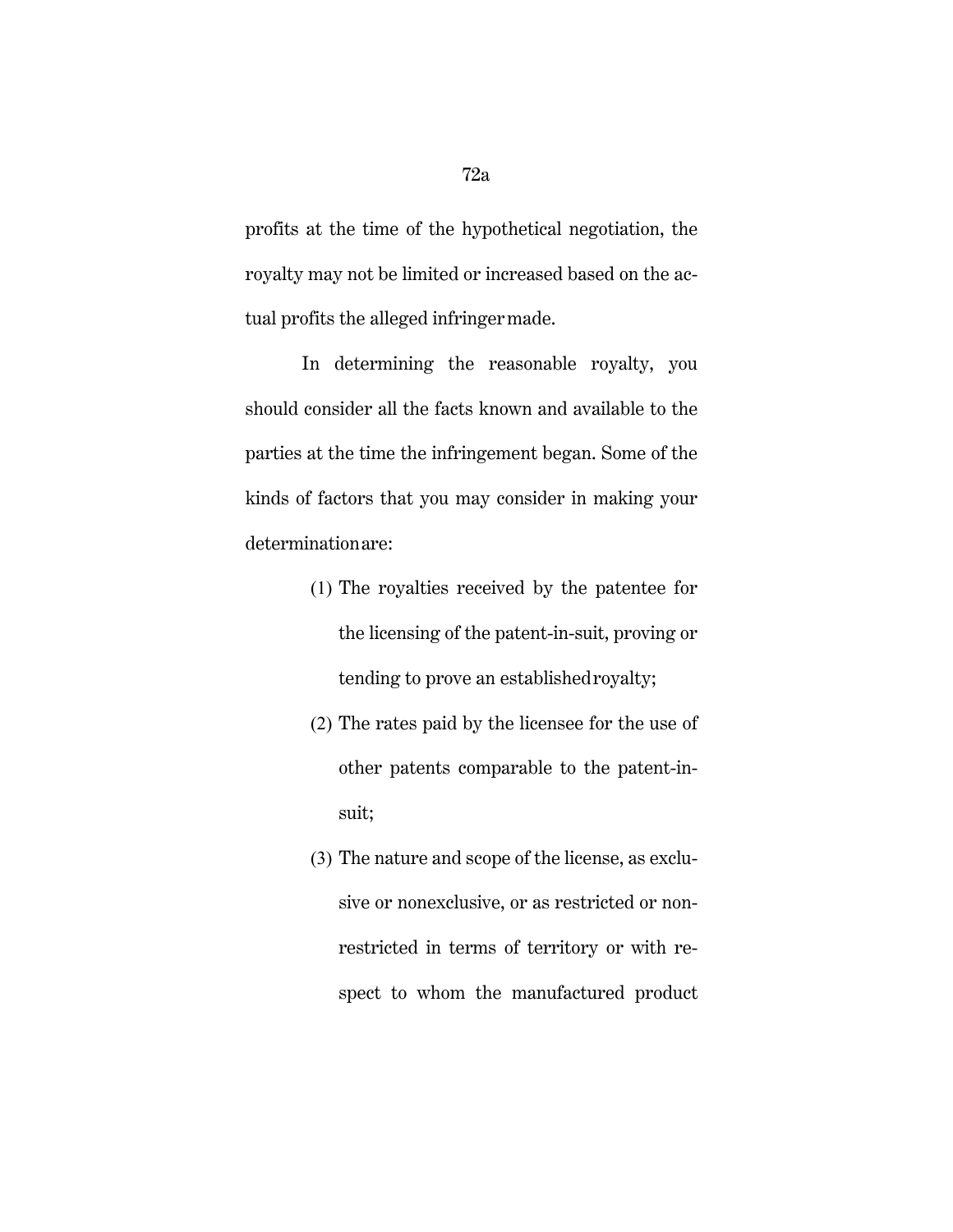may be sold;

- (4) The licensor's established policy and marketing program to maintain his or her patent monopoly by not licensing others to use the invention or by granting licenses under special conditions designed to preserve that monopoly;
- (5) The commercial relationship between the licensor and licensee, such as whether they are competitors in the same territory in the same line of business, or whether they are inventor and promoter;
- (6) The effect of selling the patented specialty in promoting sales of other products of the licensee, the existing value of the invention to the licensor as a generator of sales of his nonpatented items, and the extent of such derivative or conveyed sales;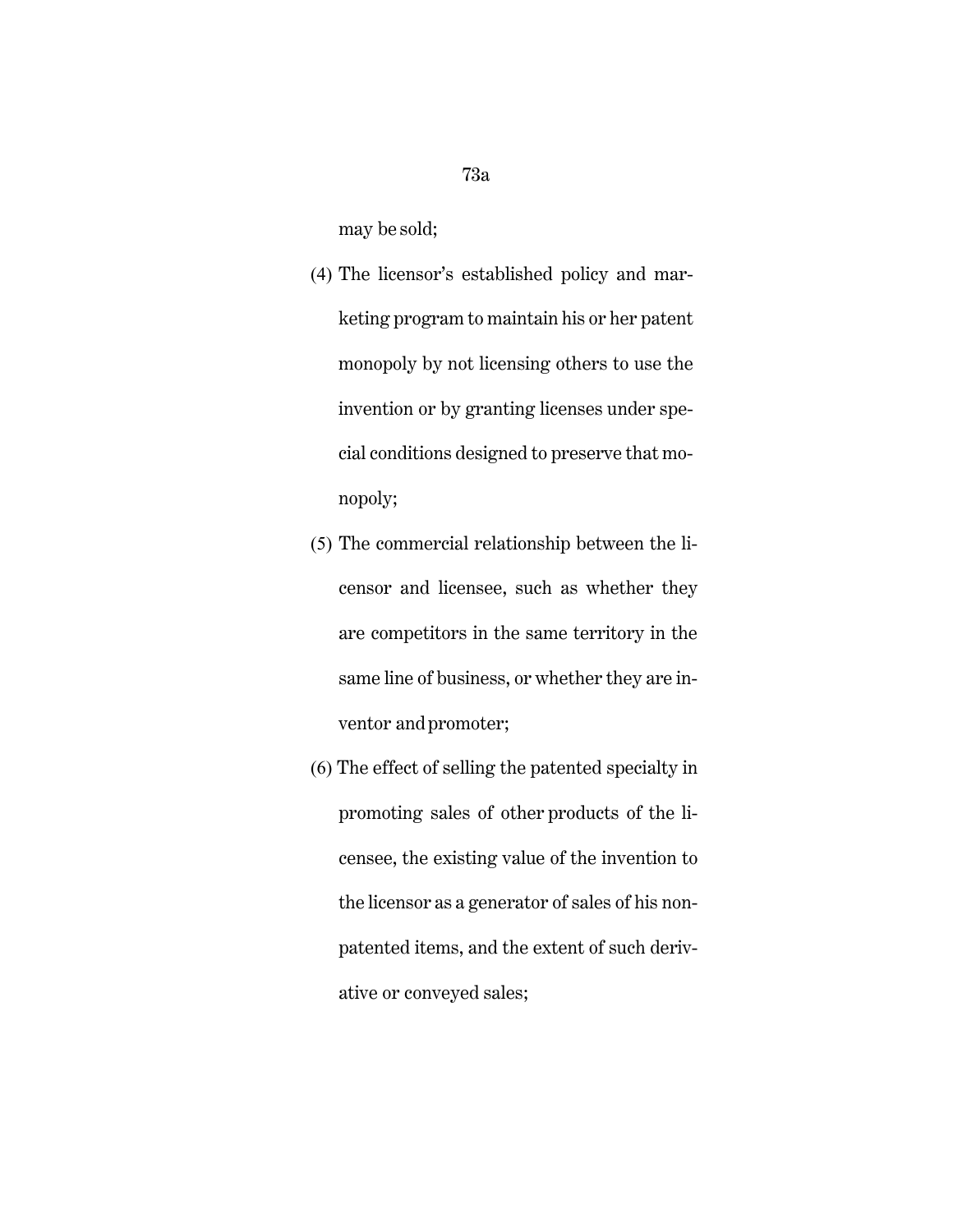- (7) The duration of the patent and the term of the license;
- (8) The established profitability of the product made under the patent, its commercial success, and its current popularity;
- (9) The utility and advantages of the patented property over the old modes or devices, if any, that had been used for working out similar results;
- (10) The nature of the patented invention, the character of the commercial embodiment of it as owned and produced by the licensor, and the benefits to those who have used the invention;
- (11) The extent to which the infringer has made use of the invention and any evidence probative of the value of that use;
- (12) The portion of the profit or of the selling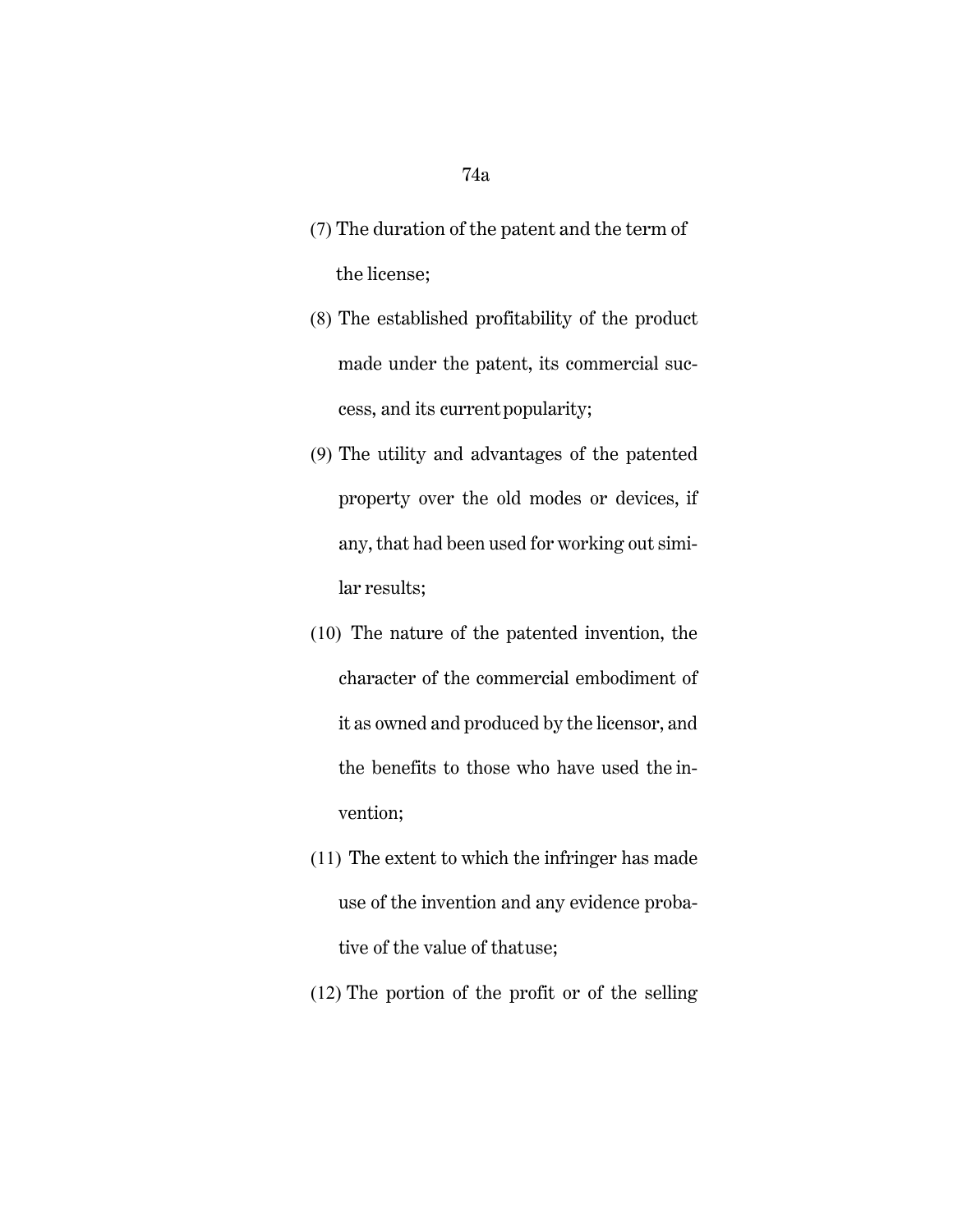price that may be customary in the particular business or in comparable business to allow for the use of the invention or analogous inventions;

- (13) The portion of the realizable profits that should be credited to the invention as distinguished from nonpatented elements, the manufacturing process, business risks, or significant features or improvements added by the infringer;
- (14) The opinion and testimony of qualified experts; and
- (15) The amount that a licensor (such as the patentee) and a licensee (such as the infringer) would have agreed upon (at the time the infringement began) if both had been reasonably and voluntarily trying to reach an agree-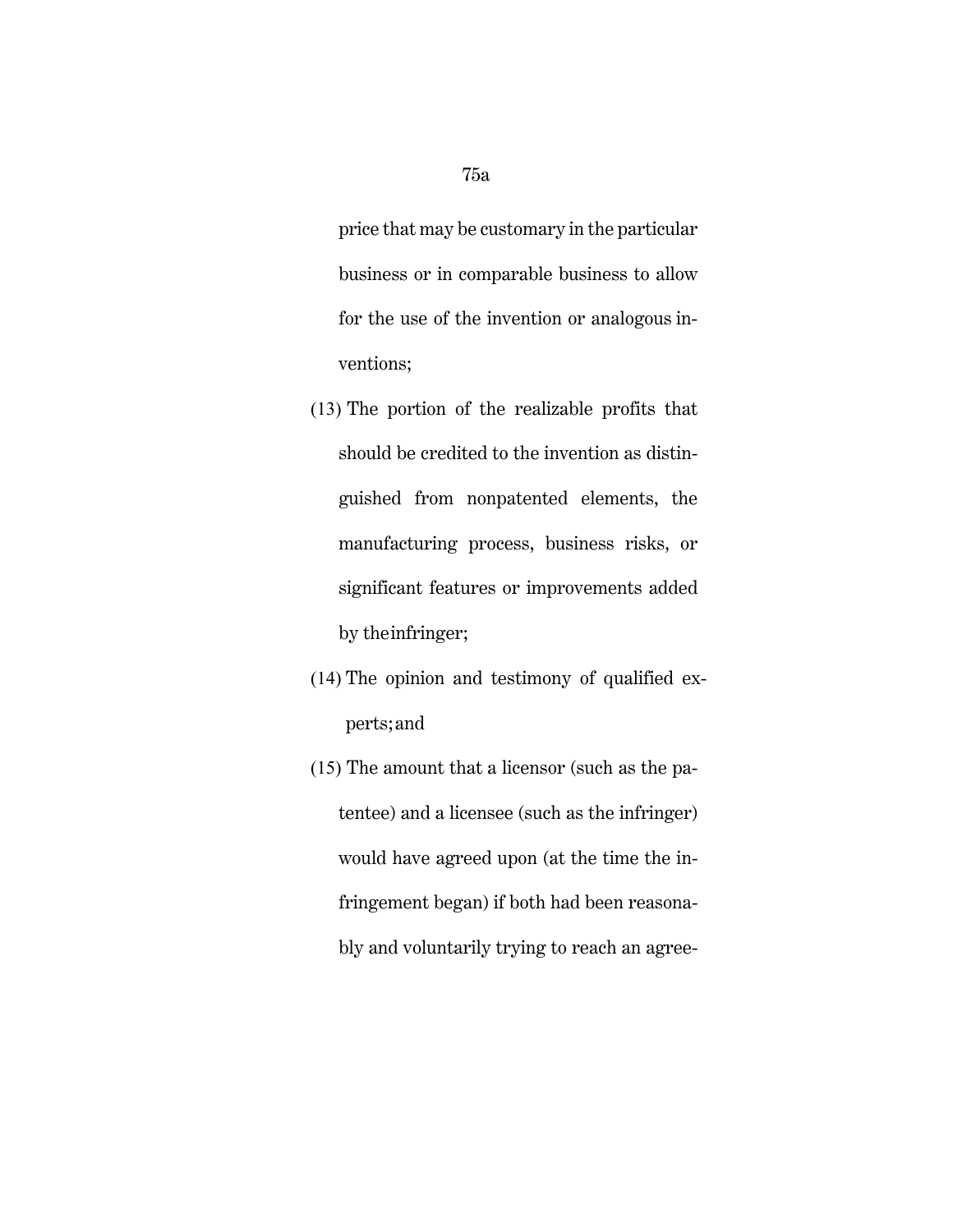ment; that is, the amount which a prudent licensee—who desired, as a business proposition, to obtain a license to manufacture and sell a particular article embodying the patented invention—would have been willing to pay as a royalty and yet be able to make a reasonable profit and which amount would have been acceptable by a prudent patentee who was willing to grant a license.

No one factor is dispositive and you should consider the evidence that has been presented to you in this case on each of these factors. You may also consider any other factors that in your mind would have increased or decreased the royalty the infringer would have been willing to pay and the patent holder would have been willing to accept, acting as normally prudent business people. The final factor establishes the framework that you should use in determining a reasonable royalty, that is,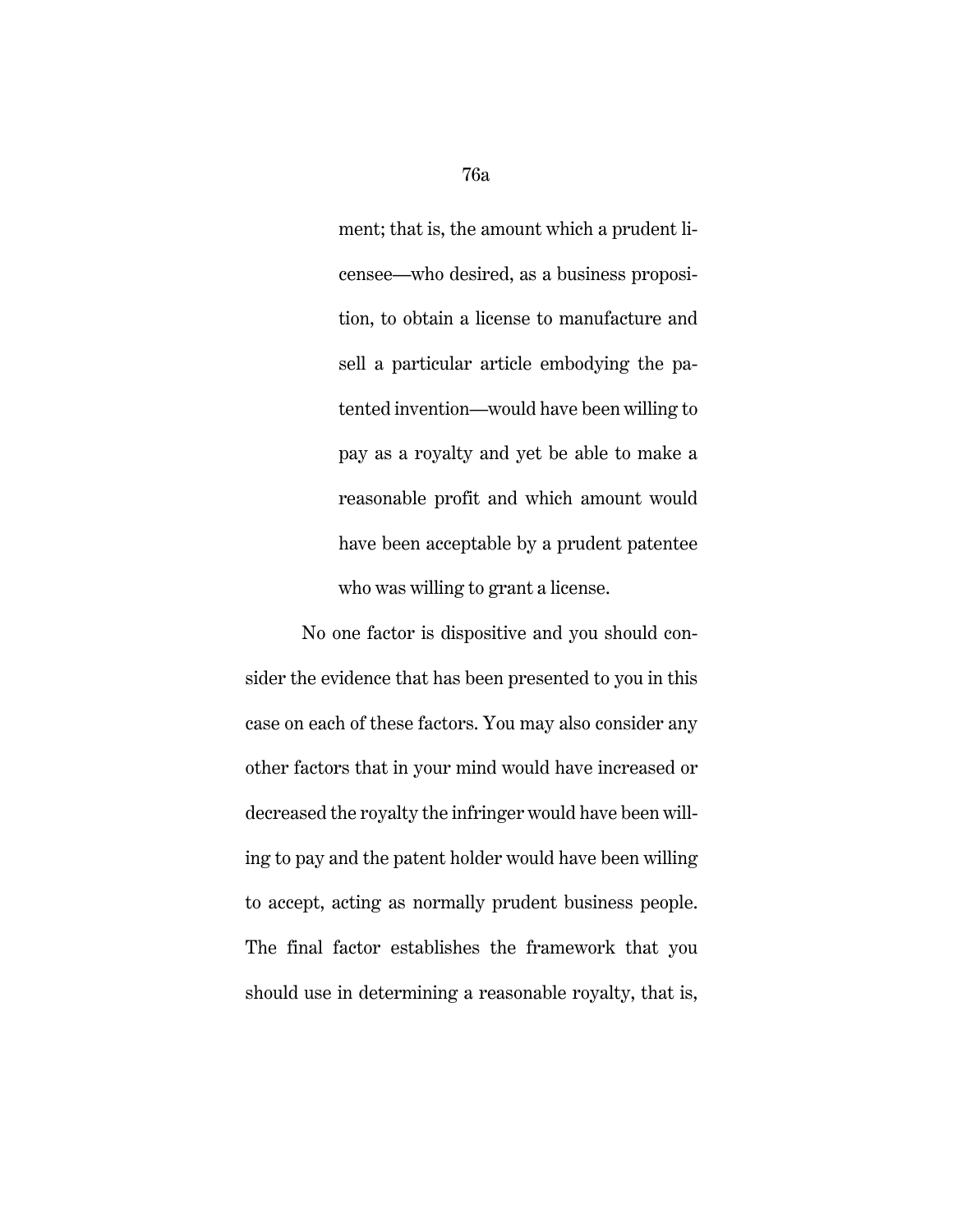the payment that would have resulted from a negotiation between the patent holder and the infringer taking place at a time prior to when the infringement began.

#### **C. Punitive Damages**

If you find Defendants' liable on either Plaintiff's state common law unfair competition claim or Plaintiff's CUTPA claim, you will also be asked whether Plaintiff has proved that punitive damages should be awarded against Defendants under the standards I will describe. Plaintiff does not seek an award of compensatory damages with respect to these claims. Punitive damages are not available for Plaintiff's federal trademark and patent claims and thus you may not award punitive damages to Plaintiff on those claims. Punitive damages are awarded to punish a defendant for extreme or outrageous conduct that harmed a plaintiff, and to deter or prevent a defendant and others like it from committing such conduct in the future.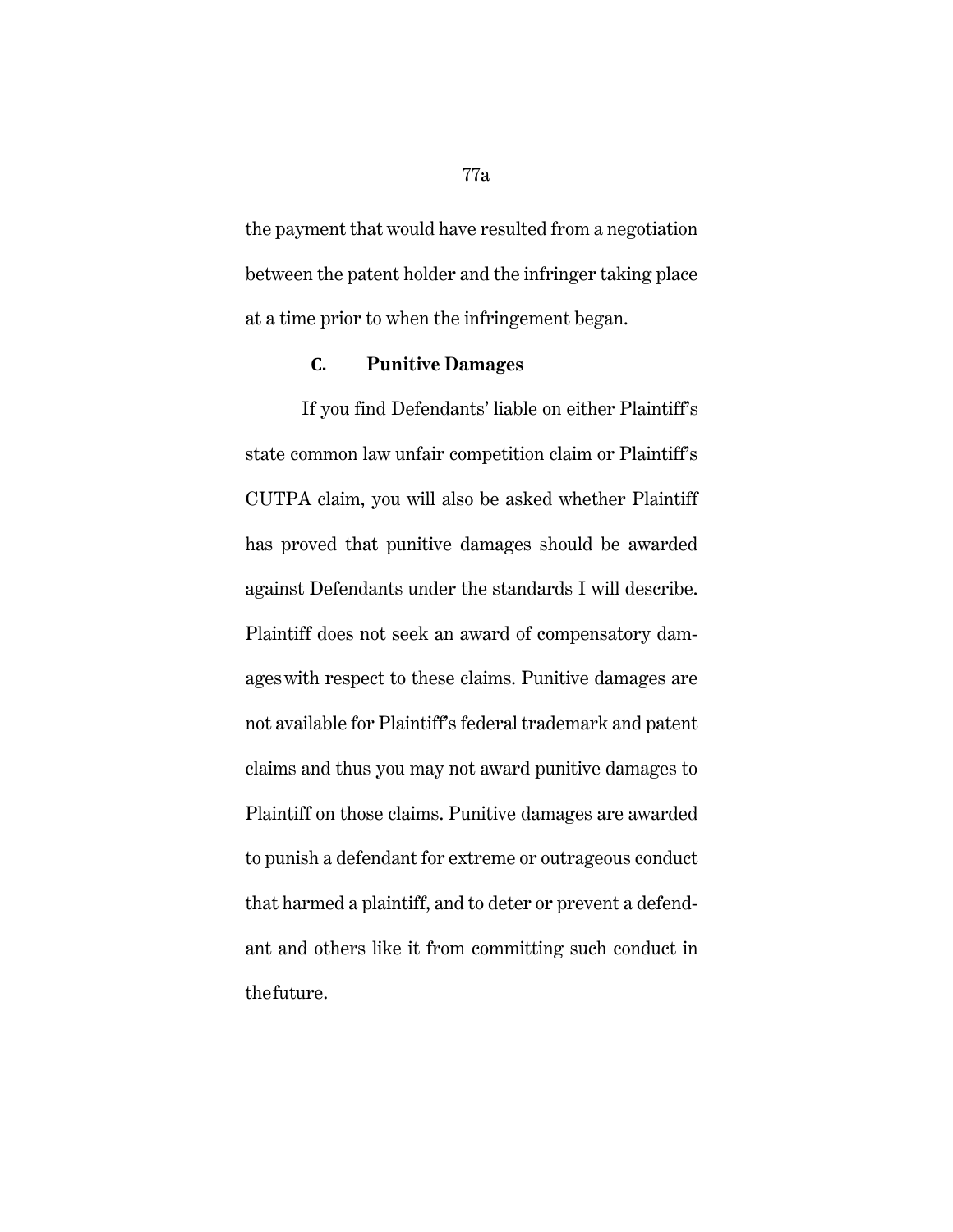You may find that Plaintiff is entitled to punitive damages if you find that the acts or omissions of Defendants were done recklessly, willfully, or wantonly. Willful, reckless, or wanton conduct means conduct that is highly unreasonable and involves an extreme departure from ordinary care in a situation where a high degree of danger is apparent. Plaintiff has the burden of proving, by the greater weight of the evidence, that Defendants acted recklessly, willfully, or wantonly. Proof of negligent or grossly negligent conduct is insufficient.

If you find by a preponderance of the evidence that Defendants acted recklessly or wantonly, then you may find punitive damages should be awarded. An award of punitive damages, however, is discretionary; that is, if you find that the legal requirements for punitive damages are satisfied, then you may decide whether to award punitive damages or not to award them.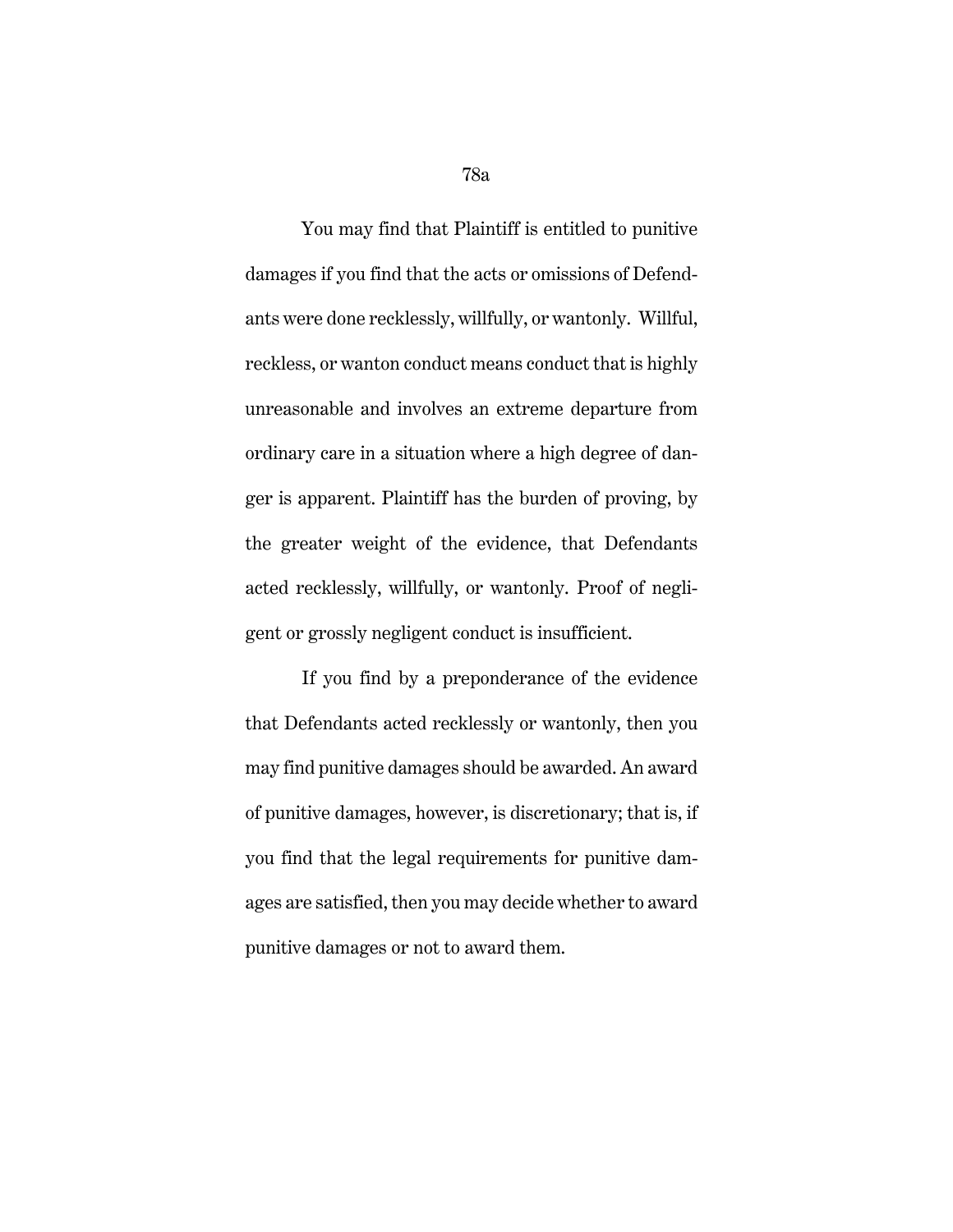In exercising your discretion, you should consider the underlying purpose of punitive damages: to punish a defendant for outrageous conduct or to deter it and other similar companies from performing similar conduct in the future. You should also consider whether the damages award is likely to deter or prevent Defendants from again performing any such wrongful acts, or whether punitive damages are necessary to provide deterrence. Finally, you should consider whether punitive damages are likely to deter or prevent other handbag designers and retailers from performing wrongful acts similar to those that Defendants were proved to have committed.

If you decide that punitive damages are warranted, you will indicate that determination on the verdict form, but will not be asked to make an award of damages because under Connecticut law, the Court will determine the amount of punitive damages if you find that they are warranted.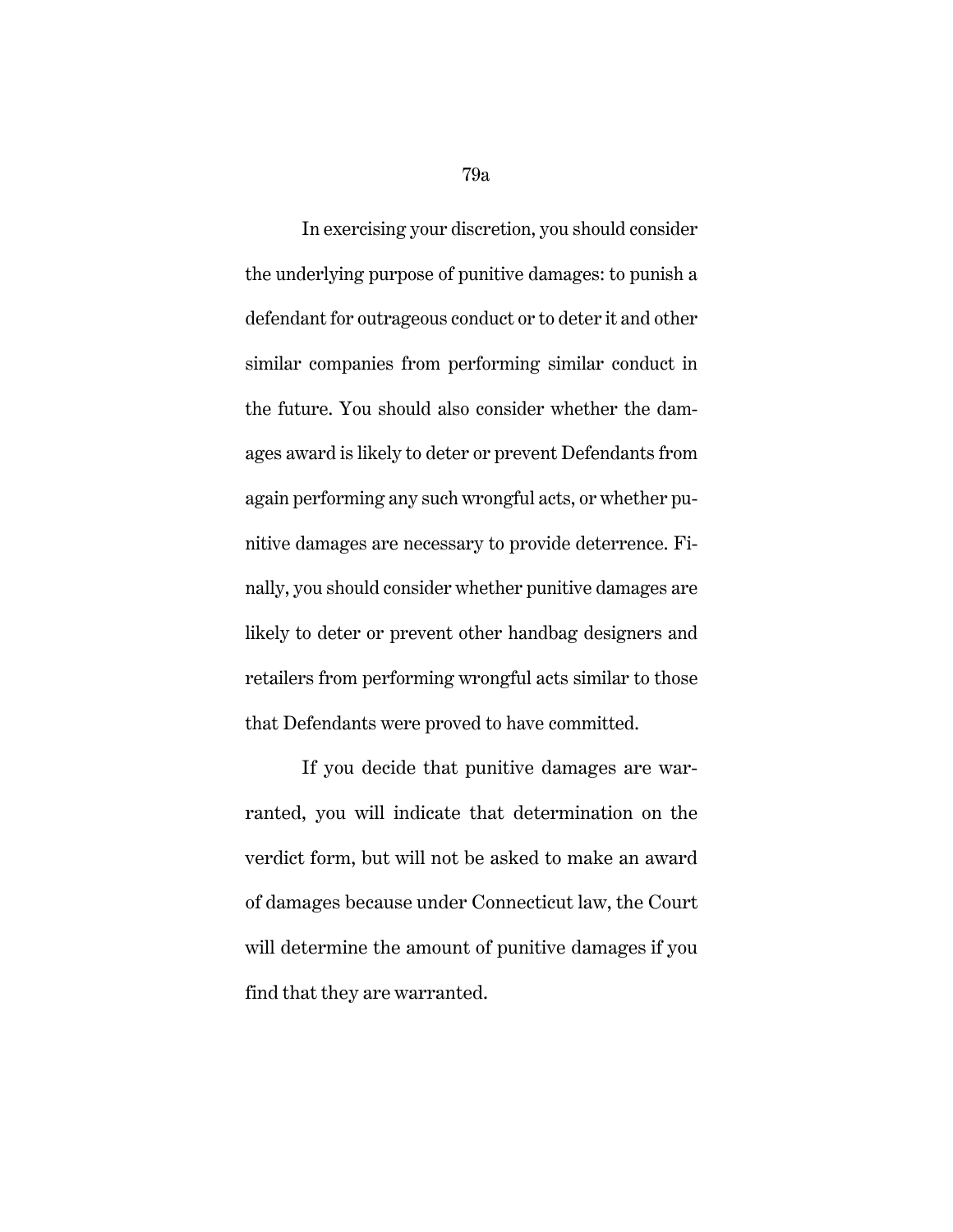# **VI. GUIDELINES FOR DELIBERATION A. Inference Defined**

The term "inference," is used in these instructions and may be used by counsel in their closing arguments. You will be asked to infer, on the basis of your reason, experience, and common sense, from one or more established facts, the existence of some other fact.

An inference is not a suspicion or a guess. It is a reasoned, logical decision to conclude that a disputed fact exists on the basis of another fact which you know exists.

There are times when different inferences may be drawn from the same facts. Plaintiff will ask you to draw one set of inferences, while Defendant will ask you to draw another. It is for you, and you alone, to decide what inferences, if any, you will draw.

The process of drawing inferences from facts in evidence is not a matter of guesswork or speculation. An inference is a deduction or conclusion which you, the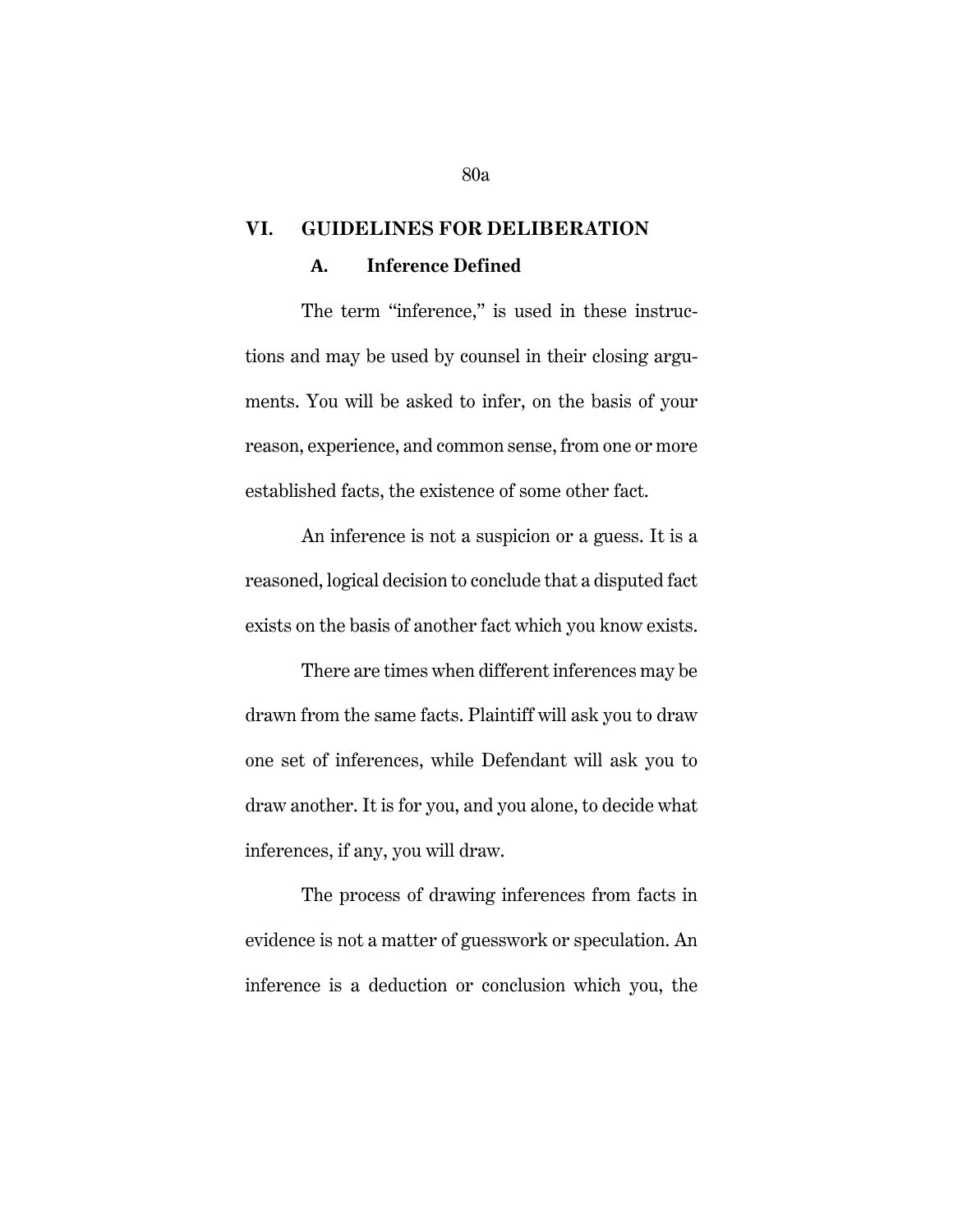jury, are permitted to draw—but are not required to draw—from the facts which have been established by either direct or circumstantial evidence. In drawing inferences, you should exercise your common sense, and you may draw such reasonable inferences from the facts as you find to be justified in light of your experience. Whatever inferences you may draw, however, must, taken together with all of the evidence of the case, meet the standard of the preponderance of the evidence as to each element of Plaintiff's claim.

# **B. What Is and What Is Not Evidence**

### *1. What Is Evidence*

The evidence you will use to decide what the facts are comes in two forms:

- (1) sworn testimony of witnesses, on both direct and cross-examination; and
- (2) exhibits that have been received in evidence.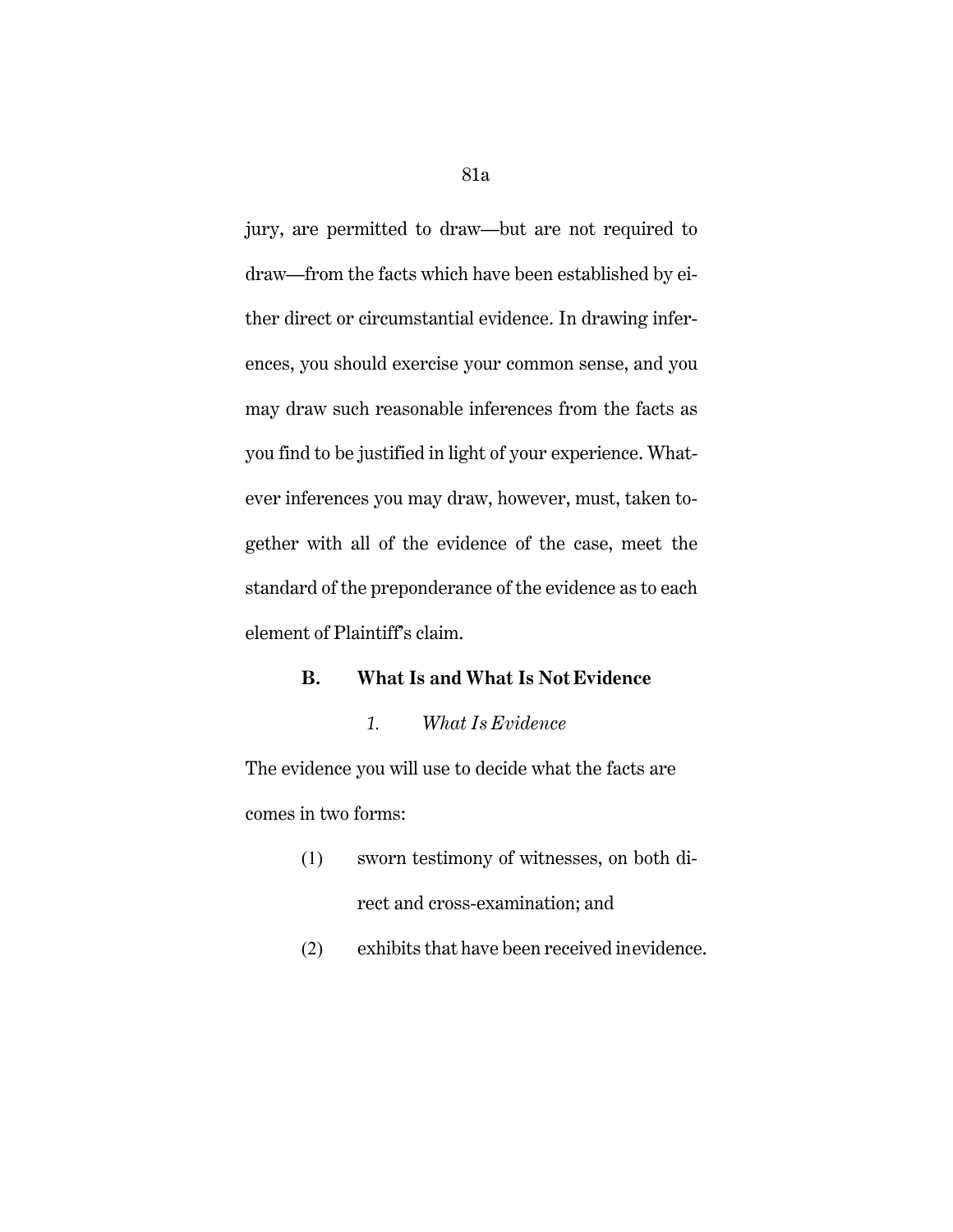### *2. What Is Not Evidence*

The evidence on which you will base your findings does not include:

- (1) closing arguments or presentations, or other statements by lawyers—they are not witnesses and have no first-hand knowledge;
- $(2)$  questions asked of the witnesses are notevidence;
- (3) facts incorporated into a question are not evidence unless the witness agrees to the accuracy of the facts;
- (4) anything you may have seen or heard outside the courtroom is not evidence; and
- (5) objections to questions or to offered exhibits are not evidence.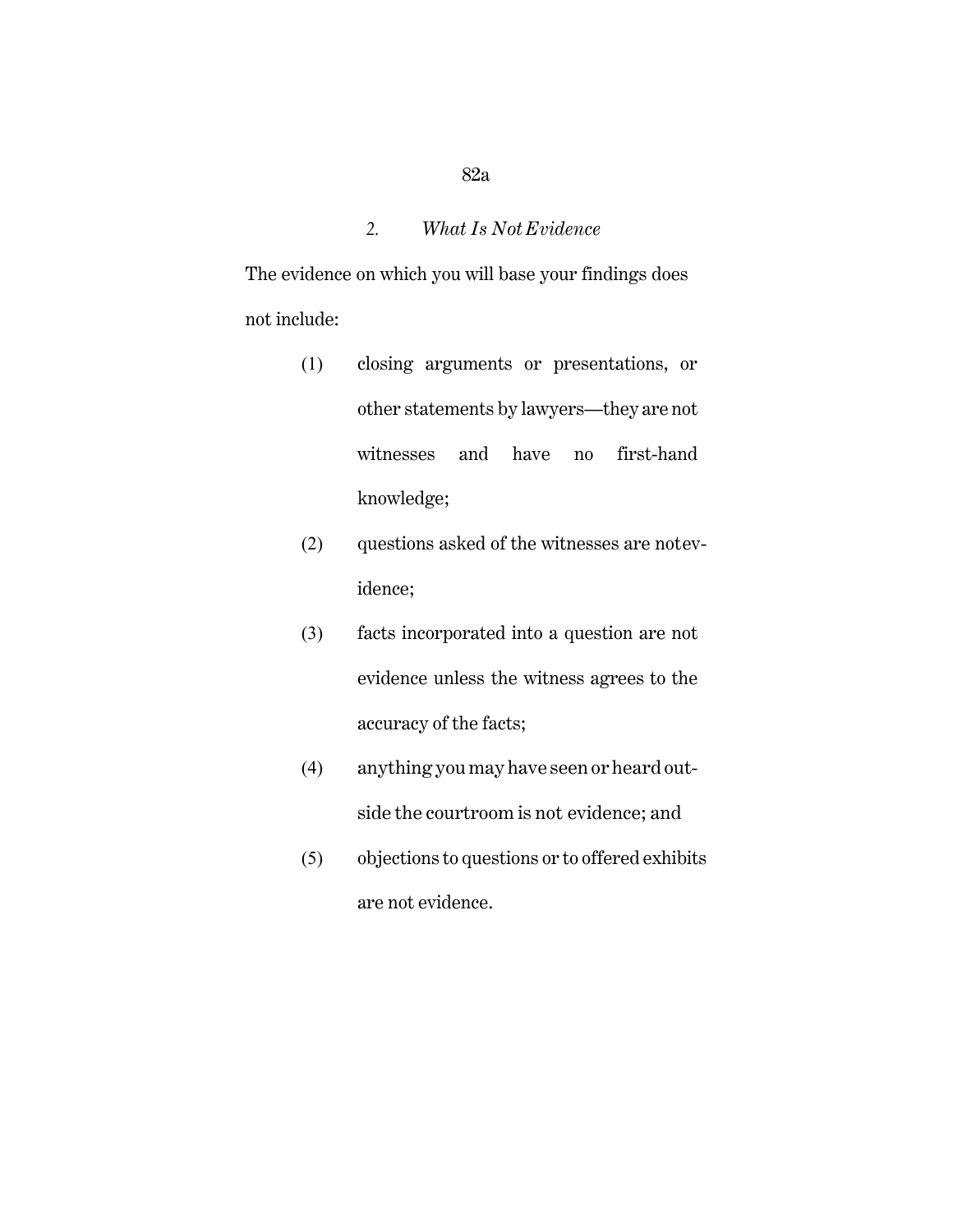Remember, attorneys have a duty to their clients to object when they believe evidence is being offered improperly and should not be admitted. You should not be influenced by the objection or by the Court's ruling on the objection. If the objection was sustained, ignore the question and, if an answer was given, ignore the answer. If the objection was overruled, treat the answer as evidence as you would any other answer.

#### **C. Types of Evidence**

There are two types of evidence which you may properly use in deciding whether Plaintiff has proved its claims by a preponderance of the evidence.

One type of evidence is called direct evidence. Direct evidence is a witness' testimony about what he or she saw, heard, or observed. In other words, when a witness testifies about what is known to him or her based on his or her own knowledge obtained through his or her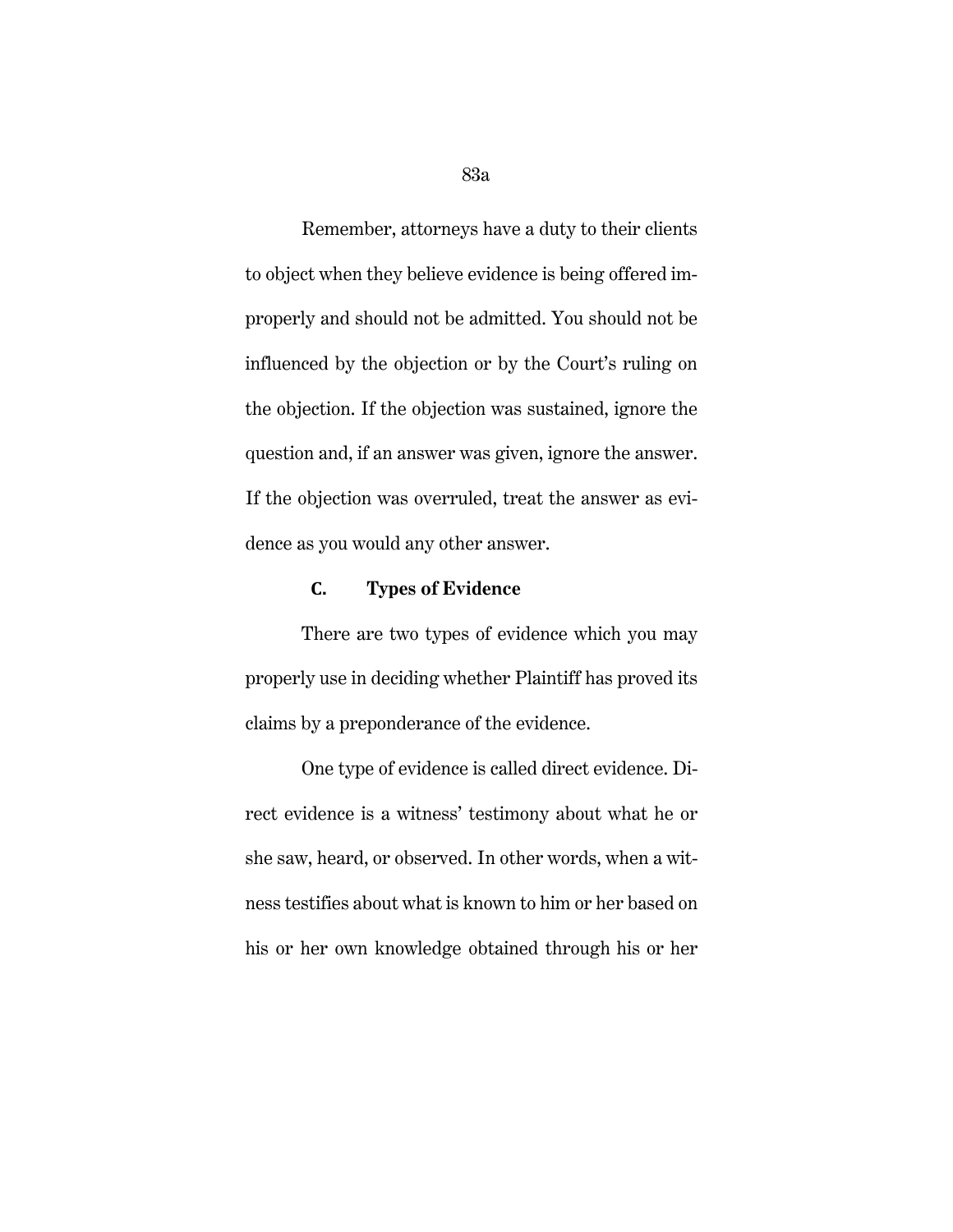own senses—what he or she sees, feels, touches, or hears—that is called direct evidence.

Circumstantial evidence is evidence which tends to prove a disputed fact by proof of other facts. You infer on the basis of reason and experience and common sense from an established fact whether or not some other fact has been proven.

Circumstantial evidence is of no less value than direct evidence. The law makes no distinction between direct and circumstantial evidence, and as I have explained before, you must be satisfied with Defendant's liability by a preponderance of the evidence from all of the evidence in the case.

Speculation, guesswork, or intuition cannot be substituted for proof. You must be satisfied by a preponderance of the evidence, whether it be direct or circumstantial, that Defendant is liable for Plaintiff's injury, that is, every element comprising Plaintiff's claims, as I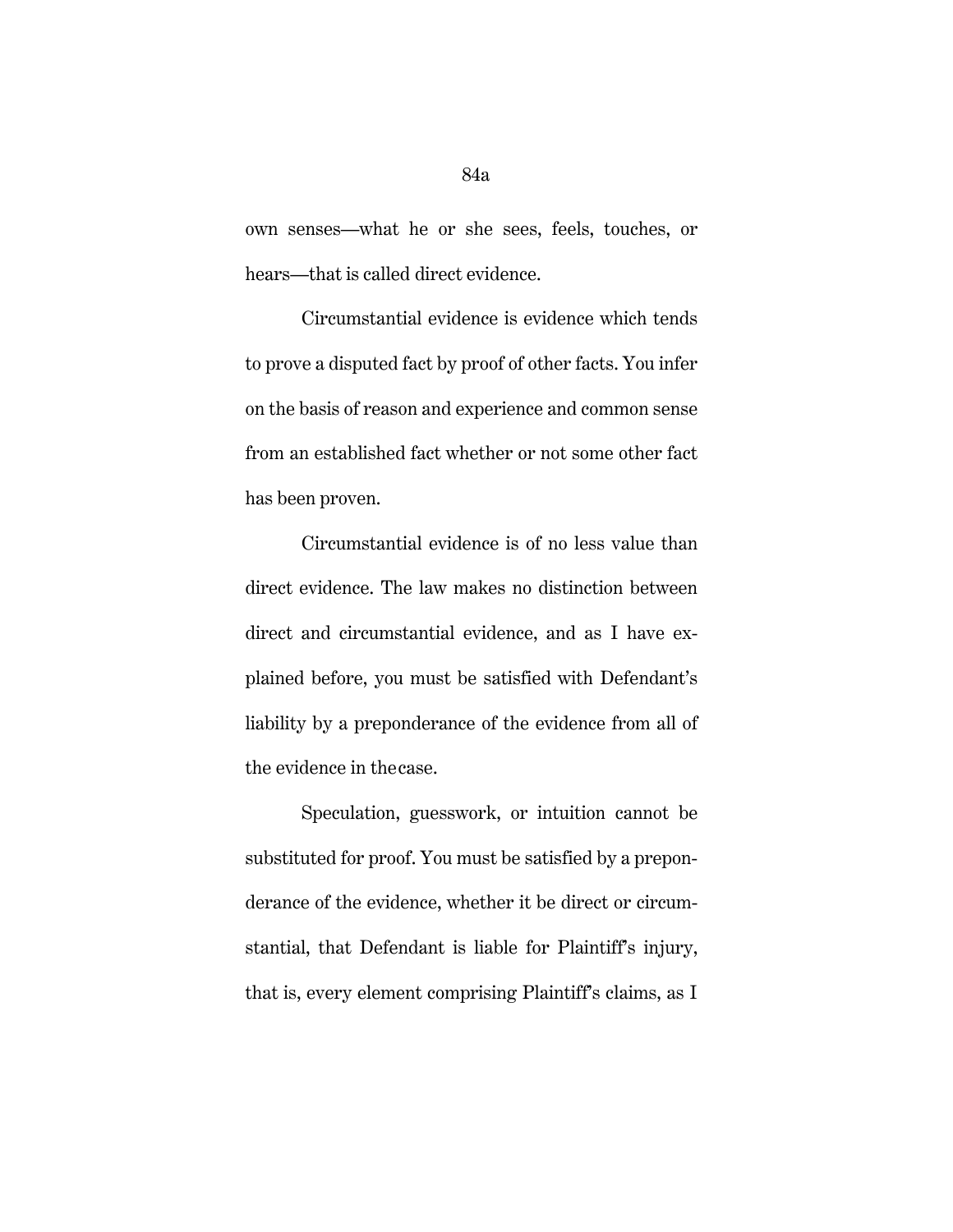described them to you. You must also be satisfied by a preponderance of the evidence that Defendants have proved any element of their defenses or claims on which I have instructed you that Defendants bear the burden of proof.

I have also permitted prior deposition testimony of a witness to be presented even though the person is present to testify. Said deposition testimony is to be judged as to credibility, and weighed, and otherwise considered by you, insofar as possible, in the same way as testimony from the witness stand.

#### *1. Answers to Interrogatories*

Each party has introduced into evidence certain interrogatories with answers signed and sworn to by the other party. A party is bound by its sworn answers, but the introducing party does not bind itself to its opponent's answers. The introducing party may challenge the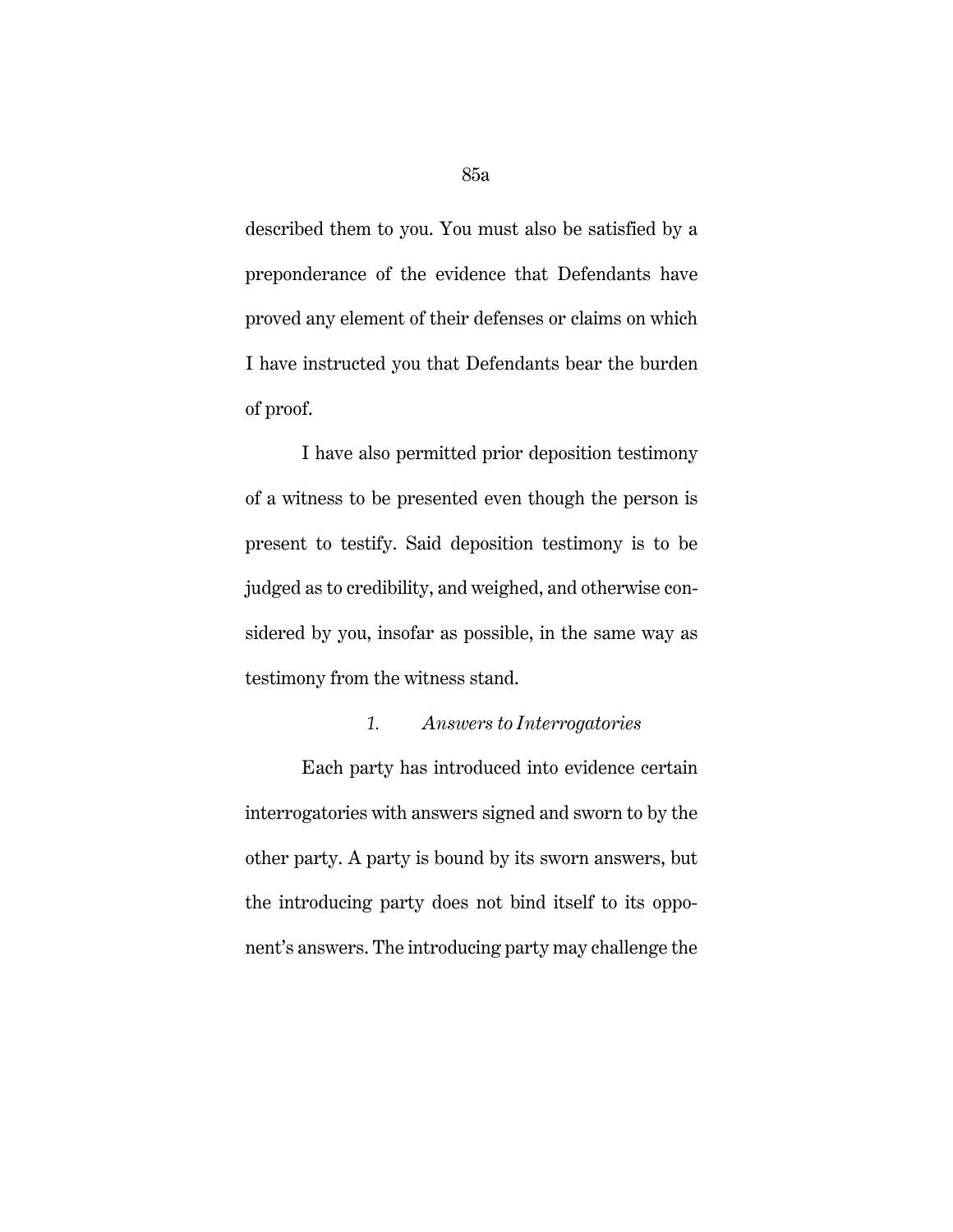opposing party's answers in whole or in part or may offer contrary evidence.

### **D. Witnesses**

You have had an opportunity to observe all of the witnesses. It is now your job to decide how believable each witness was in his or her testimony because you are the sole judges of the credibility of each witness and of the weight to be given to his or her testimony.

It must be clear to you by now that you are being called upon to resolve various factual issues in the face of the very different pictures painted by Plaintiff and Defendant. In deciding whether Plaintiff or Defendants have met their respective burdens of proof, you will be making judgments about the testimony of the witnesses you have listened to and observed. In making those judgments, you should carefully scrutinize all of the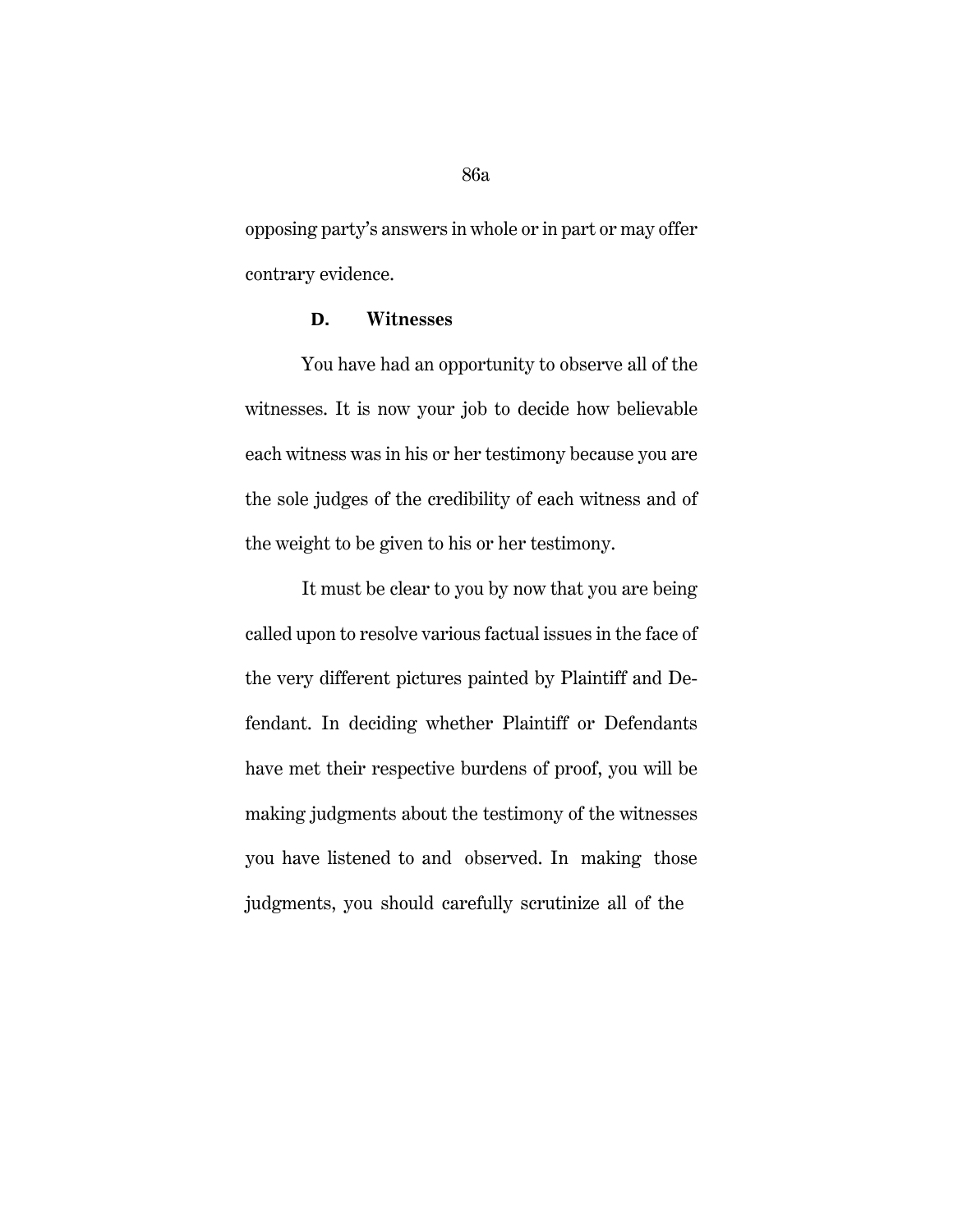testimony of each witness, the circumstances under which each witness testified, and any other matter in evidence which may help you to decide the truth and the importance of each witness' testimony.

Here are some factors you may take into account in making your credibility determinations:

- Did the witness seem to be honest, candid, and forthright?
- Did the witness have any reason not to tell the truth or seem as if he or she was hiding something or being evasive?
- Did the witness have an interest in the outcome of the case?
- Did the witness have a good memory?
- Did the witness have the opportunity and ability to observe accurately the things he or she testified about?
- If the witness appeared to be trying to be honest,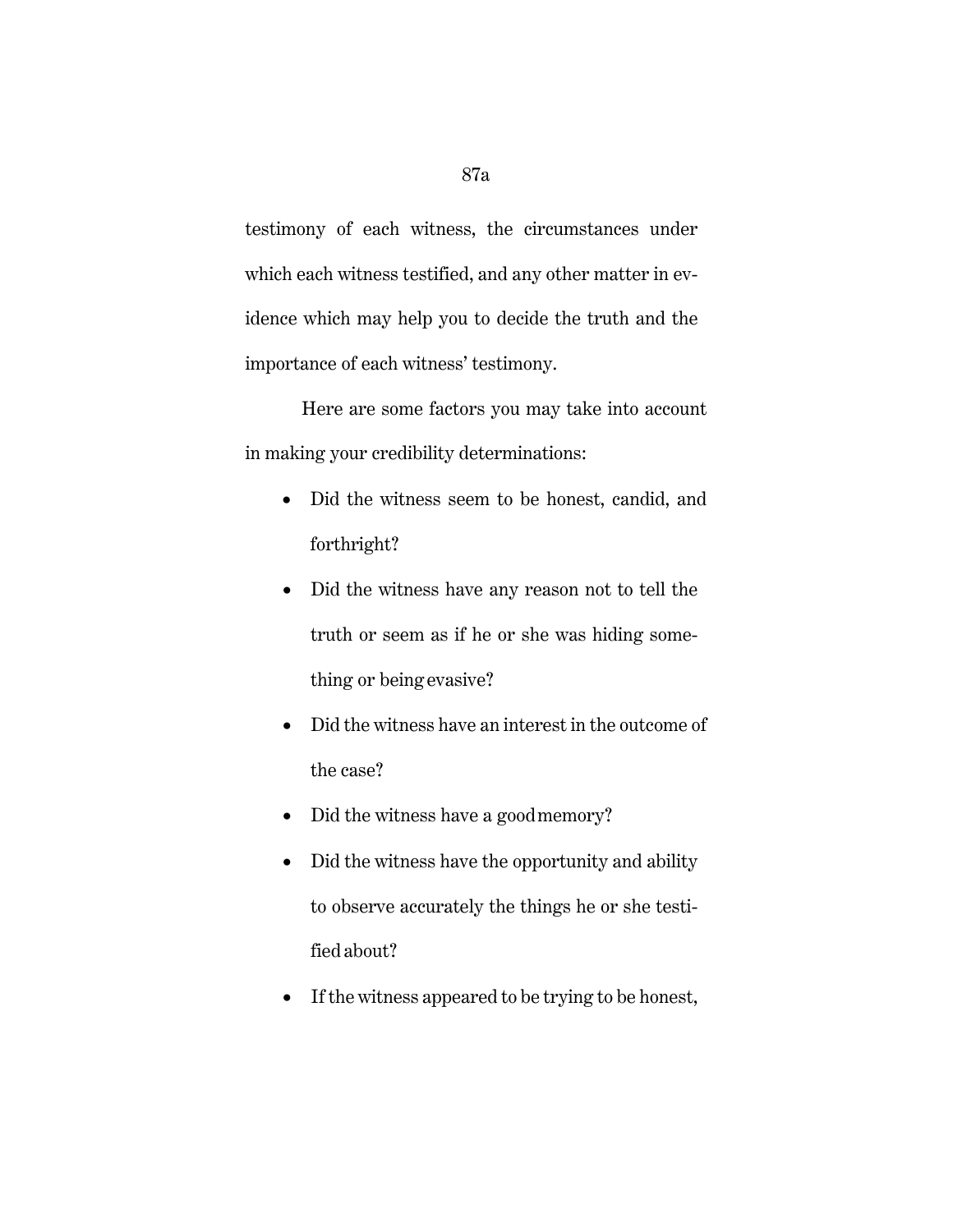was he or she nonetheless mistaken?

- Was the witness' testimony supported by other evidence, or did it differ from the testimony of other witnesses or other evidence?
- Was the witness trying to give you information accurately or was he or she trying to persuade you of something?
- Was the witness' testimony and attitude on cross-examination consistent with his or her testimony and attitude on direct examination?
- Did the witness have a relationship with Plaintiff or with Defendants that may have affected how he or she testified?
- Did the witness have some incentive, loyalty, or motive that might cause him or her to shade the truth; or, did the witness have some bias, prejudice, or hostility that may have caused the wit-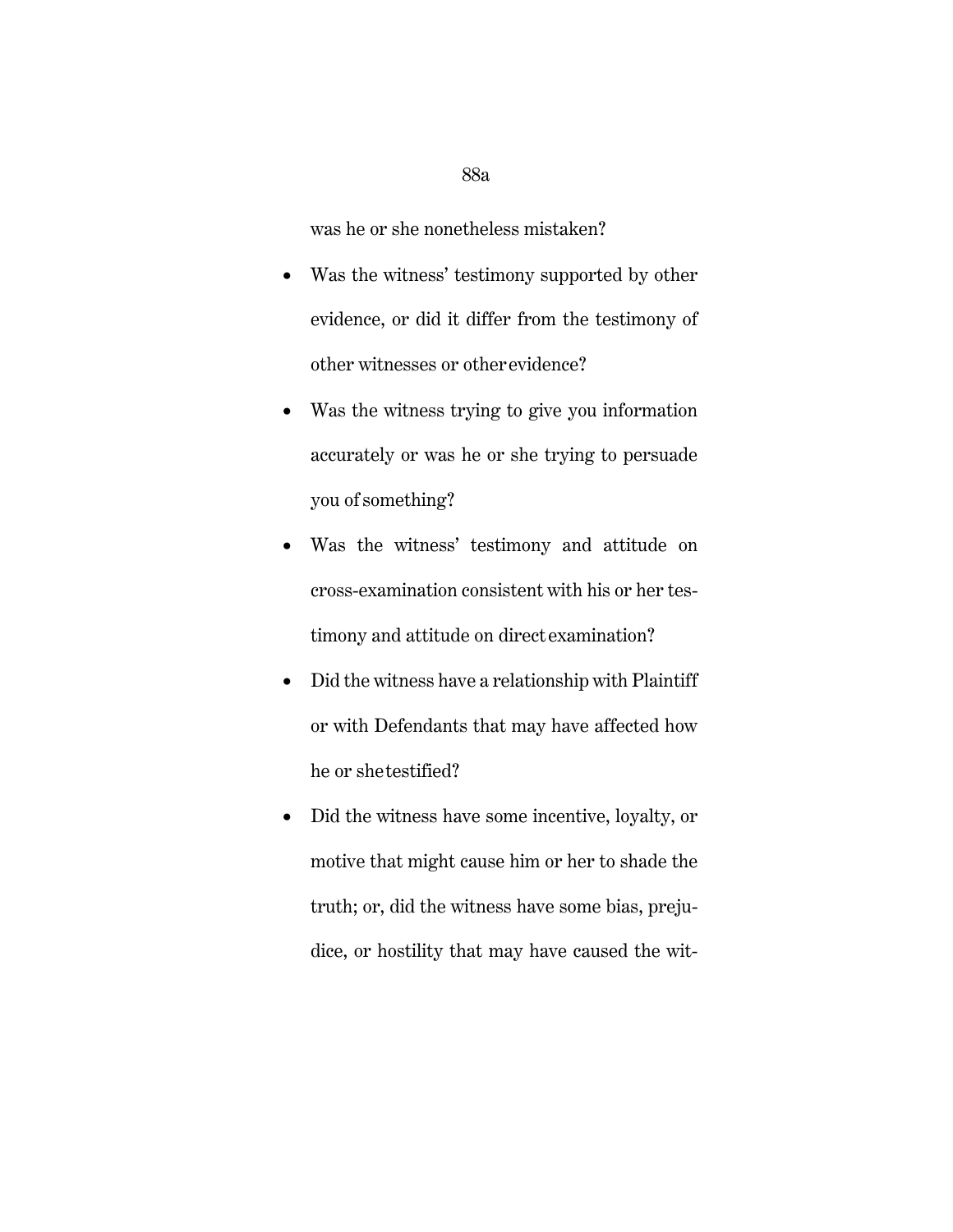ness—consciously or not—to give you something other than a completely accurate account of the facts he or she testified to?

In connection with your evaluation of the credibility of the witnesses, you should consider evidence of a witness' resentment or anger towards Plaintiff or Defendant or of loyalty towards either Plaintiff or Defendant. Evidence that a witness is biased, prejudiced, or hostile towards one side or the other requires you to view that witness testimony with caution and weigh it with great care.

Your decision whether or not to believe a witness may depend on how that witness impressed you, applying these factors and your common sense. How much you choose to believe a witness may be influenced by the witness' bias. Also bear in mind that people sometimes forget things. A contradiction within a witness' testimony or between witnesses may be the result of an innocent lapse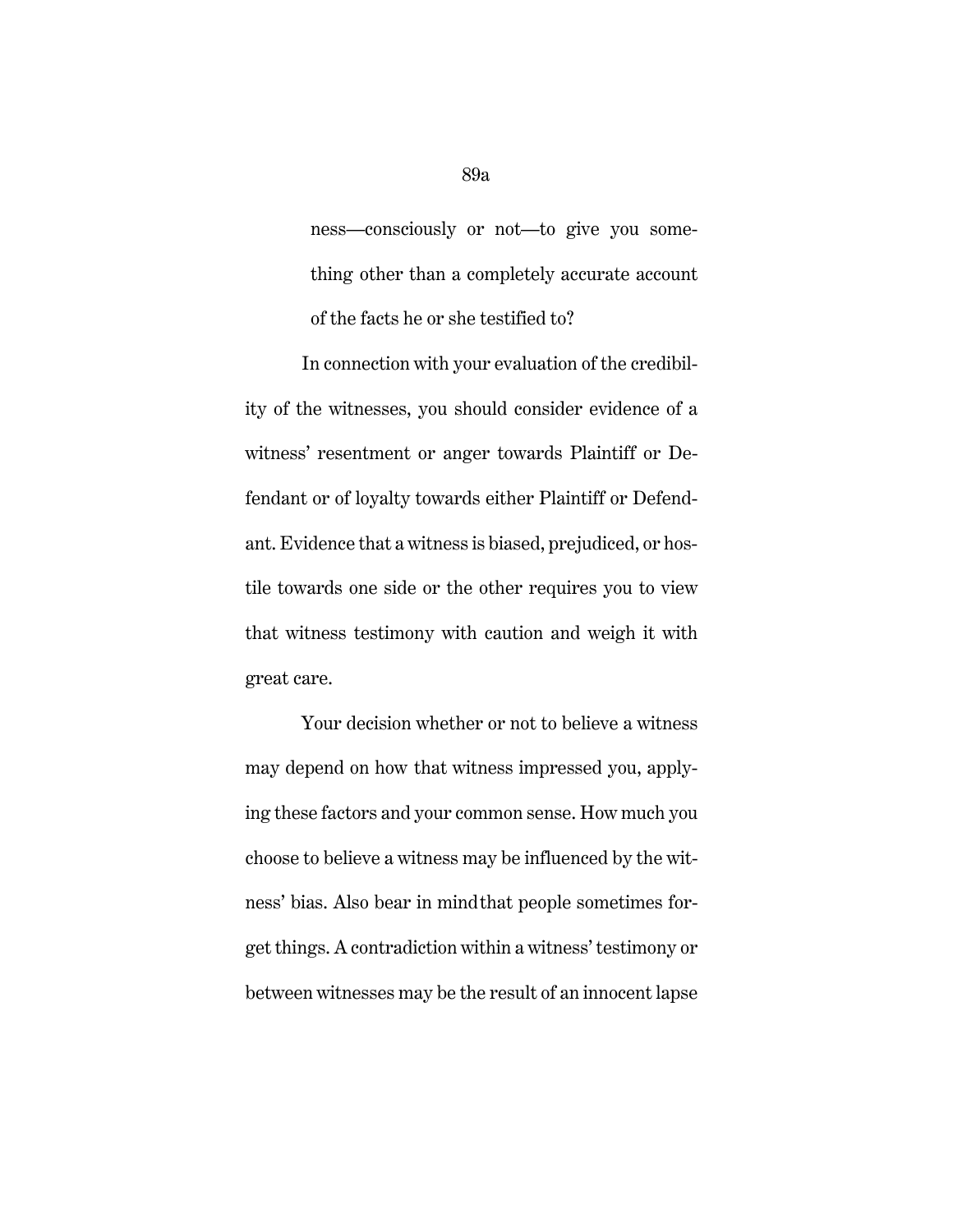of memory, or it may be an intentional falsehood. Similarly, different people observing an event may testify about it differently; they may do so because they remember it differently, or because one of them is not being truthful. Inconsistencies or discrepancies in the testimony of a witness or between the testimony of different witnesses may or may not cause you to discredit such testimony. If you find that a witness has knowingly testified falsely concerning any matter, you have a right to distrust the testimony of such an individual concerning other matters. You may reject all the testimony of that witness or give it such weight or credibility as you may think it deserves.

You are not required to accept testimony even though the testimony is uncontradicted and the witness is not impeached. You may decide, because of the witness' bearing and demeanor or because of the inherent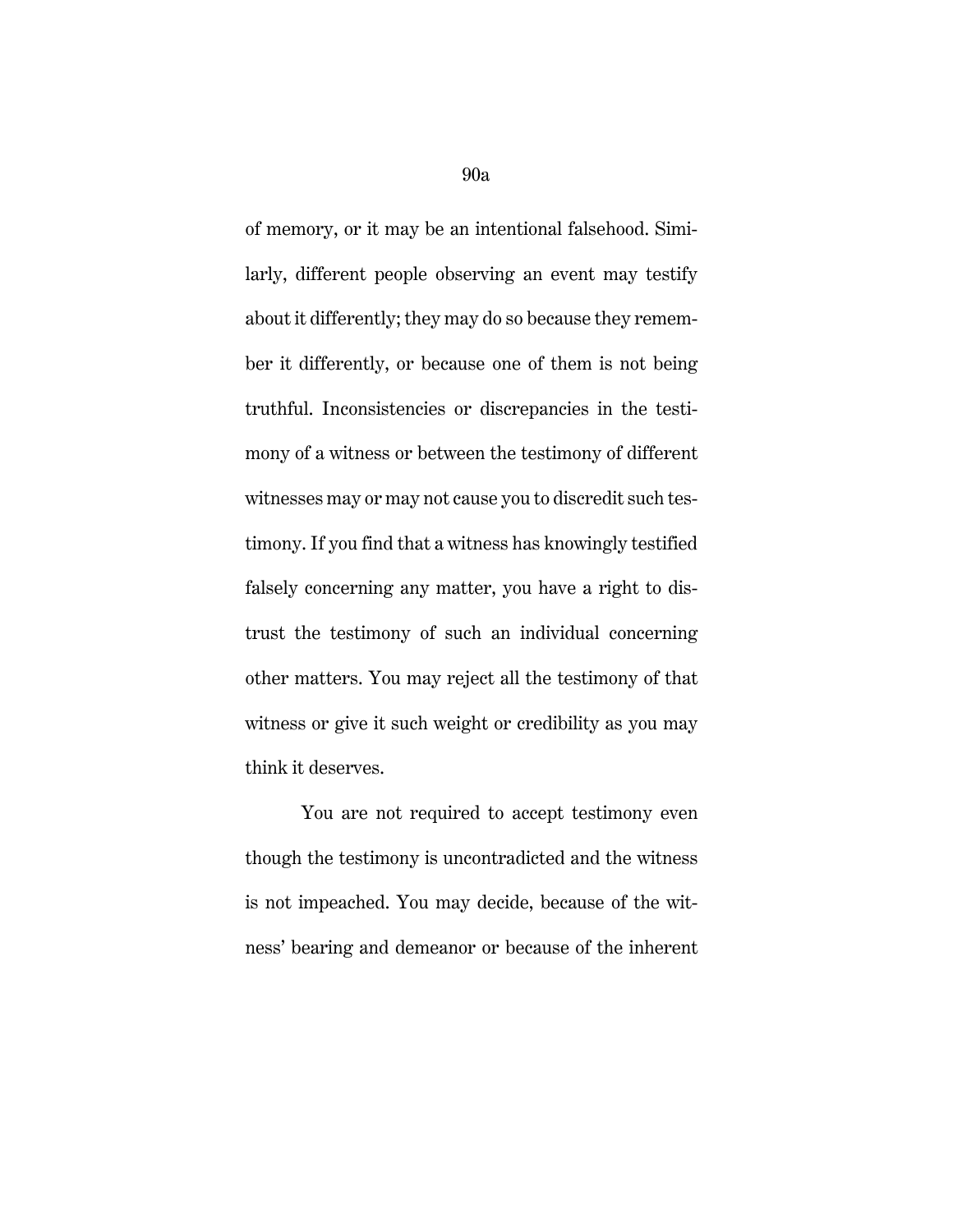improbability of his or her testimony or for other reasons sufficient to you, that such testimony is not worthy of belief.

The testimony of a single witness may be sufficient to convince you of Defendants' liability by a preponderance of the evidence, if you believe that the witness has truthfully and accurately related what in fact occurred. Conversely, the testimony of a single witness can defeat Plaintiff's burden of proof as to the existence of an element of its claims.

You must decide what is the most accurate, credible, trustworthy, and reliable evidence. The weight of the evidence as to a particular fact is not determined by the number of witnesses or exhibits. It is the quality of the evidence that supports a finding as to a particular fact that should control.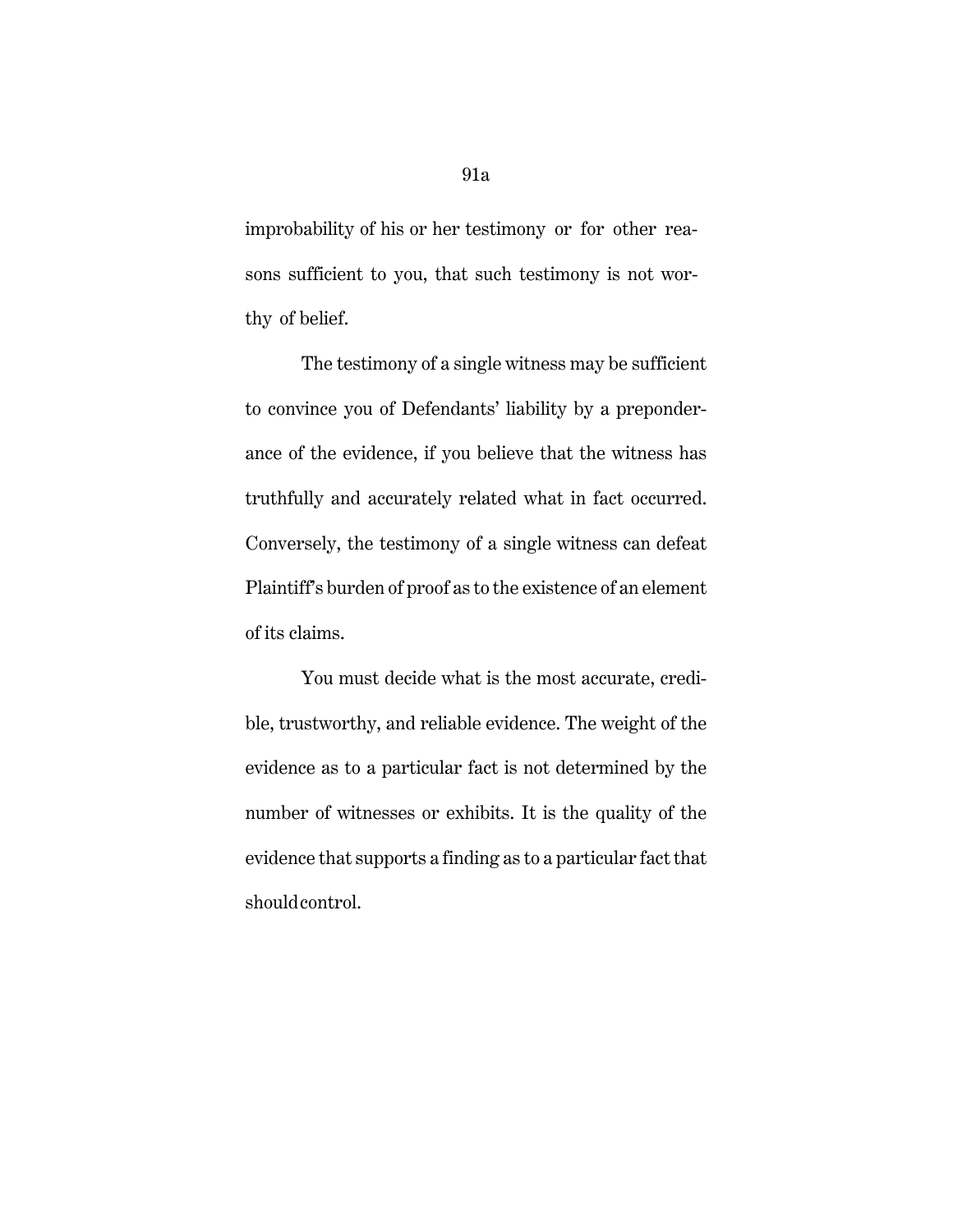In sum, what you must try to do in deciding credibility is to size a person up in light of his or her demeanor, the information and explanations given, and all the other evidence in the case, just as you would in any important matter where you are trying to decide if a person is truthful, straightforward, and accurate in his or her testimony. In deciding questions of credibility, remember that you should use your common sense, your good judgment, and your experience.

### *1. Expert Witnesses*

In this case you have heard from several expert witnesses: Dr. E. Deborah Jay, Dr. James Rice, Ms. Laura Stamm, Dr. Udo Schwarz, Ms. Lisa Steinberg, Mr. Terry Van Winkle, Dr. J. Scott Armstrong, and Dr. Phillip Beutel. An expert witness may be permitted to testify to an opinion on those matters about which he or she has special knowledge, skill, experience, and training. Such testimony is presented to you on the theory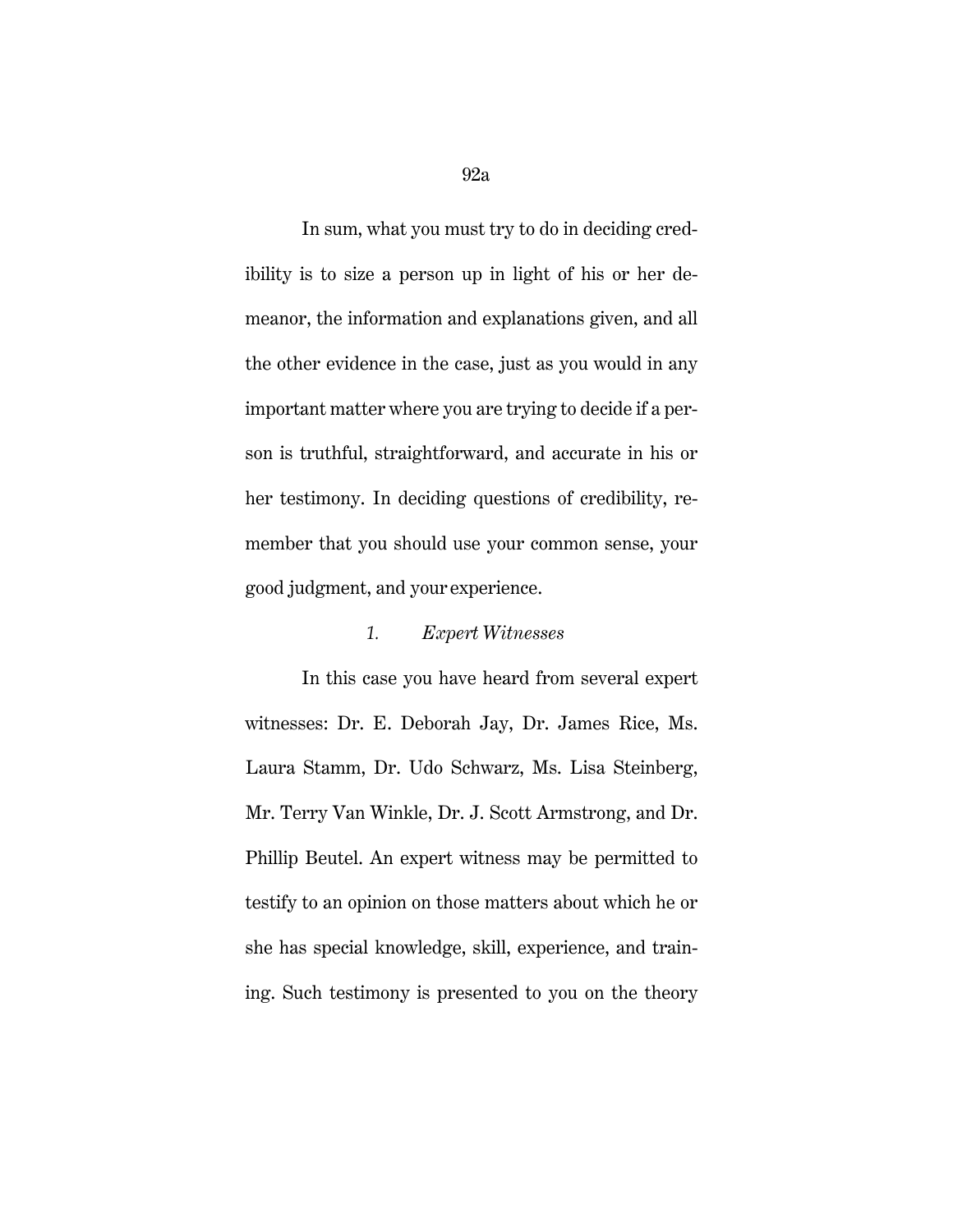that someone who is experienced and knowledgeable in the field can assist you in understanding the evidence or in reaching an independent decision on the facts. In weighing this opinion testimony, you may consider the witness' qualification, his or her opinions, the reasons for testifying, as well as all of the other considerations that ordinarily apply when you are deciding whether or not to believe a witness' testimony. You may give the opinion testimony whatever weight, if any, you find it deserves in light of all the evidence in this case.

You should not, however, accept opinion testimony merely because I allowed the witness to testify concerning his or her opinion. Nor should you substitute it for you own reason, judgment, and common sense. The determination of the facts in this case rests solely with you.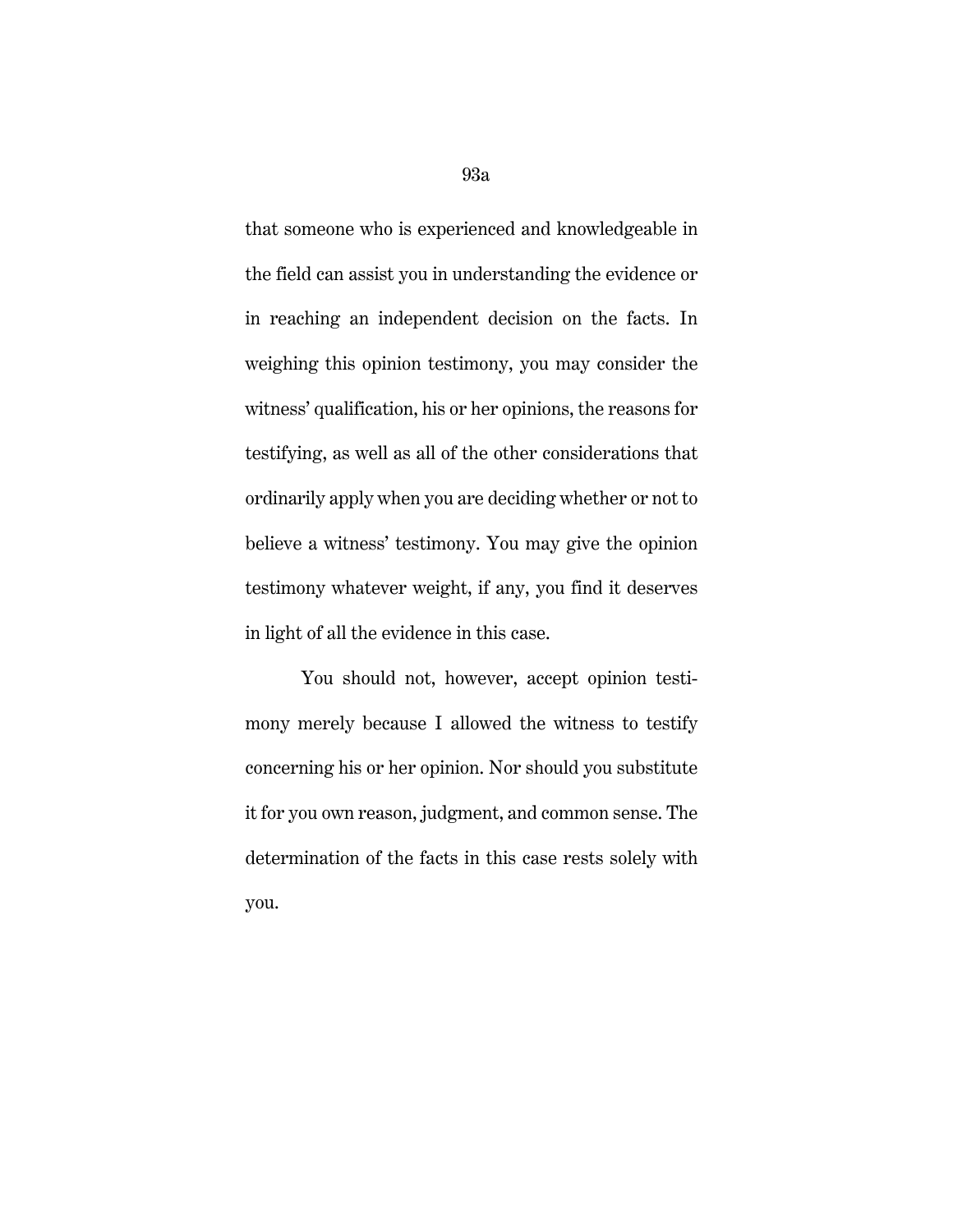#### *2. Use of Depositions as Evidence*

During the trial, certain testimony has been presented by way of deposition because the witness could not be required to testify live at this trial. The testimony of a witness whose testimony under oath at a deposition is presented at trial in writing or by video is entitled to the same consideration and is to be judged as to credibility, and weighed, and otherwise considered by you, insofar as possible, in the same way as if the witness had been present and had testified from the witness stand.

# *3. Impeachment by Prior Inconsistent Statement*

You have heard evidence that witnesses made statements on earlier occasions that counsel may argue are inconsistent with that witness' trial testimony. Evidence of a prior inconsistent statement is not to be considered by you as affirmative evidence bearing on Defendants' liability. Evidence of the prior inconsistent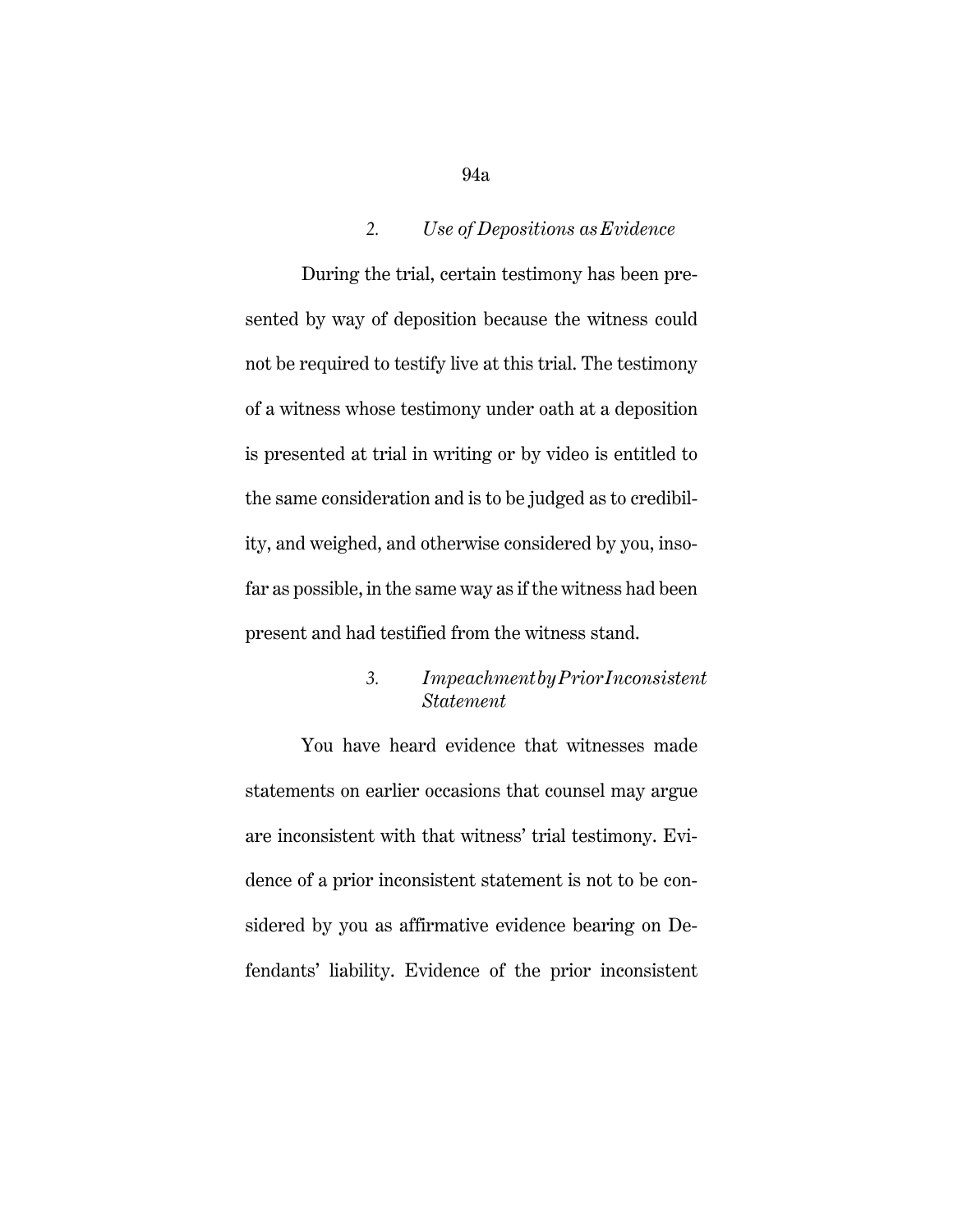statement was placed before you for the limited purpose of helping you decide whether to believe the trial testimony of that witness. If you find that the witness made an earlier statement that conflicts with his or her trial testimony, you may consider that fact in determining how much of his or her trial testimony, if any, to believe.

In making this determination you may consider whether the witness purposely made a false statement or whether it was an innocent mistake; whether the inconsistency concerns an important fact, or whether it had to do with a small detail; whether the witness had an explanation for the inconsistency; and whether that explanation appealed to your common sense.

It is exclusively your duty, based upon all the evidence and your own good judgment, to determine whether the prior statement was inconsistent, and if so, how much, if any weight to be given to the inconsistent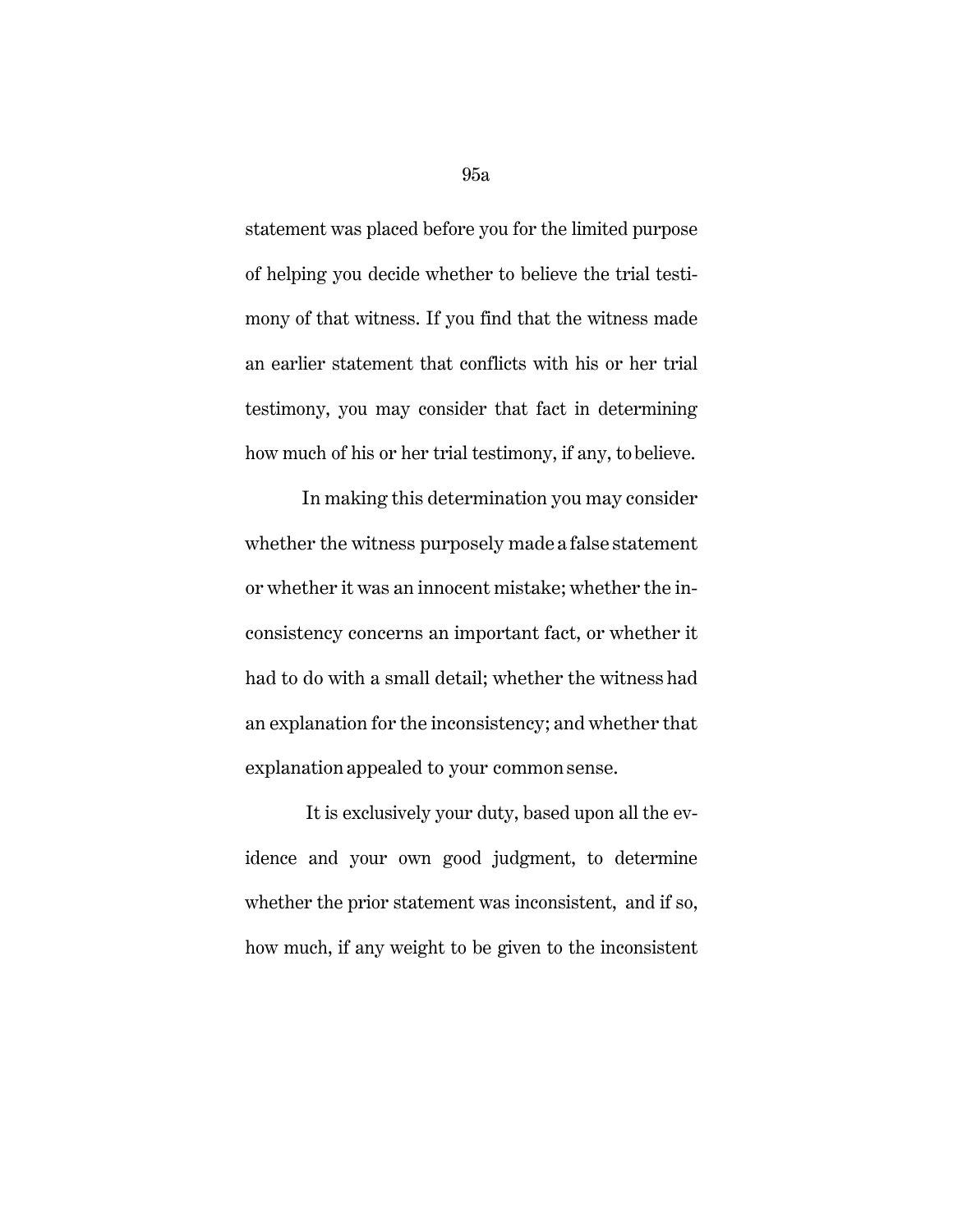statement in determining whether to believe all or part of the witness' testimony.

# **VI. CONCLUSION AND FINAL INSTRUC-TIONS**

I have now concluded the instructions relating to the specific claims in this case. In closing, I must add a few more general instructions concerning your deliberations. You were permitted to take notes during the course of the trial. Any notes you have taken should be used only as memory aids; do not give your notes precedence over your independent recollection of the evidence. If you did not take notes, you should rely on your own recollection of the proceedings and should not be influenced by the notes of other jurors. Your notes are not evidence and should not be shared.

Your verdict must be unanimous and represent the considered judgment of each juror. Each of you must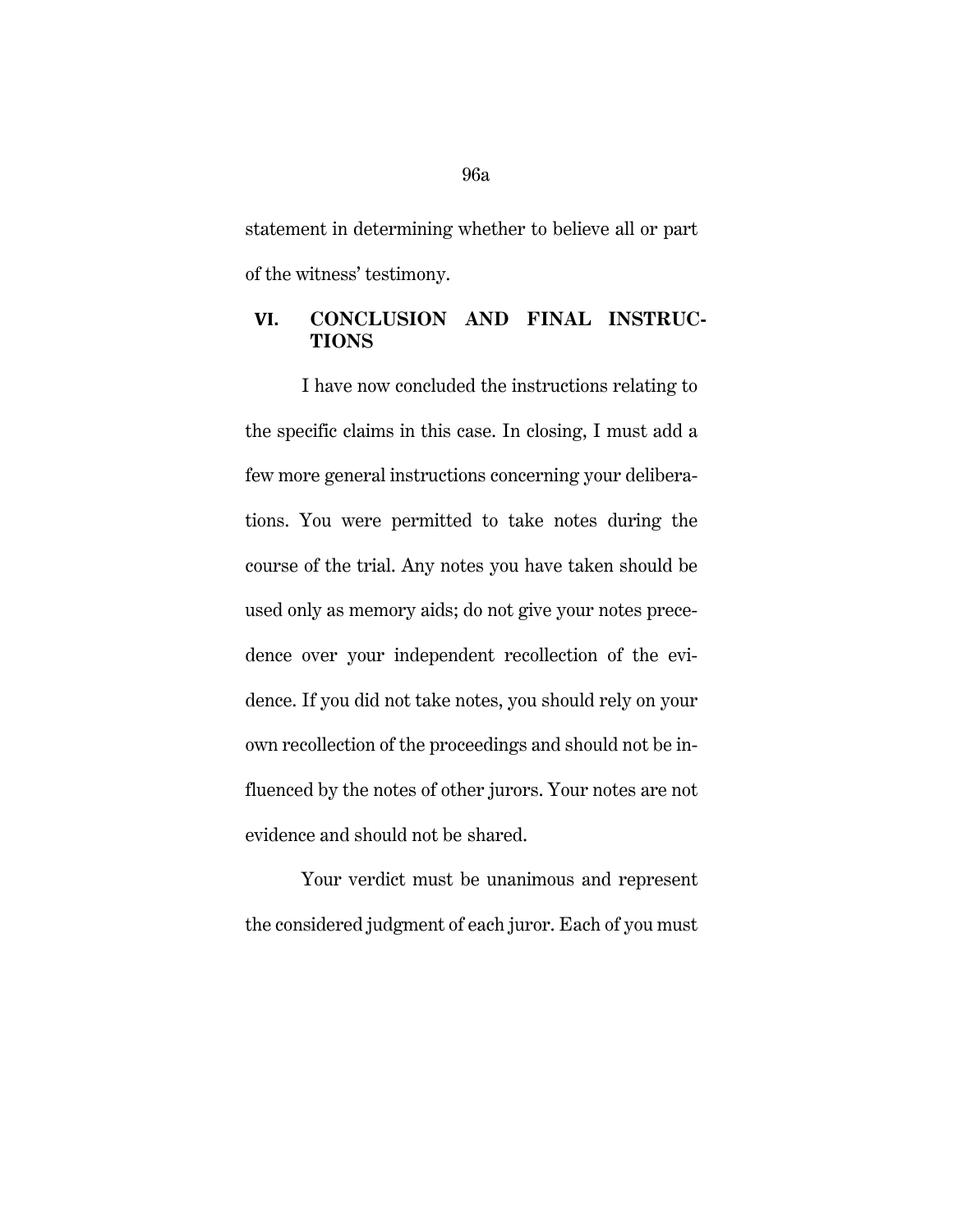make your own decision, but you must consider impartially all the evidence or lack of evidence and the views of your fellow jurors. It is your duty to consult with one another and to deliberate with a view toward reaching an agreement if you can do so consistent with the individual judgment of each juror. Until a verdict is agreed to by each juror, it is not a unanimous verdict.

In the course of your deliberations, do not hesitate to re-examine your individual view, or to change your opinion, if the deliberations and the views of your fellow jurors convince you that your view is erroneous. However, you should not surrender your conscientious opinion on how the issues should be decided, which must be reflected in your final vote. Remember at all times that you are not partisan, rather you are the judges of the facts and your sole interest is to determine if Plaintiff has met its burden of proof.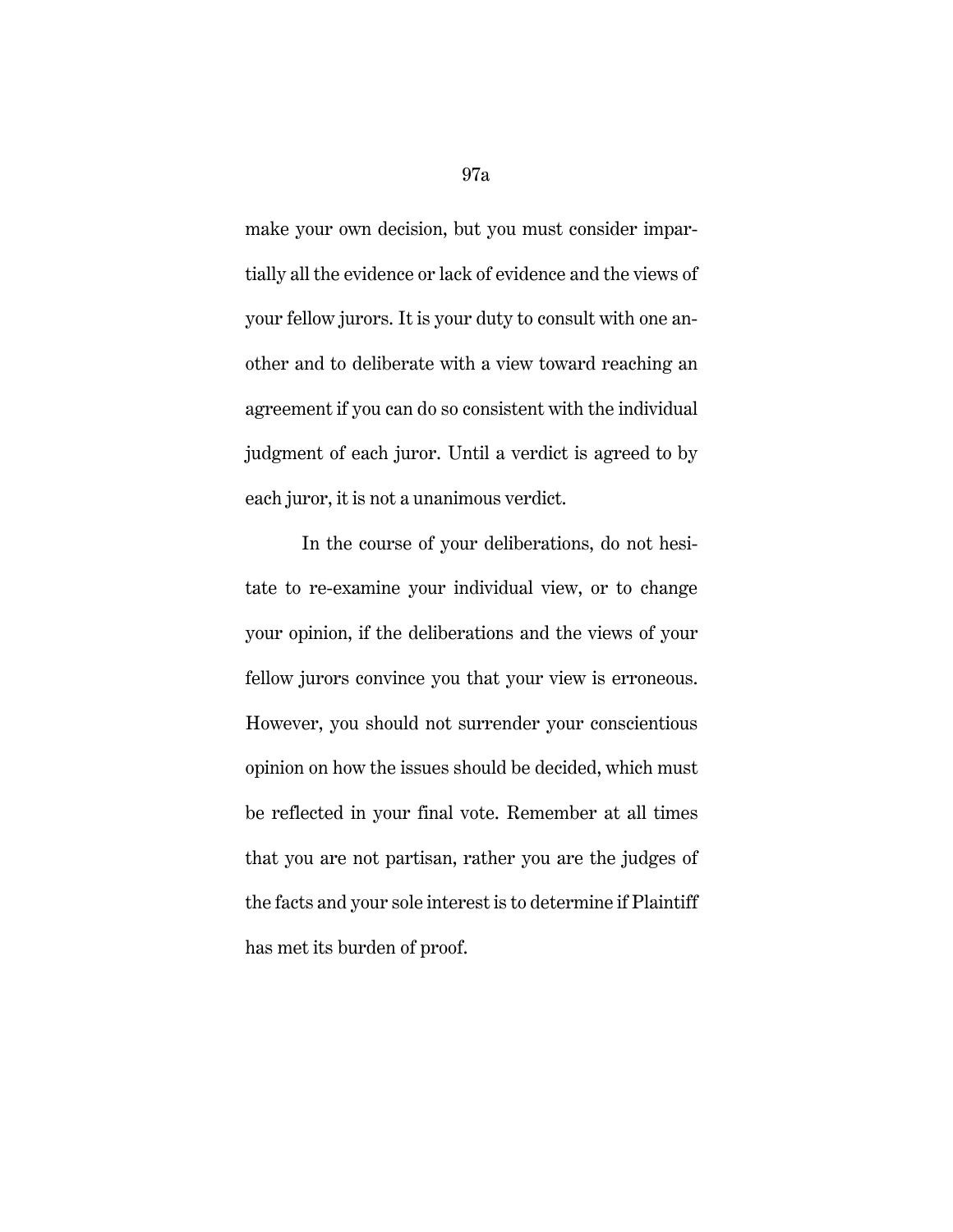Upon retiring to the jury room you should first elect one among you to act as your foreperson who will preside over your deliberations and will be your spokesperson here in court. After you have retired to begin your deliberations, you are not to leave your jury room without first notifying the marshal, who will escort you. No deliberation may take place without all jurors being present.

You will take the verdict forms provided to you into the jury room and answer the questions asked. When you have reached unanimous agreement as to your verdict, you will have your foreperson fill in your answers, and date and sign the verdict form. Then inform the marshal that you have reached a verdict.

During your deliberations, you must not communicate with or provide any information to anyone by any means about this case. You may not use any electronic device or media, such as a telephone, a cell phone,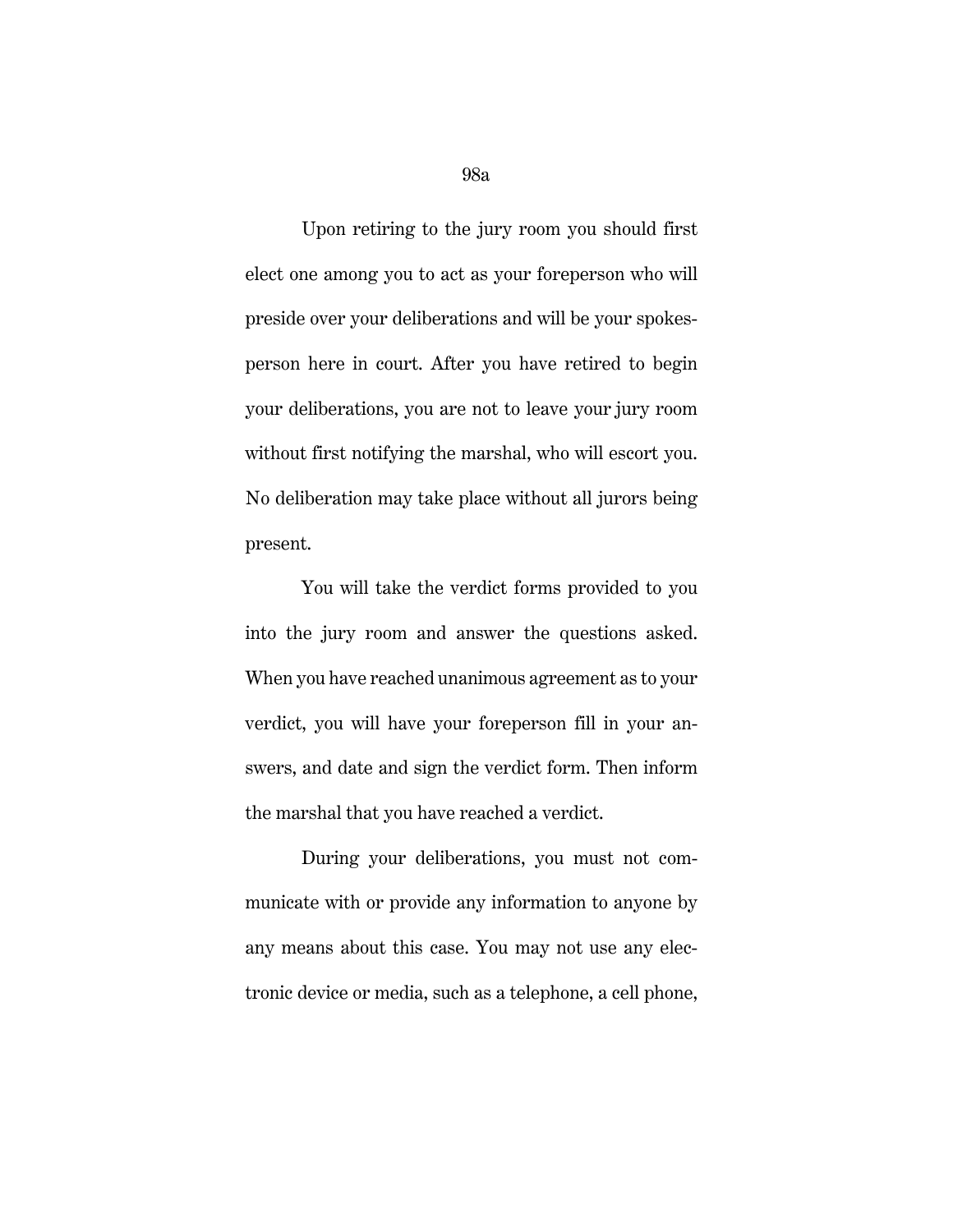smart phone, iPhone, Blackberry or computer; the internet, any internet service, or any text or instant messaging service; or any internet chat room, blog or website such as Facebook, MySpace, LinkedIn, YouTube or Twitter, to communicate to anyone any information about this case or to conduct any research about this case until I accept your verdict. You can only discuss the case in the jury room with your fellow jurors during deliberations. I expect you will inform me as soon as you become aware of another juror's violation of these instructions.

You may not use these electronic means to investigate or communicate about the case because it is important that you decide this case based solely on the evidence presented in this courtroom. Information on the internet or available through social media might be wrong, incomplete, or inaccurate. You are only permitted to discuss the case with your fellow jurors during deliberations because they have seen and heard the same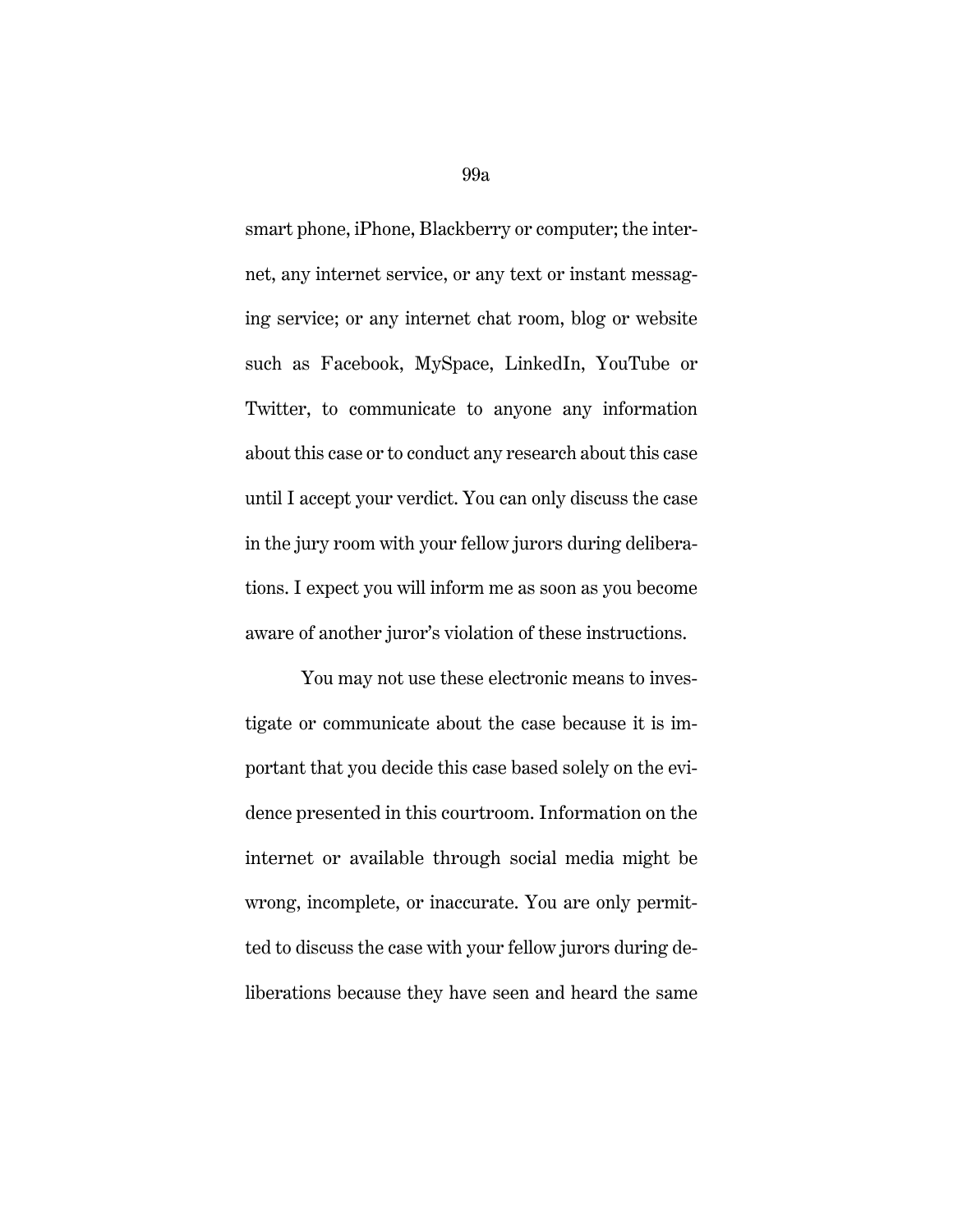evidence you have. In our judicial system, it is important that you are not influenced by anything or anyone outside of this courtroom. Otherwise, your decision may be based on information known only by you and not your fellow jurors or the parties in the case. This would unfairly and adversely impact the judicial process.

You are about to go into the jury room to begin your deliberations. You will have the exhibits with you. If you want any of the testimony read, you must request that. Please remember that it is not always easy to locate what you might want, so be as specific as possible in your request. Any requests for testimony, any questions, or any communication with the Court should be made to me in writing, signed by your foreperson, and given to one of the marshals. I will respond to your request as promptly as possible either in writing or by having you return to the courtroom so that I can address you orally. But I must caution you that in your communications with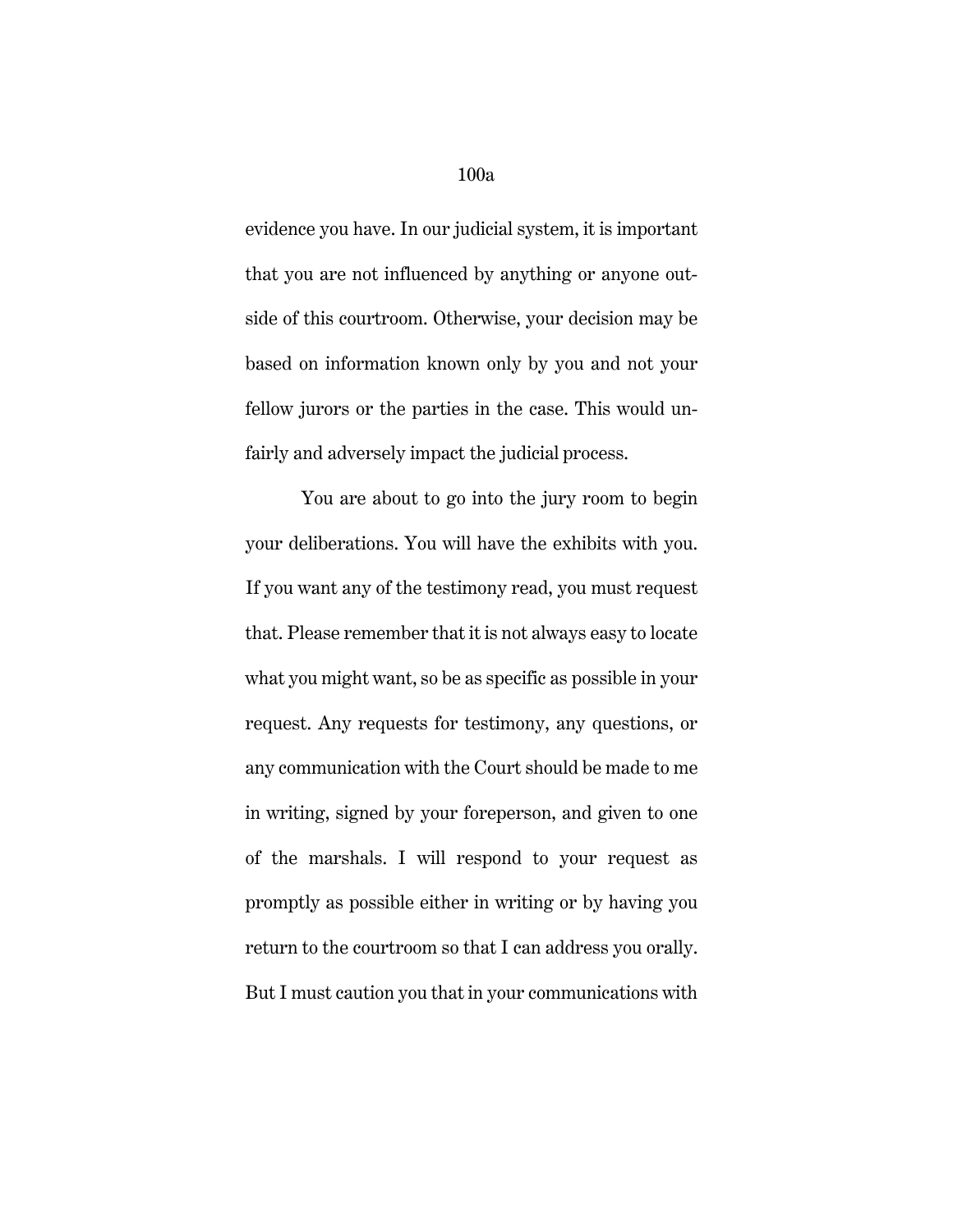the Court you should never specify your numerical division at any time.

It is proper to add a final caution. Nothing that I have said in these instructions— and nothing that I have said or done during the trial—has been said or done to suggest to you what I think your verdict should be. What the verdict shall be is your exclusive duty and responsibility.

Thank you.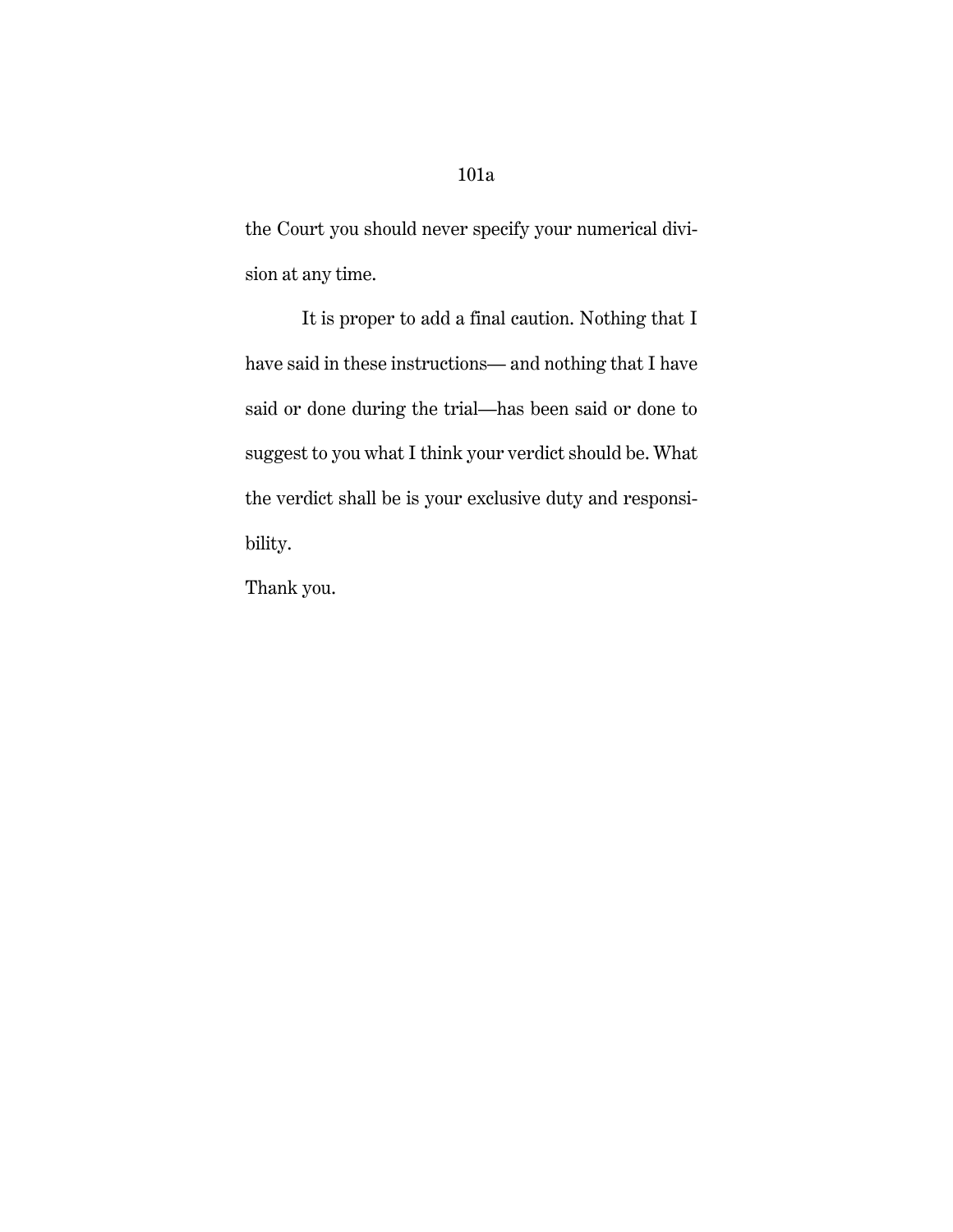[Dkt. 411: Additional Jury Instructions, Apr. 3, 2014]

## **INTENTIONALLY SHIELDED**

 "Intentionally shielded" is more than reckless or negligent conduct. It means when a defendant knew that there was a high probability that components which infringed Plaintiff's mark were used on its handbags, but took deliberate actions, such as purposefully looking the other way, to avoid learning of the infringement.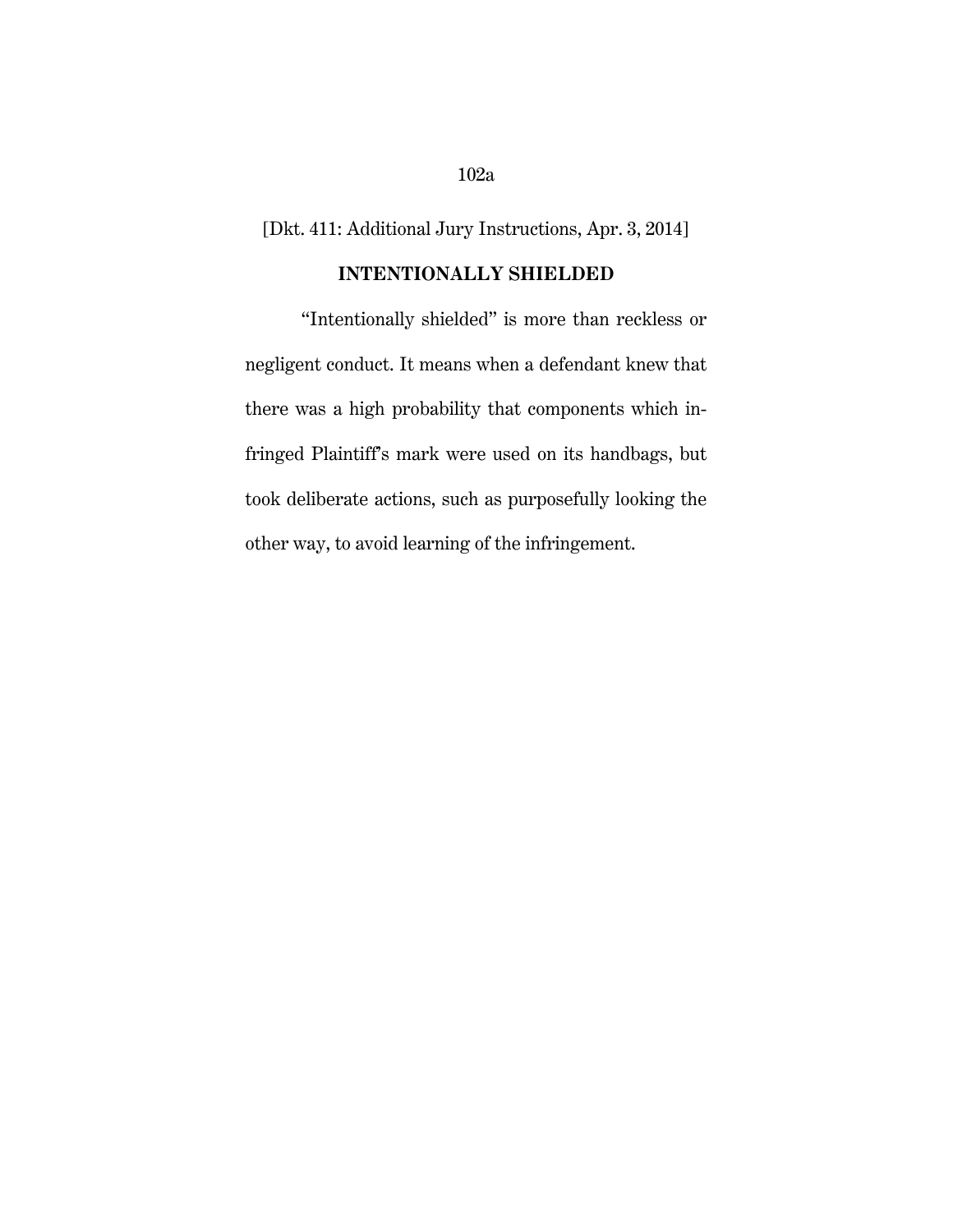# **UNITED STATES DISTRICT COURT DISTRICT OF CONNECTICUT**

 $\frac{1}{2}$ 

Case No. 10cv01827 (JBA) March 25, 2014

ROMAG FASTENERS, INC. PLAINTIFF, *vs.*

FOSSIL, INC. ET AL DEFENDANT.  $\frac{1}{2}$ 

# TRIAL TRANSCRIPT VOLUME II

[392]

BY MR. SCHAEFER TO MR. DYMENT:

\* \* \* \* \*

Q. And how long does it take from the day you tell a factory to start manufacturing to the time you get handbags in Dallas?

A. Ninety days, roughly.

 Q. And if a factory should not meet the time deadlines that have been agreed with Fossil, that's a problem isn't it?

A. Yes.

 Q. You cannot have the product where you need it at the time you need it; correct?

A. It's possible.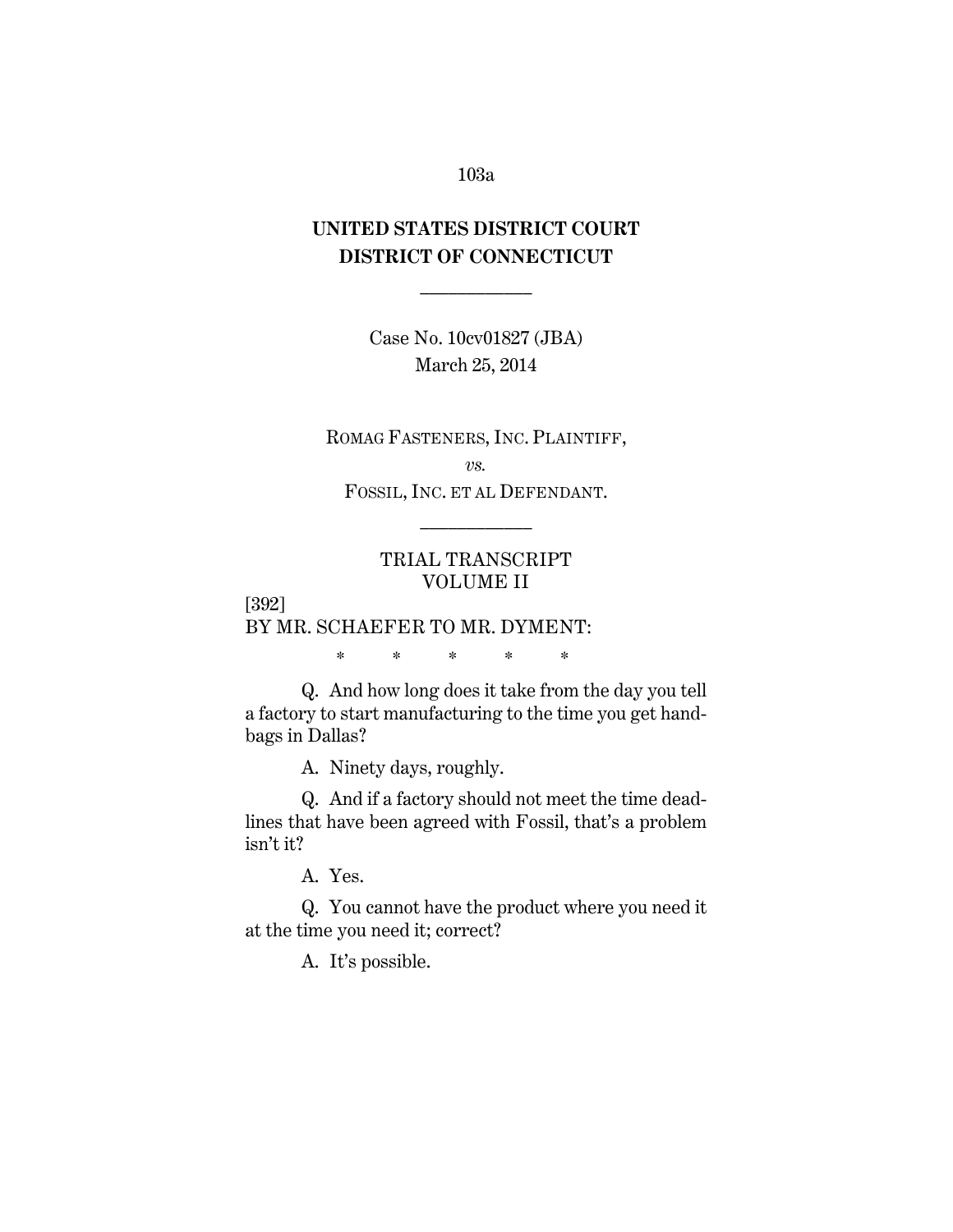Q. And that would have a serious impact on Fossil's operations if they don't have a reliable delivery at a reliable time?

A. Yes.

Q. And was one of the risks counterfeiting?

A. No.

 Q. Okay. So let's explore that a bit. Were you aware that counterfeiting was a problem in China?

A. I'm aware.

Q. How are you aware?

[393] A. You read articles about, you know, high end and CDs, DVDs, things like that, copyright infringement. But not Fossil.

Q. Not Fossil?

A. No.

 Q. Were you aware that Fossil had sold handbags with counterfeit components in 2005?

A. No.

 Q. Were you aware that counterfeit components were place in the handbags by the Chinese factory you were using?

A. No.

 Q. You never were aware that there had been a problem of putting YKK counterfeit zippers in Fossil handbags?

A. No.

 Q. Okay. And were you aware that -- let me withdraw that.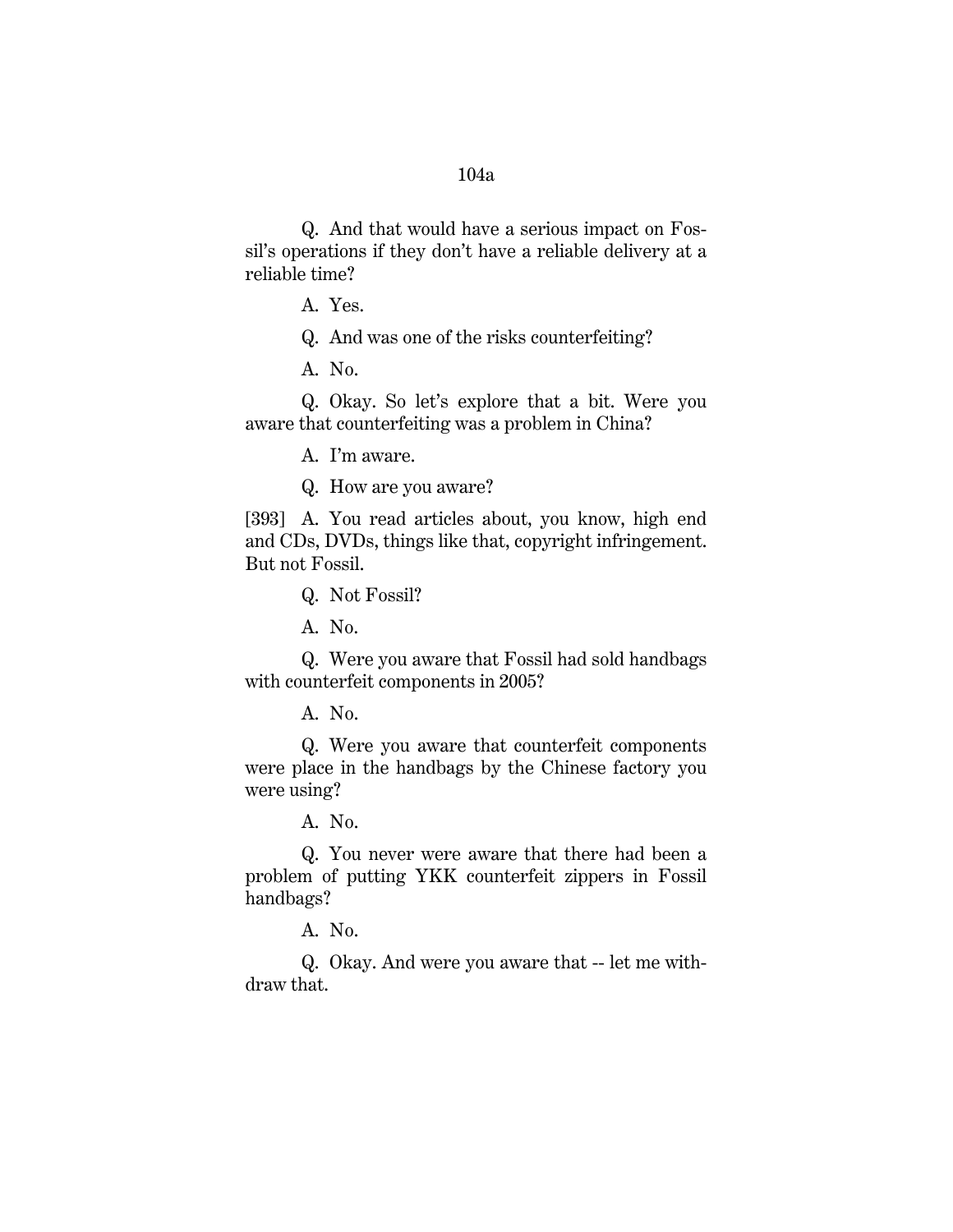In terms of your knowledge of counterfeiting, were you aware of counterfeiting of handbags?

A. Yes.

 Q. Were you aware of counterfeiting of components of handbags?

A. Yes.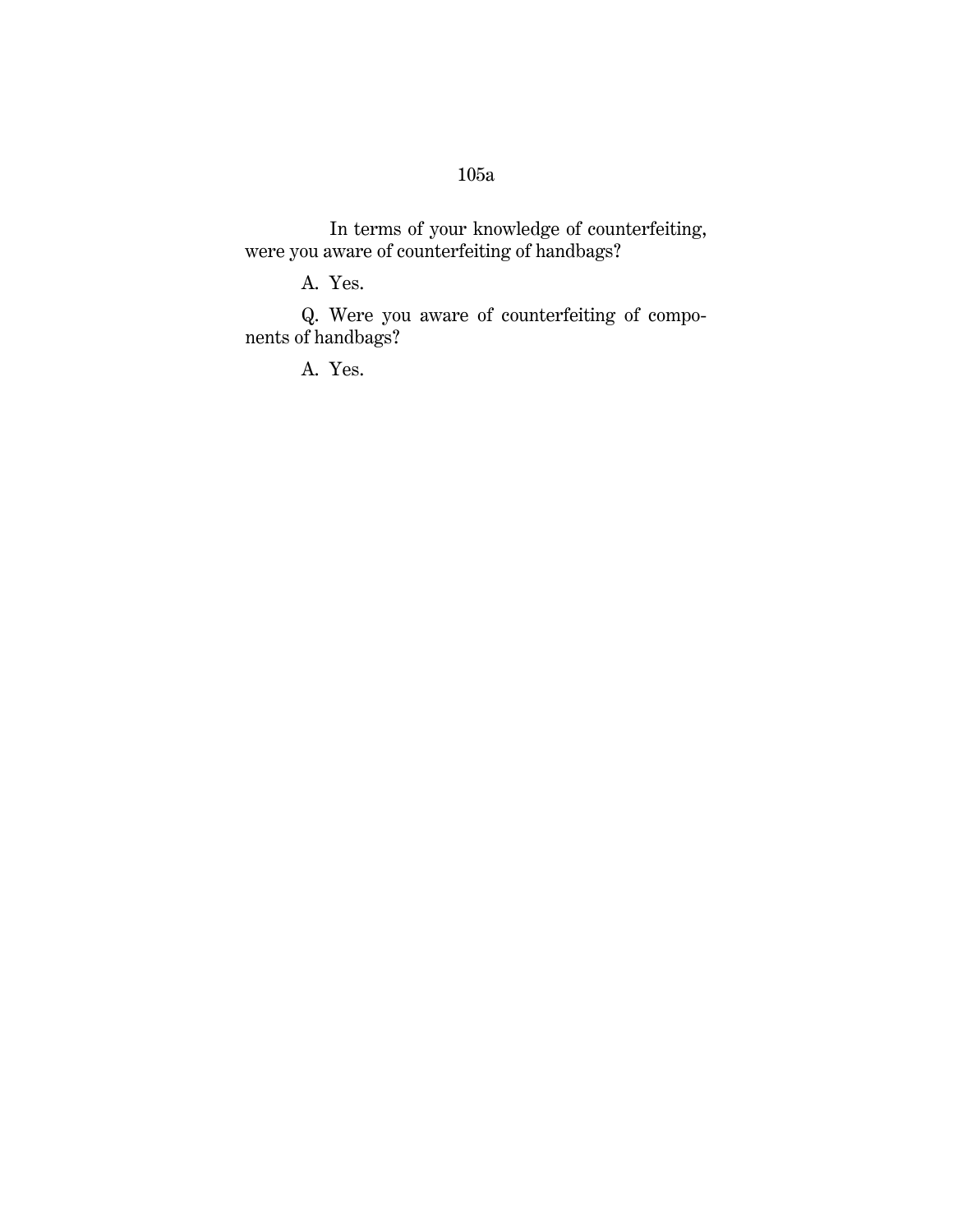# **UNITED STATES DISTRICT COURT DISTRICT OF CONNECTICUT**

 $\frac{1}{2}$ 

Case No. 10cv01827 (JBA) March 26, 2014

ROMAG FASTENERS, INC. PLAINTIFF, *vs.* FOSSIL, INC. ET AL DEFENDANT.

### TRIAL TRANSCRIPT VOLUME III

 $\frac{1}{2}$ 

[538] BY MR. SCHAEFER TO MR. DYMENT:

 Q. Do you have a recollection of when that happened?

 A. I'm going to say it was '06, but I really — I can't recall.

 Q. So, after '06, is it fair to say that generics became available on the marketplace and anybody could by them, as far as you understood?

A. That's correct.

 Q. And you were also asked some — and the only difference is the magnetic snap has nothing on it. Is that a fair statement, as far as you understand it?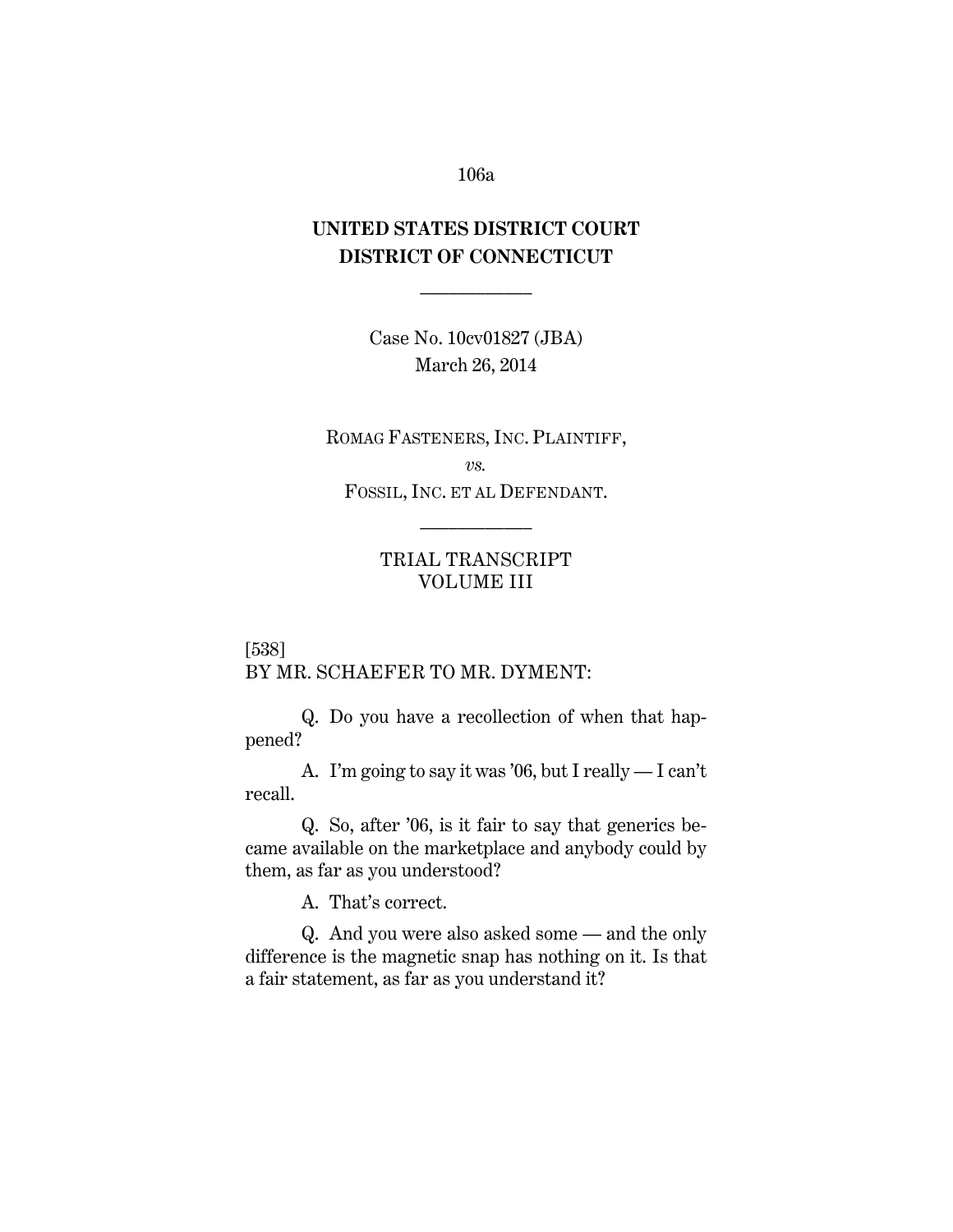A. Has?

Q. No writing or anything on it?

 A. Non-branded generic snaps can have writing on them. It's the function of them. They're two different functions.

 Q. Right. Did it matter to Fossil whether they specified a generic or a Romag snap after 2006?

A. After 2006 they could use generic snaps.

 Q. Okay. And to your understanding, had anybody ever specified that they specifically use a Romag brand after 2006?

 A. I believe factories were told that they didn't have to use Romag.

[539] Q. Okay. Now, let's talk — let's go back to Exhibit 226 for a moment. I'm sorry, A, and I just want to direct your attention to the first page. If we could — it says "Add mag snap closure to the interior." Do you see that?

A. Yes.

 Q. Does it specify any type of particular brand there?

A. No.

 Q. Okay. And is that consistent with your memory, that after 2006 that Fossil didn't specify a particular type of snap?

A. Yes.

\* \* \* \* \*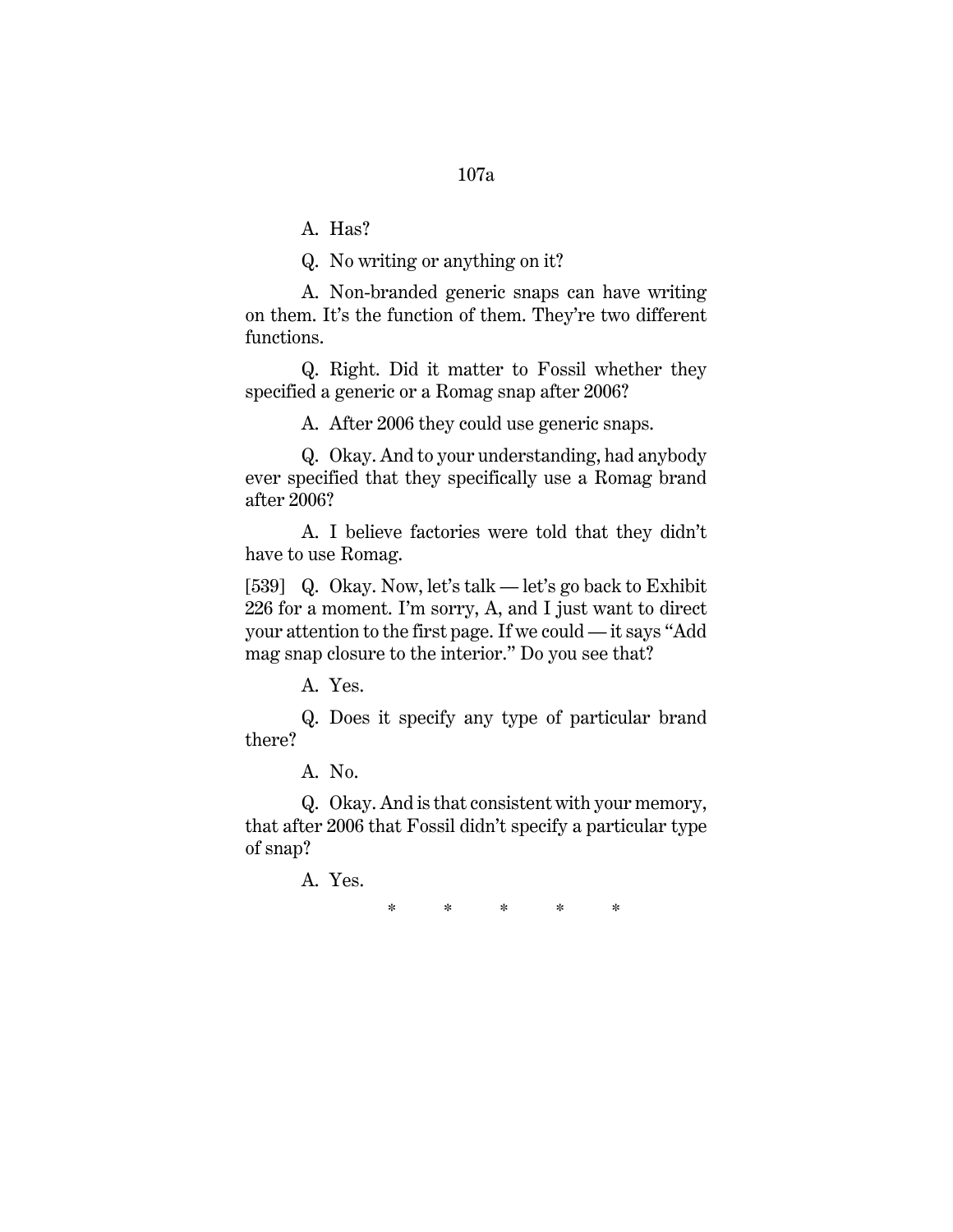## [722] BY MR. SCHAEFER TO MR. SCHROFF:

 Q. Mr. Schroff, are you aware of what counterfeiting is?

A. Yes.

 Q. And in your understanding, what is counterfeiting?

A. Unauthorized copies.

Q. Is counterfeiting a problem in mainland China?

 A. I think the answer is universal; everyone knows that it is.

 Q. Do you — in your view, does counterfeiting of a product that's manufactured by Fossil — and, again, not that it's manufactured, but the third party counterfeits a Fossil manufactured product, does that do any harm to anyone?

A. Obviously it would.

 Q. And is one of the ways it does harm is that the person whose trademark is being — product is being counterfeited loses sales; correct?

A. Again, obvious.

 Q. And also, it affects the value of their brand; doesn't it?

 A. I think these comments that you are making are obvious.

Q. Okay.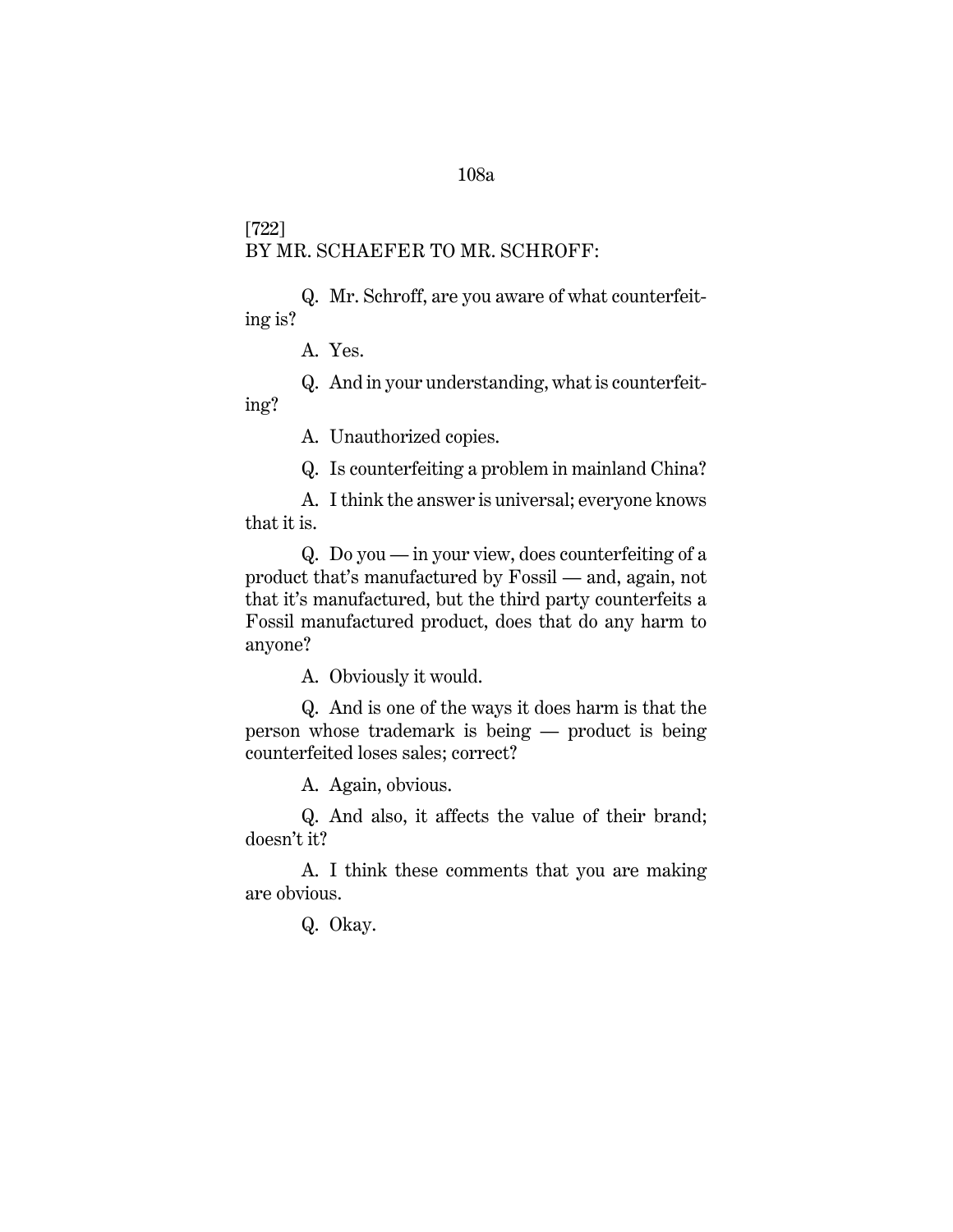# **UNITED STATES DISTRICT COURT DISTRICT OF CONNECTICUT**

 $\frac{1}{2}$ 

Case No. 10cv01827 (JBA) March 27, 2014

ROMAG FASTENERS, INC. PLAINTIFF, *vs.* FOSSIL, INC. ET AL DEFENDANT.

## TRIAL TRANSCRIPT VOLUME IV

 $\frac{1}{2}$ 

[867] BY MR. SCHAEFER TO MS. TERWEGE:

\* \* \* \* \*

Q. And what is Fossil East?

 A. They are part of our team. They're an arm of our company who sits in Hong Kong. They work on our behalf at the factor.

Q. All right. And who heads up the Fossil East?

A. At that time Angus Cheung.

 Q. Fossil East interacts with the factories in China on behalf of Fossil; correct?

A. Yes.

Q. And specifically with Superior?

A. With all vendors.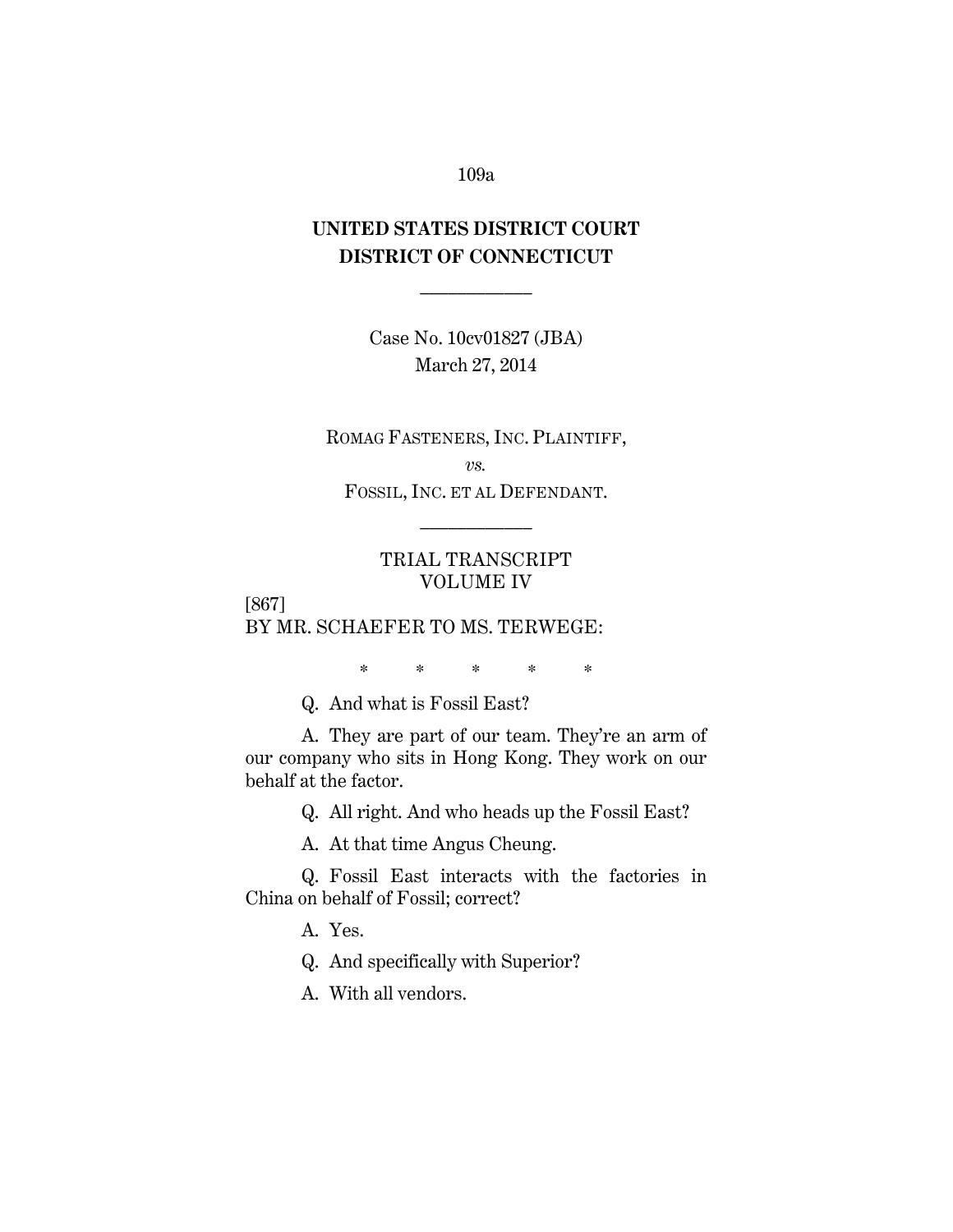Q. Okay, but including Superior?

A. Including Superior.

 Q. And what does Fossil East do on behalf of Fossil in interacting with Superior?

 A. Whatever the situation may be. Are the hang tags late, is there a quality issue, is there a leather color. We have a quality team; their scheduling of production, scheduling of inspectors, negotiating price on our behalf. It can be a variety of things.

[868] Q. Is one of those things doing inspecting for you at the factory?

A. Yes.

 Q. And do you know during this period from November 2007 through October 2010, how many inspectors Fossil East had working at the Superior factory?

A. I do not.

Q. Do they have people full time at the factory?

 A. I'm not aware. We have a team. And there's rotation.

Q. And how many people are on that team?

A. Twelve.

Q. And they cover more than one factory?

A. All factories, yes.

Q. How many factories would that team be cover-

ing?

A. Twenty-plus.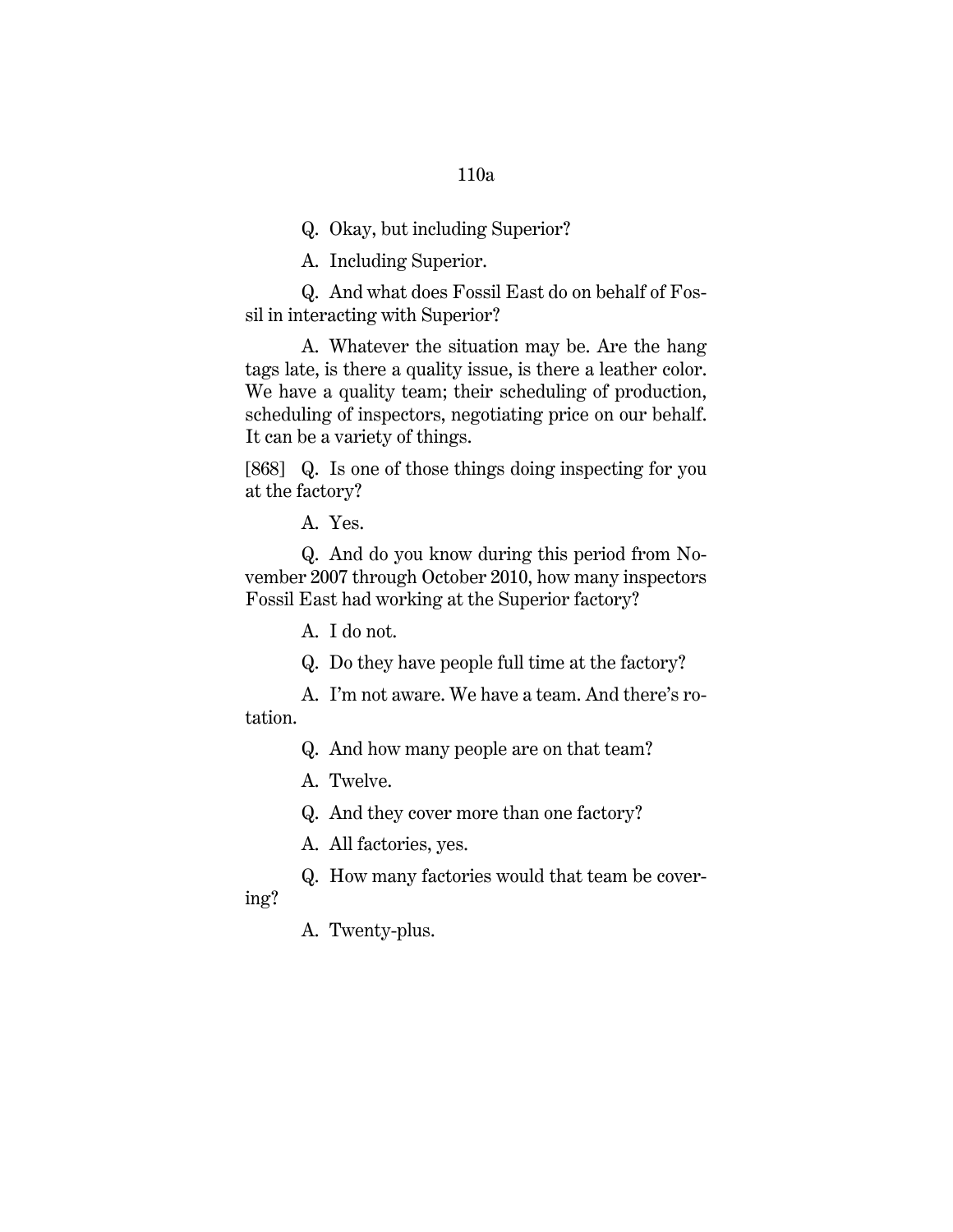Q. And so this team of 12 inspectors would have responsibility for the product coming out of these factories; is that correct?

A. Yes.

 Q. As well as other factories in China that are making other products for Fossil?

[869] A. Yes.

 Q. And do you know if that team has been trained in any way to be sensitive to trade names of products by other companies appearing on a Fossil bag?

A. They have not been trained.

 Q. In November 2007, what portion of the handbags, women's handbags being manufactured for Fossil, were made by Superior?

A. I don't have that information memorized.

 Q. No, I'm not asking for an exact number. Was it — an approximate percentage?

A. My guess would be 40 percent.

 Q. Okay. And at that same time, what percentage was Sitoy Manufacturing?

A. Twenty-five percent.

Q. And Simone?

A. Twenty-five percent.

Q. And is it CrewBoss?

A. CrewBoss. B–O–S–S.

Q. In November 2007?

 A. Just whatever. I guess that's 90. So the other ten would be split.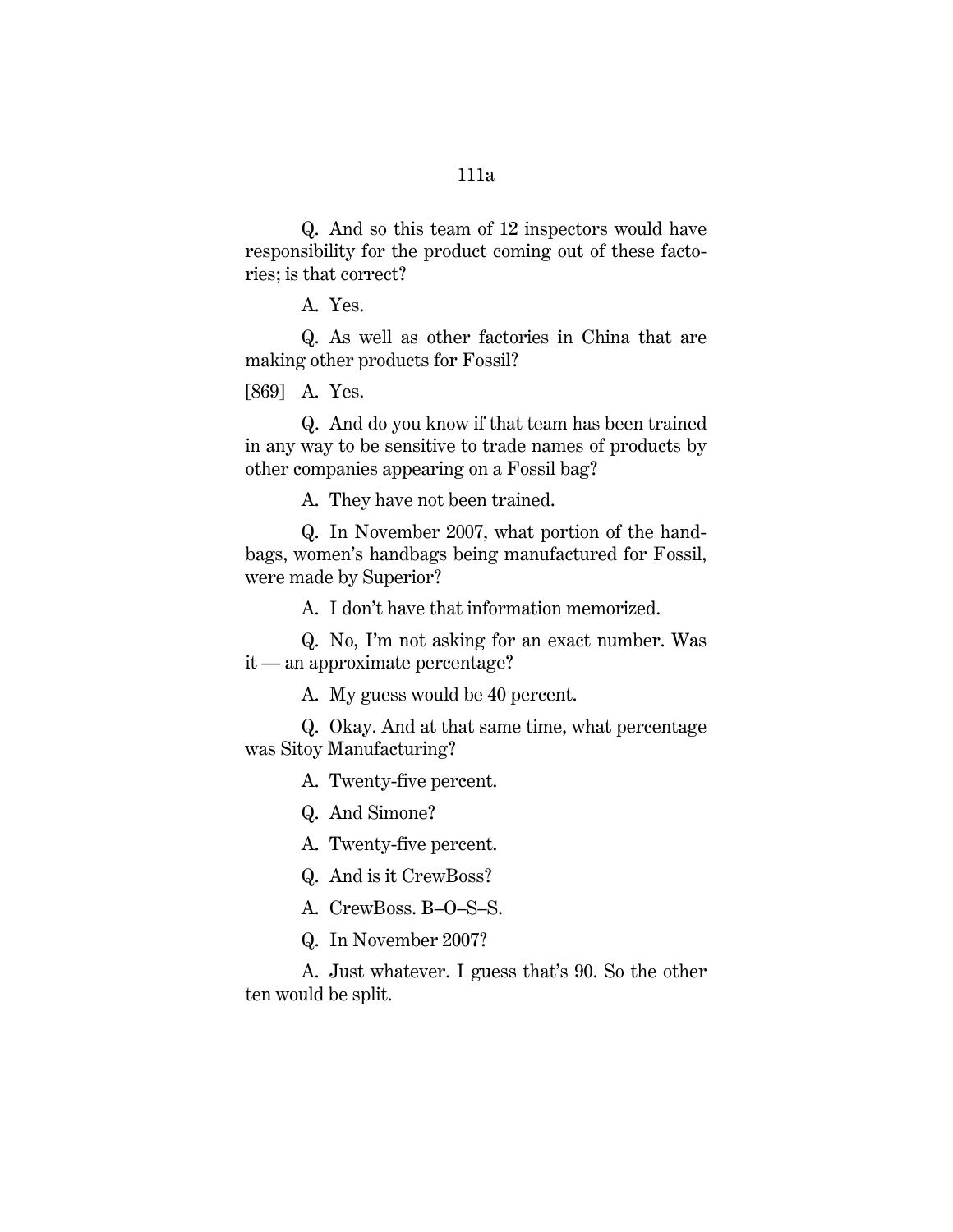\* \* \* \* \*

## [874]

BY MR. SCHAEFER TO MS. TERWEGE:

\* \* \* \* \*

Q. And have you been to Superior?

A. Yes.

Q. How many times?

A. Multiple.

Q. And who have you dealt with at Superior?

A. The merchandising staff, Mr. Lui.

Q. And who is the merchandising staff?

 A. Let's see, Winke, Piene, Ida, Ella, Helen, Robert, Amman. That's probably what I remember.

 Q. In your experience with Superior, had they lied to you?

A. Not that I recall.

 Q. Had they misled Fossil about materials they were using in any handbags?

A. Yes, I believe they have.

Q. And in what circumstance did they do that?

A. Leather.

Q. And what did they do?

A. Ship incorrect colors.

 Q. And when you said they misled you, do you believe they knew they were incorrect?

A. Yes.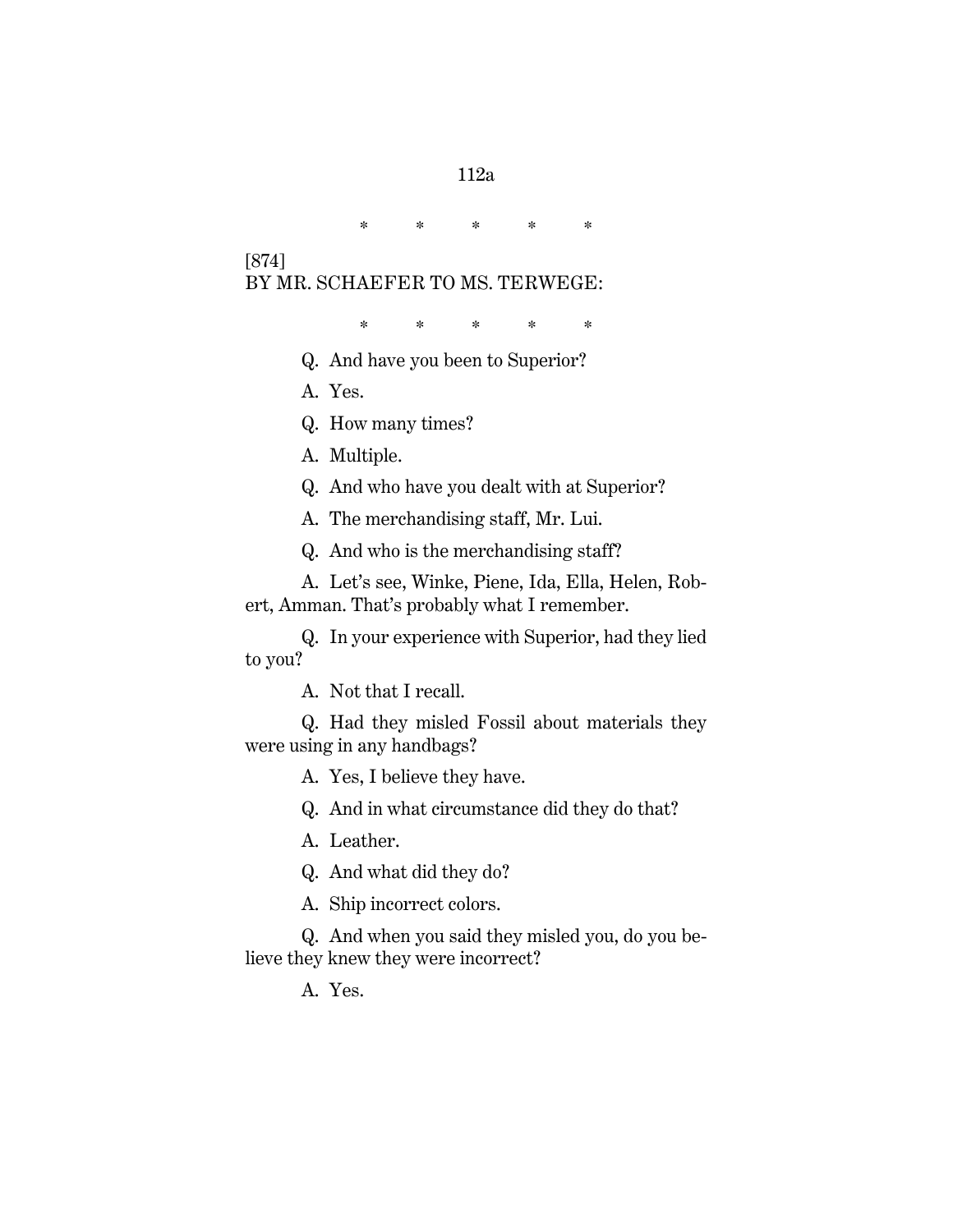\* \* \* \* \*

[886]

#### BY MR. SCHAEFER TO MS. TERWEGE:

\* \* \* \* \*

 Q. Sure. To your knowledge, did Fossil take any actions to monitor the source where Superior purchased Romag magnetic snap fasteners?

A. No.

 Q. In any of the material components used in Fossil handbags, to your knowledge, is a trade name associated with any of those components?

A. Can you restate again.

 Q. Sure. With respect to the components that go into a handbag, manufactured for Fossil, are you aware of any of the components having a trade name associated with it?

A. Yes.

Q. And what components are those?

A. The zipper.

Q. And what would be the trade name?

A. YKK.

Q. And what does that stand for? Do you know?

A. It's the company, zipper company, YKK.

 Q. So to your knowledge, Fossil is selling handbags with the YKK trade name on them?

A. Yes.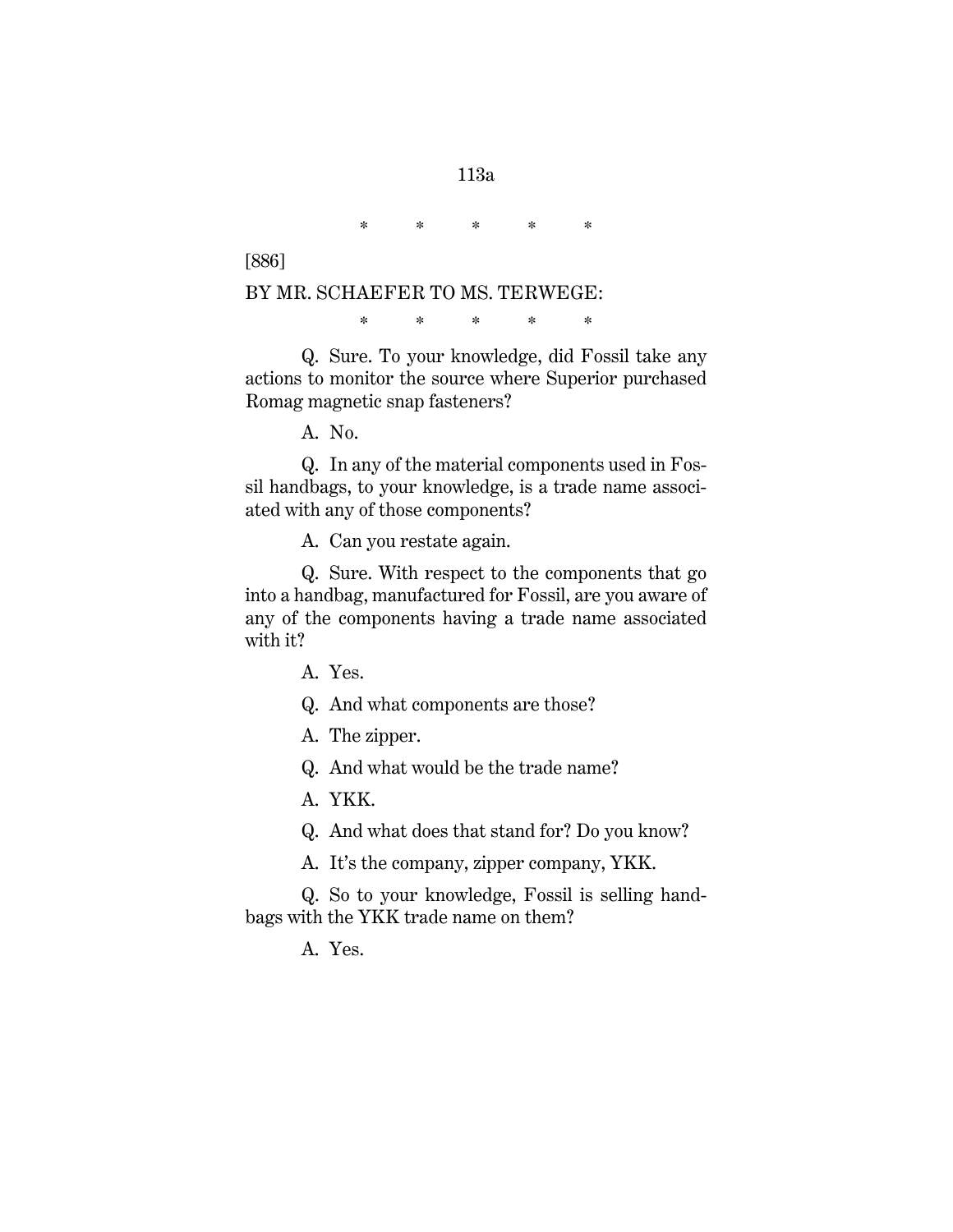Q. And does Fossil take any action to assure [887] that the zippers with the YKK on them are not counterfeits?

A. Yes.

Q. What do you do?

A. We have a relationship with YKK.

Q. Okay.

 A. We know who's ordering them from on our behalf.

 Q. Does YKK give certificates of authenticity when they ship their product?

 A. They signed a manufacturing agreement with our company.

 Q. Do you then require that the manufacturer buy those zippers from a source you've designated?

A. Yes.

 Q. And do you do any inspecting or auditing to make sure that the manufacturer does that?

A. Yes.

Q. What do you do?

A. Our inspectors are trained to look for this.

\* \* \* \* \*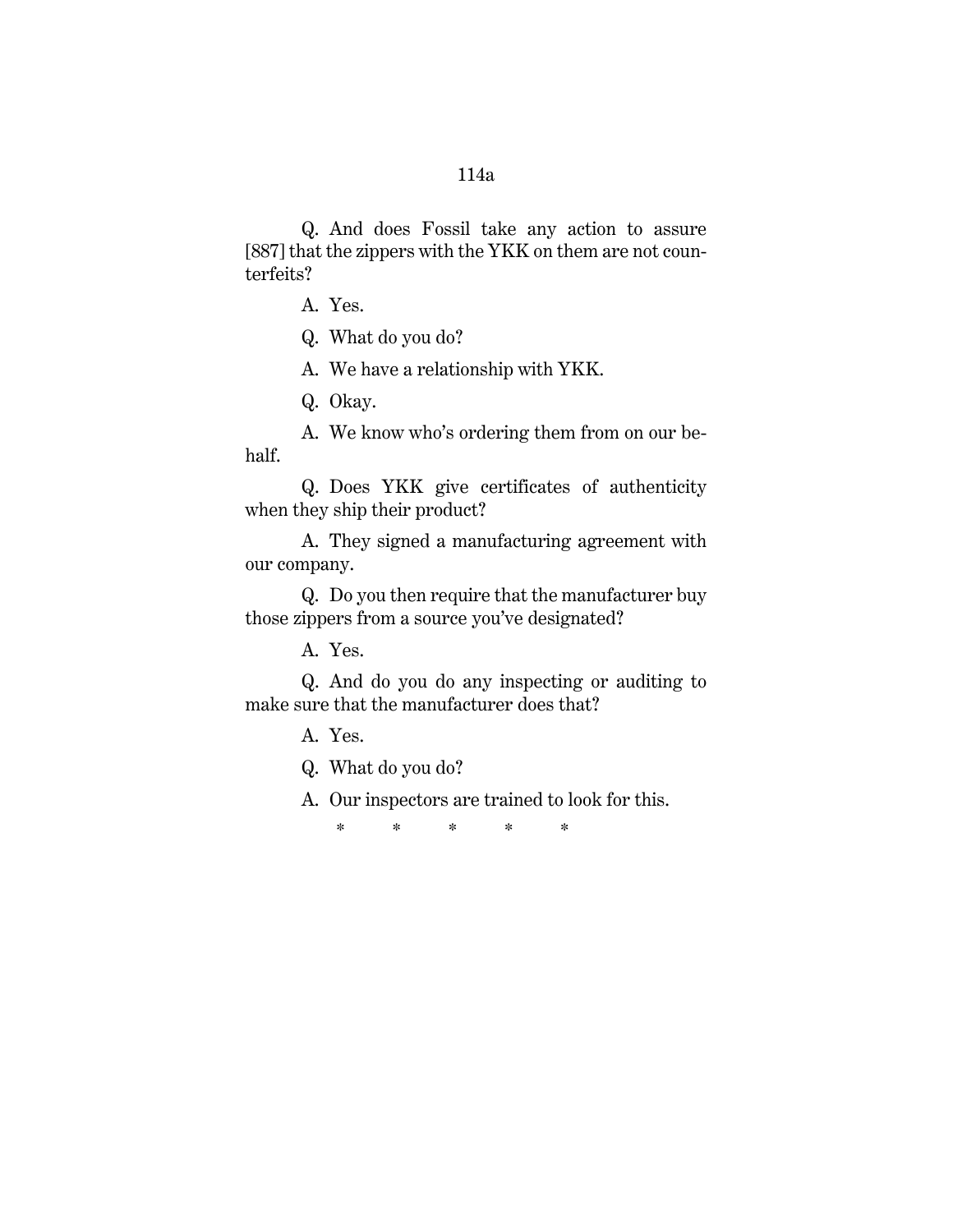# **UNITED STATES DISTRICT COURT DISTRICT OF CONNECTICUT**

 $\frac{1}{2}$ 

Case No. 10cv01827 (JBA) April 1, 2014

ROMAG FASTENERS, INC. PLAINTIFF, *vs.* FOSSIL, INC. ET AL DEFENDANT.

## TRANSCRIPT OF CHARGE CONFERENCE

 $\frac{1}{2}$ 

[25] BY THE COURT:

\* \* \* \* \*

 MR. CASS: Your Honor, I wonder if there's even a dispute as to five percent royalty rate.

 MR. SCHAEFER: There is a dispute, your Honor.

MR. CASS: There is a dispute.

 MR. SCHAEFER: Just because they keep repeating it doesn't mean we agree with it.

 MR. ZIVIN: Your Honor, are we still on the verdict form or are we moving on?

 THE COURT: Is there some other comment about the verdict form?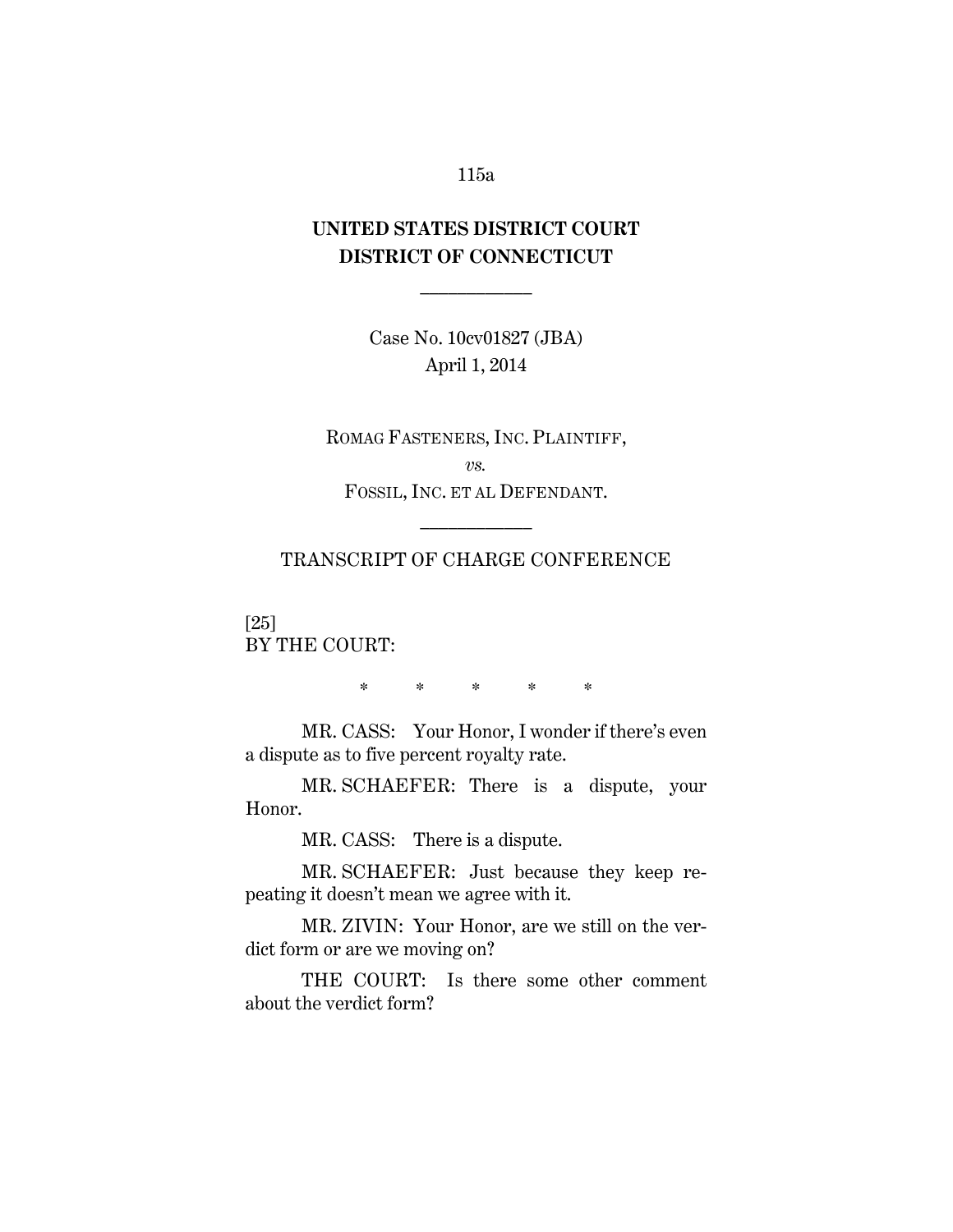MR. ZIVIN: Yes, your Honor. We have a problem with page 5, No. 3. That's a mitigation type defense, and we object to any kind of mitigation claim here for several reasons. One, it wasn't pleaded. Number two, the patent and the trademark laws are ones of strict liability. There is no duty to mitigate by giving notice to a defendant. That's not the law and never has been. Indeed, in virtually every patent and trademark [26] case, the plaintiff waits for a long time and lets the damages accumulate and then brings a lawsuit. Indeed, in many patent cases the lawsuits are brought for infringement after the patent already has expired. And the amount of time that one has to bring a lawsuit is generally considered to be equivalent to the statute of limitations, six years in a patent case, or whatever the tort statute of limitations is under state law, in a trademark case usually something like three or four.

 As long as you bring your lawsuit within that time period, there's no duty to give any notice and there's no duty to mitigate any damages. Those concepts are just not applicable to the strict liability provisions of the patent and trademark law. We had a little —

 Did we hand that up? We filed a short little memo on the subject.

THE COURT: Just now?

 MR. SCHAEFER: We did it this morning before we came over. Like at 9:30, your Honor. It's a page and a half or so. Do we have a copy?

 THE COURT: That's okay, I'll find it. Your argument with respect to the duty to mitigate not existing under the trademark and patent law, is

\* \* \* \* \*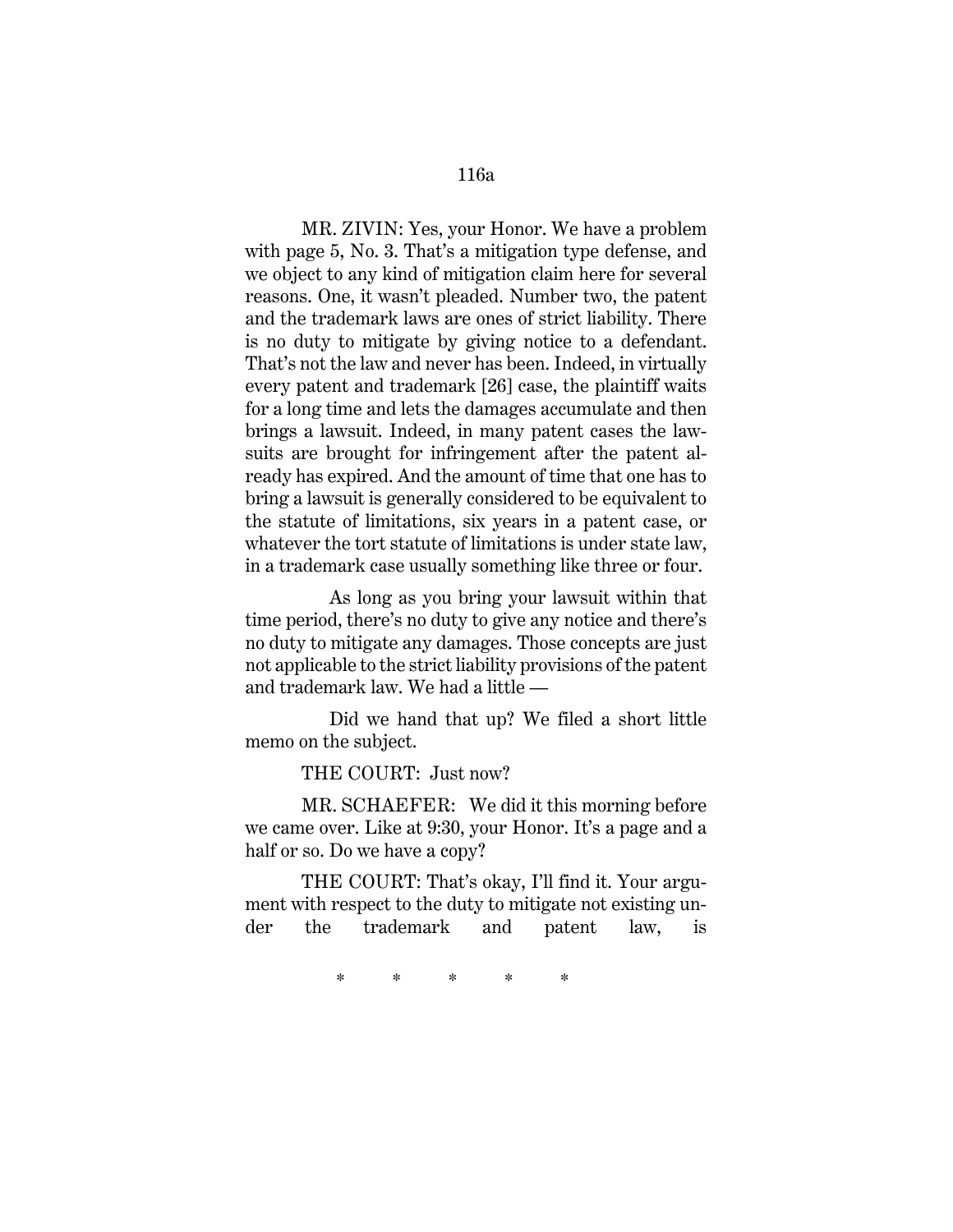| From: | "Angus Cheung"                                                                                                                                              |
|-------|-------------------------------------------------------------------------------------------------------------------------------------------------------------|
| Sent: | Wednesday, January 16, 2008 8:56 AM                                                                                                                         |
| To:   | Doug Dyment $\langle \text{dougd}\rangle$ ( $\langle \text{dossil.com} \rangle$ ; Kelly<br>$T$ erwege <kterwege@fossil.com></kterwege@fossil.com>           |
| Ce    | Clarence Watt $\langle$ Clarence@fossil.com>;<br>Christy Brown <cbrown@fossil.com>; Gail<br/>Stoke <math>\leq</math>gail@fossil.com&gt;</cbrown@fossil.com> |
|       | <b>Subject:</b> Fossil only Re : women's lthrs handbag<br>costing exercise AF8324                                                                           |

| <b>PLAINTIFF'S</b> |
|--------------------|
| TRIAL EXHIBIT      |
| 3:10CV1827         |
| 118                |

Hi Doug & Kelly

Had an hour conversation with RK today. Conv. went smooth & well.

- RK told me that their trading dept told them that skins are 2.20 by boat. (FE was told to use 2.0 to quote). With 10.5 - 12.5 sf consumption. There is about \$2+ dollars diff.

- RK said their consumption are 12.5sf. While his email the other day say 12sf included huge lamb cutting lost aldy.

So, RK quoted 0.5sf more today which is \$1.10. H/ever, F.E. estimates are 10.5 sf. The diff of F.E. & RK are  $1.5$ sf x  $2.20 = $3.30 +$ 

- F.E. & RK submat are 3 dollars apart in \$5 vs \$8.0. RK excused that they hv use the #8 metal zipper are order from ykk japan cost 2.60 ? Per our memory of zipper in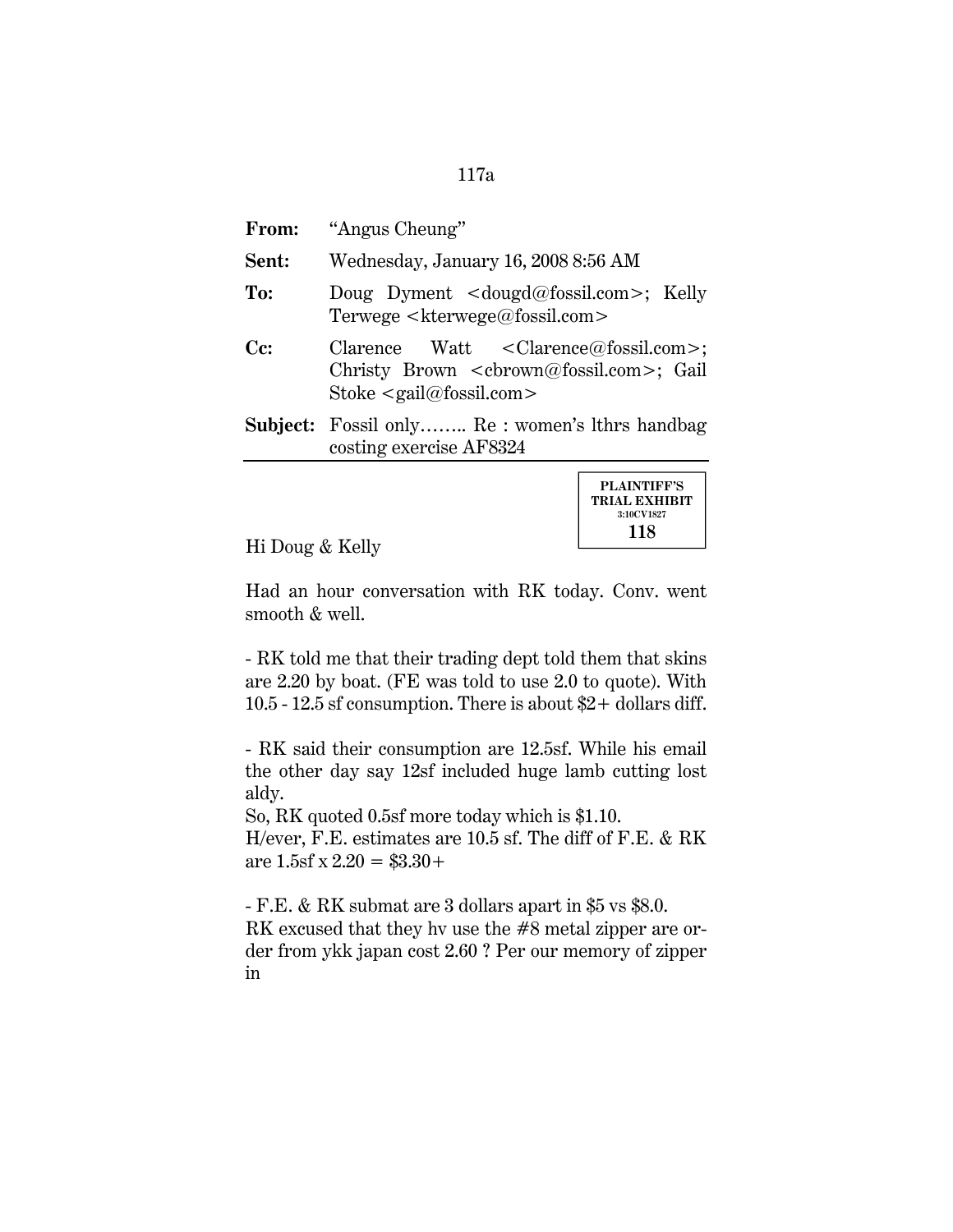sample were not YKK. But I didn't challenge him lie at this pt and purposely let him make up some story to support his 52.00 fob quote.

- inside wall zip are metal zip from YKK Japan too cost \$1.10. (normal nylon zip cost less than 10 cents). Immediate saving is one dollar change back to nylon zip.

I hv asked him why they use ykk japan zipper in this bag. Was it designer make special req ? He said he don't know and sample room just use it & they quote accordingly. We can't remember exact but our impression of both zippers were not from YKK.

Again, I didn't challenge him lie at this pt.

For all above difference add up which is explained about us\$7.40 diff between both cbd.

Re the rest of labor cost & overhead %. RK are not willing to discuss. Am not surprised that superior tried to ask 6 dollar more  $12\%$  + more than what we had plug in FE cost  $b/d (15\%).$ 

After all, the conv. were smooth and nice. I hv squeeze couple word to RK that I am on their side. I am also want to them to take the prod if the group picked. But their px are way too far which scaring Dallas tried same silhouette with next door. (didn't tell him where).

I suggesting him perhaps he can nego w/tannery to get 10-20 cents off per sf (I blv they hv padded skin px) and suggesting dallas using non ykk japan zipper. Their current zipper supplier shipping million zipper to us are just fine. (Although, I don't think they really use YKK or quote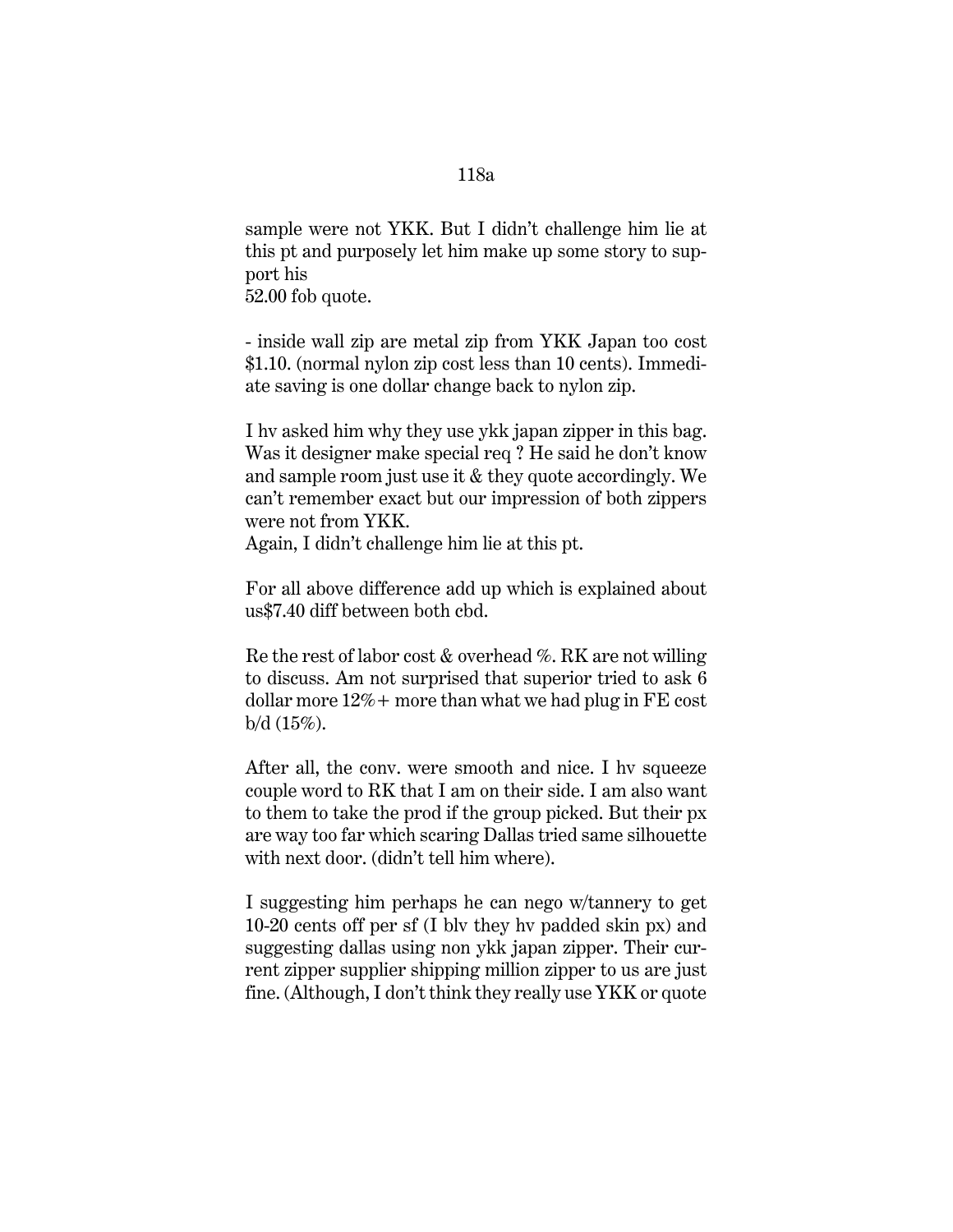YKK px) but it will be a good reason for him to step down the px without too much embarrassing of his high quotation.

I scared him in a friendly way that they may lost the program if the px remain at 52.0 this high.

He was respond that let's re-quote the px when we physically give them the order. I told him not to wait till order come. If their px are way too high. Dallas are not even consider to show this bag or Dallas may just hand the order to next door.

He is kind of agree and said will re-quote fob to Doug. Let's see what he is coming back. Sometime, u never know when talking RK. He said yes on one side & he may react differently at other side.

I SUGGEST WE SHD HANG ON FOR A DAY OR 2 TO SEE WHAT RK WILL COME BACK. NO NEED TO NEGO WITH HIM ABOUT CONSUMPTION, LTHR PX DIFF OR ZIPPER…… HE KNEW WHERE WAS HIGH IN HIS QUOTE. (Profit margin).

IF WE DIDN'T SEE HIM REPLY TILL FRIDAY. DOUG - MAY NEED YOUR HELP TO SEND HIM A QUESTION THAT WE ARE LOOKING FORWARD OT HIS REVISE QUOTE WITH SUGGESTION OR SO….. Let be patient and wait for RK feedback.

B.rgds / Angus

-----Original Message-----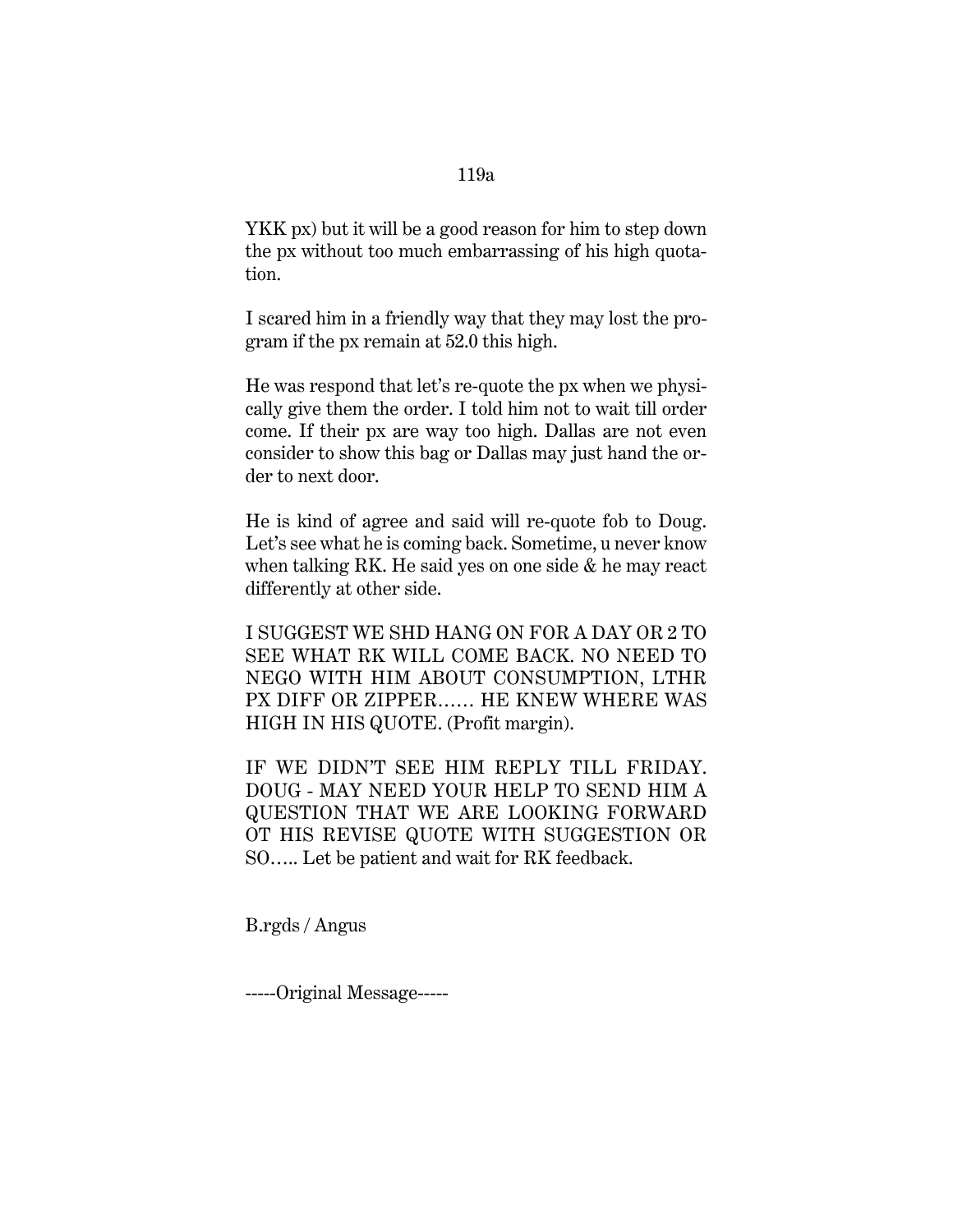From: Angus Cheung Sent: Tuesday, January 15, 2008 9:51 AM To: Doug Dyment; Kelly Terwege Cc: Clarence Watt; Christy Brown; Gail Stoke; Aimee Bruyninckx Subject: Re : women's lthrs handbag costing exercise AF8324

Hi Doug

Not a problem at all. Challenge are expected & we are prepared. We will work it out at the end.

This situation reminded me when we first req doing inspection at superior fty. We work as a team to hv inspection launch at superior fty 2 years ago. Am sure u still remember RK tried to go around. Once we all united (Dallas & FE). They knew they can not go any further. They will hv to accept it and work w/us.

During our conv. inside the Taxi in h.k. I do blv that Fossil are the biggest leather handbag buyer for superior. (volumn & dollar -wise).

Thanks for your lead last week. Will get back to u after my conversation w/RK.

Have a nice day to you all. -ag-

-----Original Message----- From: Doug Dyment Sent: Monday, January 14, 2008 11:52 PM

#### 120a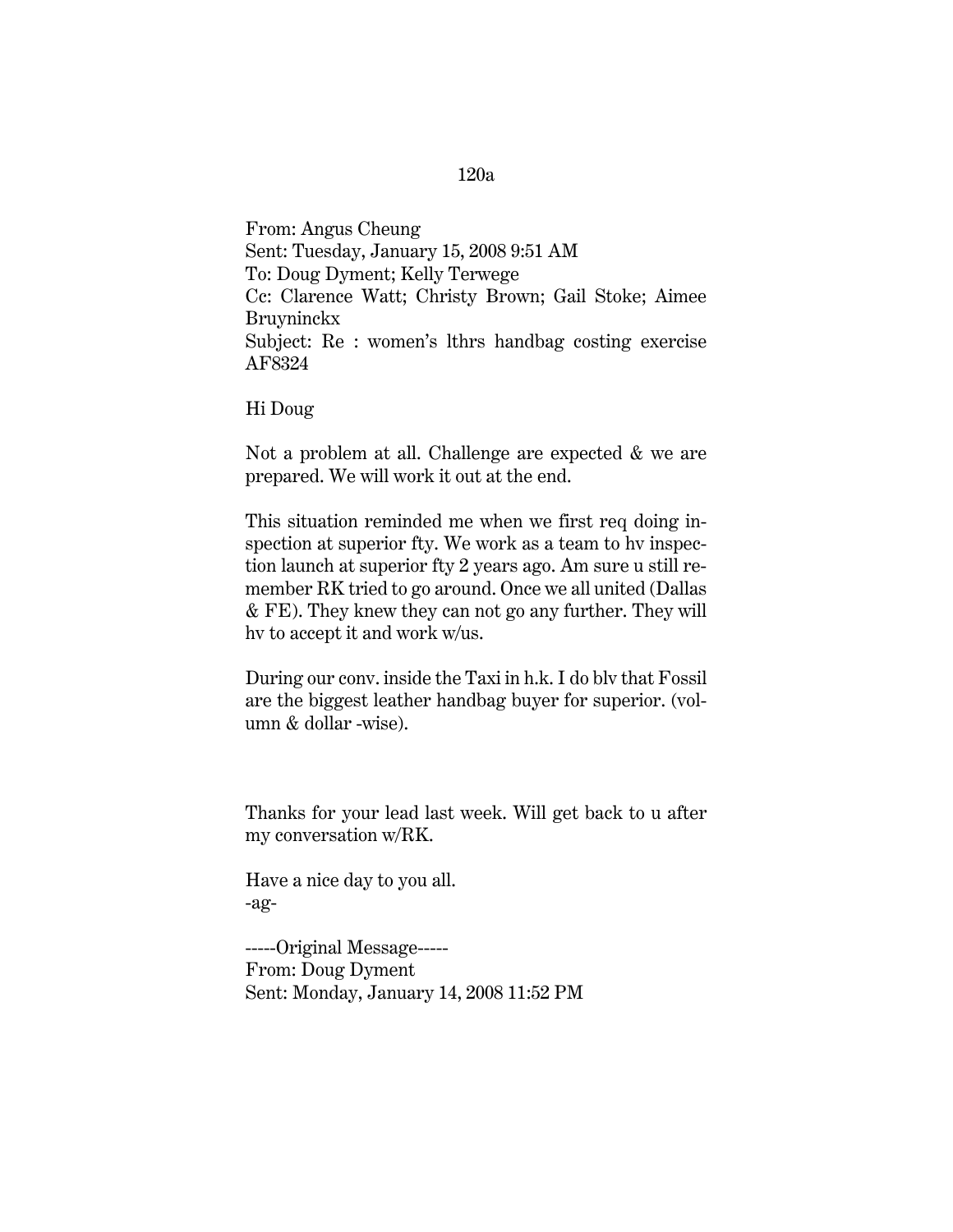To: Angus Cheung; Kelly Terwege Cc: Clarence Watt; Christy Brown; Gail Stoke; Aimee Bruyninckx Subject: RE: women's lthrs handbag costing exercise AF8324

Hello Angus, Good luck w RK, he is tough nut to crack. Re Sitoy they will send price when they have sent sample. Thank you and best regards, Doug

Aimee, please advise when you receive Sitoy sample AF8324. Thanks.

-----Original Message----- From: Angus Cheung Sent: Monday, January 14, 2008 2:49 AM To: Kelly Terwege; Doug Dyment Cc: Clarence Watt; Christy Brown; Gail Stoke Subject: RE: women's lthrs handbag costing exercise AF8324

Hi Doug & Kelly

Thanks for sending msg to RK. I will try my very best talk to RK & understand what are differences between both. We may be going around & around with no solid info as they do not want to fill the form & I don't they will tell us their component by items.

What I am telling him that are business getting tough on retails & pressure from our customers. We were forced to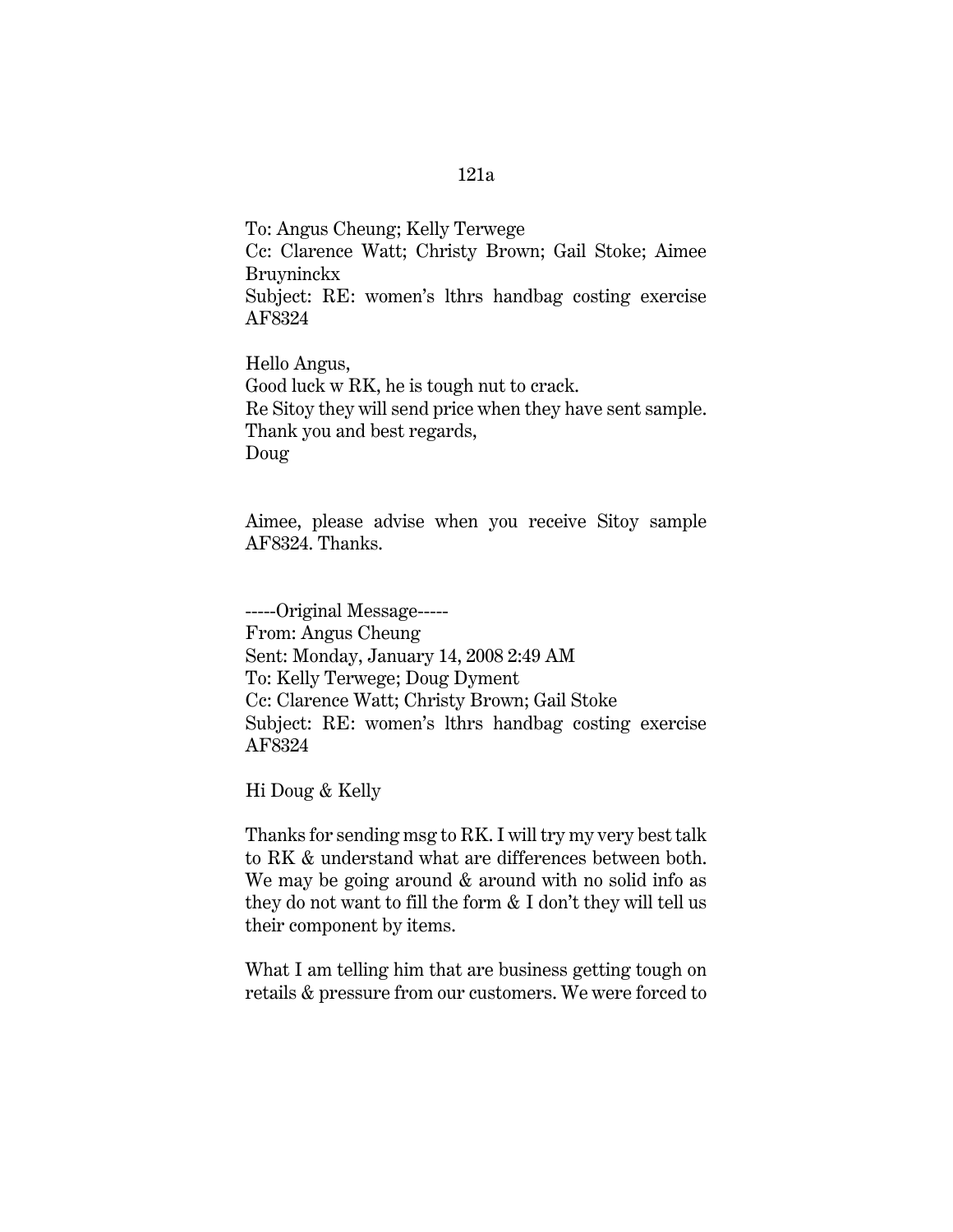find a better way to run our business by better understanding incl. what was difficulties from fty side as well as what we can help fm a design perspective. Double sourcing is another way we will do going forward to see what we can get fm RK's mouth.

By the way, is there any one following up the price with Sitoy. Should I communicate with Aimee who sent the bags to Sitoy ?

B.rgds / Angus

-----Original Message----- From: Doug Dyment Sent: Friday, January 11, 2008 9:48 AM To: 'handbag@superior.com.hk' Cc: Angus Cheung; Kelly Terwege; Clarence Watt; Christy Brown Subject: RE: women's lthrs handbag costing exercise AF8324

Dear Richard,

I am not going to flog this one bag but it is symptomatic of an issue that needs to be addressed. We are the customer, we want to know the cost components of product so we can understand and make the necessary design changes in order to hit out targets.

I understand your concerns re internal intellectual property, it is a valid concern.

Since you won't comply by filling out FE CBD, perhaps you would agree to informal meeting with Angus to go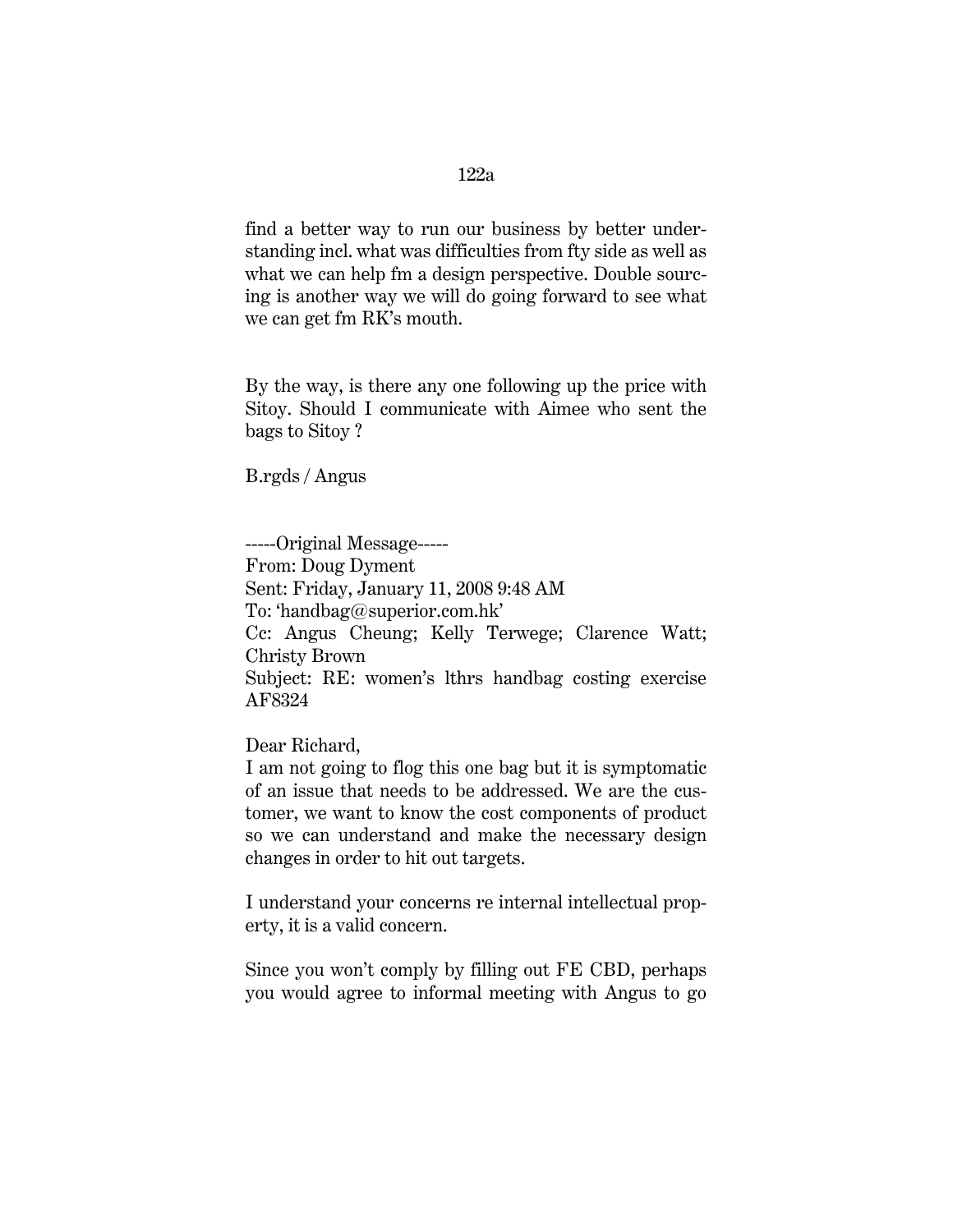over all components and pricing for this bag; make sure measurements are correct, hardware, thread etc.

Please advise.

Thank you and best regards, Doug

-----Original Message----- From: handbag@superior.com.hk [mailto:handbag@superior.com.hk] Sent: Friday, January 11, 2008 3:03 AM To: Doug Dyment Cc: Angus Cheung; Kelly Terwege; Clarence Watt; Christy Brown Subject: RE: women's lthrs handbag costing exercise AF8324

Dear Doug,

Thanks for staying with Superior, that is one of the best place to suit accommodation. I do not agree to use FE CBD to justify Superior price. FE is not Superior, FE is not manufacturer, they do not know the situation we are facing. I can write down an ideal price without pyhsical practise easily.

Pls understand Superior CBD is not an open info, and it is straightly our intellectual property. It exactly like a personal expense record. I do not have full details and it is lock up at Finance dept. I do not touch on it and I just take the "suggestion" from computer main frame to quote price.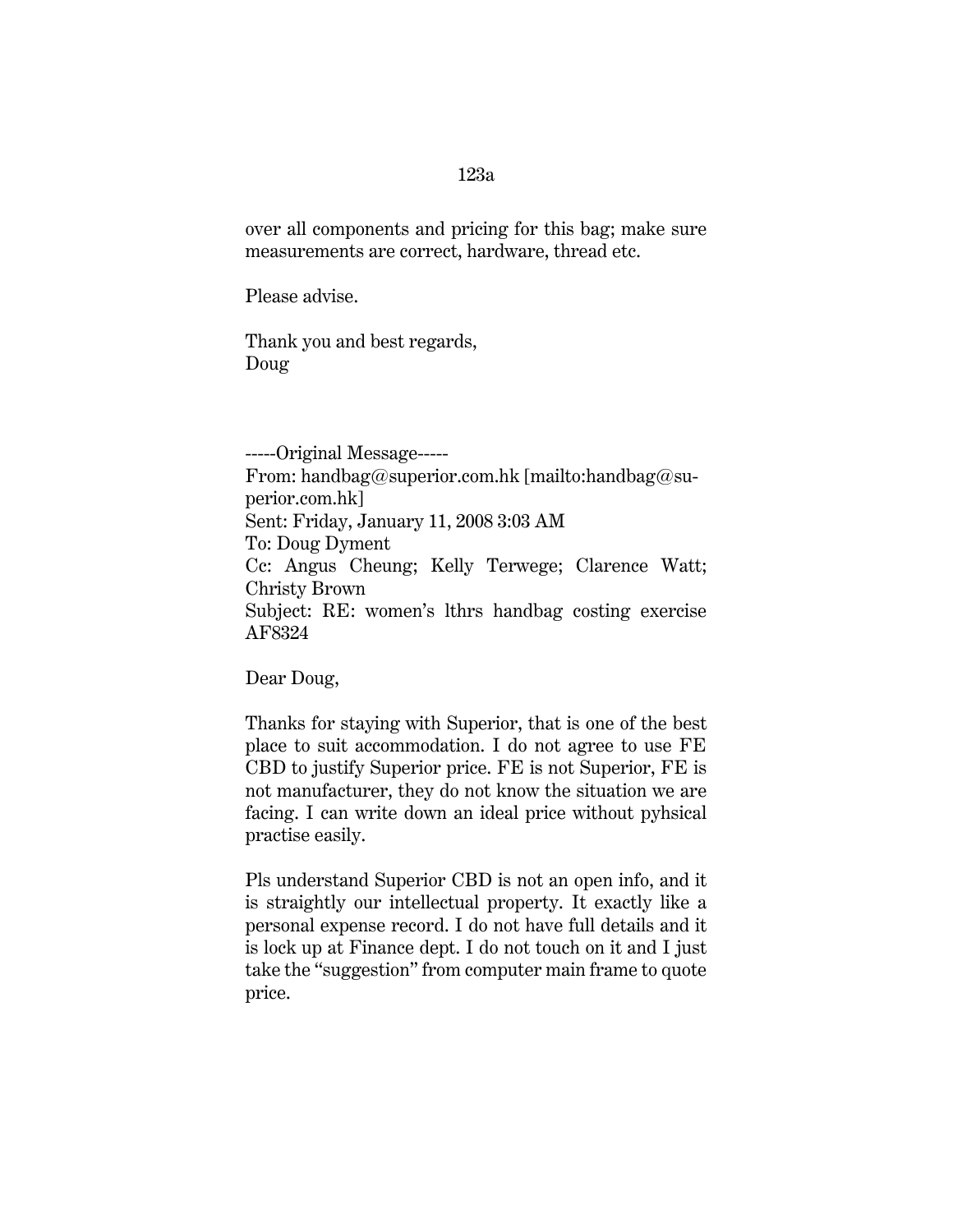So pls adv the FE CBD to me, I will chk and adv where is the difference between FE price and Superior price. The best way I can help to do this way.

Regards Richard Kwan

----------------------------- To: Handbag/Superior

cc: "Angus Cheung" <Angus@fossil.com>, "Kelly Terwege" <kterwege@fossil.com>, "Clarence Watt" <Clarence@fossil.com>, Christy Brown <cbrown@fossil.com>

Subject: RE: women's lthrs handbag costing exercise AF8324

Dear Richard,

All your comments are noted BUT you are missing the point; there is a \$13.85 (36%) difference between your quote and FE CBD. And I still do not know why!

We understand Superior is "Peninsula hotel" and that's why we stay there (with Superior). The issue is not to bog down on this one bag but to understand all the component costs that go into pricing the product.

I am not asking for a \$20 bag. I am asking you to fill out CBD quotation so that FE can compare to their estimate to see where the variance is coming from.

I will ask Angus and Clarence to go see you and review CBD.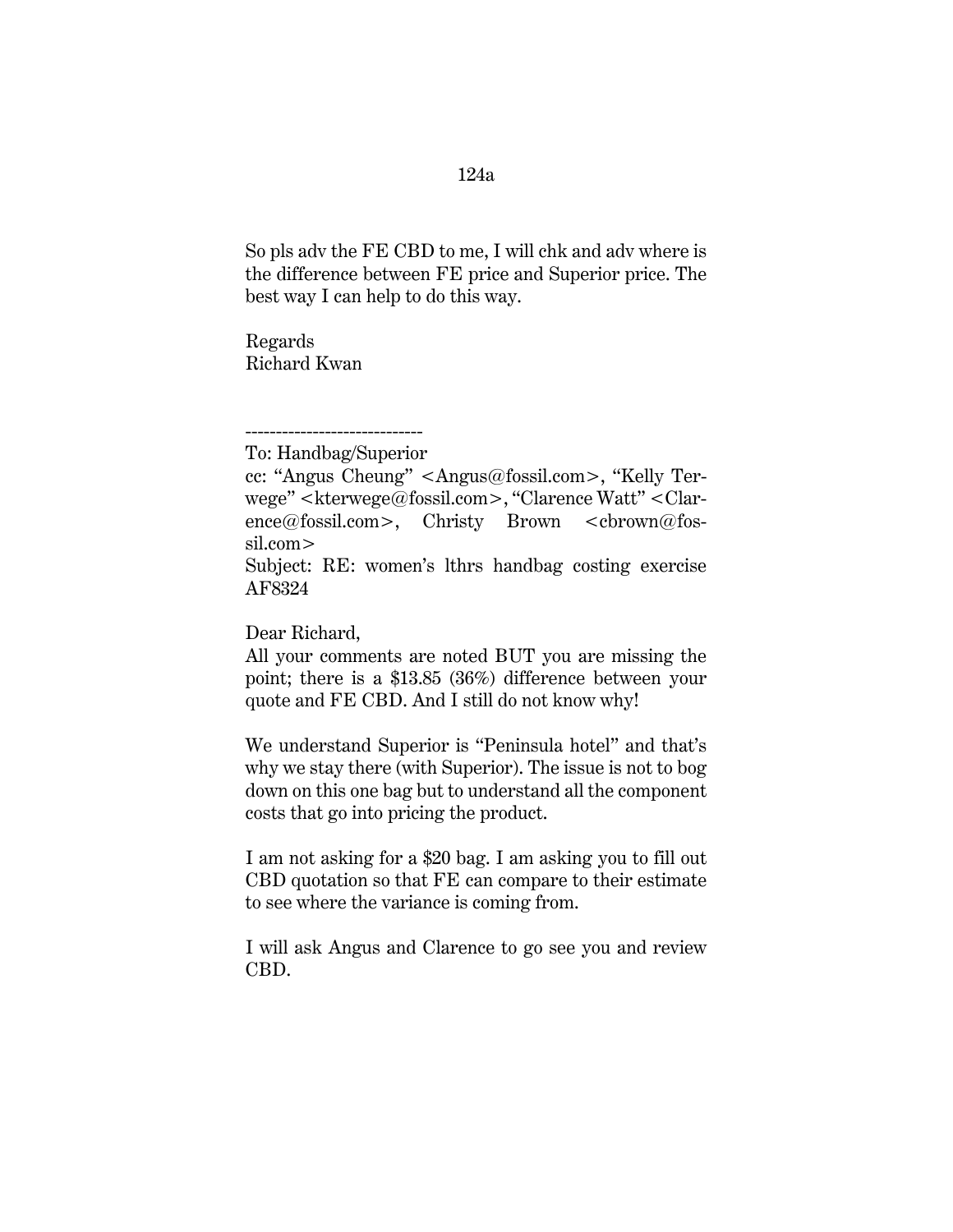In the mean time please fill out CBD quotation.

Thank you and best regards, Doug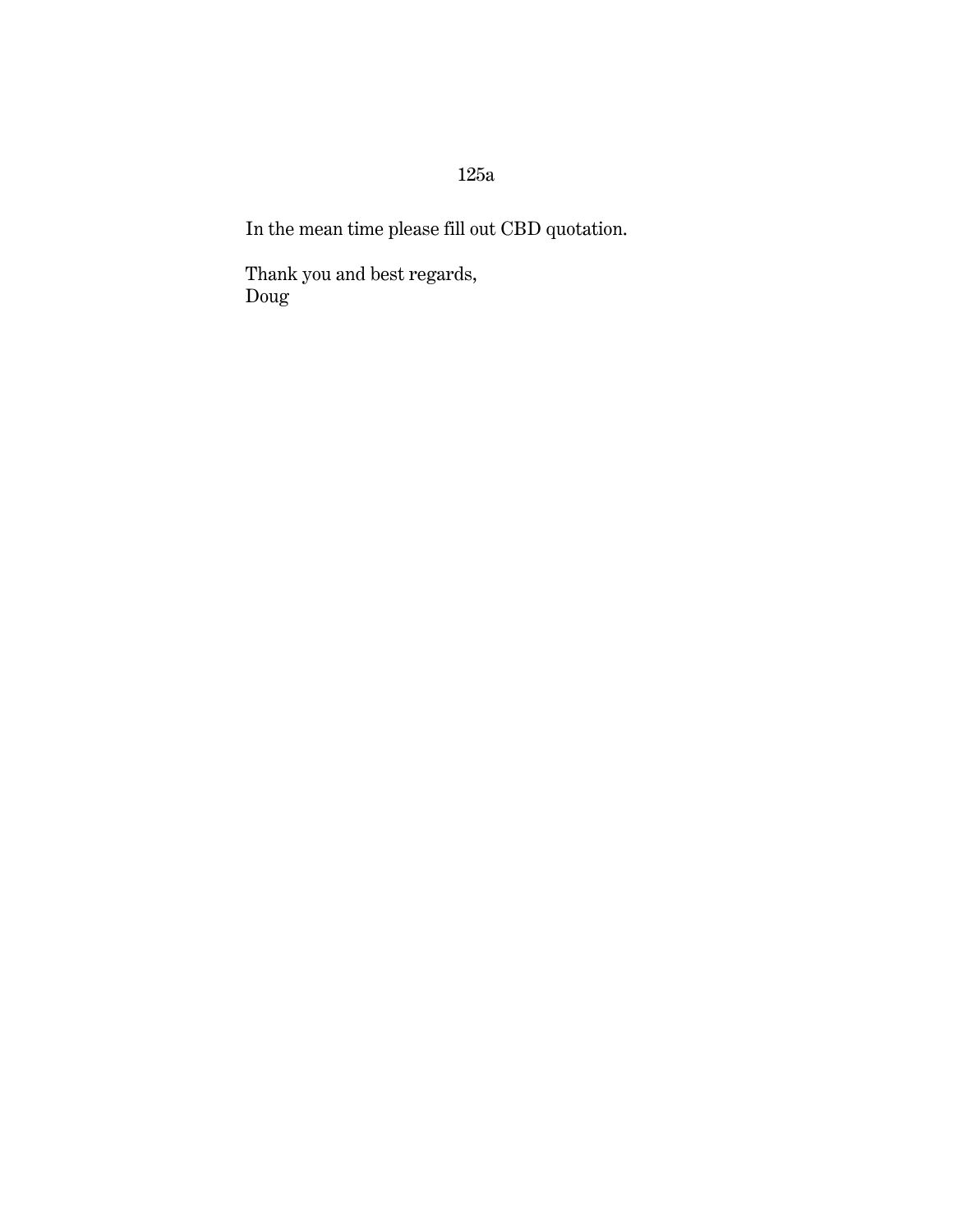## UNITED STATES COURT OF APPEALS FOR THE FEDERAL CIRCUIT

**\_\_\_\_\_\_\_\_\_\_\_\_\_\_\_\_\_\_\_\_\_\_**

April 12, 2016

#### ERRATUM **\_\_\_\_\_\_\_\_\_\_\_\_\_\_\_\_\_\_\_\_\_\_**

Appeal No. 2014-1856 **\_\_\_\_\_\_\_\_\_\_\_\_\_\_\_\_\_\_\_\_\_**

ROMAG FASTENERS, INC., *Plaintiff-Appellant*

v.

FOSSIL, INC., FOSSIL STORES I, INC., MACY'S, INC., MACY'S RETAIL HOLDINGS, INC., BELK, INC., THE BON-TON STORES, INC., THE BON-TON DEPARTMENT STORES, INC., DILLARD'S, INC., NORDSTROM, INC., ZAPPOS.COM, INC., ZAPPOS RETAIL, INC.,

*Defendants-Cross-Appellants*

Decided: March 31, 2016 Precedential Opinion

————

Please make the following change:

On page 11, footnote 5, line 2 of the opinion, delete the word "willful" so that the sentence reads:

> The 1999 amendment substituted the phrase "a violation under [section 1125(a)] of this title, or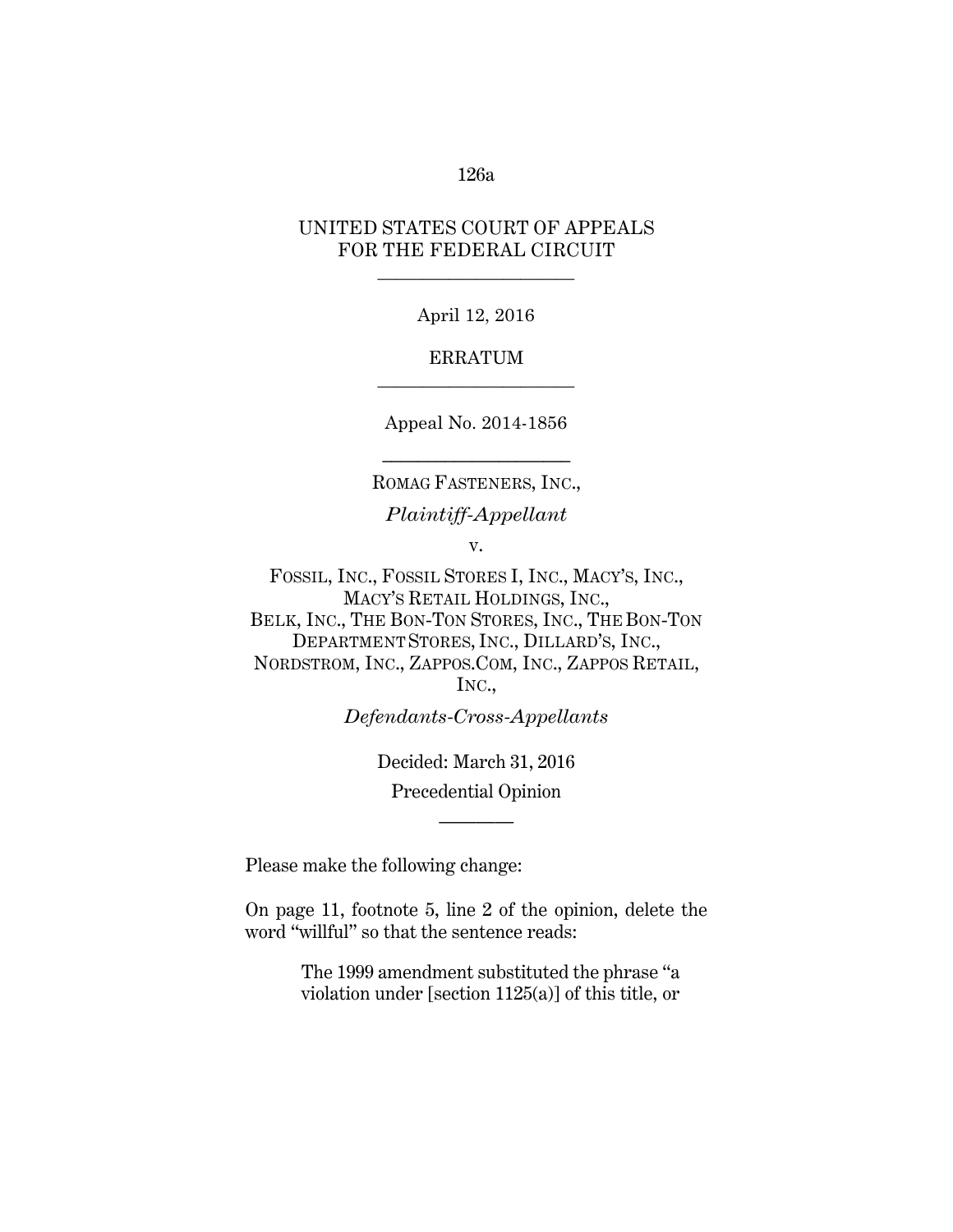a willful violation under [section 1125(c)] of this title," for "a violation under [section 1125(a)] of this title."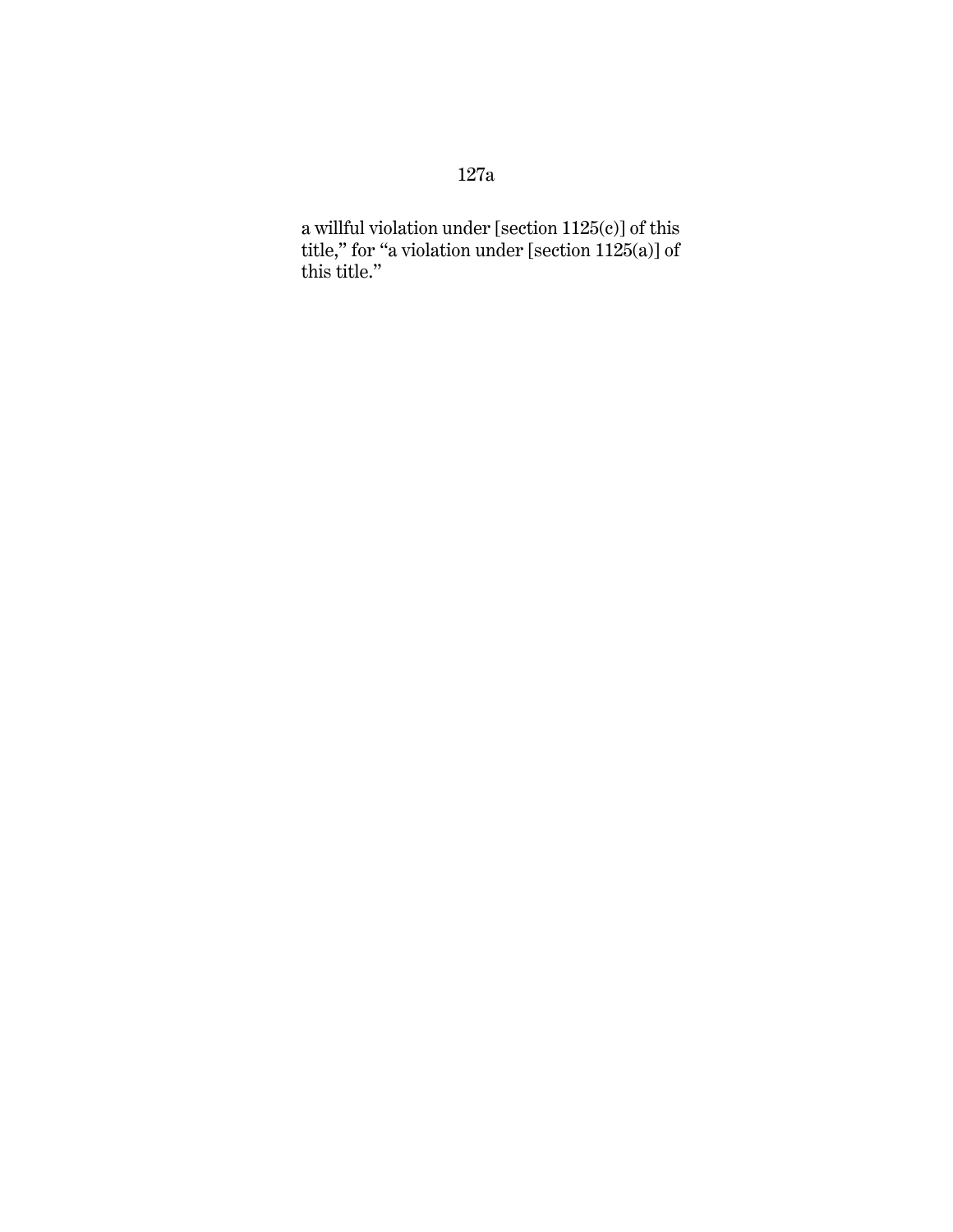## UNITED STATES CODE Title 15 – COMMERCE AND TRADE CHAPTER 22 – TRADEMARKS SUBCHAPTER III – GENERAL PROVISIONS Sec. 1111 – Notice of registration; display with mark; recovery of profits and damages in infringement suit

## **15 U.S.C. § 1111. Notice of registration; display with mark; recovery of profits and damages in infringement suit**

Notwithstanding the provisions of section 1072 of this title, a registrant of a mark registered in the Patent and Trademark Office, may give notice that his mark is registered by displaying with the mark the words "Registered in U.S. Patent and Trademark Office" or "Reg. U.S. Pat. & Tm. Off." or the letter R enclosed within a circle, thus ®; and in any suit for infringement under this chapter by such a registrant failing to give such notice of registration, no profits and no damages shall be recovered under the provisions of this chapter unless the defendant had actual notice of the registration.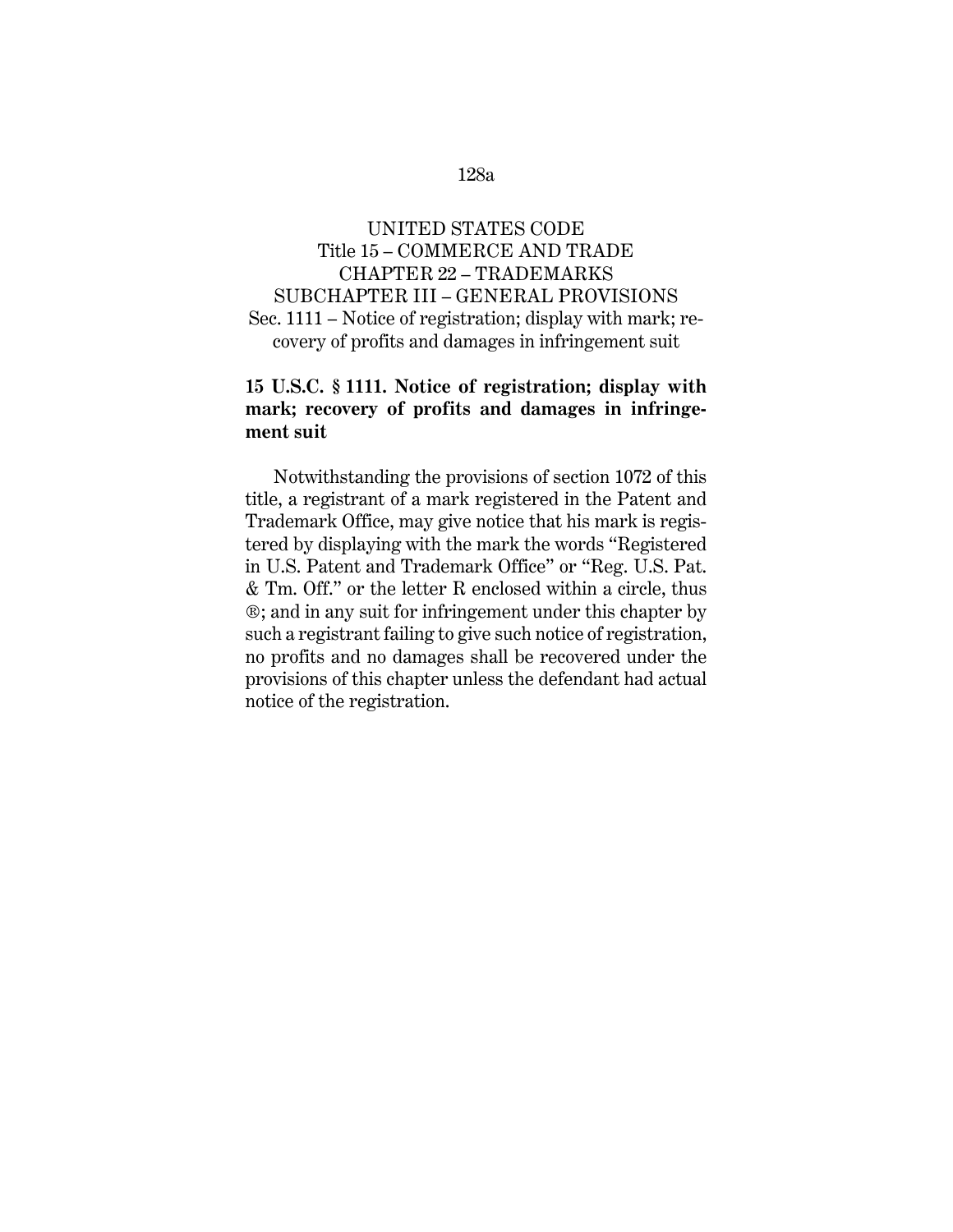## UNITED STATES CODE Title 15 – COMMERCE AND TRADE CHAPTER 22 – TRADEMARKS SUBCHAPTER III – GENERAL PROVISIONS Sec. 1114 – Remedies; infringement; innocent infringement by printers and publishers

#### **15 U.S.C. § 1114. Remedies; infringement; innocent infringement by printers and publishers**

(1) Any person who shall, without the consent of the registrant–

(a) use in commerce any reproduction, counterfeit, copy, or colorable imitation of a registered mark in connection with the sale, offering for sale, distribution, or advertising of any goods or services on or in connection with which such use is likely to cause confusion, or to cause mistake, or to deceive; or

(b) reproduce, counterfeit, copy, or colorably imitate a registered mark and apply such reproduction, counterfeit, copy, or colorable imitation to labels, signs, prints, packages, wrappers, receptacles or advertisements intended to be used in commerce upon or in connection with the sale, offering for sale, distribution, or advertising of goods or services on or in connection with which such use is likely to cause confusion, or to cause mistake, or to deceive,

shall be liable in a civil action by the registrant for the remedies hereinafter provided. Under subsection (b) hereof, the registrant shall not be entitled to recover profits or damages unless the acts have been committed with knowledge that such imitation is intended to be used to cause confusion, or to cause mistake, or to deceive.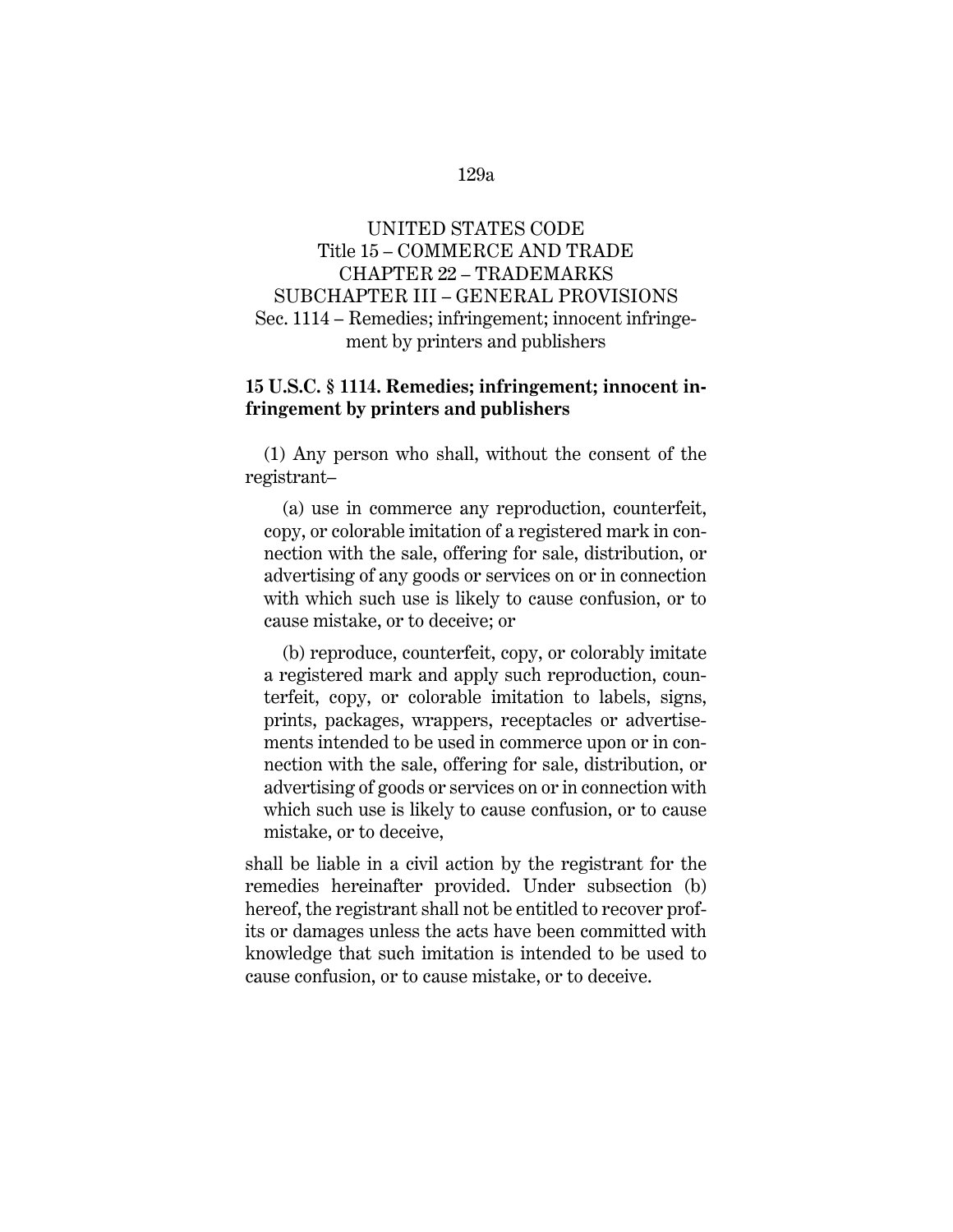As used in this paragraph, the term "any person" includes the United States, all agencies and instrumentalities thereof, and all individuals, firms, corporations, or other persons acting for the United States and with the authorization and consent of the United States, and any State, any instrumentality of a State, and any officer or employee of a State or instrumentality of a State acting in his or her official capacity. The United States, all agencies and instrumentalities thereof, and all individuals, firms, corporations, other persons acting for the United States and with the authorization and consent of the United States, and any State, and any such instrumentality, officer, or employee, shall be subject to the provisions of this chapter in the same manner and to the same extent as any nongovernmental entity.

(2) Notwithstanding any other provision of this chapter, the remedies given to the owner of a right infringed under this chapter or to a person bringing an action under section 1125(a) or (d) of this title shall be limited as follows:

(A) Where an infringer or violator is engaged solely in the business of printing the mark or violating matter for others and establishes that he or she was an innocent infringer or innocent violator, the owner of the right infringed or person bringing the action under section 1125(a) of this title shall be entitled as against such infringer or violator only to an injunction against future printing.

(B) Where the infringement or violation complained of is contained in or is part of paid advertising matter in a newspaper, magazine, or other similar periodical or in an electronic communication as defined in section 2510(12) of title 18, the remedies of the owner of the right infringed or person bringing the action under sec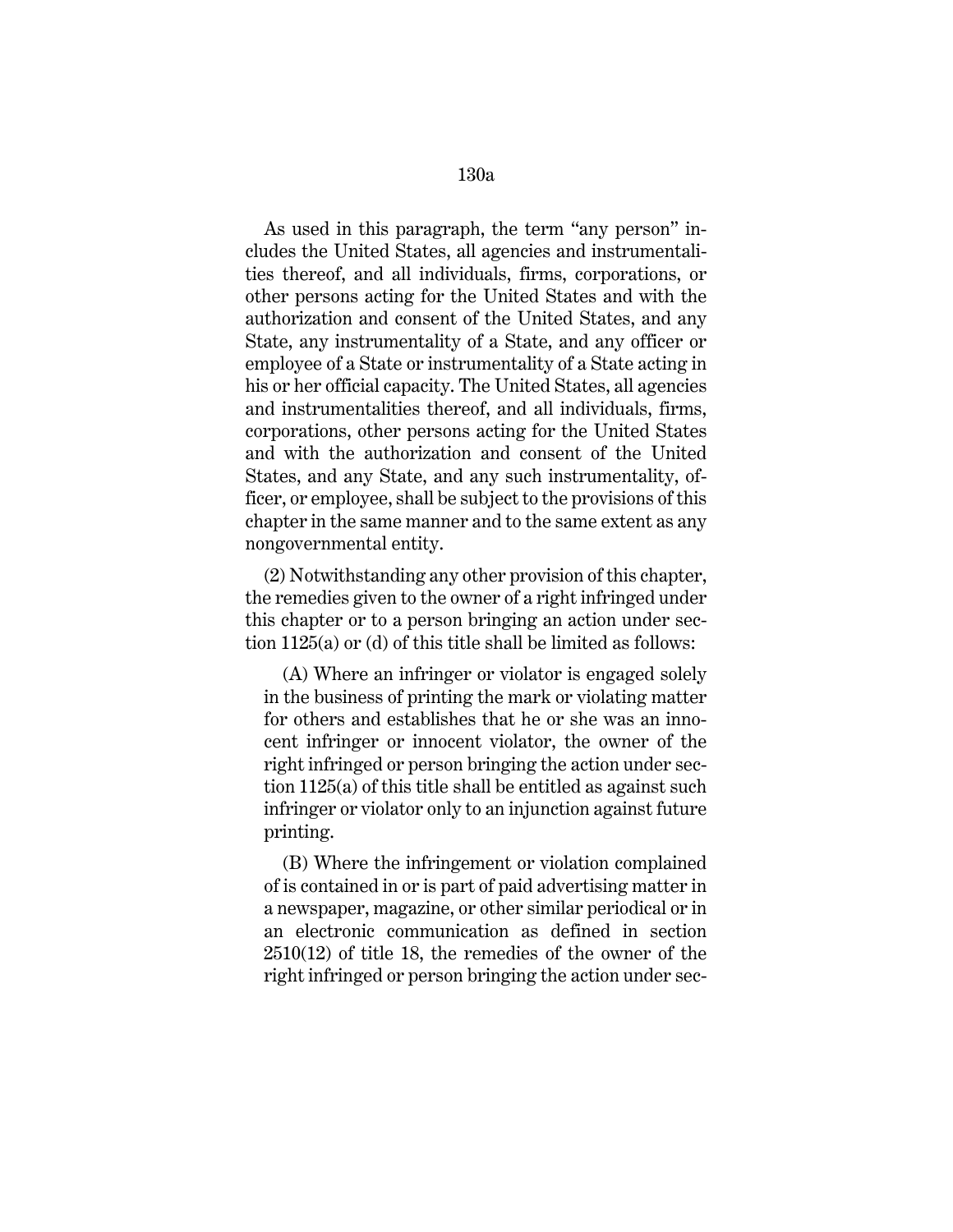tion 1125(a) of this title as against the publisher or distributor of such newspaper, magazine, or other similar periodical or electronic communication shall be limited to an injunction against the presentation of such advertising matter in future issues of such newspapers, magazines, or other similar periodicals or in future transmissions of such electronic communications. The limitations of this subparagraph shall apply only to innocent infringers and innocent violators.

(C) Injunctive relief shall not be available to the owner of the right infringed or person bringing the action under section 1125(a) of this title with respect to an issue of a newspaper, magazine, or other similar periodical or an electronic communication containing infringing matter or violating matter where restraining the dissemination of such infringing matter or violating matter in any particular issue of such periodical or in an electronic communication would delay the delivery of such issue or transmission of such electronic communication after the regular time for such delivery or transmission, and such delay would be due to the method by which publication and distribution of such periodical or transmission of such electronic communication is customarily conducted in accordance with sound business practice, and not due to any method or device adopted to evade this section or to prevent or delay the issuance of an injunction or restraining order with respect to such infringing matter or violating matter.

(D)(i)(I) A domain name registrar, a domain name registry, or other domain name registration authority that takes any action described under clause (ii) affecting a domain name shall not be liable for monetary relief or, except as provided in subclause (II), for injunctive relief, to any person for such action, regardless of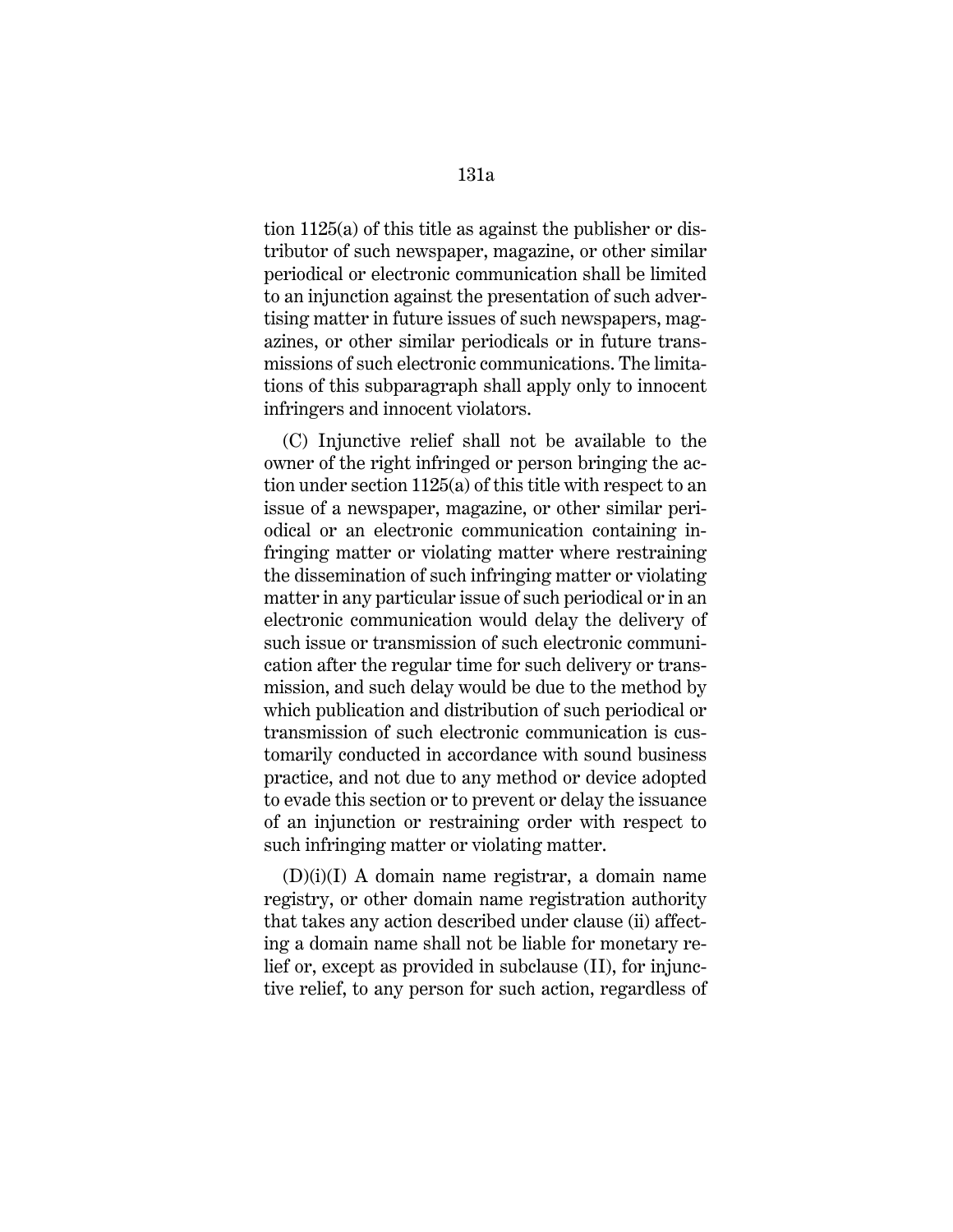whether the domain name is finally determined to infringe or dilute the mark.

(II) A domain name registrar, domain name registry, or other domain name registration authority described in subclause (I) may be subject to injunctive relief only if such registrar, registry, or other registration authority has-

(aa) not expeditiously deposited with a court, in which an action has been filed regarding the disposition of the domain name, documents sufficient for the court to establish the court's control and authority regarding the disposition of the registration and use of the domain name;

(bb) transferred, suspended, or otherwise modified the domain name during the pendency of the action, except upon order of the court; or

(cc) willfully failed to comply with any such court order.

(ii) An action referred to under clause  $(i)(I)$  is any action of refusing to register, removing from registration, transferring, temporarily disabling, or permanently canceling a domain name–

(I) in compliance with a court order under section 1125(d) of this title; or

(II) in the implementation of a reasonable policy by such registrar, registry, or authority prohibiting the registration of a domain name that is identical to, confusingly similar to, or dilutive of another's mark.

(iii) A domain name registrar, a domain name registry, or other domain name registration authority shall not be liable for damages under this section for the registration or maintenance of a domain name for another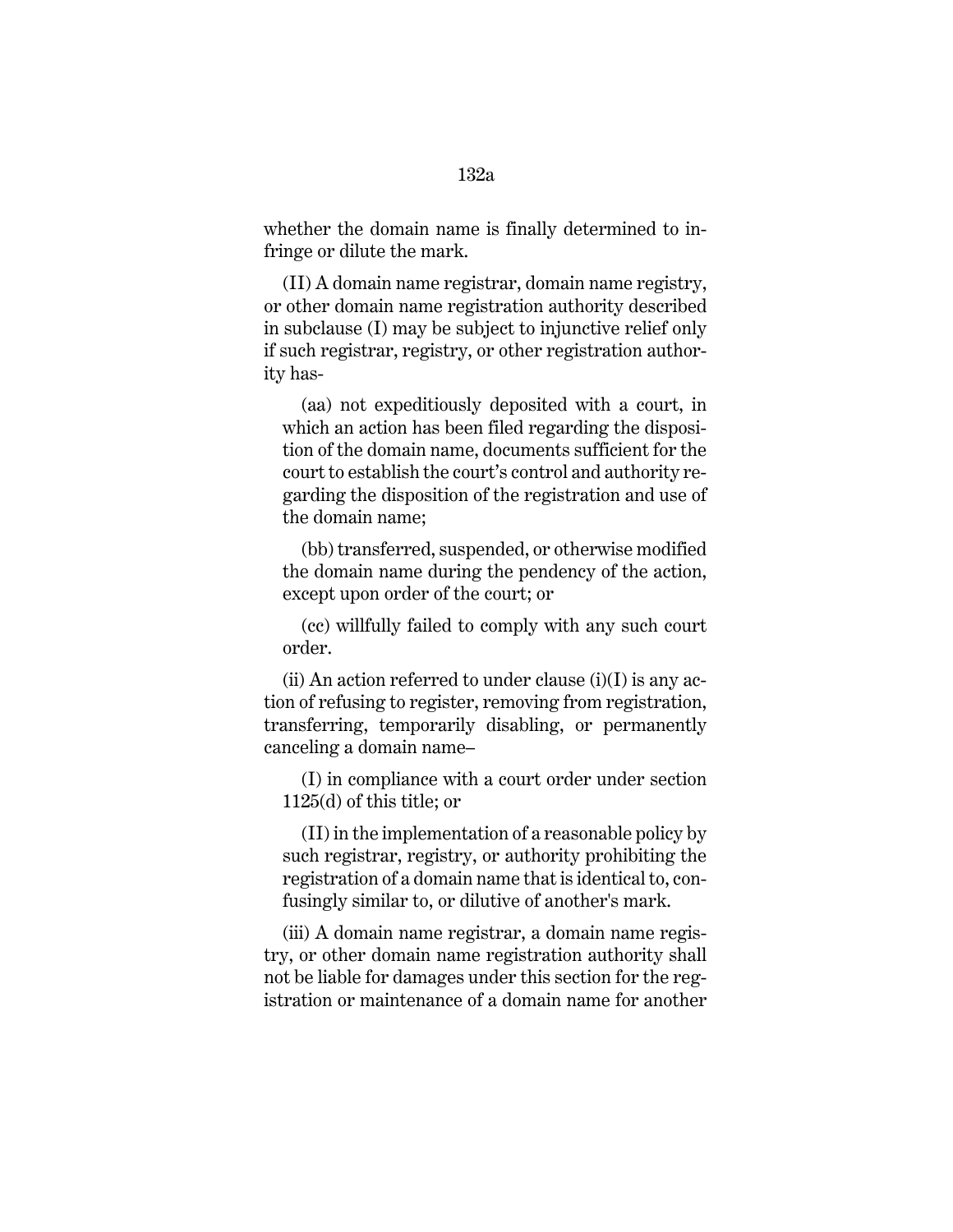#### absent a showing of bad faith intent to profit from such registration or maintenance of the domain name.

(iv) If a registrar, registry, or other registration authority takes an action described under clause (ii) based on a knowing and material misrepresentation by any other person that a domain name is identical to, confusingly similar to, or dilutive of a mark, the person making the knowing and material misrepresentation shall be liable for any damages, including costs and attorney's fees, incurred by the domain name registrant as a result of such action. The court may also grant injunctive relief to the domain name registrant, including the reactivation of the domain name or the transfer of the domain name to the domain name registrant.

(v) A domain name registrant whose domain name has been suspended, disabled, or transferred under a policy described under clause (ii)(II) may, upon notice to the mark owner, file a civil action to establish that the registration or use of the domain name by such registrant is not unlawful under this chapter. The court may grant injunctive relief to the domain name registrant, including the reactivation of the domain name or transfer of the domain name to the domain name registrant.

(E) As used in this paragraph-

(i) the term "violator" means a person who violates section 1125(a) of this title; and

(ii) the term "violating matter" means matter that is the subject of a violation under section 1125(a) of this title.

(3)(A) Any person who engages in the conduct described in paragraph (11) of section 110 of title 17 and who complies with the requirements set forth in that para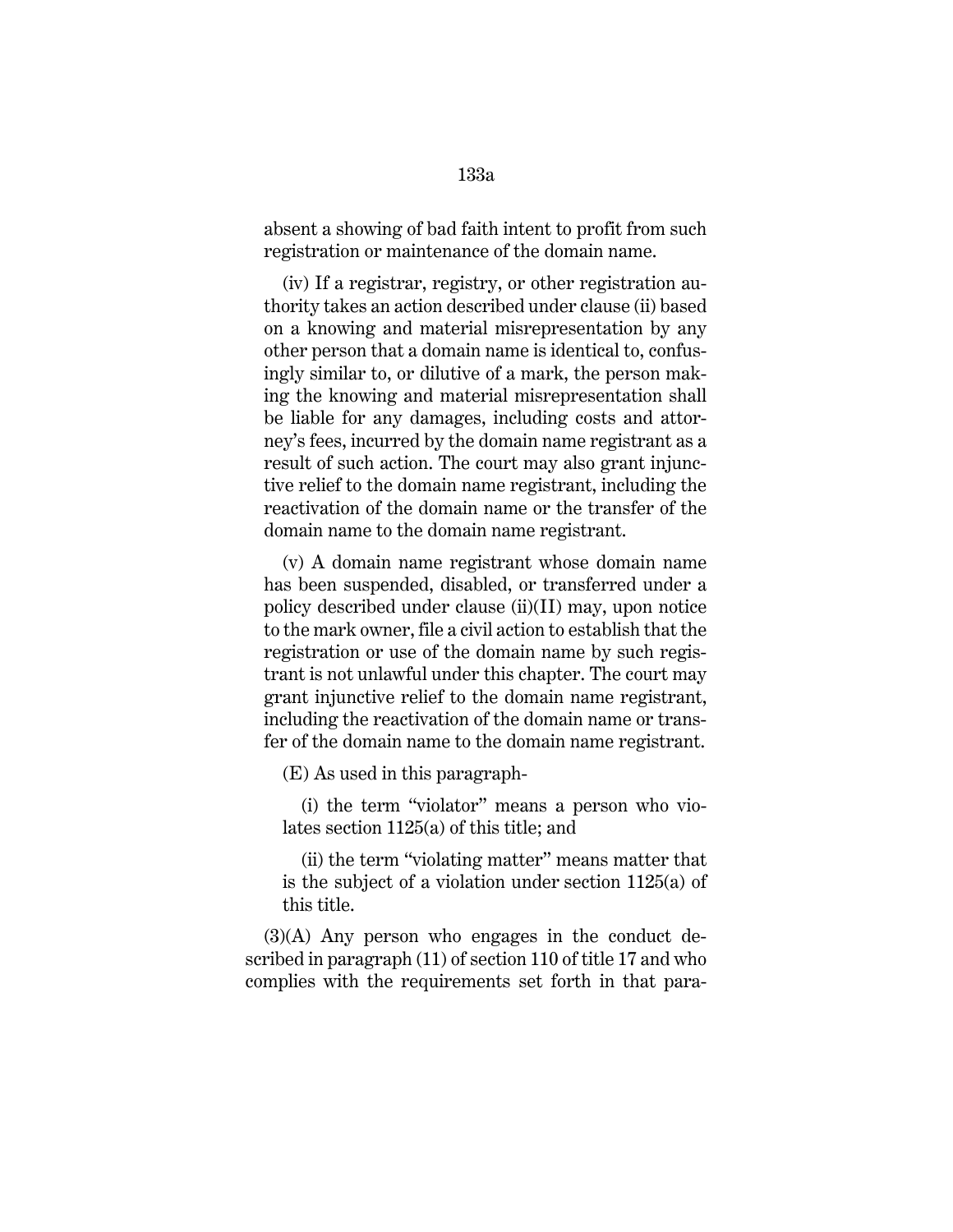graph is not liable on account of such conduct for a violation of any right under this chapter. This subparagraph does not preclude liability, nor shall it be construed to restrict the defenses or limitations on rights granted under this chapter, of a person for conduct not described in paragraph (11) of section 110 of title 17, even if that person also engages in conduct described in paragraph (11) of section 110 of such title.

(B) A manufacturer, licensee, or licensor of technology that enables the making of limited portions of audio or video content of a motion picture imperceptible as described in subparagraph (A) is not liable on account of such manufacture or license for a violation of any right under this chapter, if such manufacturer, licensee, or licensor ensures that the technology provides a clear and conspicuous notice at the beginning of each performance that the performance of the motion picture is altered from the performance intended by the director or copyright holder of the motion picture. The limitations on liability in subparagraph (A) and this subparagraph shall not apply to a manufacturer, licensee, or licensor of technology that fails to comply with this paragraph.

(C) The requirement under subparagraph (B) to provide notice shall apply only with respect to technology manufactured after the end of the 180-day period beginning on April 27, 2005.

(D) Any failure by a manufacturer, licensee, or licensor of technology to qualify for the exemption under subparagraphs (A) and (B) shall not be construed to create an inference that any such party that engages in conduct described in paragraph (11) of section 110 of title 17 is liable for trademark infringement by reason of such conduct.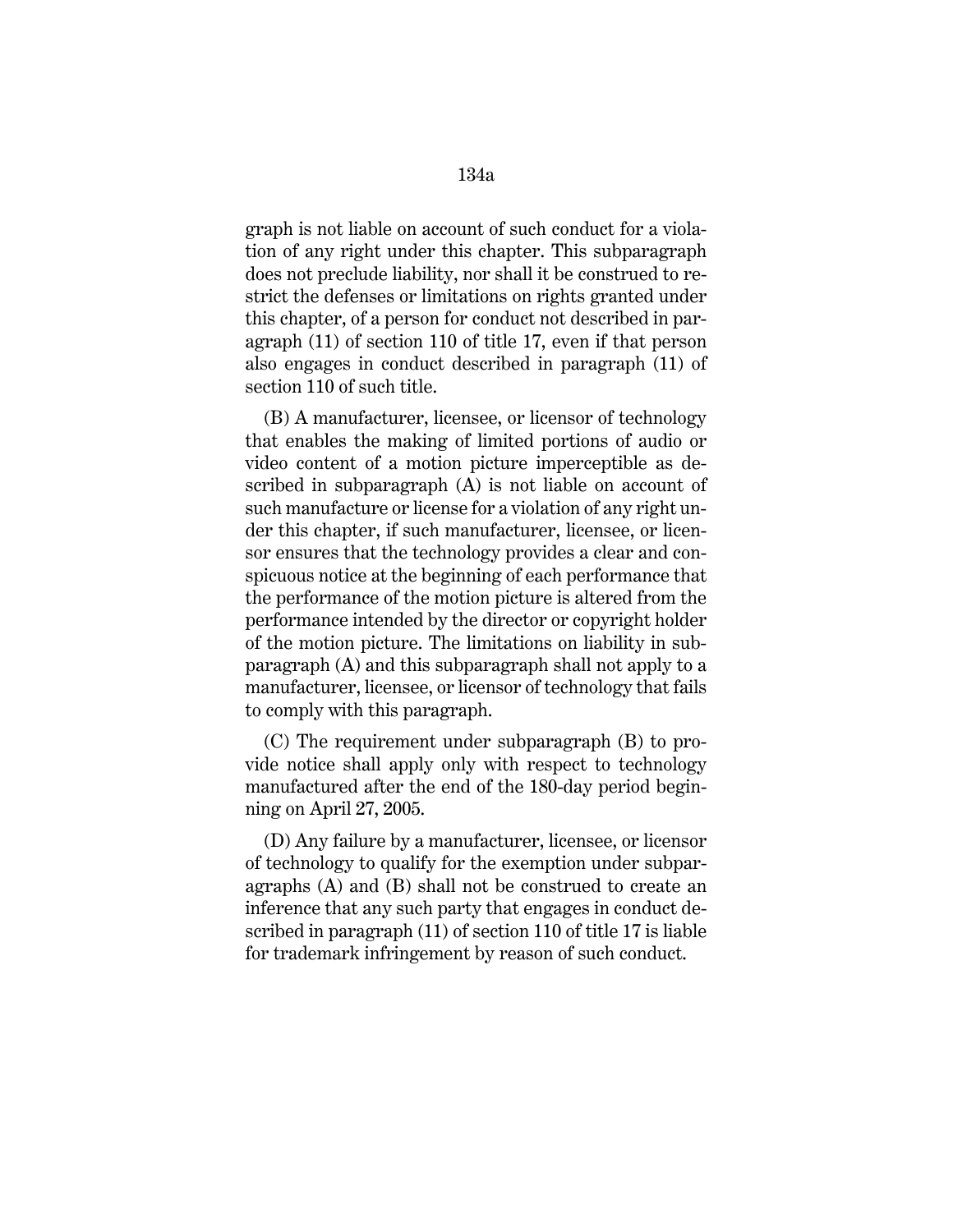## UNITED STATES CODE Title 15 – COMMERCE AND TRADE CHAPTER 22 – TRADEMARKS SUBCHAPTER III – GENERAL PROVISIONS Sec. 1115 – Registration on principal register as evidence of exclusive right to use mark; defenses

#### **15 U.S.C. § 1115. Registration on principal register as evidence of exclusive right to use mark; defenses**

\* \* \* \* \*

#### **(b) Incontestability; defenses**

To the extent that the right to use the registered mark has become incontestable under section 1065 of this title, the registration shall be conclusive evidence of the validity of the registered mark and of the registration of the mark, of the registrant's ownership of the mark, and of the registrant's exclusive right to use the registered mark in commerce. Such conclusive evidence shall relate to the exclusive right to use the mark on or in connection with the goods or services specified in the affidavit filed under the provisions of section 1065 of this title, or in the renewal application filed under the provisions of section 1059 of this title if the goods or services specified in the renewal are fewer in number, subject to any conditions or limitations in the registration or in such affidavit or renewal application. Such conclusive evidence of the right to use the registered mark shall be subject to proof of infringement as defined in section 1114 of this title, and shall be subject to the following defenses or defects:

\* \* \* \* \*

(9) That equitable principles, including laches, estoppel, and acquiescence, are applicable.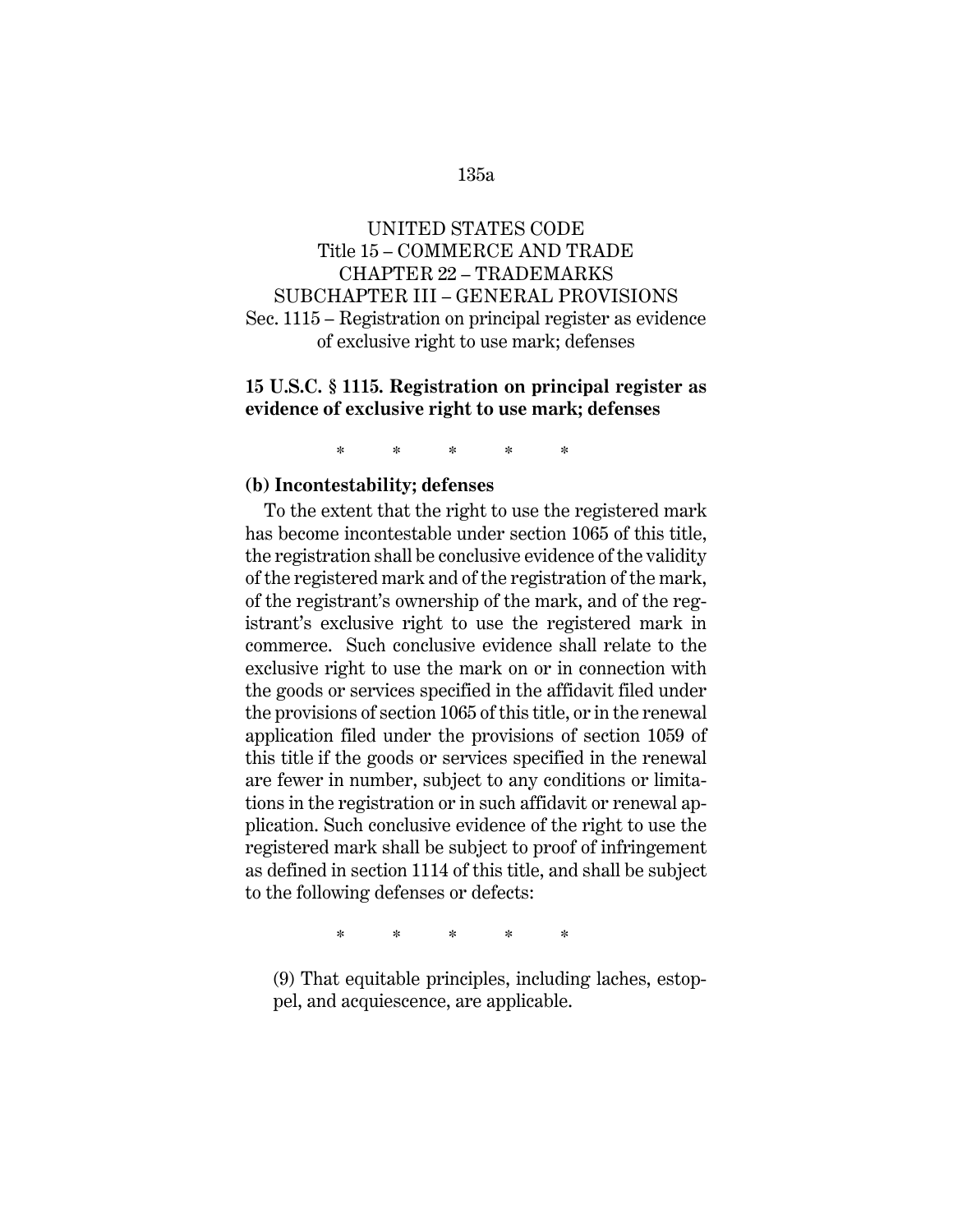## UNITED STATES CODE Title 15 – COMMERCE AND TRADE CHAPTER 22 – TRADEMARKS SUBCHAPTER III – GENERAL PROVISIONS Sec. 1116 – Injunctive relief

#### **15 U.S.C. § 1116. Injunctive relief**

#### **(a) Jurisdiction; service**

The several courts vested with jurisdiction of civil actions arising under this chapter shall have power to grant injunctions, according to the principles of equity and upon such terms as the court may deem reasonable, to prevent the violation of any right of the registrant of a mark registered in the Patent and Trademark Office or to prevent a violation under subsection (a), (c), or (d) of section 1125 of this title. Any such injunction may include a provision directing the defendant to file with the court and serve on the plaintiff within thirty days after the service on the defendant of such injunction, or such extended period as the court may direct, a report in writing under oath setting forth in detail the manner and form in which the defendant has complied with the injunction. Any such injunction granted upon hearing, after notice to the defendant, by any district court of the United States, may be served on the parties against whom such injunction is granted anywhere in the United States where they may be found, and shall be operative and may be enforced by proceedings to punish for contempt, or otherwise, by the court by which such injunction was granted, or by any other United States district court in whose jurisdiction the defendant may be found.

#### **(b) Transfer of certified copies of court papers**

The said courts shall have jurisdiction to enforce said injunction, as provided in this chapter, as fully as if the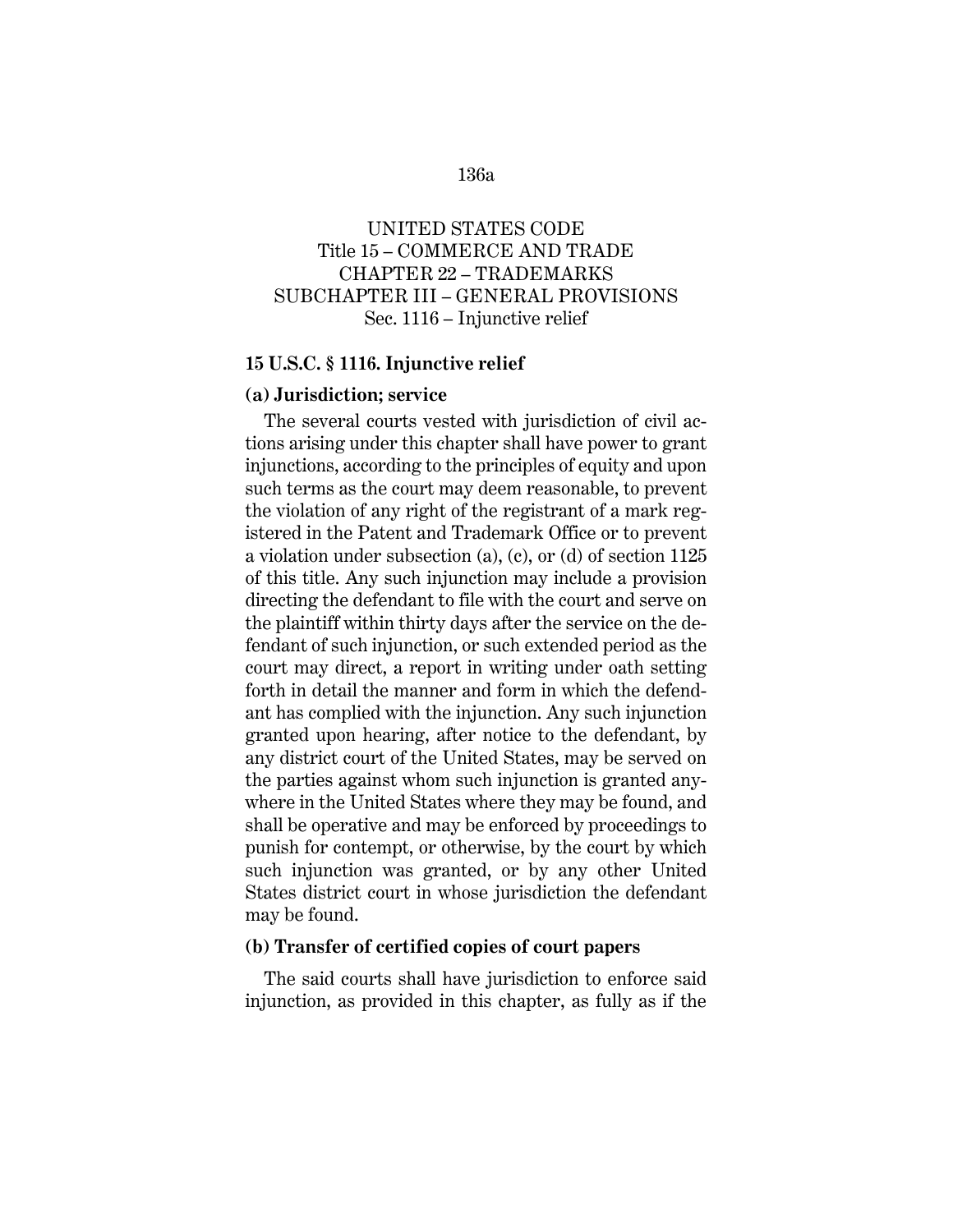injunction had been granted by the district court in which it is sought to be enforced. The clerk of the court or judge granting the injunction shall, when required to do so by the court before which application to enforce said injunction is made, transfer without delay to said court a certified copy of all papers on file in his office upon which said injunction was granted.

#### **(c) Notice to Director**

It shall be the duty of the clerks of such courts within one month after the filing of any action, suit, or proceeding involving a mark registered under the provisions of this chapter to give notice thereof in writing to the Director setting forth in order so far as known the names and addresses of the litigants and the designating number or numbers of the registration or registrations upon which the action, suit, or proceeding has been brought, and in the event any other registration be subsequently included in the action, suit, or proceeding by amendment, answer, or other pleading, the clerk shall give like notice thereof to the Director, and within one month after the judgment is entered or an appeal is taken the clerk of the court shall give notice thereof to the Director, and it shall be the duty of the Director on receipt of such notice forthwith to endorse the same upon the file wrapper of the said registration or registrations and to incorporate the same as a part of the contents of said file wrapper.

## **(d) Civil actions arising out of use of counterfeit marks**

(1)(A) In the case of a civil action arising under section 1114(1)(a) of this title or section 220506 of title 36 with respect to a violation that consists of using a counterfeit mark in connection with the sale, offering for sale, or distribution of goods or services, the court may, upon ex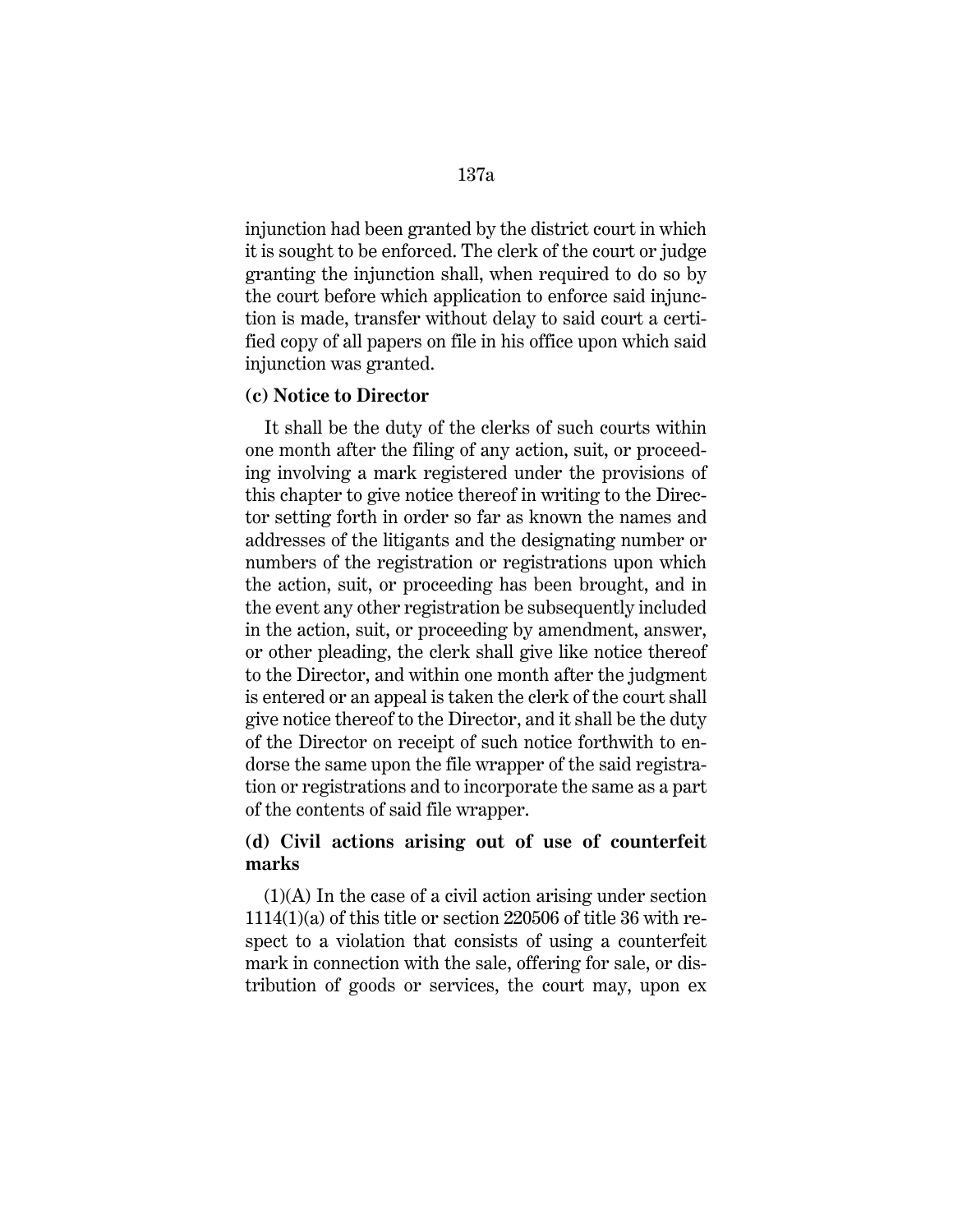parte application, grant an order under subsection (a) of this section pursuant to this subsection providing for the seizure of goods and counterfeit marks involved in such violation and the means of making such marks, and records documenting the manufacture, sale, or receipt of things involved in such violation.

(B) As used in this subsection the term "counterfeit mark" means–

(i) a counterfeit of a mark that is registered on the principal register in the United States Patent and Trademark Office for such goods or services sold, offered for sale, or distributed and that is in use, whether or not the person against whom relief is sought knew such mark was so registered; or

(ii) a spurious designation that is identical with, or substantially indistinguishable from, a designation as to which the remedies of this chapter are made available by reason of section 220506 of title 36;

but such term does not include any mark or designation used on or in connection with goods or services of which the manufacture [*sic*] or producer was, at the time of the manufacture or production in question authorized to use the mark or designation for the type of goods or services so manufactured or produced, by the holder of the right to use such mark or designation.

(2) The court shall not receive an application under this subsection unless the applicant has given such notice of the application as is reasonable under the circumstances to the United States attorney for the judicial district in which such order is sought. Such attorney may participate in the proceedings arising under such application if such proceedings may affect evidence of an offense against the United States. The court may deny such application if the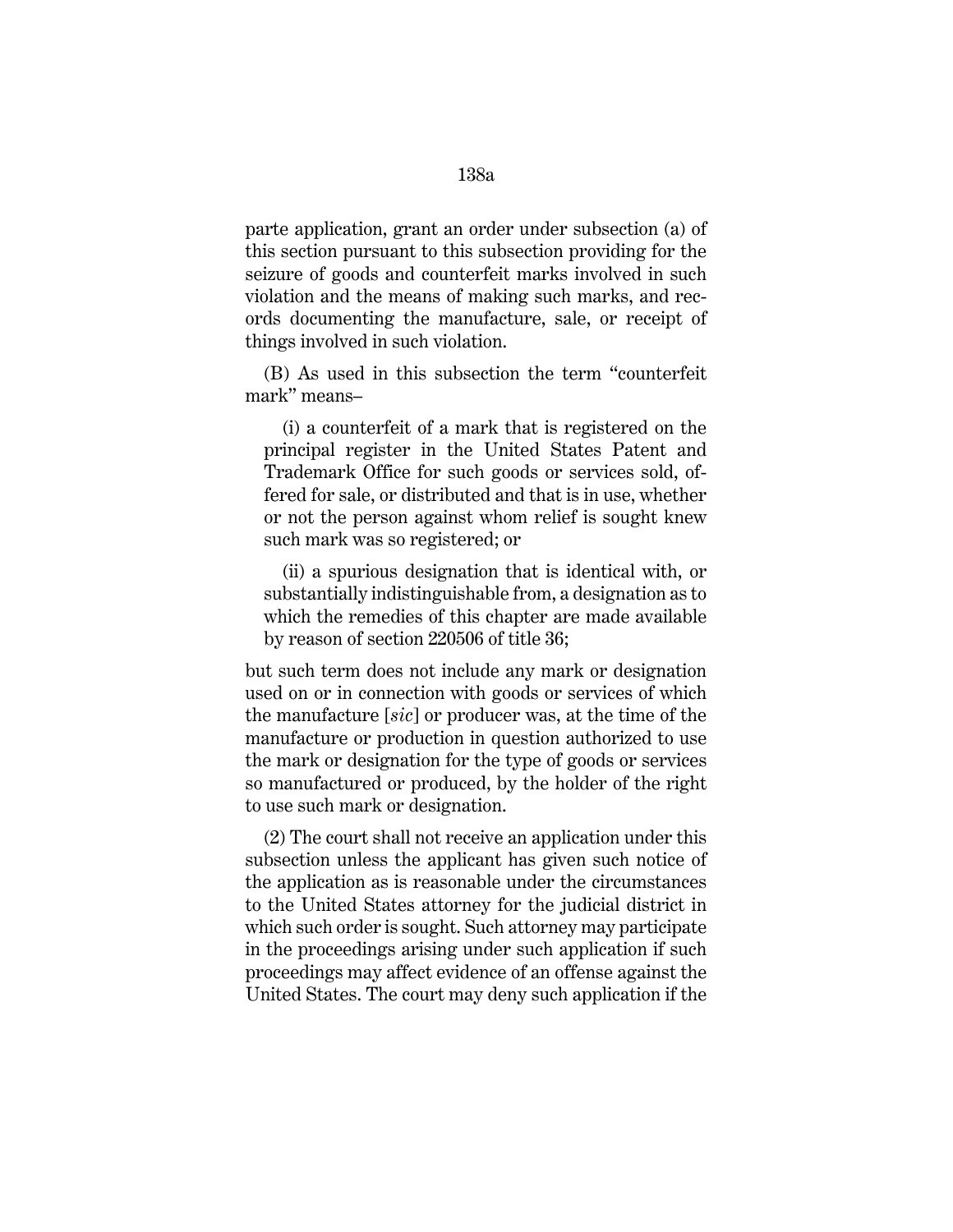court determines that the public interest in a potential prosecution so requires.

(3) The application for an order under this subsection shall–

(A) be based on an affidavit or the verified complaint establishing facts sufficient to support the findings of fact and conclusions of law required for such order; and

(B) contain the additional information required by paragraph (5) of this subsection to be set forth in such order.

(4) The court shall not grant such an application unless–

(A) the person obtaining an order under this subsection provides the security determined adequate by the court for the payment of such damages as any person may be entitled to recover as a result of a wrongful seizure or wrongful attempted seizure under this subsection; and

(B) the court finds that it clearly appears from specific facts that–

(i) an order other than an ex parte seizure order is not adequate to achieve the purposes of section 1114 of this title;

(ii) the applicant has not publicized the requested seizure;

(iii) the applicant is likely to succeed in showing that the person against whom seizure would be ordered used a counterfeit mark in connection with the sale, offering for sale, or distribution of goods or services;

(iv) an immediate and irreparable injury will occur if such seizure is not ordered;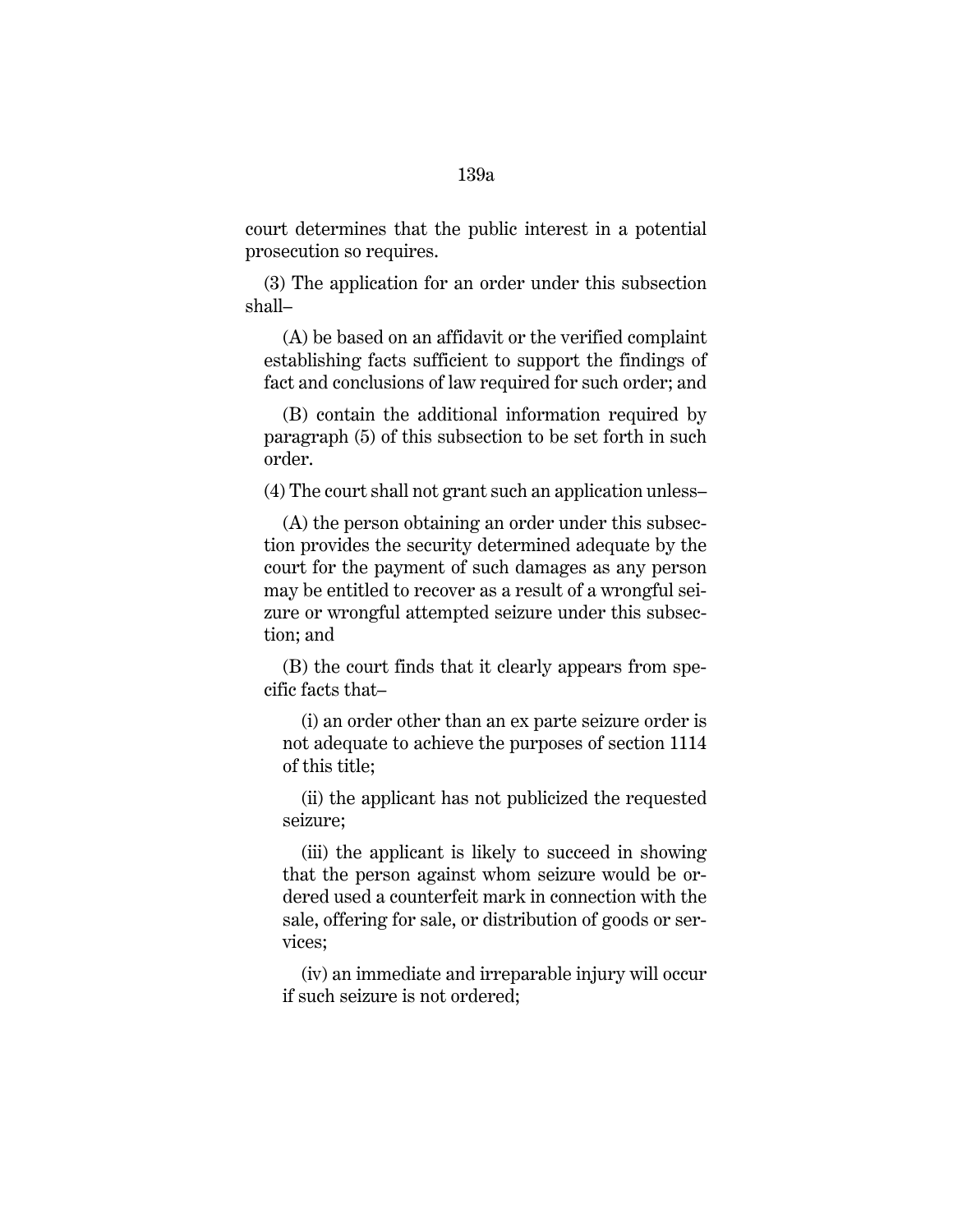(v) the matter to be seized will be located at the place identified in the application;

(vi) the harm to the applicant of denying the application outweighs the harm to the legitimate interests of the person against whom seizure would be ordered of granting the application; and

(vii) the person against whom seizure would be ordered, or persons acting in concert with such person, would destroy, move, hide, or otherwise make such matter inaccessible to the court, if the applicant were to proceed on notice to such person.

(5) An order under this subsection shall set forth–

(A) the findings of fact and conclusions of law required for the order;

(B) a particular description of the matter to be seized, and a description of each place at which such matter is to be seized;

(C) the time period, which shall end not later than seven days after the date on which such order is issued, during which the seizure is to be made;

(D) the amount of security required to be provided under this subsection; and

(E) a date for the hearing required under paragraph (10) of this subsection.

(6) The court shall take appropriate action to protect the person against whom an order under this subsection is directed from publicity, by or at the behest of the plaintiff, about such order and any seizure under such order.

(7) Any materials seized under this subsection shall be taken into the custody of the court. For seizures made un-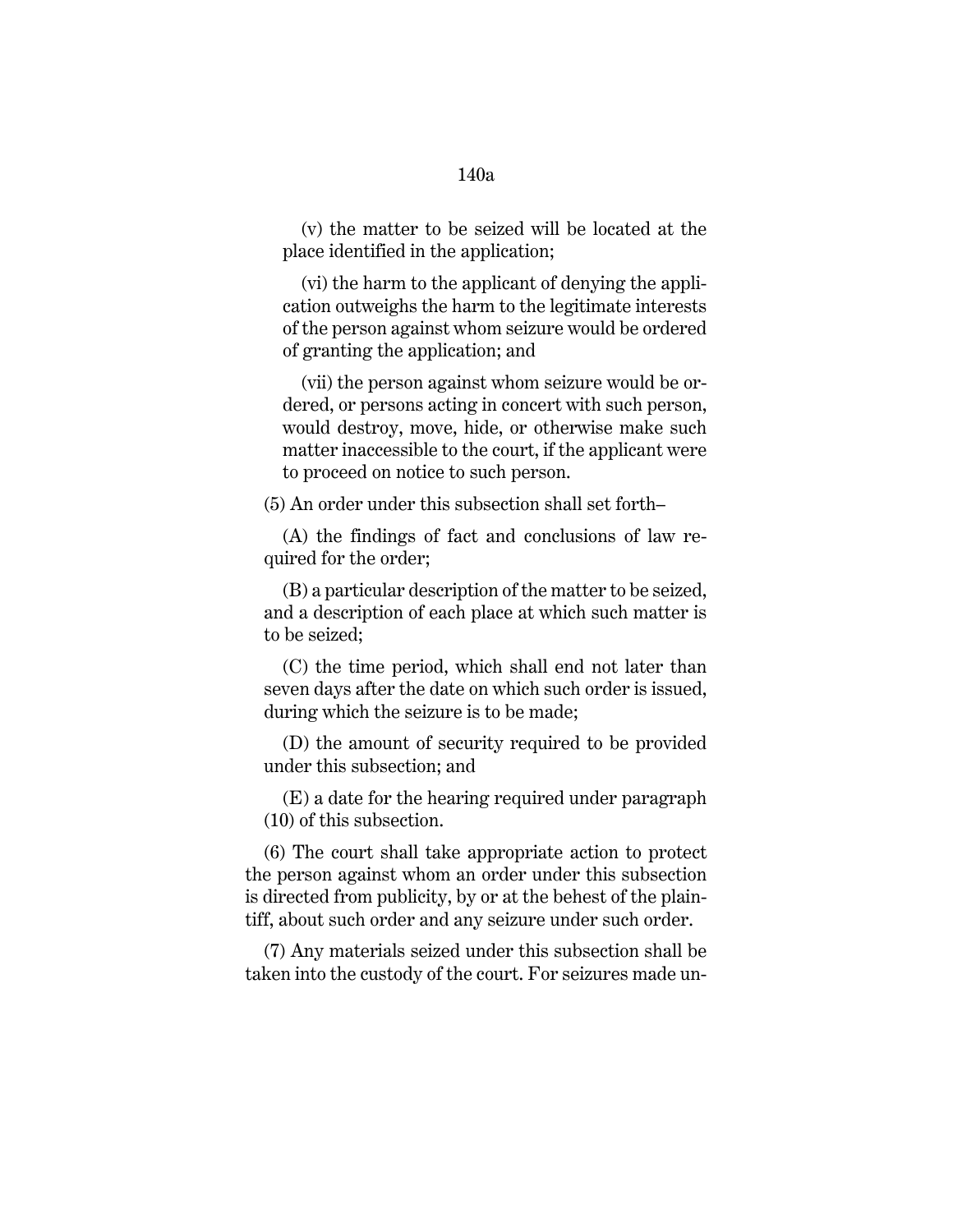der this section, the court shall enter an appropriate protective order with respect to discovery and use of any records or information that has been seized. The protective order shall provide for appropriate procedures to ensure that confidential, private, proprietary, or privileged information contained in such records is not improperly disclosed or used.

(8) An order under this subsection, together with the supporting documents, shall be sealed until the person against whom the order is directed has an opportunity to contest such order, except that any person against whom such order is issued shall have access to such order and supporting documents after the seizure has been carried out.

(9) The court shall order that service of a copy of the order under this subsection shall be made by a Federal law enforcement officer (such as a United States marshal or an officer or agent of the United States Customs Service, Secret Service, Federal Bureau of Investigation, or Post Office) or may be made by a State or local law enforcement officer, who, upon making service, shall carry out the seizure under the order. The court shall issue orders, when appropriate, to protect the defendant from undue damage from the disclosure of trade secrets or other confidential information during the course of the seizure, including, when appropriate, orders restricting the access of the applicant (or any agent or employee of the applicant) to such secrets or information.

(10)(A) The court shall hold a hearing, unless waived by all the parties, on the date set by the court in the order of seizure. That date shall be not sooner than ten days after the order is issued and not later than fifteen days after the order is issued, unless the applicant for the order shows good cause for another date or unless the party against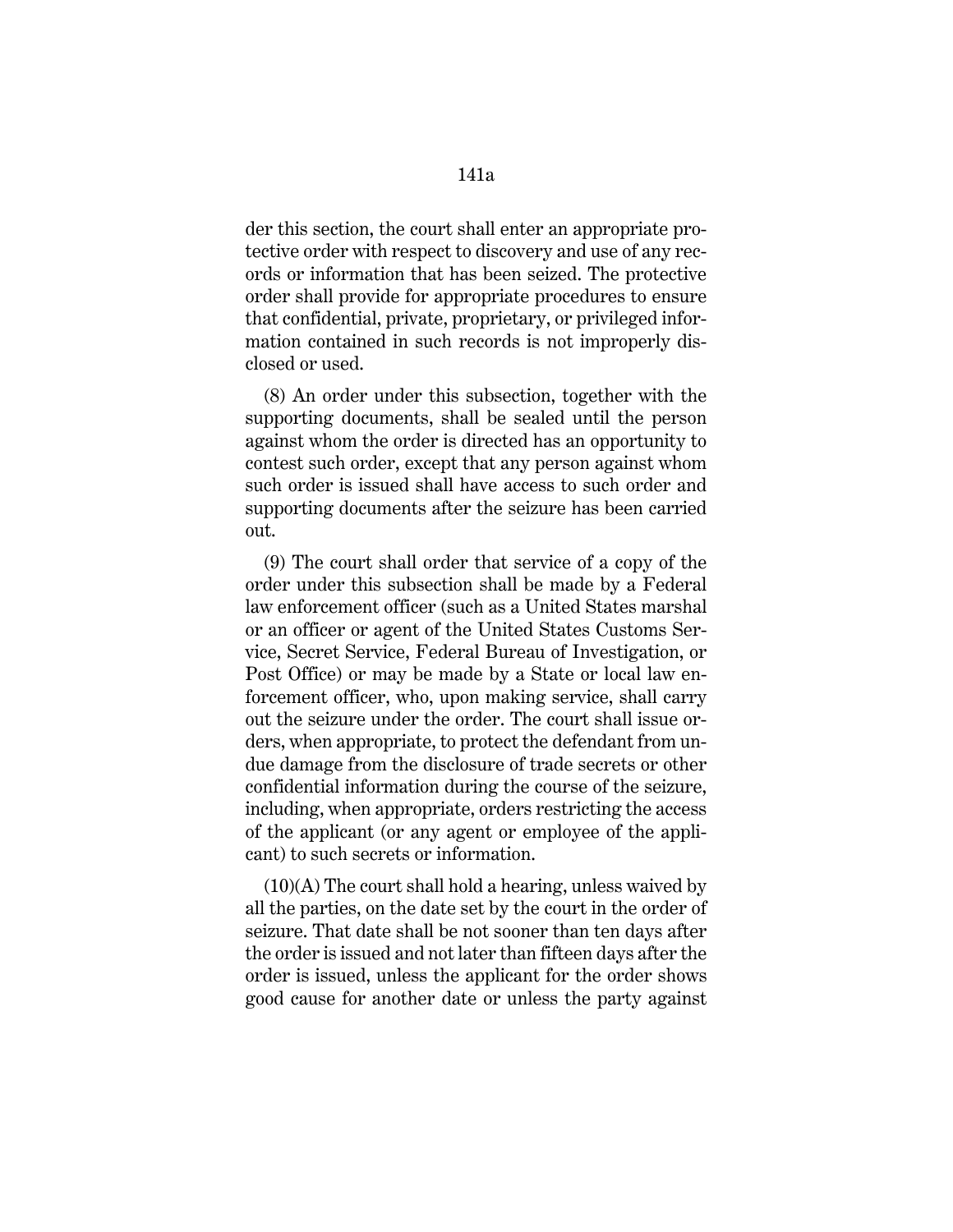whom such order is directed consents to another date for such hearing. At such hearing the party obtaining the order shall have the burden to prove that the facts supporting findings of fact and conclusions of law necessary to support such order are still in effect. If that party fails to meet that burden, the seizure order shall be dissolved or modified appropriately.

(B) In connection with a hearing under this paragraph, the court may make such orders modifying the time limits for discovery under the Rules of Civil Procedure as may be necessary to prevent the frustration of the purposes of such hearing.

(11) A person who suffers damage by reason of a wrongful seizure under this subsection has a cause of action against the applicant for the order under which such seizure was made, and shall be entitled to recover such relief as may be appropriate, including damages for lost profits, cost of materials, loss of good will, and punitive damages in instances where the seizure was sought in bad faith, and, unless the court finds extenuating circumstances, to recover a reasonable attorney's fee. The court in its discretion may award prejudgment interest on relief recovered under this paragraph, at an annual interest rate established under section 6621(a)(2) of title 26, commencing on the date of service of the claimant's pleading setting forth the claim under this paragraph and ending on the date such recovery is granted, or for such shorter time as the court deems appropriate.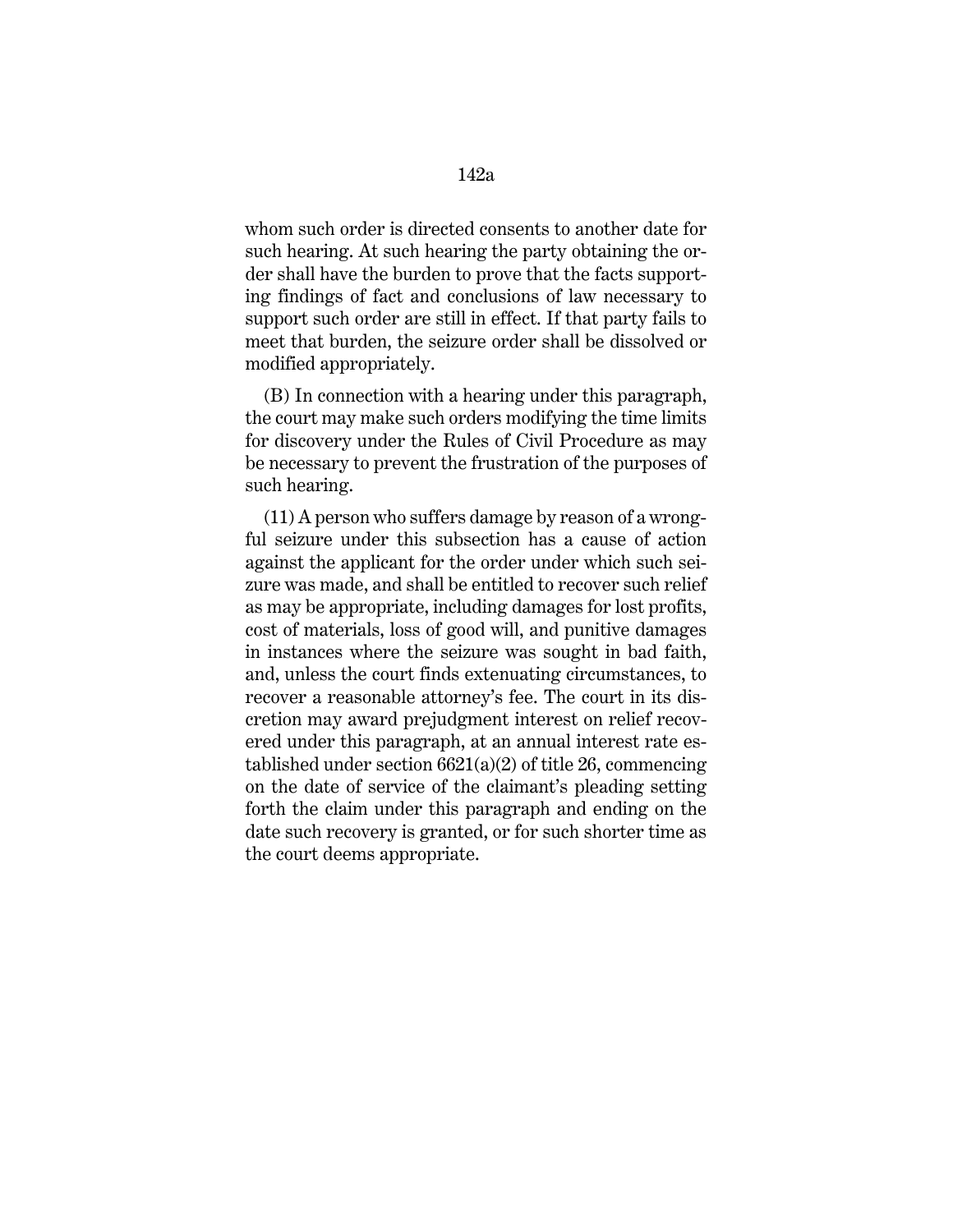# UNITED STATES CODE Title 15 – COMMERCE AND TRADE CHAPTER 22 – TRADEMARKS SUBCHAPTER III – GENERAL PROVISIONS Sec. 1117 – Recovery for violation of rights

## **15 U.S.C. § 1117. Recovery for violation of rights**

#### **(a) Profits; damages and costs; attorney fees**

When a violation of any right of the registrant of a mark registered in the Patent and Trademark Office, a violation under section 1125(a) or (d) of this title, or a willful violation under section 1125(c) of this title, shall have been established in any civil action arising under this chapter, the plaintiff shall be entitled, subject to the provisions of sections 1111 and 1114 of this title, and subject to the principles of equity, to recover (1) defendant's profits, (2) any damages sustained by the plaintiff, and (3) the costs of the action. The court shall assess such profits and damages or cause the same to be assessed under its direction. In assessing profits the plaintiff shall be required to prove defendant's sales only; defendant must prove all elements of cost or deduction claimed. In assessing damages the court may enter judgment, according to the circumstances of the case, for any sum above the amount found as actual damages, not exceeding three times such amount. If the court shall find that the amount of the recovery based on profits is either inadequate or excessive the court may in its discretion enter judgment for such sum as the court shall find to be just, according to the circumstances of the case. Such sum in either of the above circumstances shall constitute compensation and not a penalty. The court in exceptional cases may award reasonable attorney fees to the prevailing party.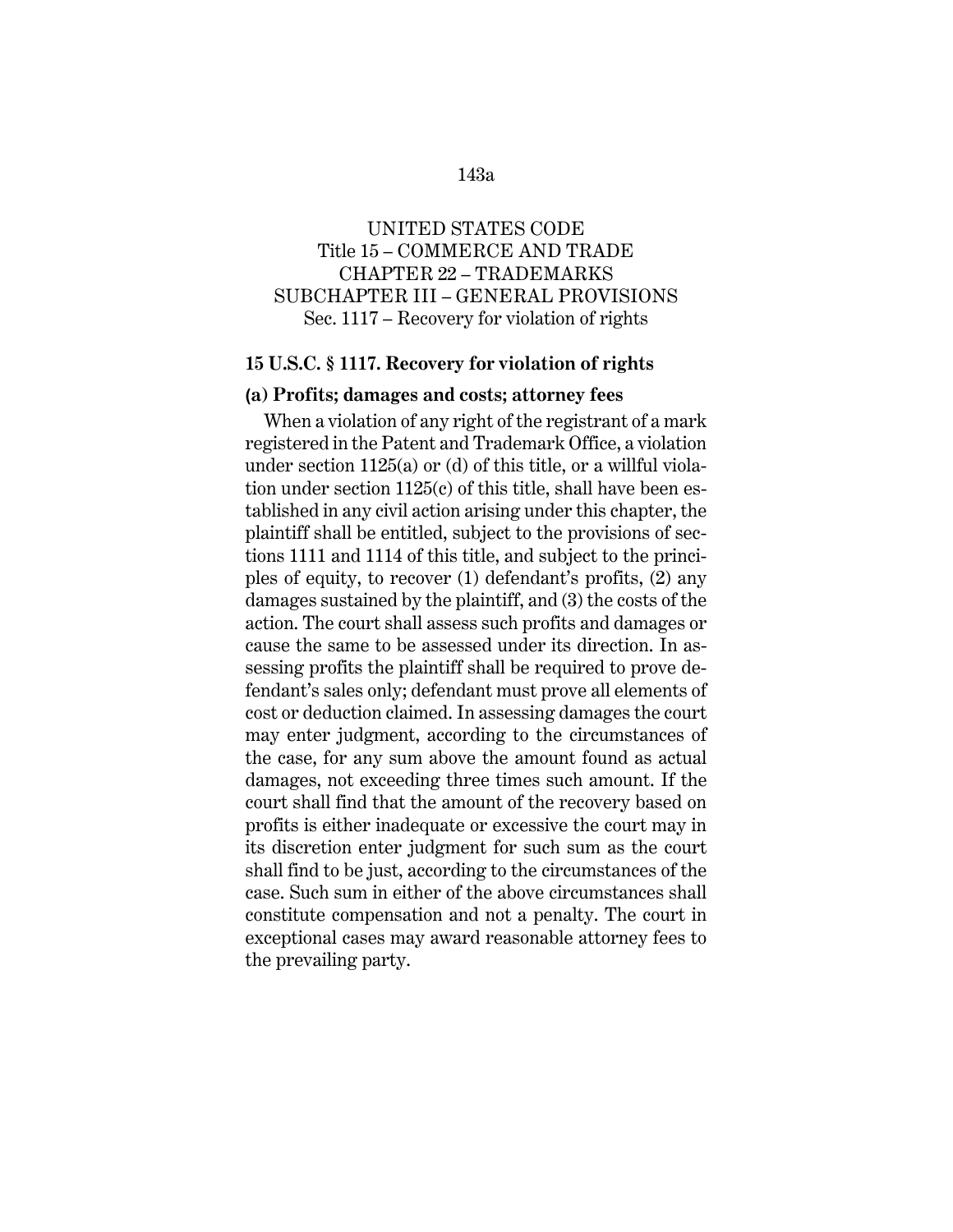#### **(b) Treble damages for use of counterfeit mark**

In assessing damages under subsection (a) for any violation of section 1114(1)(a) of this title or section 220506 of title 36, in a case involving use of a counterfeit mark or designation (as defined in section 1116(d) of this title), the court shall, unless the court finds extenuating circumstances, enter judgment for three times such profits or damages, whichever amount is greater, together with a reasonable attorney's fee, if the violation consists of–

(1) intentionally using a mark or designation, knowing such mark or designation is a counterfeit mark (as defined in section 1116(d) of this title), in connection with the sale, offering for sale, or distribution of goods or services; or

(2) providing goods or services necessary to the commission of a violation specified in paragraph (1), with the intent that the recipient of the goods or services would put the goods or services to use in committing the violation.

In such a case, the court may award prejudgment interest on such amount at an annual interest rate established under section  $6621(a)(2)$  of title 26, beginning on the date of the service of the claimant's pleadings setting forth the claim for such entry of judgment and ending on the date such entry is made, or for such shorter time as the court considers appropriate.

#### **(c) Statutory damages for use of counterfeit marks**

In a case involving the use of a counterfeit mark (as defined in section 1116(d) of this title) in connection with the sale, offering for sale, or distribution of goods or services, the plaintiff may elect, at any time before final judgment is rendered by the trial court, to recover, instead of actual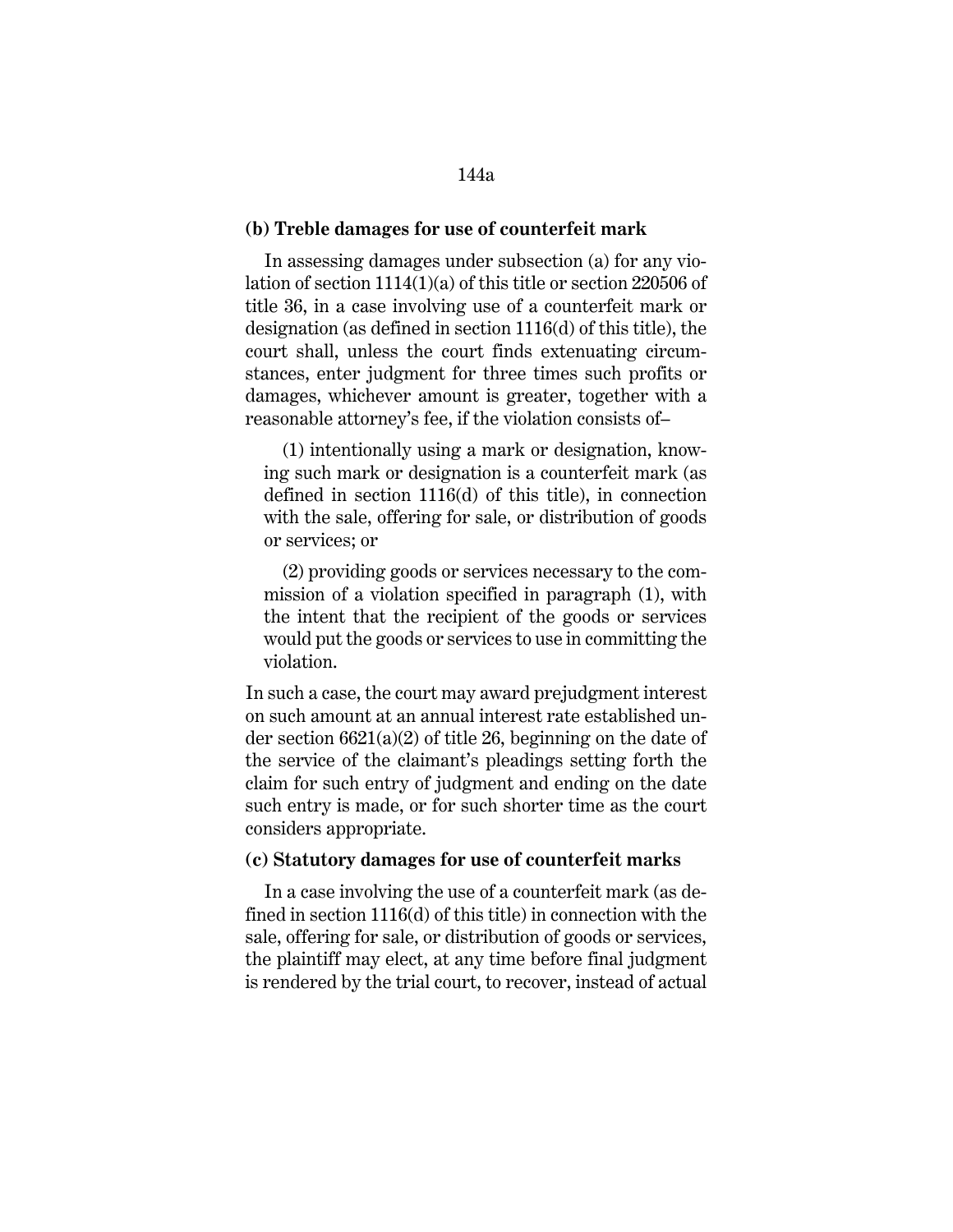damages and profits under subsection (a), an award of statutory damages for any such use in connection with the sale, offering for sale, or distribution of goods or services in the amount of–

(1) not less than \$1,000 or more than \$200,000 per counterfeit mark per type of goods or services sold, offered for sale, or distributed, as the court considers just; or

(2) if the court finds that the use of the counterfeit mark was willful, not more than \$2,000,000 per counterfeit mark per type of goods or services sold, offered for sale, or distributed, as the court considers just.

## **(d) Statutory damages for violation of section 1125(d)(1)**

In a case involving a violation of section  $1125(d)(1)$  of this title, the plaintiff may elect, at any time before final judgment is rendered by the trial court, to recover, instead of actual damages and profits, an award of statutory damages in the amount of not less than \$1,000 and not more than \$100,000 per domain name, as the court considers just.

## **(e) Rebuttable presumption of willful violation**

In the case of a violation referred to in this section, it shall be a rebuttable presumption that the violation is willful for purposes of determining relief if the violator, or a person acting in concert with the violator, knowingly provided or knowingly caused to be provided materially false contact information to a domain name registrar, domain name registry, or other domain name registration authority in registering, maintaining, or renewing a domain name used in connection with the violation. Nothing in this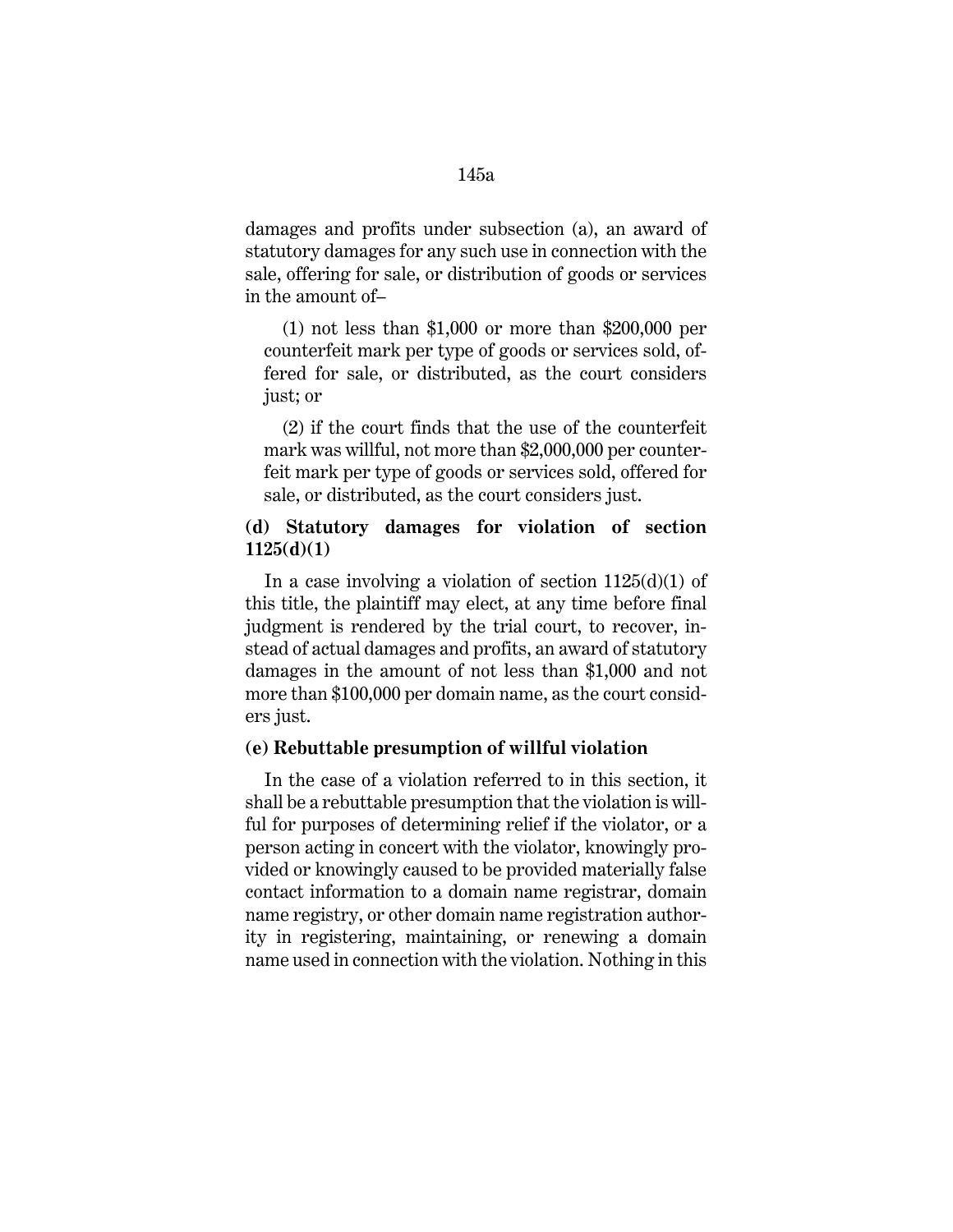subsection limits what may be considered a willful violation under this section.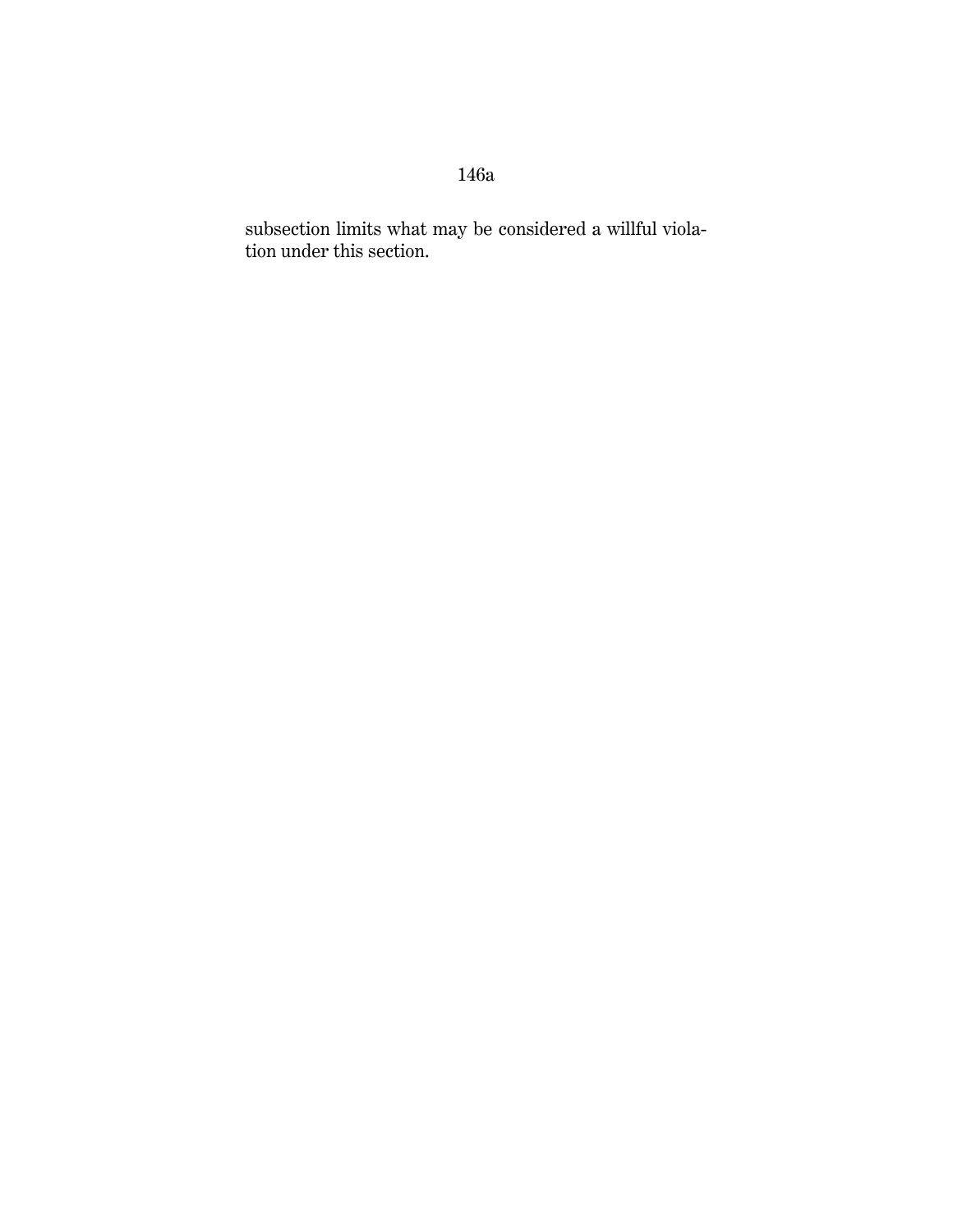# UNITED STATES CODE Title 15 – COMMERCE AND TRADE CHAPTER 22 – TRADEMARKS SUBCHAPTER III – GENERAL PROVISIONS Sec. 1118 – Destruction of infringing articles

#### **15 U.S.C. § 1118. Destruction of infringing articles**

In any action arising under this chapter, in which a violation of any right of the registrant of a mark registered in the Patent and Trademark Office, a violation under section 1125(a) of this title, or a willful violation under section 1125(c) of this title, shall have been established, the court may order that all labels, signs, prints, packages, wrappers, receptacles, and advertisements in the possession of the defendant, bearing the registered mark or, in the case of a violation of section 1125(a) of this title or a willful violation under section 1125(c) of this title, the word, term, name, symbol, device, combination thereof, designation, description, or representation that is the subject of the violation, or any reproduction, counterfeit, copy, or colorable imitation thereof, and all plates, molds, matrices, and other means of making the same, shall be delivered up and destroyed. The party seeking an order under this section for destruction of articles seized under section 1116(d) of this title shall give ten days' notice to the United States attorney for the judicial district in which such order is sought (unless good cause is shown for lesser notice) and such United States attorney may, if such destruction may affect evidence of an offense against the United States, seek a hearing on such destruction or participate in any hearing otherwise to be held with respect to such destruction.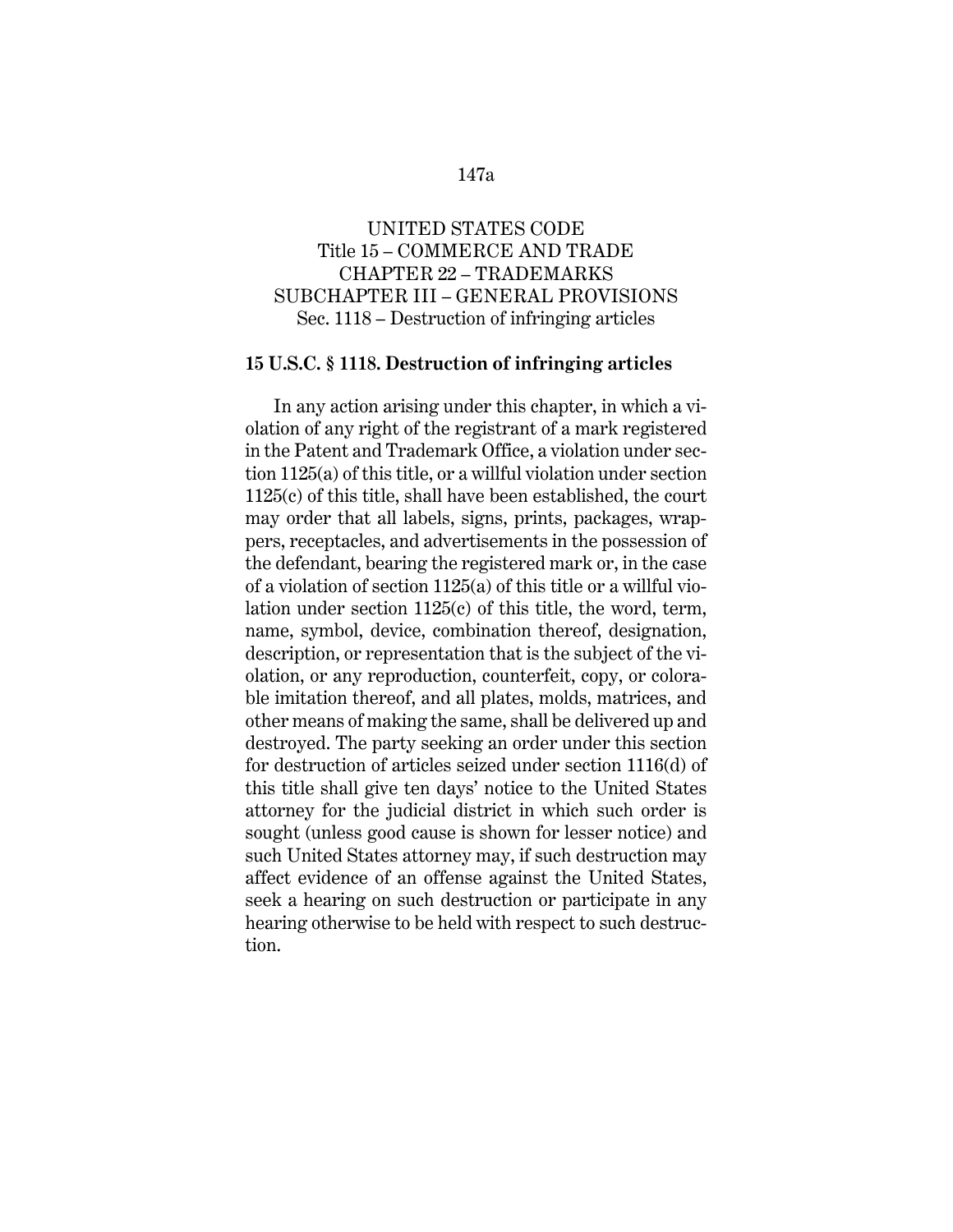# UNITED STATES CODE Title 15 – COMMERCE AND TRADE CHAPTER 22 – TRADEMARKS SUBCHAPTER III – GENERAL PROVISIONS Sec. 1125 – False designations of origin, false descriptions, and dilution forbidden

#### **15 U.S.C. § 1125. False designations of origin, false descriptions, and dilution forbidden**

#### **(a) Civil action**

(1) Any person who, on or in connection with any goods or services, or any container for goods, uses in commerce any word, term, name, symbol, or device, or any combination thereof, or any false designation of origin, false or misleading description of fact, or false or misleading representation of fact, which–

(A) is likely to cause confusion, or to cause mistake, or to deceive as to the affiliation, connection, or association of such person with another person, or as to the origin, sponsorship, or approval of his or her goods, services, or commercial activities by another person, or

(B) in commercial advertising or promotion, misrepresents the nature, characteristics, qualities, or geographic origin of his or her or another person's goods, services, or commercial activities,

shall be liable in a civil action by any person who believes that he or she is or is likely to be damaged by such act.

(2) As used in this subsection, the term "any person" includes any State, instrumentality of a State or employee of a State or instrumentality of a State acting in his or her official capacity. Any State, and any such instrumentality, officer, or employee, shall be subject to the provisions of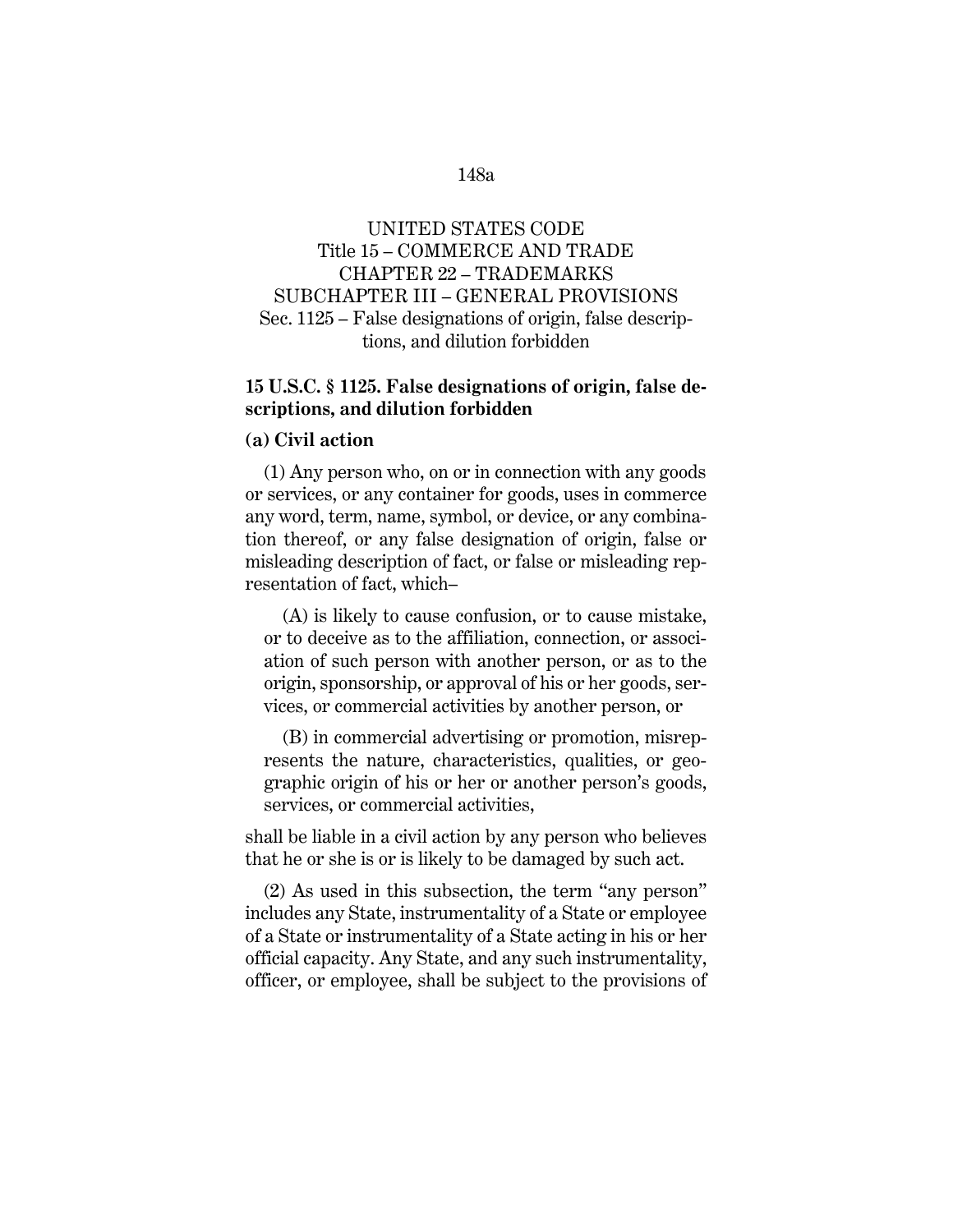## this chapter in the same manner and to the same extent as any nongovernmental entity.

(3) In a civil action for trade dress infringement under this chapter for trade dress not registered on the principal register, the person who asserts trade dress protection has the burden of proving that the matter sought to be protected is not functional.

## **(b) Importation**

Any goods marked or labeled in contravention of the provisions of this section shall not be imported into the United States or admitted to entry at any customhouse of the United States. The owner, importer, or consignee of goods refused entry at any customhouse under this section may have any recourse by protest or appeal that is given under the customs revenue laws or may have the remedy given by this chapter in cases involving goods refused entry or seized.

## **(c) Dilution by blurring; dilution by tarnishment**

#### **(1) Injunctive relief**

Subject to the principles of equity, the owner of a famous mark that is distinctive, inherently or through acquired distinctiveness, shall be entitled to an injunction against another person who, at any time after the owner's mark has become famous, commences use of a mark or trade name in commerce that is likely to cause dilution by blurring or dilution by tarnishment of the famous mark, regardless of the presence or absence of actual or likely confusion, of competition, or of actual economic injury.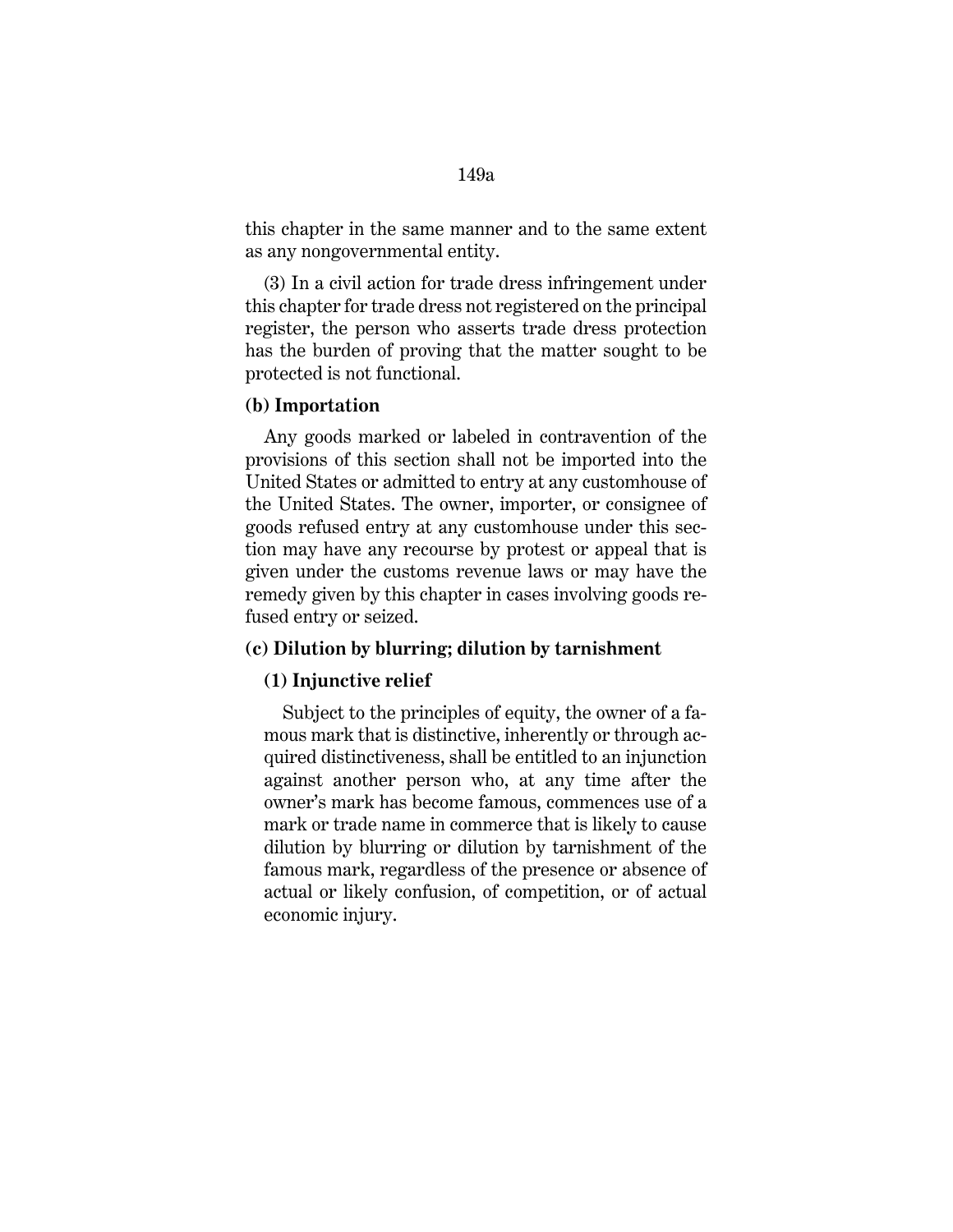#### **(2) Definitions**

(A) For purposes of paragraph (1), a mark is famous if it is widely recognized by the general consuming public of the United States as a designation of source of the goods or services of the mark's owner. In determining whether a mark possesses the requisite degree of recognition, the court may consider all relevant factors, including the following:

(i) The duration, extent, and geographic reach of advertising and publicity of the mark, whether advertised or publicized by the owner or third parties.

(ii) The amount, volume, and geographic extent of sales of goods or services offered under the mark.

(iii) The extent of actual recognition of the mark.

(iv) Whether the mark was registered under the Act of March 3, 1881, or the Act of February 20, 1905, or on the principal register.

(B) For purposes of paragraph (1), "dilution by blurring" is association arising from the similarity between a mark or trade name and a famous mark that impairs the distinctiveness of the famous mark. In determining whether a mark or trade name is likely to cause dilution by blurring, the court may consider all relevant factors, including the following:

(i) The degree of similarity between the mark or trade name and the famous mark.

(ii) The degree of inherent or acquired distinctiveness of the famous mark.

(iii) The extent to which the owner of the famous mark is engaging in substantially exclusive use of the mark.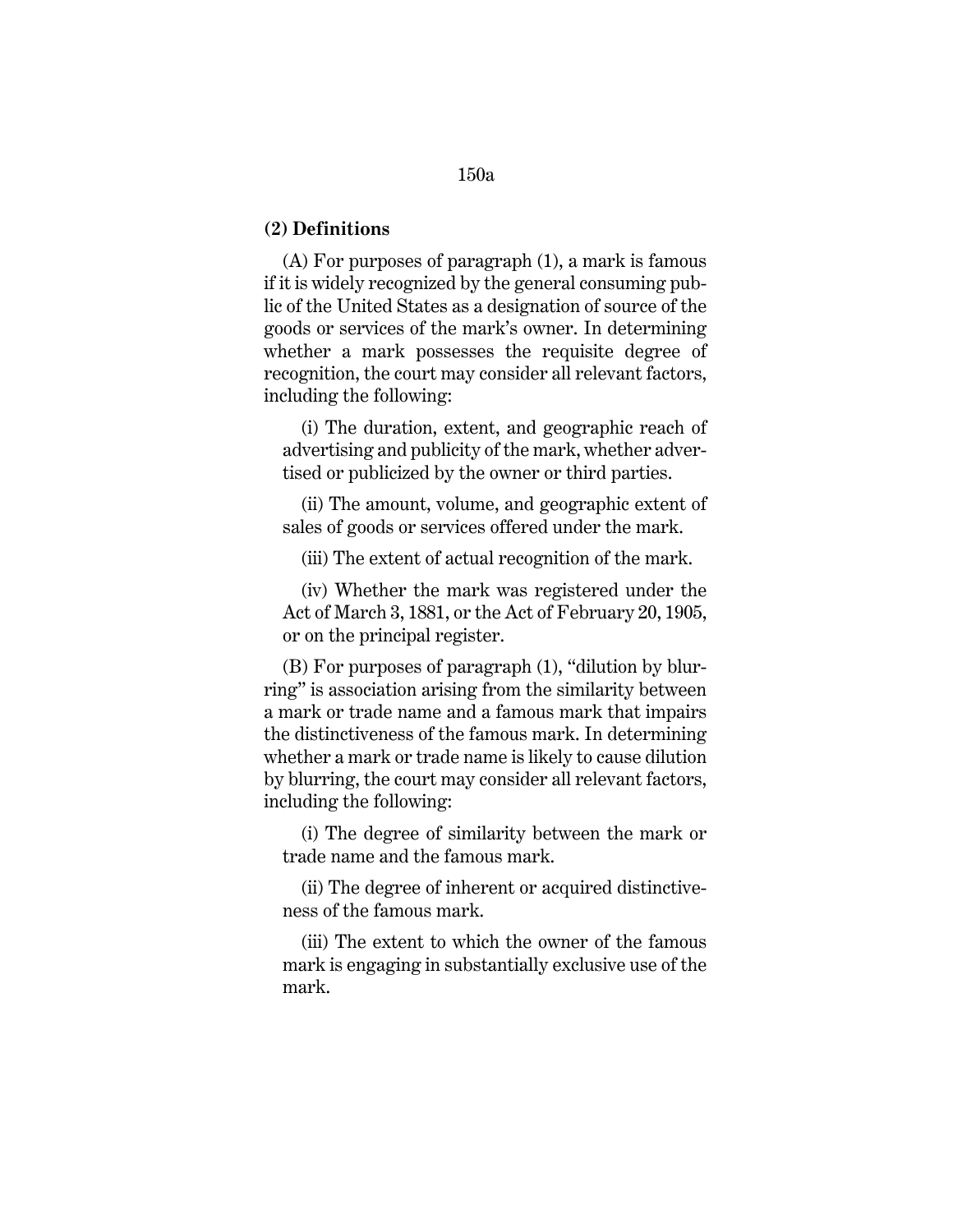(iv) The degree of recognition of the famous mark.

(v) Whether the user of the mark or trade name intended to create an association with the famous mark.

(vi) Any actual association between the mark or trade name and the famous mark.

(C) For purposes of paragraph (1), "dilution by tarnishment" is association arising from the similarity between a mark or trade name and a famous mark that harms the reputation of the famous mark.

#### **(3) Exclusions**

The following shall not be actionable as dilution by blurring or dilution by tarnishment under this subsection:

(A) Any fair use, including a nominative or descriptive fair use, or facilitation of such fair use, of a famous mark by another person other than as a designation of source for the person's own goods or services, including use in connection with–

(i) advertising or promotion that permits consumers to compare goods or services; or

(ii) identifying and parodying, criticizing, or commenting upon the famous mark owner or the goods or services of the famous mark owner.

(B) All forms of news reporting and news commentary.

(C) Any noncommercial use of a mark.

#### **(4) Burden of proof**

In a civil action for trade dress dilution under this chapter for trade dress not registered on the principal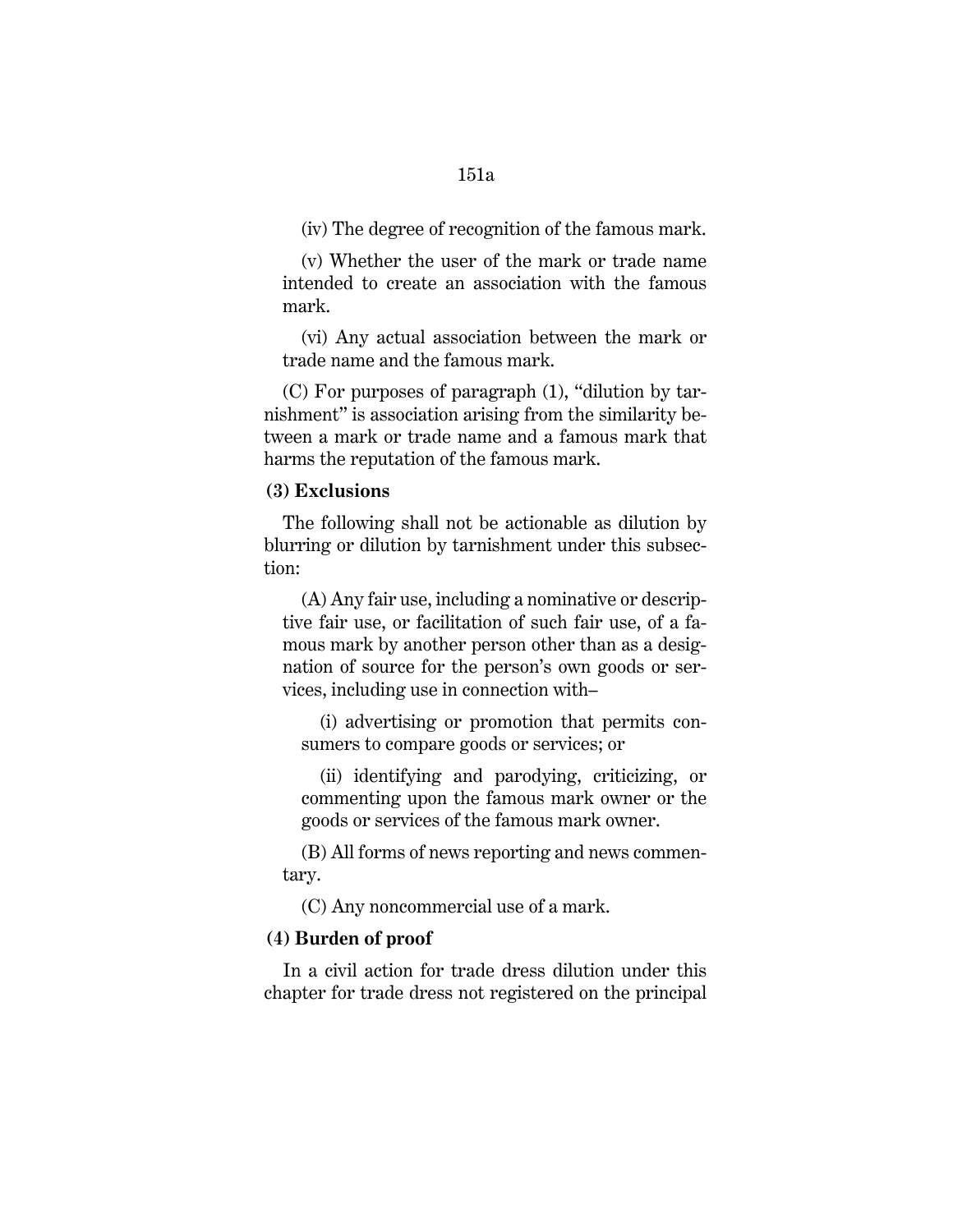## register, the person who asserts trade dress protection has the burden of proving that–

(A) the claimed trade dress, taken as a whole, is not functional and is famous; and

(B) if the claimed trade dress includes any mark or marks registered on the principal register, the unregistered matter, taken as a whole, is famous separate and apart from any fame of such registered marks.

#### **(5) Additional remedies**

In an action brought under this subsection, the owner of the famous mark shall be entitled to injunctive relief as set forth in section 1116 of this title. The owner of the famous mark shall also be entitled to the remedies set forth in sections 1117(a) and 1118 of this title, subject to the discretion of the court and the principles of equity if–

(A) the mark or trade name that is likely to cause dilution by blurring or dilution by tarnishment was first used in commerce by the person against whom the injunction is sought after October 6, 2006; and

(B) in a claim arising under this subsection–

(i) by reason of dilution by blurring, the person against whom the injunction is sought willfully intended to trade on the recognition of the famous mark; or

(ii) by reason of dilution by tarnishment, the person against whom the injunction is sought willfully intended to harm the reputation of the famous mark.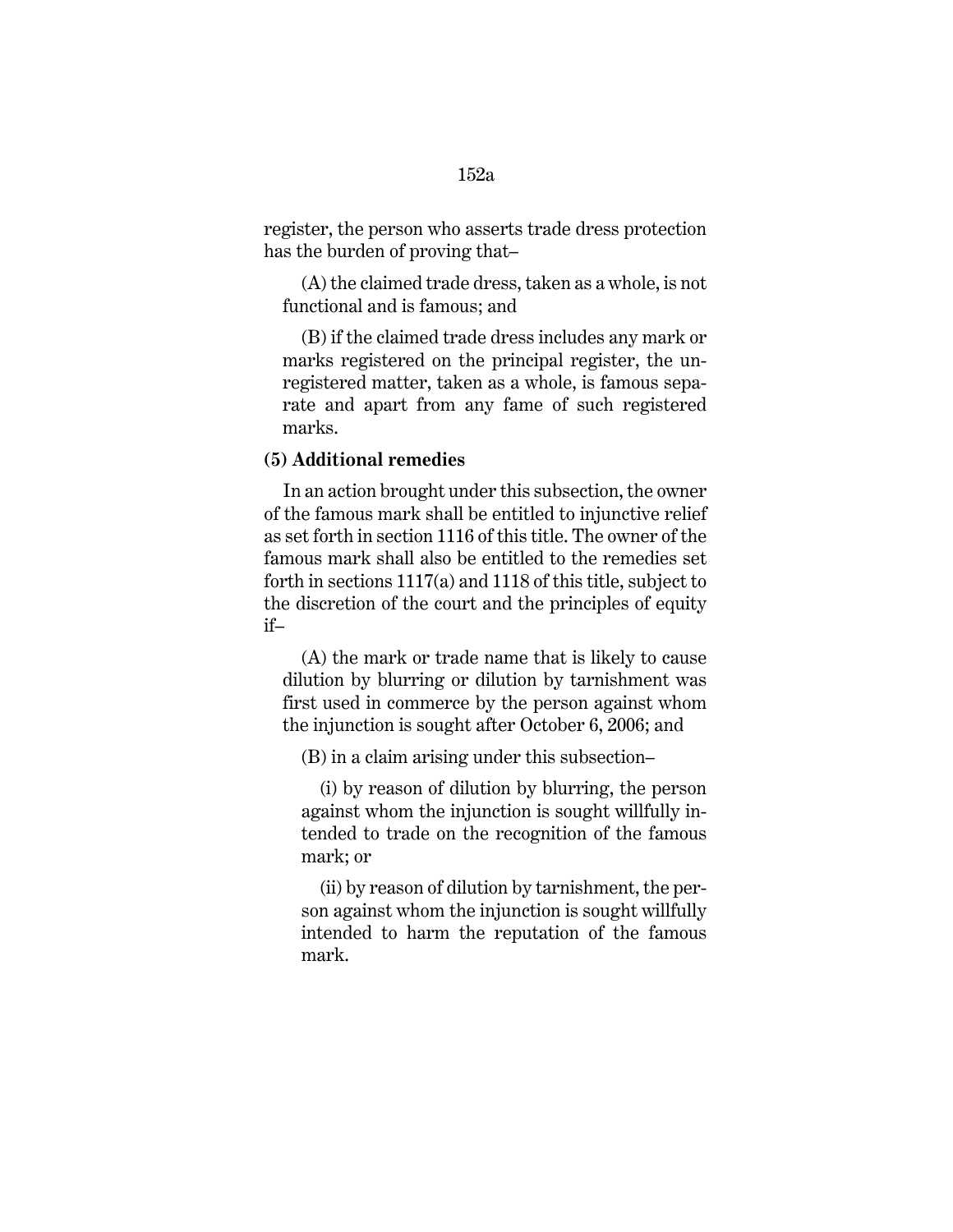## **(6) Ownership of valid registration a complete bar to action**

The ownership by a person of a valid registration under the Act of March 3, 1881, or the Act of February 20, 1905, or on the principal register under this chapter shall be a complete bar to an action against that person, with respect to that mark, that–

(A) is brought by another person under the common law or a statute of a State; and

(B)(i) seeks to prevent dilution by blurring or dilution by tarnishment; or

(ii) asserts any claim of actual or likely damage or harm to the distinctiveness or reputation of a mark, label, or form of advertisement.

#### **(7) Savings clause**

Nothing in this subsection shall be construed to impair, modify, or supersede the applicability of the patent laws of the United States.

#### **(d) Cyberpiracy prevention**

(1)(A) A person shall be liable in a civil action by the owner of a mark, including a personal name which is protected as a mark under this section, if, without regard to the goods or services of the parties, that person–

(i) has a bad faith intent to profit from that mark, including a personal name which is protected as a mark under this section; and

(ii) registers, traffics in, or uses a domain name that–

(I) in the case of a mark that is distinctive at the time of registration of the domain name, is identical or confusingly similar to that mark;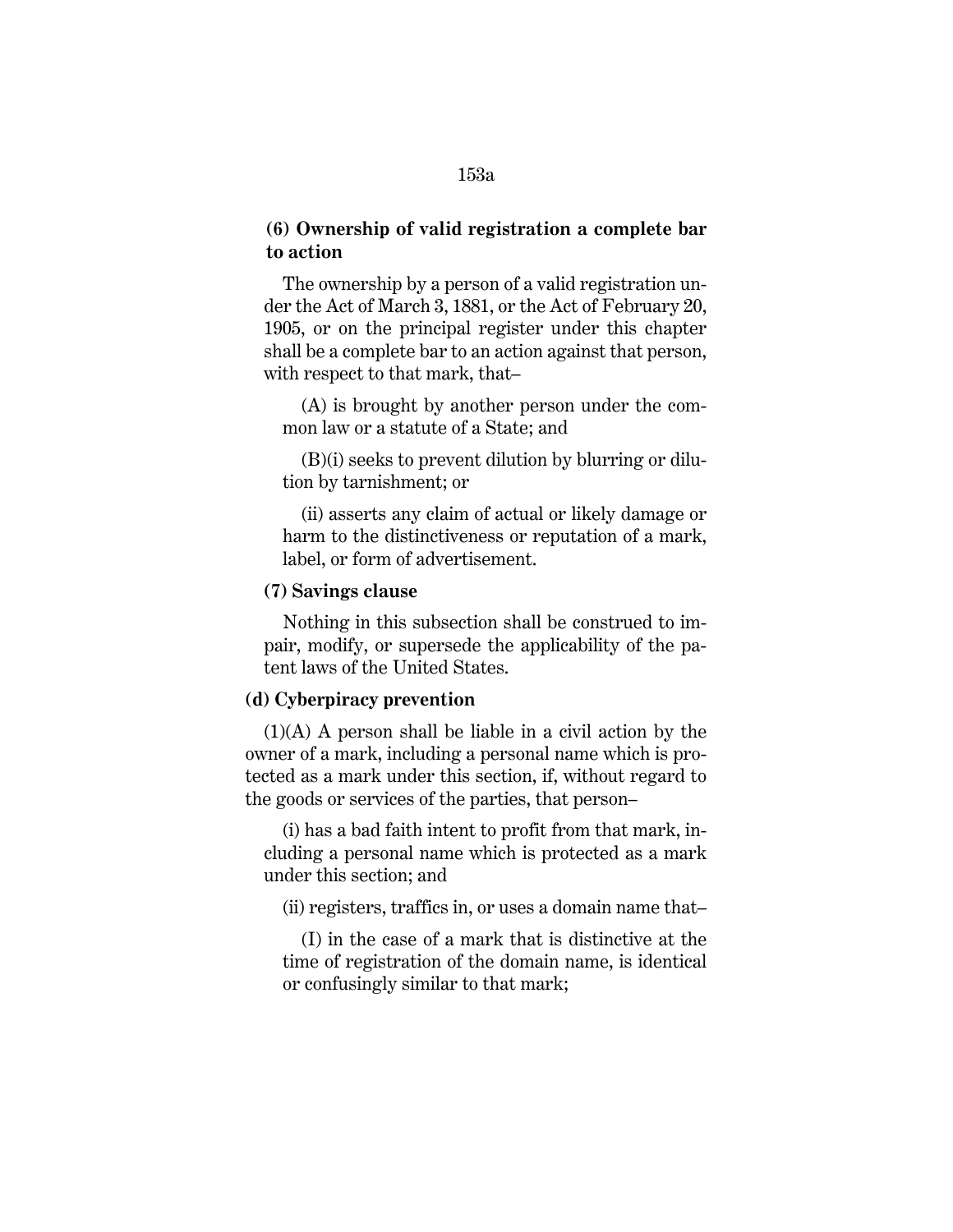(II) in the case of a famous mark that is famous at the time of registration of the domain name, is identical or confusingly similar to or dilutive of that mark; or

(III) is a trademark, word, or name protected by reason of section 706 of title 18 or section 220506 of title 36.

(B)(i) In determining whether a person has a bad faith intent described under subparagraph (A), a court may consider factors such as, but not limited to–

(I) the trademark or other intellectual property rights of the person, if any, in the domain name;

(II) the extent to which the domain name consists of the legal name of the person or a name that is otherwise commonly used to identify that person;

(III) the person's prior use, if any, of the domain name in connection with the bona fide offering of any goods or services;

(IV) the person's bona fide noncommercial or fair use of the mark in a site accessible under the domain name;

(V) the person's intent to divert consumers from the mark owner's online location to a site accessible under the domain name that could harm the goodwill represented by the mark, either for commercial gain or with the intent to tarnish or disparage the mark, by creating a likelihood of confusion as to the source, sponsorship, affiliation, or endorsement of the site;

(VI) the person's offer to transfer, sell, or otherwise assign the domain name to the mark owner or any third party for financial gain without having used, or having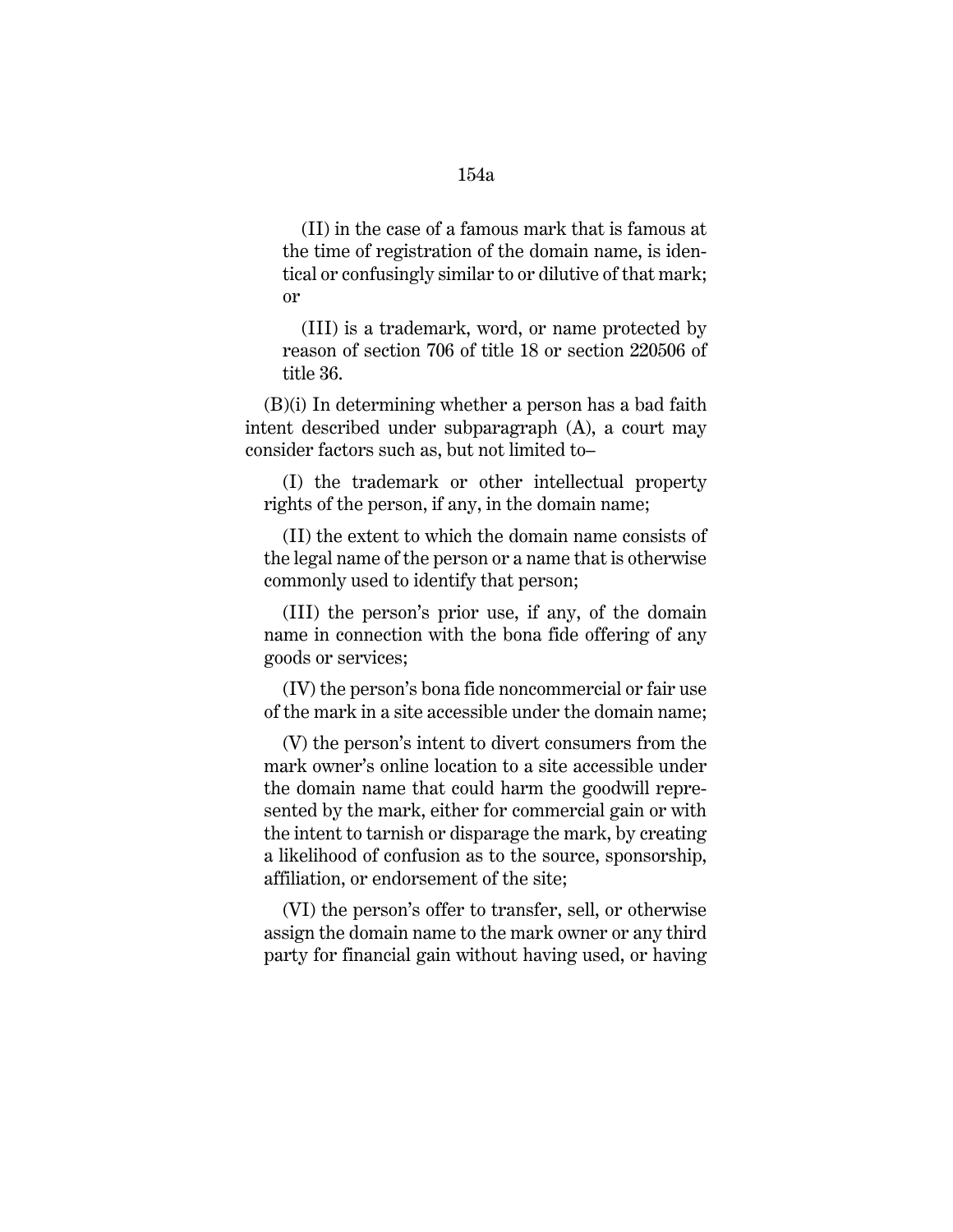an intent to use, the domain name in the bona fide offering of any goods or services, or the person's prior conduct indicating a pattern of such conduct;

(VII) the person's provision of material and misleading false contact information when applying for the registration of the domain name, the person's intentional failure to maintain accurate contact information, or the person's prior conduct indicating a pattern of such conduct;

(VIII) the person's registration or acquisition of multiple domain names which the person knows are identical or confusingly similar to marks of others that are distinctive at the time of registration of such domain names, or dilutive of famous marks of others that are famous at the time of registration of such domain names, without regard to the goods or services of the parties; and

(IX) the extent to which the mark incorporated in the person's domain name registration is or is not distinctive and famous within the meaning of subsection (c).

(ii) Bad faith intent described under subparagraph (A) shall not be found in any case in which the court determines that the person believed and had reasonable grounds to believe that the use of the domain name was a fair use or otherwise lawful.

(C) In any civil action involving the registration, trafficking, or use of a domain name under this paragraph, a court may order the forfeiture or cancellation of the domain name or the transfer of the domain name to the owner of the mark.

(D) A person shall be liable for using a domain name under subparagraph (A) only if that person is the domain name registrant or that registrant's authorized licensee.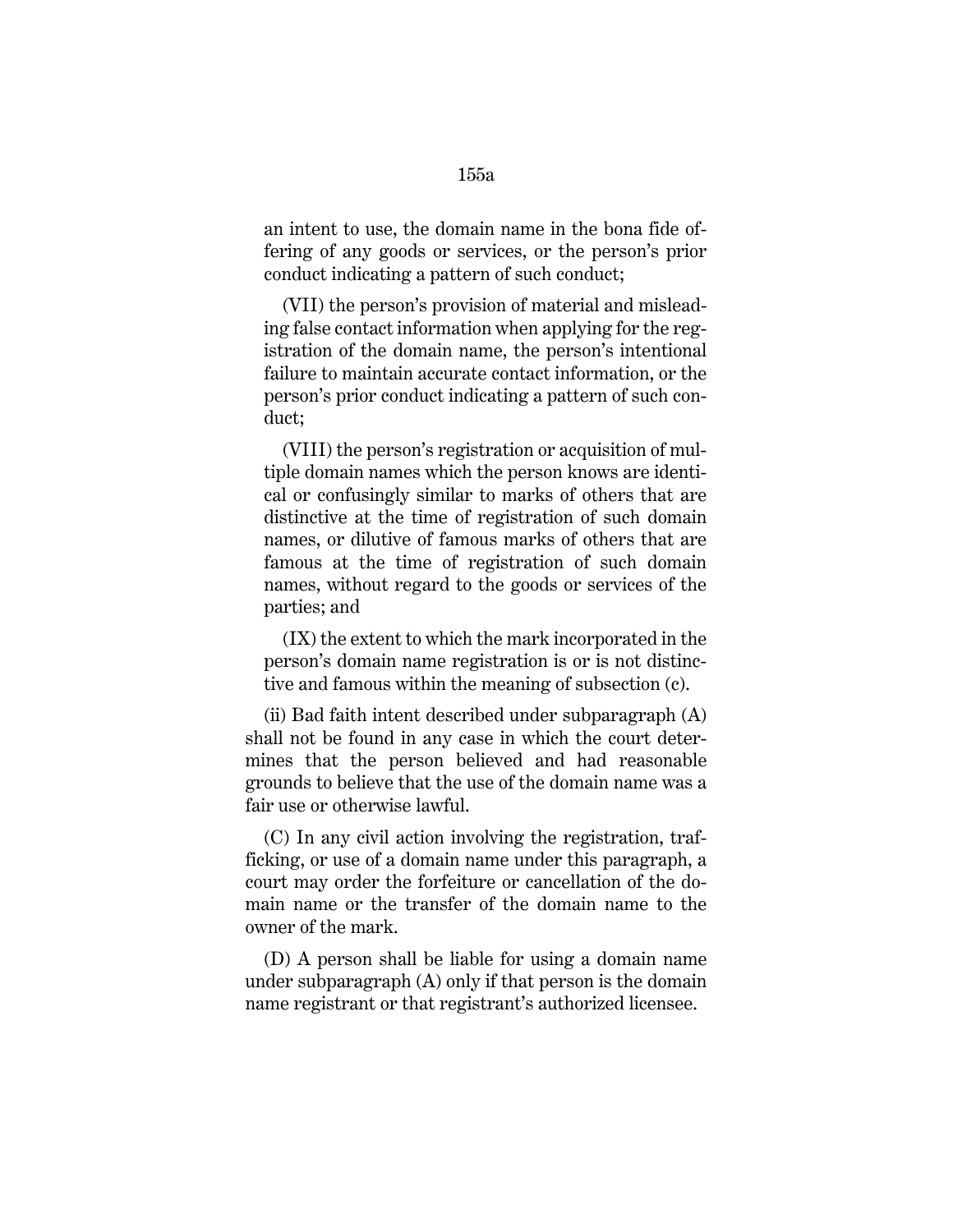(E) As used in this paragraph, the term "traffics in" refers to transactions that include, but are not limited to, sales, purchases, loans, pledges, licenses, exchanges of currency, and any other transfer for consideration or receipt in exchange for consideration.

 $(2)(A)$  The owner of a mark may file an in rem civil action against a domain name in the judicial district in which the domain name registrar, domain name registry, or other domain name authority that registered or assigned the domain name is located if–

(i) the domain name violates any right of the owner of a mark registered in the Patent and Trademark Office, or protected under subsection (a) or (c); and

(ii) the court finds that the owner–

(I) is not able to obtain in personam jurisdiction over a person who would have been a defendant in a civil action under paragraph (1); or

(II) through due diligence was not able to find a person who would have been a defendant in a civil action under paragraph (1) by–

(aa) sending a notice of the alleged violation and intent to proceed under this paragraph to the registrant of the domain name at the postal and e-mail address provided by the registrant to the registrar; and

(bb) publishing notice of the action as the court may direct promptly after filing the action.

(B) The actions under subparagraph (A)(ii) shall constitute service of process.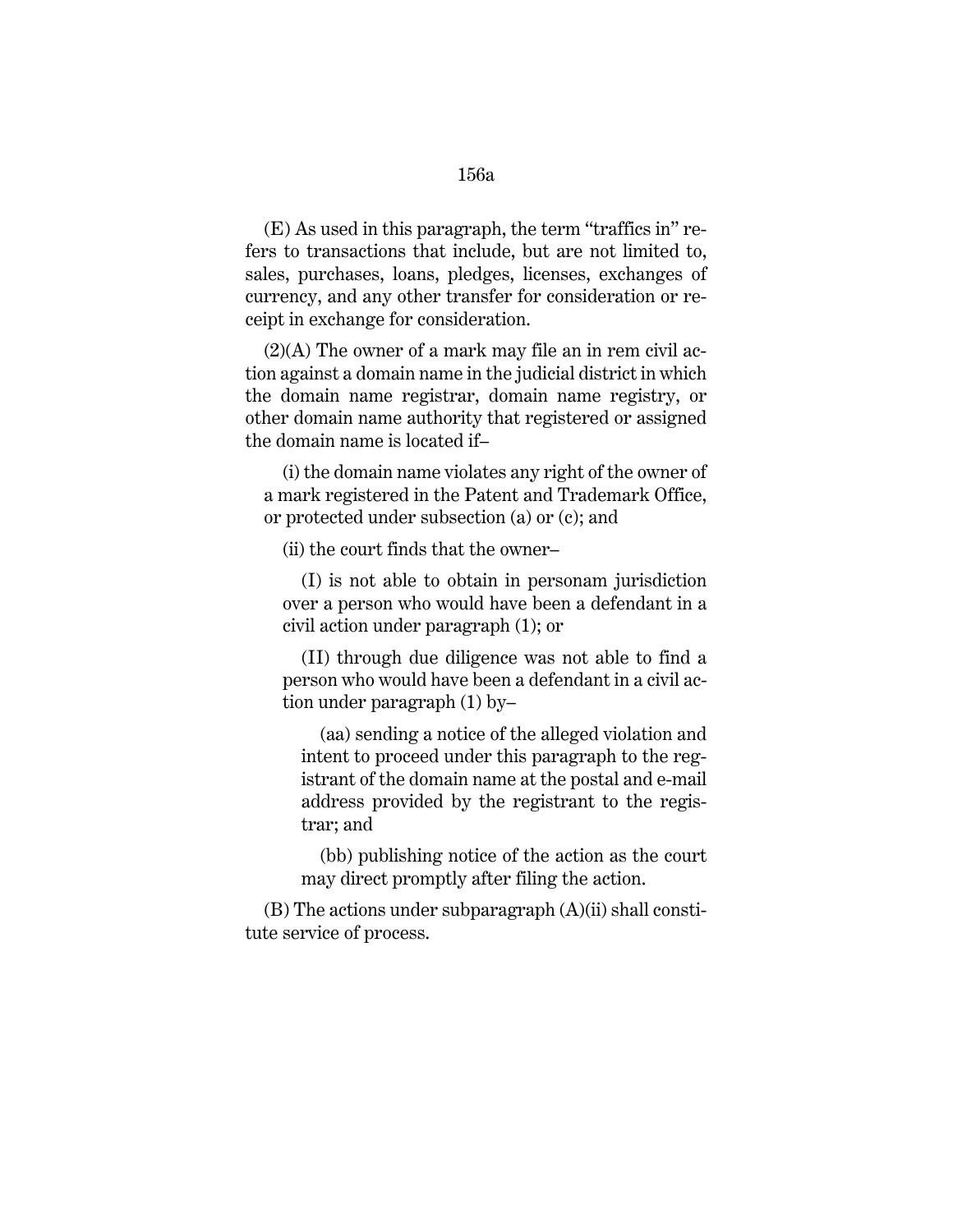(C) In an in rem action under this paragraph, a domain name shall be deemed to have its situs in the judicial district in which–

(i) the domain name registrar, registry, or other domain name authority that registered or assigned the domain name is located; or

(ii) documents sufficient to establish control and authority regarding the disposition of the registration and use of the domain name are deposited with the court.

(D)(i) The remedies in an in rem action under this paragraph shall be limited to a court order for the forfeiture or cancellation of the domain name or the transfer of the domain name to the owner of the mark. Upon receipt of written notification of a filed, stamped copy of a complaint filed by the owner of a mark in a United States district court under this paragraph, the domain name registrar, domain name registry, or other domain name authority shall–

(I) expeditiously deposit with the court documents sufficient to establish the court's control and authority regarding the disposition of the registration and use of the domain name to the court; and

(II) not transfer, suspend, or otherwise modify the domain name during the pendency of the action, except upon order of the court.

(ii) The domain name registrar or registry or other domain name authority shall not be liable for injunctive or monetary relief under this paragraph except in the case of bad faith or reckless disregard, which includes a willful failure to comply with any such court order.

(3) The civil action established under paragraph (1) and the in rem action established under paragraph (2), and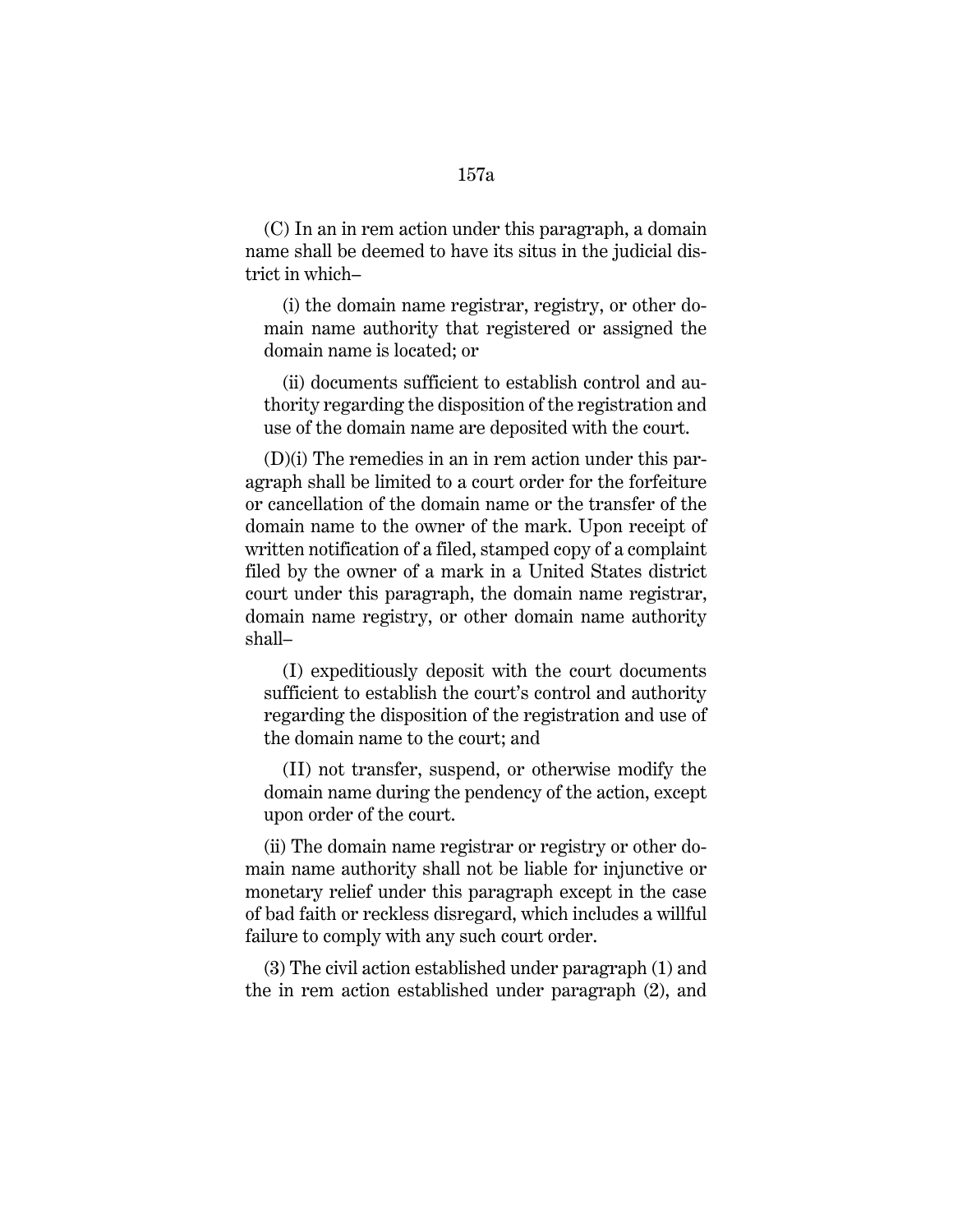any remedy available under either such action, shall be in addition to any other civil action or remedy otherwise applicable.

(4) The in rem jurisdiction established under paragraph (2) shall be in addition to any other jurisdiction that otherwise exists, whether in rem or in personam.